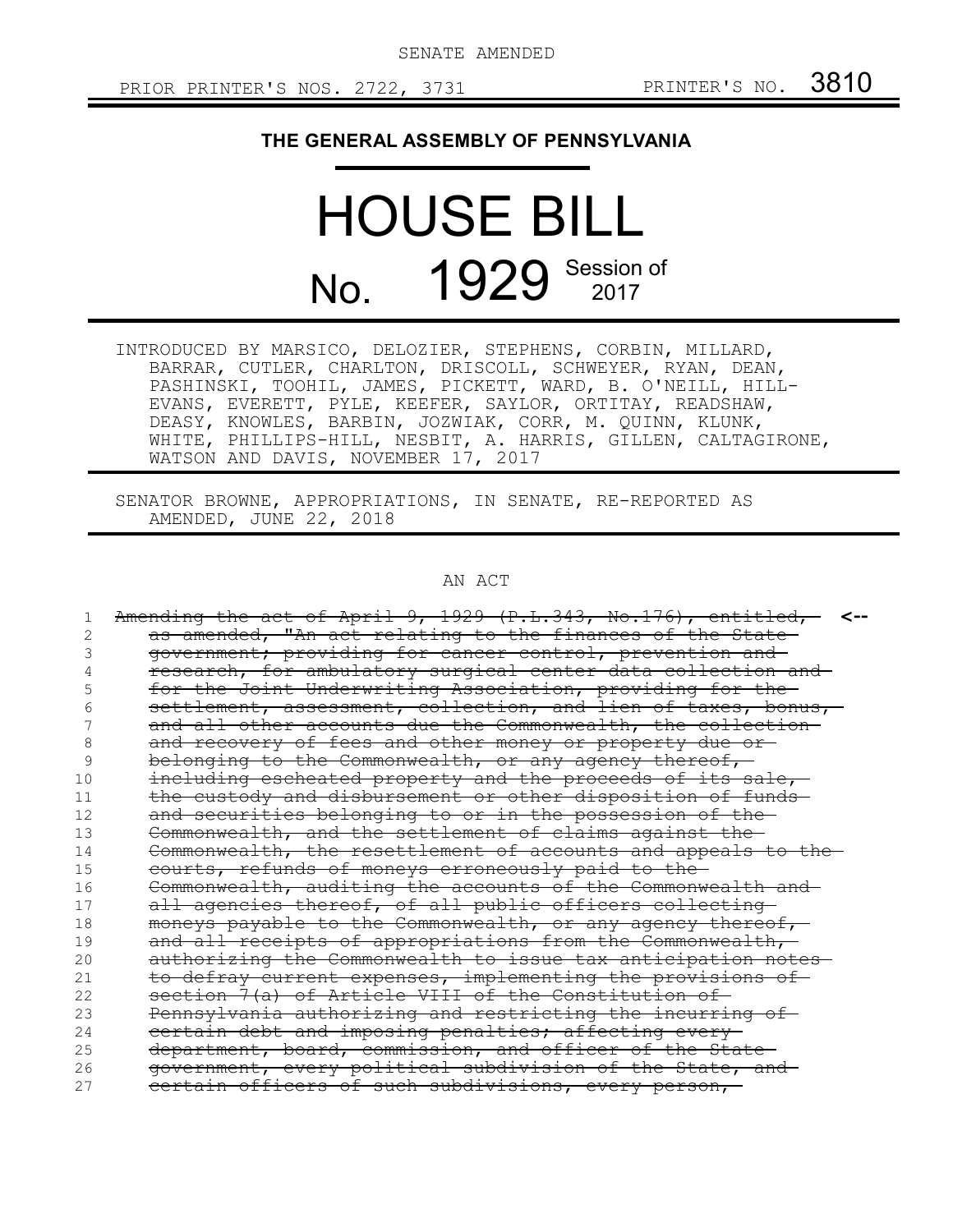association, and corporation required to pay, assess, or collect taxes, or to make returns or reports under the laws imposing taxes for State purposes, or to pay license fees or other moneys to the Commonwealth, or any agency thereof, every State depository and every debtor or creditor of the Commonwealth," in First Chance Trust Fund, further providing for use of fund. AMENDING THE ACT OF APRIL 9, 1929 (P.L.343, NO.176), ENTITLED, AS AMENDED, "AN ACT RELATING TO THE FINANCES OF THE STATE GOVERNMENT; PROVIDING FOR CANCER CONTROL, PREVENTION AND RESEARCH, FOR AMBULATORY SURGICAL CENTER DATA COLLECTION AND FOR THE JOINT UNDERWRITING ASSOCIATION, PROVIDING FOR THE SETTLEMENT, ASSESSMENT, COLLECTION, AND LIEN OF TAXES, BONUS, AND ALL OTHER ACCOUNTS DUE THE COMMONWEALTH, THE COLLECTION AND RECOVERY OF FEES AND OTHER MONEY OR PROPERTY DUE OR BELONGING TO THE COMMONWEALTH, OR ANY AGENCY THEREOF, INCLUDING ESCHEATED PROPERTY AND THE PROCEEDS OF ITS SALE, THE CUSTODY AND DISBURSEMENT OR OTHER DISPOSITION OF FUNDS AND SECURITIES BELONGING TO OR IN THE POSSESSION OF THE COMMONWEALTH, AND THE SETTLEMENT OF CLAIMS AGAINST THE COMMONWEALTH, THE RESETTLEMENT OF ACCOUNTS AND APPEALS TO THE COURTS, REFUNDS OF MONEYS ERRONEOUSLY PAID TO THE COMMONWEALTH, AUDITING THE ACCOUNTS OF THE COMMONWEALTH AND ALL AGENCIES THEREOF, OF ALL PUBLIC OFFICERS COLLECTING MONEYS PAYABLE TO THE COMMONWEALTH, OR ANY AGENCY THEREOF, AND ALL RECEIPTS OF APPROPRIATIONS FROM THE COMMONWEALTH, AUTHORIZING THE COMMONWEALTH TO ISSUE TAX ANTICIPATION NOTES TO DEFRAY CURRENT EXPENSES, IMPLEMENTING THE PROVISIONS OF SECTION 7(A) OF ARTICLE VIII OF THE CONSTITUTION OF PENNSYLVANIA AUTHORIZING AND RESTRICTING THE INCURRING OF CERTAIN DEBT AND IMPOSING PENALTIES; AFFECTING EVERY DEPARTMENT, BOARD, COMMISSION, AND OFFICER OF THE STATE GOVERNMENT, EVERY POLITICAL SUBDIVISION OF THE STATE, AND CERTAIN OFFICERS OF SUCH SUBDIVISIONS, EVERY PERSON, ASSOCIATION, AND CORPORATION REQUIRED TO PAY, ASSESS, OR COLLECT TAXES, OR TO MAKE RETURNS OR REPORTS UNDER THE LAWS IMPOSING TAXES FOR STATE PURPOSES, OR TO PAY LICENSE FEES OR OTHER MONEYS TO THE COMMONWEALTH, OR ANY AGENCY THEREOF, EVERY STATE DEPOSITORY AND EVERY DEBTOR OR CREDITOR OF THE COMMONWEALTH," IMPLEMENTING THE 2018-2019 COMMONWEALTH BUDGET AND INSTITUTING FUTURE BUDGET IMPLEMENTATION: FURTHER PROVIDING FOR TITLE OF ACT; IN CIGARETTE SALES AND LICENSING; FURTHER PROVIDING FOR PREEMPTION; IN TREASURY DEPARTMENT: PROVIDING FOR KEYSTONE SCHOLARS GRANT PROGRAM; IN DISPOSITION OF ABANDONED AND UNCLAIMED PROPERTY: FURTHER PROVIDING FOR PROPERTY HELD BY BUSINESS ASSOCIATIONS; IN PROCEDURE FOR THE DISBURSEMENT OF MONEY FROM THE STATE TREASURY: FURTHER PROVIDING FOR SETTLEMENT AGREEMENTS AND ENFORCEMENT; IN CAPITAL FACILITIES: FURTHER PROVIDING FOR APPLICATIONS; PROVIDING FOR ENTERTAINMENT BUSINESS FINANCIAL MANAGEMENT FIRMS; IN TAX CREDITS: **<--** 1 2 3 4 5 6 7 8 9 10 11 12 13 14 15 16 17 18 19 20 21 22 23 24 25 26 27 28 29 30 31 32 33 34 35 36 37 38 39 40 41 42 43 44 45 46 47 48 49 50 51 52 53 54 55 56 57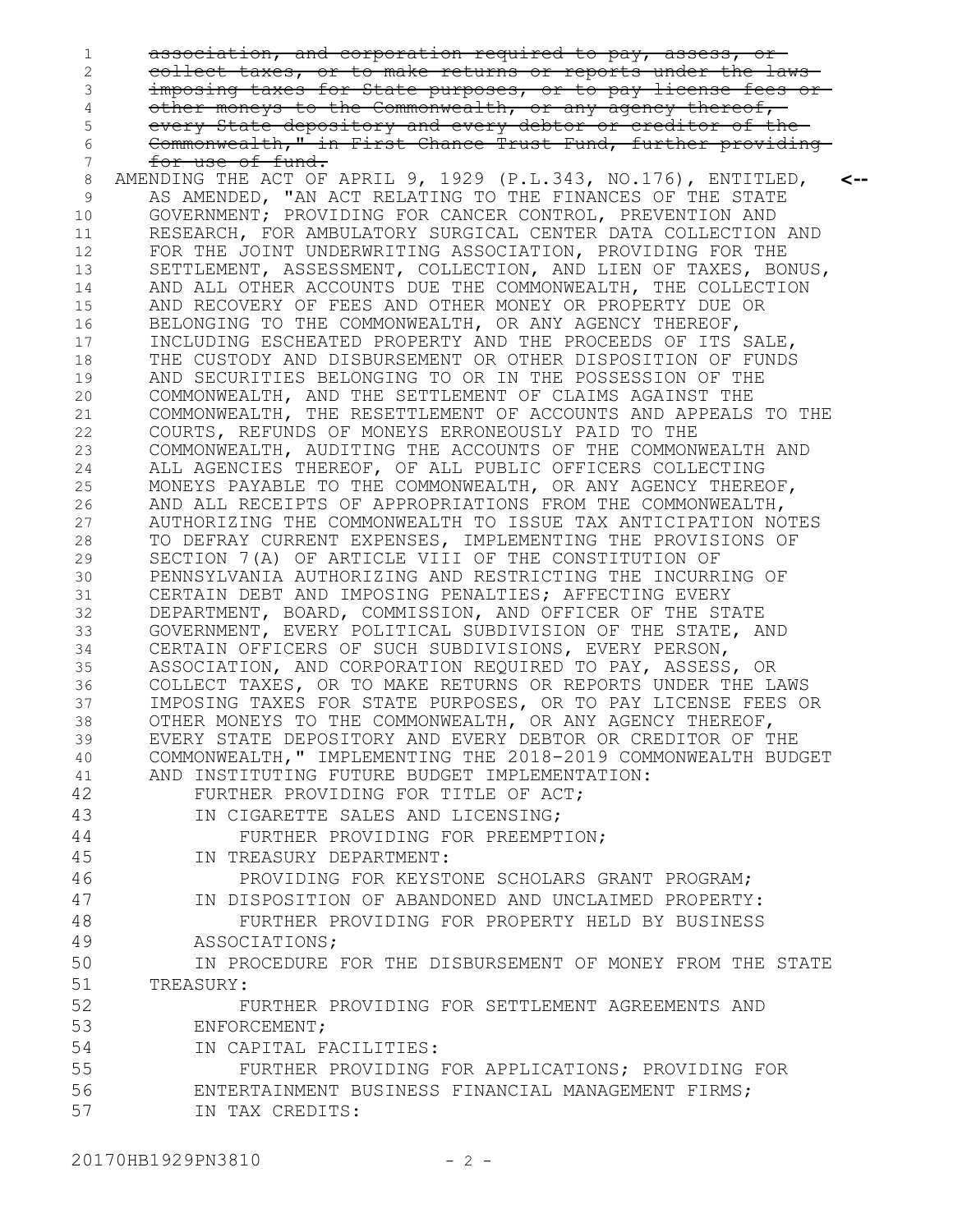| $\mathbf 1$    | FURTHER PROVIDING FOR DEPARTMENT OF COMMUNITY AND                 |     |
|----------------|-------------------------------------------------------------------|-----|
| $\overline{2}$ | ECONOMIC DEVELOPMENT;                                             |     |
| 3              | IN BUSINESS IN OUR SITES PROGRAM ACCOUNT:                         |     |
| 4              | FURTHER PROVIDING FOR TRANSFERS OF FUNDS; PROVIDING               |     |
| 5              | FOR PRIVATE DAM FINANCIAL ASSURANCE;                              |     |
| 6              | IN SPECIAL FUNDS:                                                 |     |
| 7              | FURTHER PROVIDING FOR BUDGET STABILIZATION RESERVE                |     |
| 8              | FUND FUNDING AND FOR OTHER GRANTS RELATING TO                     |     |
| 9              | PENNSYLVANIA GAMING ECONOMIC DEVELOPMENT AND TOURISM              |     |
| 10             | FUND;                                                             |     |
| 11             | IN ADDITIONAL SPECIAL FUNDS:                                      |     |
| 12             | FURTHER PROVIDING FOR USE OF TOBACCO SETTLEMENT FUND,             |     |
| 13             | FOR DISTRIBUTIONS FROM PENNSYLVANIA RACE HORSE                    |     |
| 14             | DEVELOPMENT FUND AND FOR DRUG AND ALCOHOL PROGRAMS;               |     |
| 15             | PROVIDING FOR NATURAL GAS INFRASTRUCTURE DEVELOPMENT FUND         |     |
| 16             | GRANT AGREEMENTS; AND FURTHER PROVIDING FOR USE OF FIRST          |     |
| 17             | CHANCE TRUST FUND;                                                |     |
| 18             | IN GENERAL BUDGET IMPLEMENTATION:                                 |     |
| 19             |                                                                   |     |
|                | PROVIDING FOR INDEPENDENT FISCAL OFFICE REVENUE                   |     |
| 20             | ESTIMATES; FURTHER PROVIDING FOR ATTORNEY GENERAL, FOR            |     |
| 21             | DEPARTMENT OF CONSERVATION AND NATURAL RESOURCES, FOR             |     |
| 22             | DEPARTMENT OF HEALTH, FOR DEPARTMENT OF LABOR AND                 |     |
| 23             | INDUSTRY, FOR DEPARTMENT OF REVENUE AND FOR SURCHARGES;           |     |
| 24             | PROVIDING FOR DEPOSIT INTO SCHOOL SAFETY AND SECURITY             |     |
| 25             | FUND AND FURTHER PROVIDING FOR MULTIMODAL TRANSPORTATION          |     |
| 26             | FUND;                                                             |     |
| 27             | IN SCHOOL DISTRICT DEBT REFINANCING BONDS:                        |     |
| 28             | FURTHER PROVIDING FOR SINKING FUND CHARGES FOR SCHOOL             |     |
| 29             | BUILDING; PROVIDING FOR REINSTATEMENT OF ITEM VETOES;             |     |
| 30             | REPEALING PROVISIONS RELATING TO 2013-2014 BUDGET                 |     |
| 31             | IMPLEMENTATION AND 2013-2014 RESTRICTIONS ON                      |     |
| 32             | APPROPRIATIONS FOR FUNDS AND ACCOUNTS; PROVIDING FOR              |     |
| 33             | 2018-2019 BUDGET IMPLEMENTATION AND 2018-2019                     |     |
| 34             | RESTRICTIONS ON APPROPRIATIONS FOR FUNDS AND ACCOUNTS;            |     |
| 35             | AND MAKING RELATED REPEALS.                                       |     |
| 36             | The General Assembly of the Commonwealth of Pennsylvania          |     |
| 37             | hereby enacts as follows:                                         |     |
| 38             | Section 1. Section $1754$ A.1(c) of the act of April 9, 1929- <-- |     |
| 39             | $(F.L.343, No.176)$ , known as The Fiscal Code, added October 30, |     |
| 40             | $2017$ (P.L.725, No.44), is amended to read:                      | <-- |
| 41             | Section 1754 A.1. Use of fund.                                    |     |
| 42             | $+$ $+$ $+$                                                       |     |
| 43             | (c) Authorization. The commission [may] shall allocate            | <-- |
| 44             | revenues from the fund for all of the following purposes:         |     |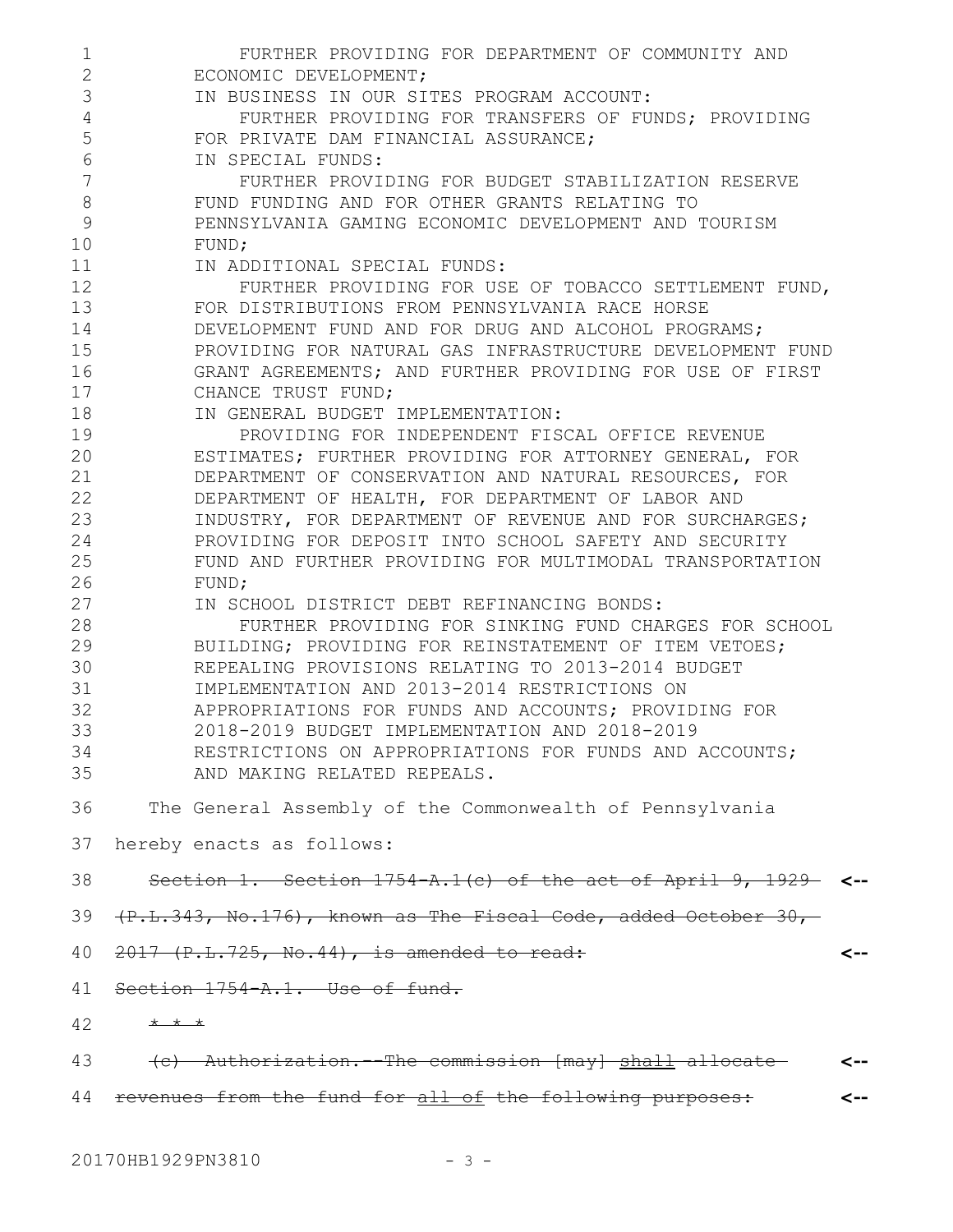(1) Establishing and operating a scholarship program for students who reside in those regions of this Commonwealth **<-** which have statistically higher high school dropout rates, incarceration rates or high crime rates as determined by the commission. 1 2 3 4 5

(2) Providing grants to programs that benefit children who reside in those regions of this Commonwealth which have **<-** statistically higher high school dropout rates, incarcerationrates or high crime rates as determined by the commission. 6 7 8 9

(3) Providing a scholarship program and grants to programs that benefit students and children who reside in those regions of this Commonwealth which have statistically higher high school dropout rates, incarceration rates or high-**<--** 10 11 12 13

crime rates as determined by the commission and who have been 14

the victims of violent crime or whose parent or guardian was 15

the victim of a homicide or other violent crime. 16

(3) IN DETERMINING PREFERENCE FOR STUDENT SCHOLARSHIPS **<--** OR PROGRAMS THAT BENEFIT CHILDREN, THE COMMISSION SHALL 17 18

CONSIDER FACTORS INCLUDING THE VICTIMIZATION OF THE STUDENT 19

OR CHILD, THE RISK FACTORS AS IDENTIFIED BY THE STATEMENT OF 20

POLICY REQUIRED UNDER SUBSECTION (E) AND THE IMPACT OF CRIME 21

ON THE STUDENT OR CHILD. 22

\* \* \* 23

Section 2. This act shall take effect in 60 days. 24

SECTION 1. THE GENERAL ASSEMBLY FINDS AND DECLARES AS FOLLOWS: **<--** 25 26

(1) THE INTENT OF THIS ACT IS TO PROVIDE FOR THE IMPLEMENTATION OF THE 2018-2019 COMMONWEALTH BUDGET. (2) THE CONSTITUTION OF PENNSYLVANIA CONFERS NUMEROUS 27 28 29

EXPRESS DUTIES UPON THE GENERAL ASSEMBLY, INCLUDING THE 30

20170HB1929PN3810 - 4 -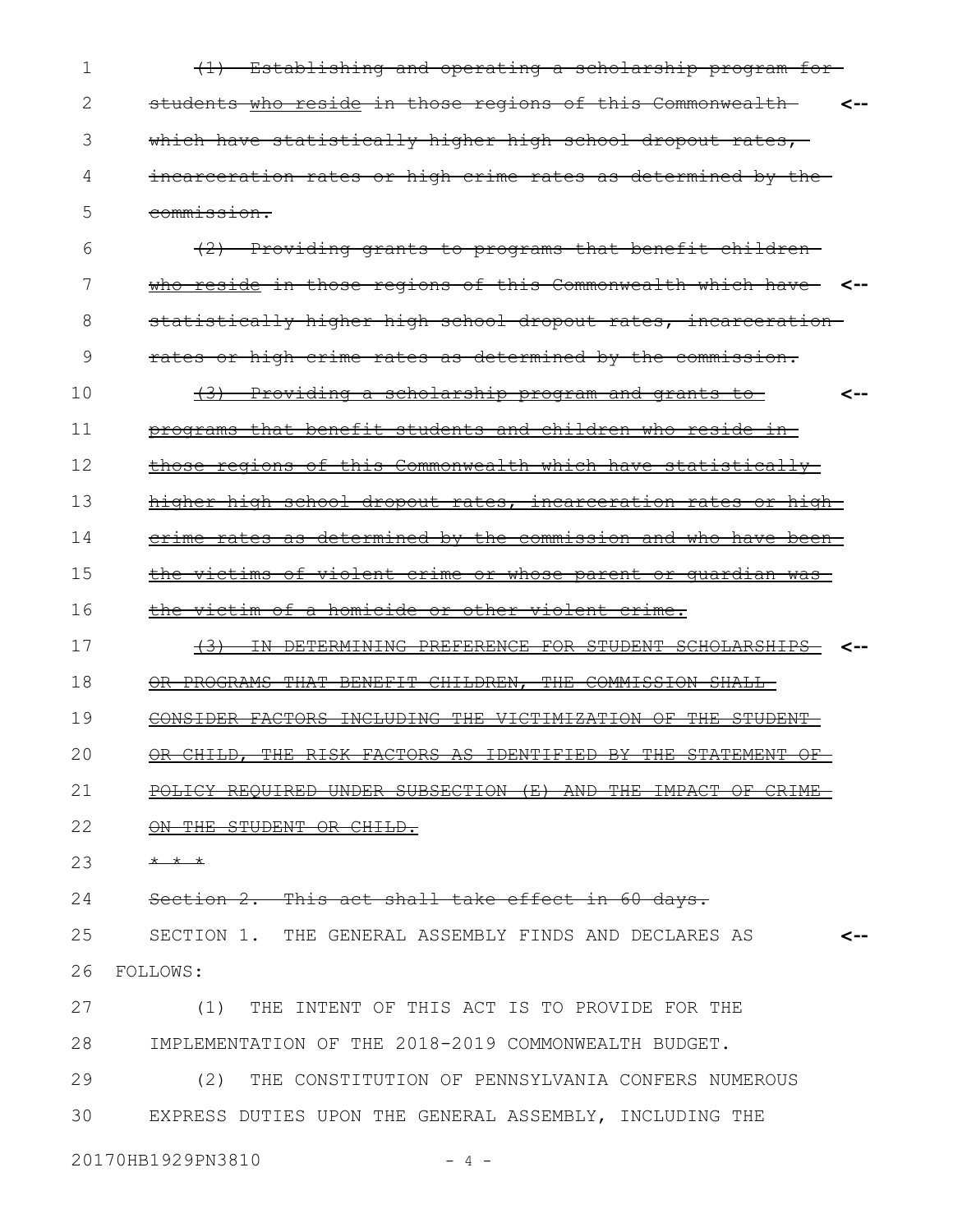PASSAGE OF A BALANCED BUDGET FOR THE COMMONWEALTH. 1

(3) SECTION 24 OF ARTICLE III OF THE CONSTITUTION OF PENNSYLVANIA REQUIRES THE GENERAL ASSEMBLY TO ADOPT ALL APPROPRIATIONS FOR THE OPERATION OF GOVERNMENT IN THIS COMMONWEALTH, REGARDLESS OF THEIR SOURCE. THE SUPREME COURT HAS REPEATEDLY AFFIRMED THAT, "IT IS FUNDAMENTAL WITHIN PENNSYLVANIA'S TRIPARTITE SYSTEM THAT THE GENERAL ASSEMBLY ENACTS THE LEGISLATION ESTABLISHING THOSE PROGRAMS WHICH THE STATE PROVIDES FOR ITS CITIZENS AND APPROPRIATES THE FUNDS NECESSARY FOR THEIR OPERATION." 2 3 4 5 6 7 8 9 10

(4) PURSUANT TO SECTION 13 OF ARTICLE VIII OF THE CONSTITUTION OF PENNSYLVANIA, THE GENERAL ASSEMBLY IS EXPLICITLY REQUIRED TO ADOPT A BALANCED COMMONWEALTH BUDGET. GIVEN THE UNPREDICTABILITY AND POTENTIAL INSUFFICIENCY OF REVENUE COLLECTIONS, VARIOUS CHANGES IN STATE LAW RELATING TO SOURCES OF REVENUE, THE COLLECTION OF REVENUE AND THE IMPLEMENTATION OF STATUTES WHICH IMPACT REVENUE MAY BE REQUIRED TO DISCHARGE THIS CONSTITUTIONAL OBLIGATION. 11 12 13 14 15 16 17 18

(5) SECTION 11 OF ARTICLE III OF THE CONSTITUTION OF PENNSYLVANIA REQUIRES THE ADOPTION OF A GENERAL APPROPRIATION ACT THAT EMBRACES "NOTHING BUT APPROPRIATIONS." WHILE ACTUAL ITEMS OF APPROPRIATION CAN BE CONTAINED IN A GENERAL APPROPRIATION ACT, THE ACHIEVEMENT AND IMPLEMENTATION OF A COMPREHENSIVE BUDGET INVOLVES MORE THAN SUBJECTS OF APPROPRIATIONS AND DOLLAR AMOUNTS. ULTIMATELY, THE BUDGET HAS TO BE BALANCED UNDER SECTION 13 OF ARTICLE VIII OF THE CONSTITUTION OF PENNSYLVANIA. THIS MAY NECESSITATE CHANGES TO SOURCES OF FUNDING AND ENACTMENT OF STATUTES TO ACHIEVE FULL COMPLIANCE WITH THESE CONSTITUTIONAL PROVISIONS. 19 20 21 22 23 24 25 26 27 28 29

(6) FOR THE REASONS SET FORTH IN PARAGRAPHS (1), (2), 30

20170HB1929PN3810 - 5 -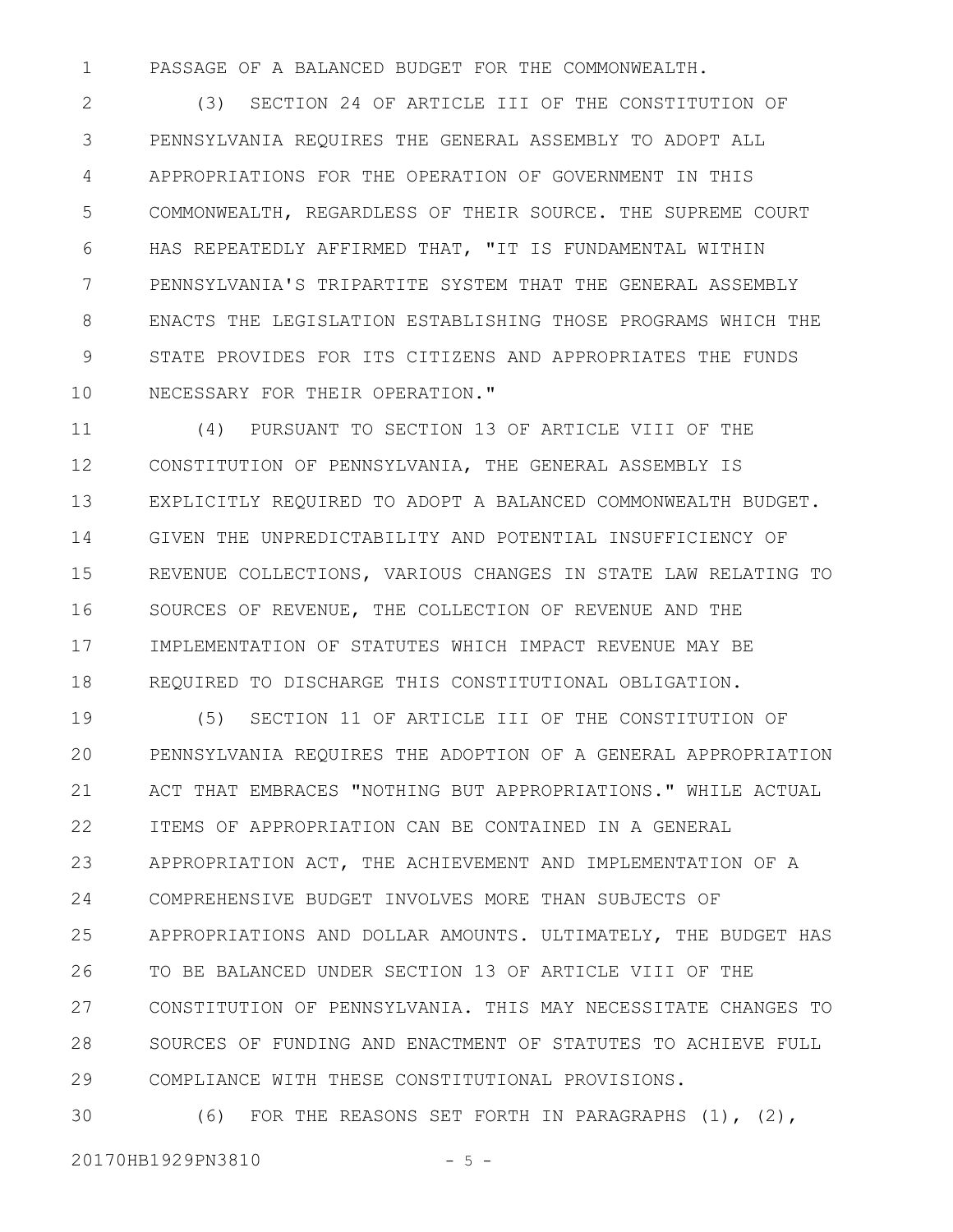(3), (4) AND (5), IT IS THE INTENT OF THE GENERAL ASSEMBLY THROUGH THIS ACT TO PROVIDE FOR THE IMPLEMENTATION OF THE 2018-2019 COMMONWEALTH BUDGET. 1 2 3

(7) EVERY PROVISION OF THIS ACT RELATES TO THE IMPLEMENTATION OF THE OPERATING BUDGET OF THE COMMONWEALTH FOR THIS FISCAL YEAR, ADDRESSING IN VARIOUS WAYS THE FISCAL OPERATIONS, REVENUES AND POTENTIAL LIABILITIES OF THE COMMONWEALTH. TO THAT END, THIS ACT IS INTENDED TO IMPLEMENT THE 2018-2019 COMMONWEALTH BUDGET WITHOUT SPECIFICALLY APPROPRIATING PUBLIC MONEY FROM THE GENERAL FUND. THIS ACT PROVIDES ACCOUNTABILITY FOR SPENDING AND MAKES TRANSFERS OR OTHER CHANGES NECESSARY TO IMPACT THE AVAILABILITY OF REVENUE IN ORDER TO MEET THE REQUIREMENTS OF SECTION 13 OF ARTICLE VIII OF THE CONSTITUTION OF PENNSYLVANIA AND TO IMPLEMENT THE ACT OF JUNE , 2018 (P.L. , NO.1A), KNOWN AS THE GENERAL APPROPRIATION ACT OF 2018. 4 5 6 7 8 9 10 11 12 13 14 15 16

SECTION 1.1. THE TITLE OF THE ACT OF APRIL 9, 1929 (P.L.343, NO.176), KNOWN AS THE FISCAL CODE, AMENDED OCTOBER 30, 2017 (P.L.725, NO.44), IS AMENDED TO READ: 17 18 19

20

#### AN ACT

RELATING TO THE FINANCES OF THE STATE GOVERNMENT; PROVIDING FOR CANCER CONTROL, PREVENTION AND RESEARCH, FOR AMBULATORY SURGICAL CENTER DATA COLLECTION [AND], FOR THE JOINT UNDERWRITING ASSOCIATION, FOR ENTERTAINMENT BUSINESS FINANCIAL MANAGEMENT FIRMS, FOR PRIVATE DAM FINANCIAL 21 22 23 24 25

ASSURANCE AND FOR REINSTATEMENT OF ITEM VETOES; PROVIDING FOR THE SETTLEMENT, ASSESSMENT, COLLECTION, AND LIEN OF TAXES, BONUS, AND ALL OTHER ACCOUNTS DUE THE COMMONWEALTH, THE COLLECTION AND RECOVERY OF FEES AND OTHER MONEY OR PROPERTY DUE OR BELONGING TO THE COMMONWEALTH, OR ANY AGENCY THEREOF, 26 27 28 29 30

20170HB1929PN3810 - 6 -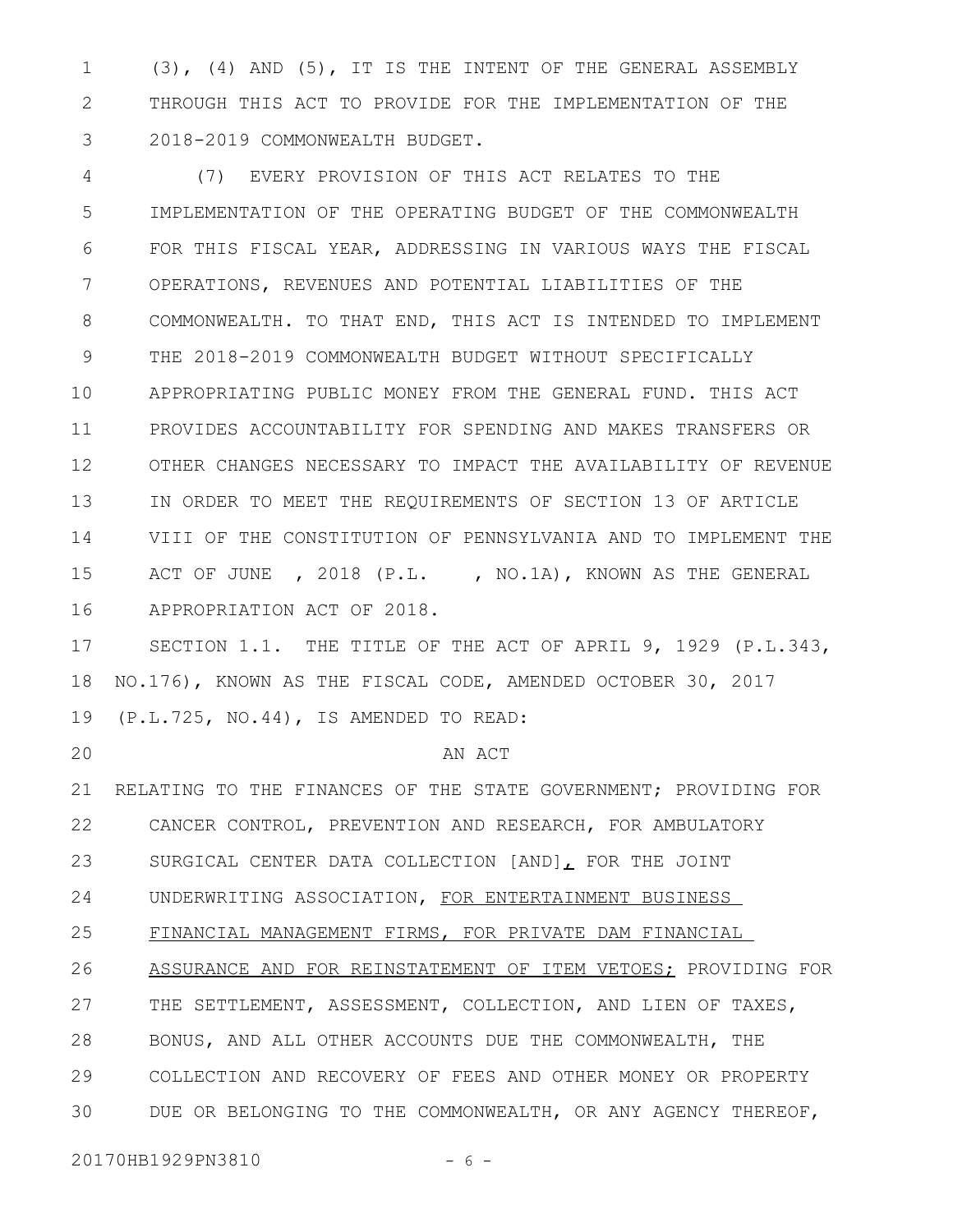INCLUDING ESCHEATED PROPERTY AND THE PROCEEDS OF ITS SALE, THE CUSTODY AND DISBURSEMENT OR OTHER DISPOSITION OF FUNDS AND SECURITIES BELONGING TO OR IN THE POSSESSION OF THE COMMONWEALTH, AND THE SETTLEMENT OF CLAIMS AGAINST THE COMMONWEALTH, THE RESETTLEMENT OF ACCOUNTS AND APPEALS TO THE COURTS, REFUNDS OF MONEYS ERRONEOUSLY PAID TO THE COMMONWEALTH, AUDITING THE ACCOUNTS OF THE COMMONWEALTH AND ALL AGENCIES THEREOF, OF ALL PUBLIC OFFICERS COLLECTING MONEYS PAYABLE TO THE COMMONWEALTH, OR ANY AGENCY THEREOF, AND ALL RECEIPTS OF APPROPRIATIONS FROM THE COMMONWEALTH, AUTHORIZING THE COMMONWEALTH TO ISSUE TAX ANTICIPATION NOTES TO DEFRAY CURRENT EXPENSES, IMPLEMENTING THE PROVISIONS OF SECTION 7(A) OF ARTICLE VIII OF THE CONSTITUTION OF PENNSYLVANIA AUTHORIZING AND RESTRICTING THE INCURRING OF CERTAIN DEBT AND IMPOSING PENALTIES; AFFECTING EVERY DEPARTMENT, BOARD, COMMISSION, AND OFFICER OF THE STATE GOVERNMENT, EVERY POLITICAL SUBDIVISION OF THE STATE, AND CERTAIN OFFICERS OF SUCH SUBDIVISIONS, EVERY PERSON, ASSOCIATION, AND CORPORATION REQUIRED TO PAY, ASSESS, OR COLLECT TAXES, OR TO MAKE RETURNS OR REPORTS UNDER THE LAWS IMPOSING TAXES FOR STATE PURPOSES, OR TO PAY LICENSE FEES OR OTHER MONEYS TO THE COMMONWEALTH, OR ANY AGENCY THEREOF, EVERY STATE DEPOSITORY AND EVERY DEBTOR OR CREDITOR OF THE COMMONWEALTH. SECTION 2. SECTION 232-A(B) OF THE ACT IS AMENDED TO READ: SECTION 232-A. PREEMPTION.--\* \* \* (B) THIS SECTION SHALL NOT APPLY TO ANY ORDINANCE OR 1 2 3 4 5 6 7 8 9 10 11 12 13 14 15 16 17 18 19  $20$ 21 22 23 24 25 26 27

REGULATION ADOPTED BY A CITY OF THE FIRST CLASS[.] PRIOR TO JUNE 28

1, 2018, REGARDING OR AFFECTING THE SALE OF TOBACCO PRODUCTS BY 29

DEALERS LICENSED UNDER THIS ARTICLE. ORDINANCES AND REGULATIONS 30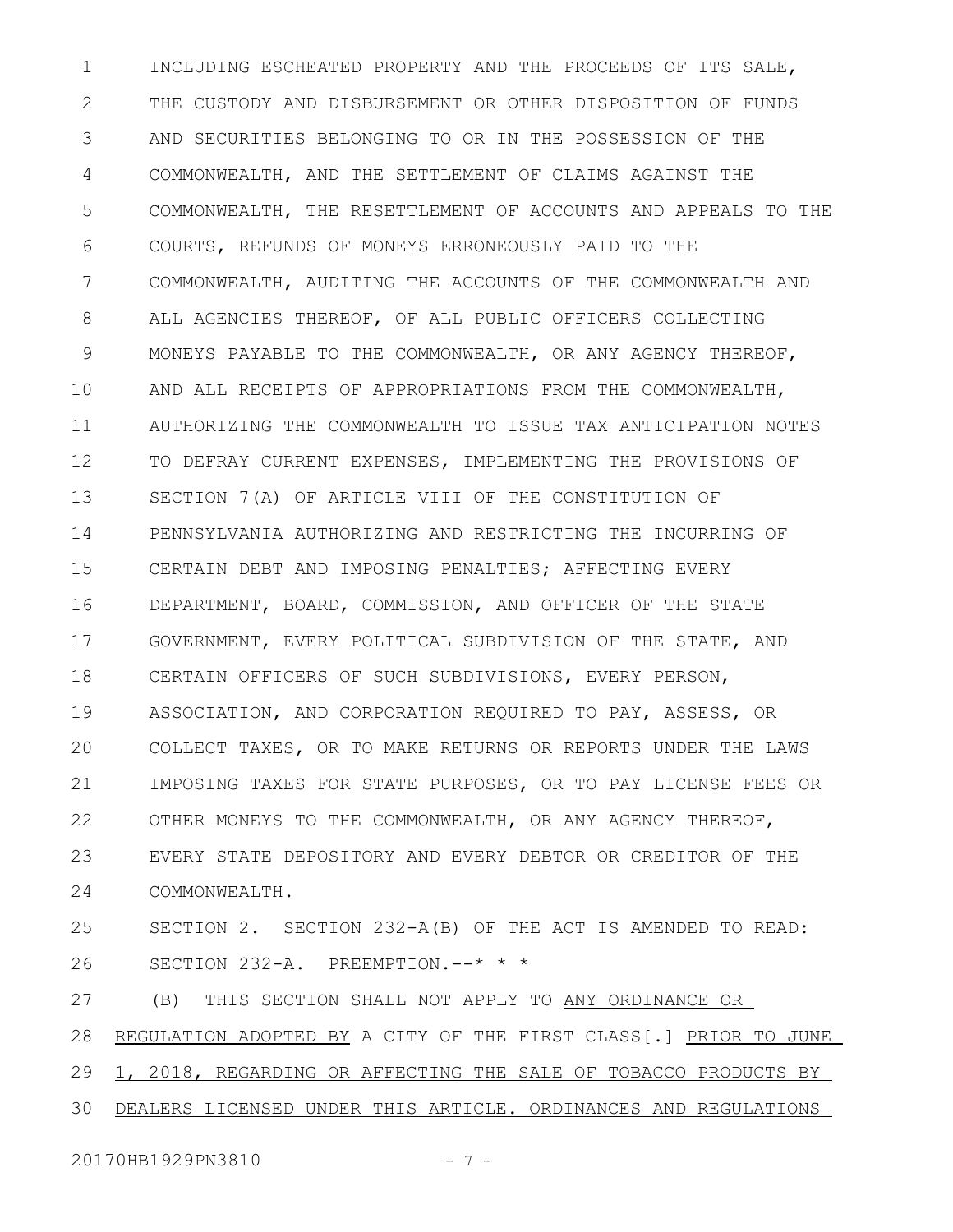ADOPTED PRIOR TO JUNE 1, 2018, SHALL REMAIN IN FULL FORCE AND EFFECT UNLESS REPEALED BY A CITY OF THE FIRST CLASS. NOTHING IN THIS SUBSECTION MAY BE CONSTRUED TO PROHIBIT A CITY OF THE FIRST CLASS FROM ENACTING OR AMENDING AN ORDINANCE REQUIRING TOBACCO PRODUCTS TO BE MAINTAINED BEHIND A COUNTER AND UNDER THE EXCLUSIVE CONTROL OF THE RETAILER OR EMPLOYEE OF THE RETAILER PRIOR TO PURCHASE, PROVIDED THAT THE ORDINANCE MAY NOT APPLY TO RETAIL STORES THAT DERIVE 75% OR MORE OF GROSS REVENUE ON AN ANNUAL BASIS FROM TOBACCO PRODUCTS OR TO AN ESTABLISHMENT THAT PROHIBITS MINORS FROM ENTERING. \* \* \* SECTION 3. THE ACT IS AMENDED BY ADDING A SECTION TO READ: SECTION 312. KEYSTONE SCHOLARS GRANT PROGRAM.--(A) THE DEPARTMENT SHALL ESTABLISH A GRANT PROGRAM AS PART OF THE TUITION ACCOUNT GUARANTEED SAVINGS PROGRAM FUND ESTABLISHED UNDER SECTION 306 OF THE TUITION ACCOUNT PROGRAMS AND COLLEGE SAVINGS BOND ACT TO BE KNOWN AS THE KEYSTONE SCHOLARS GRANT PROGRAM. THE PURPOSE OF THE PROGRAM SHALL BE TO PROMOTE ACCESS TO POSTSECONDARY EDUCATIONAL OPPORTUNITIES FOR EACH ELIGIBLE CHILD. (B) THE FOLLOWING APPLY: (1) NO LATER THAN NINETY DAYS FOLLOWING THE BIRTH OF AN ELIGIBLE CHILD, THE DEPARTMENT OF HEALTH SHALL TRANSMIT INFORMATION AND RECORD DATA TO THE DEPARTMENT NECESSARY TO ADMINISTER THE PROGRAM AND ESTABLISH THE ELIGIBILITY OF EACH CHILD BORN AFTER DECEMBER 31, 2018. INFORMATION UNDER THIS SUBSECTION SHALL INCLUDE, BUT NOT BE LIMITED TO, RECORD DATA SUCH AS THE FULL NAME AND RESIDENTIAL ADDRESS OF THE CHILD'S PARENT OR LEGAL GUARDIAN AND BIRTH DATE OF THE CHILD. (2) FOLLOWING RECEIPT OF THE INFORMATION UNDER CLAUSE (1), 1 2 3 4 5 6 7 8 9 10 11 12 13 14 15 16 17 18 19 20 21 22 23 24 25 26 27 28 29 30

20170HB1929PN3810 - 8 -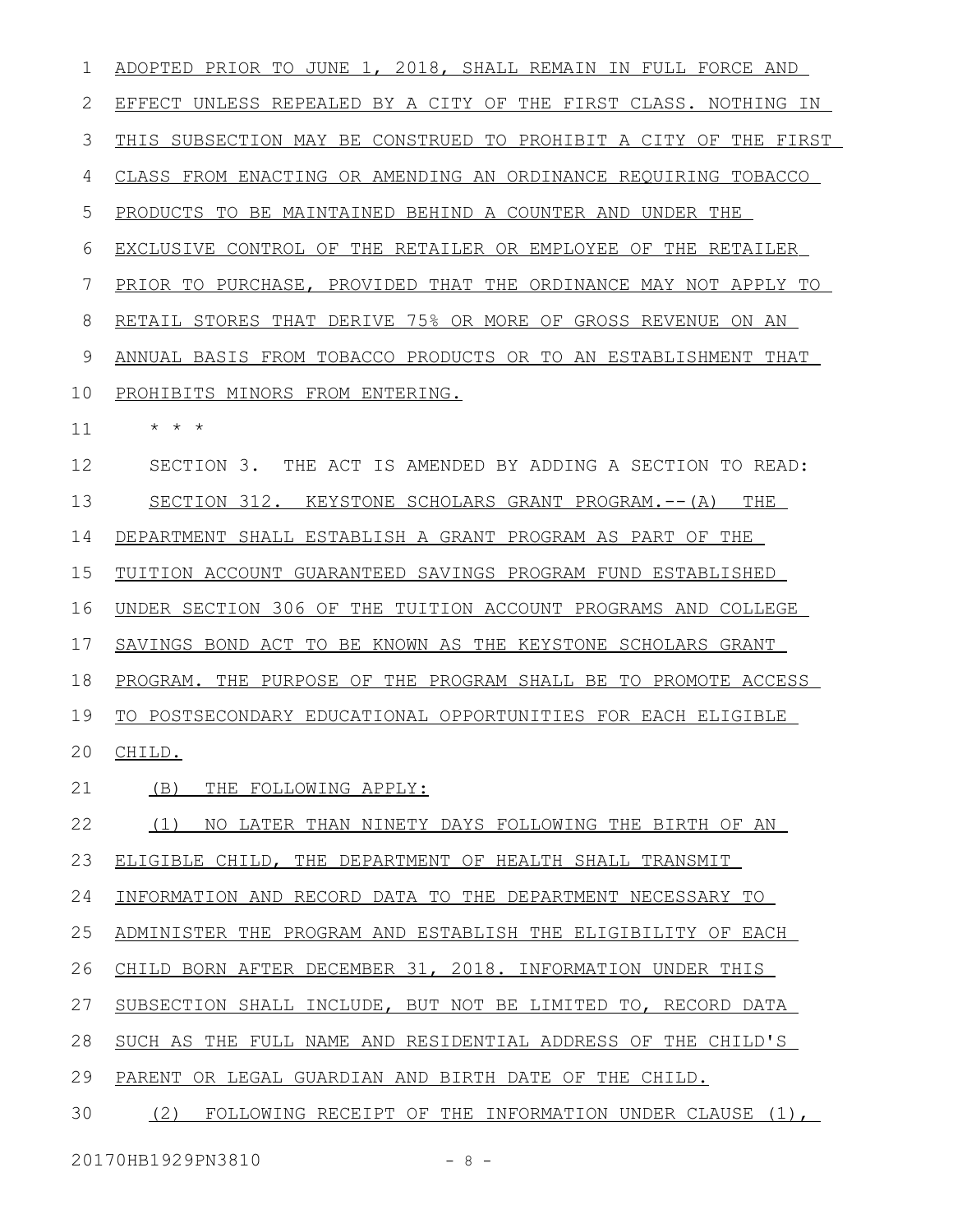THE DEPARTMENT SHALL NOTIFY EACH PARENT OR GUARDIAN OF EACH 1

ELIGIBLE CHILD ABOUT THE PROGRAM. 2

(3) THE DEPARTMENT SHALL PROVIDE AN OPPORTUNITY TO BE 3

EXCLUDED FROM THE PROGRAM. 4

(4) THE DEPARTMENT SHALL ENSURE THE SECURITY AND 5

CONFIDENTIALITY OF THE INFORMATION AND RECORD DATA PROVIDED 6

UNDER CLAUSE (1). 7

(C) THE FOLLOWING APPLY: 8

(1) THE KEYSTONE SCHOLARS GRANT PROGRAM ACCOUNT IS 9

ESTABLISHED AS A SEPARATE ACCOUNT WITHIN THE TUITION ACCOUNT 10

GUARANTEED SAVINGS PROGRAM FUND. MONEY CONTAINED IN THIS ACCOUNT 11

SHALL BE FOR THE EXCLUSIVE PURPOSE OF PROVIDING SCHOLARSHIP 12

GRANTS TO ELIGIBLE CHILDREN TO PAY FOR QUALIFIED HIGHER 13

EDUCATION EXPENSES ASSOCIATED WITH THE ATTENDANCE AT AN ELIGIBLE 14

EDUCATIONAL INSTITUTION. 15

(2) THE FOLLOWING APPLY: 16

(I) SUBJECT TO SUBCLAUSES (II) AND (III), AT THE END OF EACH 17

FISCAL YEAR, ASSETS OF THE TUITION ACCOUNT GUARANTEED SAVINGS 18

PROGRAM FUND THAT ARE IN EXCESS OF TEN PER CENTUM OF THE 19

ACTUARIALLY DETERMINED LIABILITIES OF THE TUITION ACCOUNT 20

GUARANTEED SAVINGS PROGRAM FUND SHALL BE ALLOCATED TO THE 21

ACCOUNT. 22

(II) ANNUAL ALLOCATIONS UNDER THIS CLAUSE MAY NOT EXCEED AN 23

AMOUNT EQUAL TO ONE HUNDRED DOLLARS (\$100) MULTIPLIED BY THE 24

NUMBER OF CHILDREN BORN IN THIS COMMONWEALTH IN THE FISCAL YEAR. 25

(III) AN ALLOCATION UNDER SUBCLAUSE (I) MAY NOT BE MADE IF 26

THE ALLOCATION WOULD CAUSE THE ACTUARIALLY DETERMINED SURPLUS OF 27

THE TUITION ACCOUNT GUARANTEED SAVINGS PROGRAM TO FALL BELOW TEN 28

PER CENTUM OF THE TUITION ACCOUNT GUARANTEED SAVINGS PROGRAM'S 29

ACTUARIALLY DETERMINED LIABILITIES. 30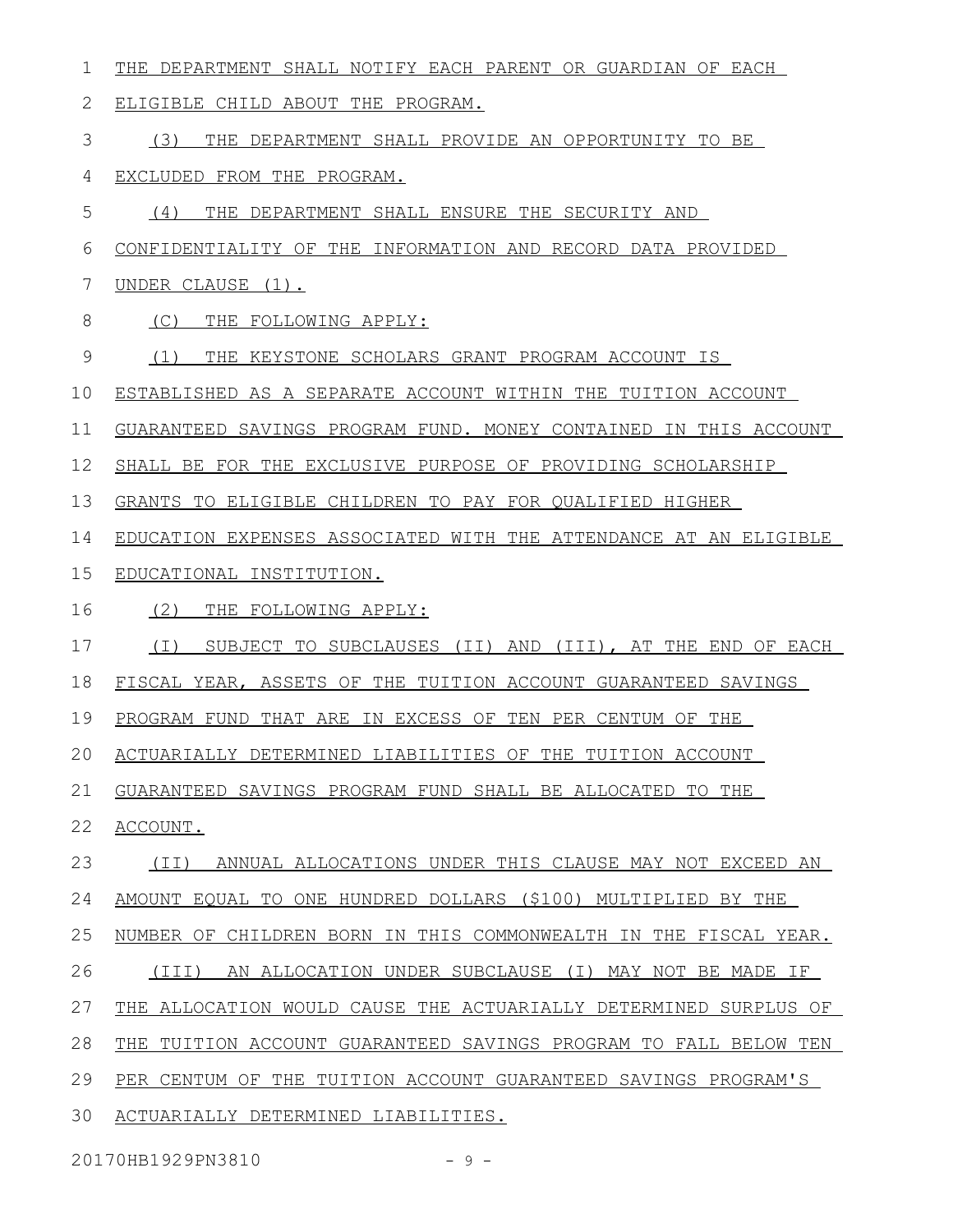| 1  | THE DEPARTMENT SHALL HAVE THE AUTHORITY TO INVEST AND<br>(IV)    |
|----|------------------------------------------------------------------|
| 2  | REINVEST MONEY IN THE ACCOUNT AS PROVIDED FOR UNDER SECTION 307  |
| 3  | OF THE TUITION ACCOUNT PROGRAMS AND COLLEGE SAVINGS BOND ACT.    |
| 4  | ANNUALLY, THE STATE TREASURER SHALL REPORT TO THE<br>(V)         |
| 5  | GOVERNOR, THE CHAIR AND MINORITY CHAIR OF THE APPROPRIATIONS     |
| 6  | COMMITTEE OF THE SENATE AND THE CHAIR AND MINORITY CHAIR OF THE  |
| 7  | APPROPRIATIONS COMMITTEE OF HOUSE OF REPRESENTATIVES THE         |
| 8  | ACTUARIAL STATUS OF THE TUITION ACCOUNT GUARANTEED SAVINGS       |
| 9  | PROGRAM FUND AS REQUIRED UNDER SECTION 306(B)(2) OF THE TUITION  |
| 10 | ACCOUNT PROGRAMS AND COLLEGE SAVINGS BOND ACT.                   |
| 11 | THIS CLAUSE SHALL EXPIRE DECEMBER 31, 2029.<br>(VI)              |
| 12 | (3)<br>MONEY IN THE ACCOUNT SHALL BE USED FOR THE PURPOSE OF     |
| 13 | PROVIDING GRANTS FOR QUALIFIED HIGHER EDUCATION EXPENSES         |
| 14 | ASSOCIATED WITH THE ATTENDANCE AT AN ELIGIBLE EDUCATIONAL        |
| 15 | INSTITUTION AND FOR COSTS ASSOCIATED WITH THE ADMINISTRATION OF  |
| 16 | THE PROGRAM. COSTS ASSOCIATED WITH THE ADMINISTRATION OF THE     |
| 17 | PROGRAM SHALL BE REPORTED TO THE GOVERNOR, THE CHAIR AND         |
| 18 | MINORITY CHAIR OF THE APPROPRIATIONS COMMITTEE OF THE SENATE AND |
| 19 | THE CHAIR AND MINORITY CHAIR OF THE APPROPRIATIONS COMMITTEE OF  |
| 20 | THE HOUSE OF REPRESENTATIVES IN THE SAME MANNER AS REQUIRED      |
| 21 | UNDER CLAUSE (2) (VI).                                           |
| 22 | (4)<br>TO AN ELIGIBLE CHILD FOR WHOM A TUITION ACCOUNT PROGRAM   |
| 23 | CONTRACT HAS BEEN ENTERED INTO, AND UPON APPLICATION AND THE     |
| 24 | SUBMISSION OF DOCUMENTATION NECESSARY TO ESTABLISH THE CHILD'S   |
| 25 | ELIGIBILITY AND ENROLLMENT AS A STUDENT AT AN ELIGIBLE           |
| 26 | EDUCATIONAL INSTITUTION, THE DEPARTMENT SHALL PROVIDE A          |
| 27 | SCHOLARSHIP GRANT IN THE AMOUNT OF ONE HUNDRED DOLLARS (\$100),  |
| 28 | PLUS SUCH INVESTMENT EARNINGS ATTRIBUTED TO THE INITIAL GRANT    |
| 29 | AMOUNT SINCE THE BIRTH DATE OF THE ELIGIBLE CHILD AS CALCULATED  |
| 30 | BY THE DEPARTMENT, FOR QUALIFIED HIGHER EDUCATION EXPENSES       |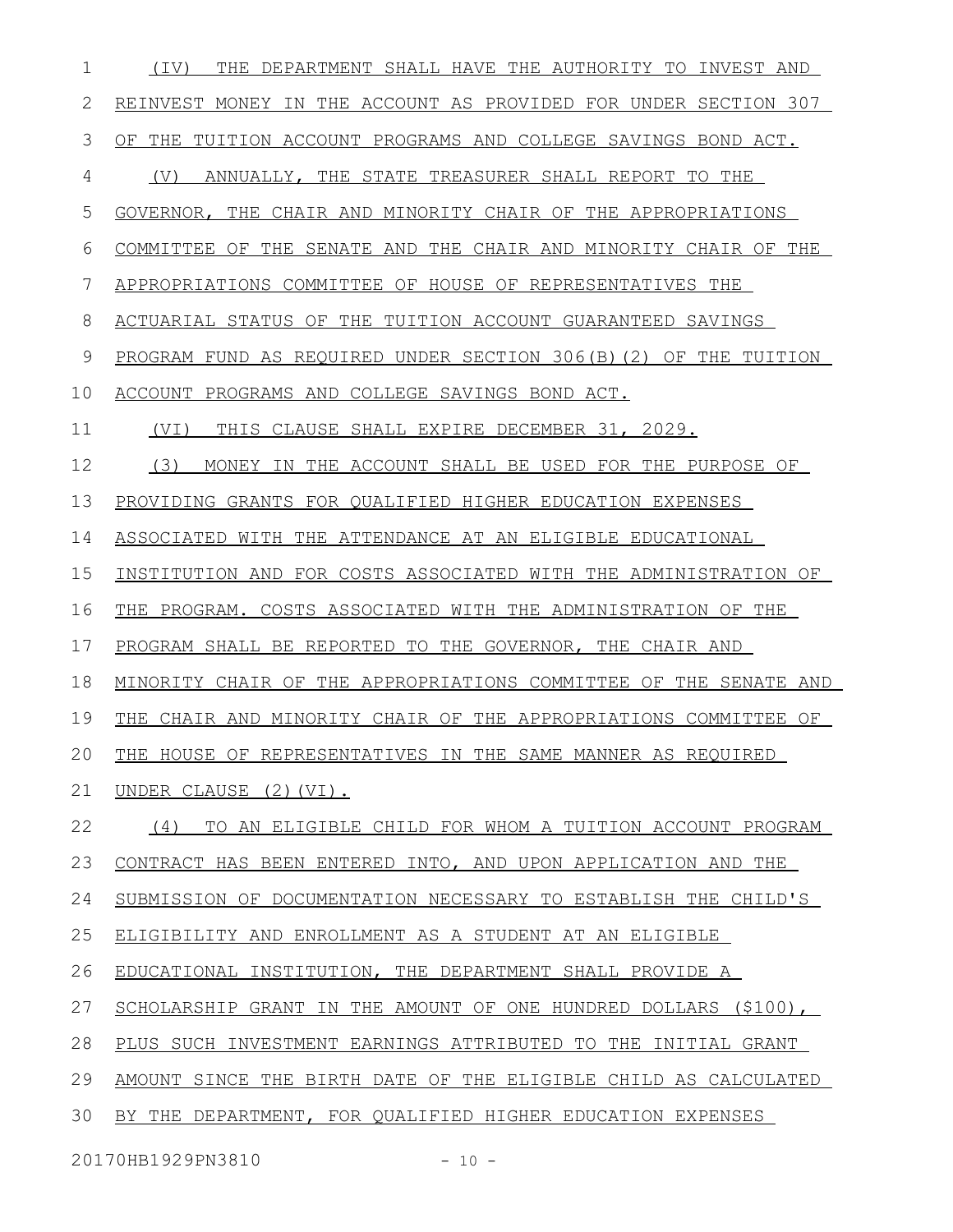ASSOCIATED WITH ATTENDANCE AT AN ELIGIBLE EDUCATIONAL 1

INSTITUTION. 2

(5) THE DEPARTMENT SHALL MAKE PROGRAM ACCOUNT BALANCES 3

AVAILABLE TO EACH PARENT OR GUARDIAN OF AN ELIGIBLE CHILD 4

THROUGH A SECURED INTERNET ACCOUNT. 5

(D) THE FOLLOWING APPLY: 6

(1) SUBJECT TO THE AVAILABILITY OF MONEY UNDER SUBSECTION 7

(E), THE STATE TREASURER MAY ESTABLISH AN ANNUAL MATCH OF 8

CONTRIBUTIONS MADE BY A PARENT OR GUARDIAN OF AN ELIGIBLE CHILD 9

INTO AN ESTABLISHED GUARANTEED SAVINGS PLAN ACCOUNT UNDER 10

SECTION 309 OF THE TUITION ACCOUNT PROGRAMS AND COLLEGE SAVINGS 11

BOND ACT. 12

(2) SUBJECT TO THE AVAILABILITY OF MONEY FROM CONTRIBUTIONS 13

MADE UNDER SUBSECTION (E), THE STATE TREASURER MAY ESTABLISH 14

FINANCIAL INCENTIVES, SUCH AS SCHOOL ATTENDANCE, FOR ADDITIONAL 15

GRANTS FOR AN ELIGIBLE CHILD WITH AN ESTABLISHED GUARANTEED 16

SAVINGS PLAN ACCOUNT UNDER SECTION 309 OF THE TUITION ACCOUNT 17

PROGRAMS AND COLLEGE SAVINGS BOND ACT. 18

(3) MONEY FROM THE TUITION ACCOUNT GUARANTEED SAVINGS 19

PROGRAM FUND MAY NOT BE USED FOR PURPOSES UNDER CLAUSES (1) AND (2). 20 21

(E) NOTWITHSTANDING SUBSECTION (C)(2)(III), THE DEPARTMENT 22

MAY RECEIVE CONTRIBUTIONS FROM ANY PERSON OR LEGAL ENTITY TO THE 23

ACCOUNT ON BEHALF OF, AND MAKE GRANTS TO, ELIGIBLE CHILDREN TO 24

PAY FOR QUALIFIED HIGHER EDUCATION EXPENSES ASSOCIATED WITH 25

ATTENDANCE AT AN ELIGIBLE EDUCATIONAL INSTITUTION. 26

(F) IN ADDITION TO THE DUTIES UNDER SECTION 304 OF THE 27

TUITION ACCOUNT PROGRAMS AND COLLEGE SAVINGS BOND ACT, THE BOARD 28

SHALL CONSIDER, STUDY AND REVIEW THE WORK OF THE PROGRAM, ADVISE 29

THE DEPARTMENT ON REQUEST AND MAKE RECOMMENDATIONS FOR THE 30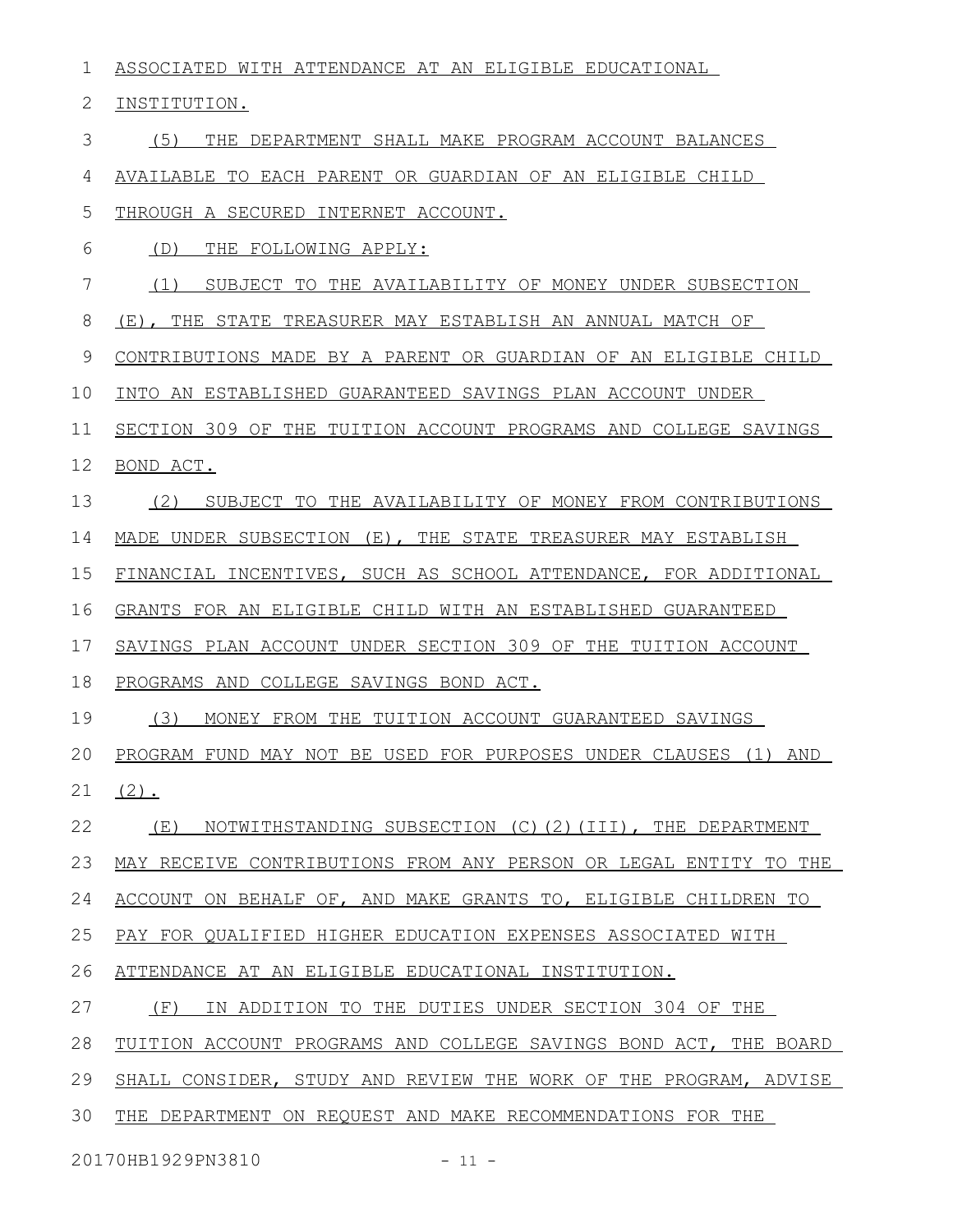1 IMPROVEMENT OF THE PROGRAM.

| $\mathbf{2}$ | THE FOLLOWING WORDS AND PHRASES WHEN USED IN THIS<br>(G)         |
|--------------|------------------------------------------------------------------|
| 3            | SECTION SHALL HAVE THE MEANINGS GIVEN TO THEM IN THIS SUBSECTION |
| 4            | UNLESS THE CONTEXT CLEARLY INDICATES OTHERWISE:                  |
| 5            | "ACCOUNT" SHALL MEAN THE KEYSTONE SCHOLARS GRANT PROGRAM         |
| 6            | ACCOUNT ESTABLISHED UNDER SUBSECTION (C).                        |
| 7            | "DEPARTMENT" SHALL MEAN THE TREASURY DEPARTMENT OF THE           |
| 8            | COMMONWEALTH.                                                    |
| 9            | "ELIGIBLE CHILD" SHALL MEAN AN INDIVIDUAL BORN AFTER DECEMBER    |
| 10           | 31, 2018, WHO IS:                                                |
| 11           | (1) A RESIDENT OF THIS COMMONWEALTH AT THE TIME OF BIRTH AND     |
| 12           | AT THE TIME THAT THE GRANT FOR QUALIFIED HIGHER EDUCATION        |
| 13           | EXPENSES IS APPLIED FOR OR RECEIVED; OR                          |
| 14           | (2)<br>AN ADOPTEE IN RECEIPT OF A VALID DECREE OF ADOPTION       |
| 15           | UNDER 23 PA.C.S. § 2902 (RELATING TO REQUIREMENTS AND FORM OF    |
| 16           | DECREE OF ADOPTION), WHOSE ADOPTING PARENT OR PARENTS WERE       |
| 17           | RESIDENTS OF THIS COMMONWEALTH AT THE TIME THE DECREE OF         |
| 18           | ADOPTION WAS ENTERED AND WHO IS A RESIDENT AT THE TIME THAT THE  |
| 19           | GRANT FOR QUALIFIED HIGHER EDUCATION EXPENSES IS APPLIED FOR OR  |
| 20           | RECEIVED.                                                        |
| 21           | <u>"ELIGIBLE EDUCATIONAL INSTITUTION" SHALL MEAN A COLLEGE,</u>  |
| 22           | UNIVERSITY, VOCATIONAL OR OTHER POSTSECONDARY EDUCATIONAL        |
| 23           | INSTITUTION AS DEFINED BY SECTION 529 OF THE INTERNAL REVENUE    |
| 24           | <u>CODE OF 1986 (PUBLIC LAW 99-514, 26 U.S.C. § 529).</u>        |
| 25           | "PROGRAM" SHALL MEAN THE KEYSTONE SCHOLARS GRANT PROGRAM         |
| 26           | ESTABLISHED UNDER SUBSECTION (A).                                |
| 27           | "OUALIFIED HIGHER EDUCATION EXPENSES" SHALL MEAN EXPENSES, AS    |
| 28           | DEFINED UNDER SECTION 529 OF THE INTERNAL REVENUE CODE OF 1986.  |
| 29           | "TUITION ACCOUNT PROGRAMS AND COLLEGE SAVINGS BOND ACT" SHALL    |
| 30           | MEAN THE ACT OF APRIL 3, 1992 (P.L.28, NO.11), KNOWN AS THE      |

20170HB1929PN3810 - 12 -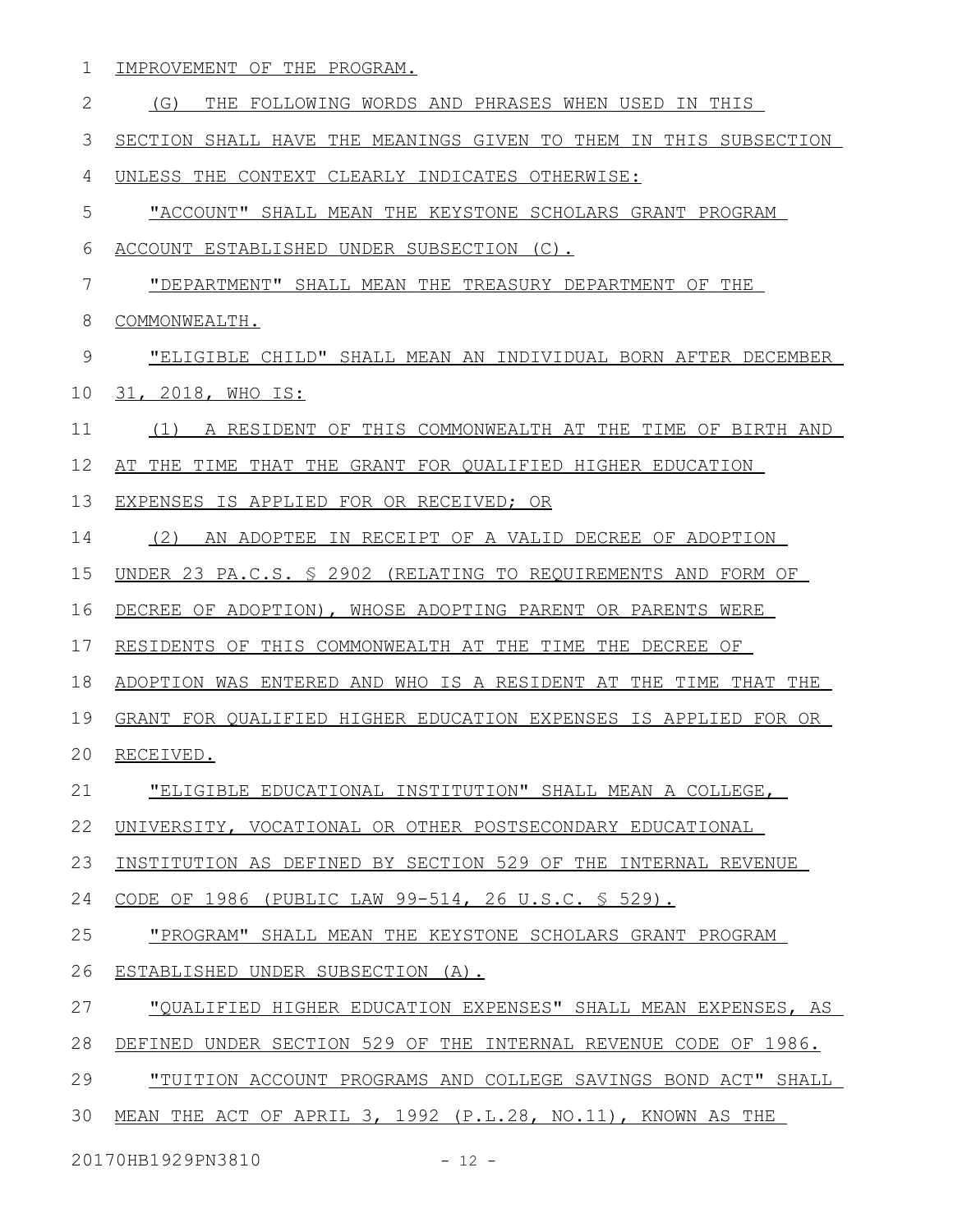#### "TUITION ACCOUNT PROGRAMS AND COLLEGE SAVINGS BOND ACT." 1

SECTION 4. SECTION 1301.6 OF THE ACT IS AMENDED TO READ: SECTION 1301.6. PROPERTY HELD BY BUSINESS ASSOCIATIONS.--THE FOLLOWING PROPERTY HELD OR OWING BY A BUSINESS ASSOCIATION IS PRESUMED ABANDONED AND UNCLAIMED: 2 3 4 5

1. THE CONSIDERATION PAID FOR A GIFT CERTIFICATE OR GIFT CARD WHICH HAS REMAINED UNREDEEMED FOR TWO (2) YEARS OR MORE AFTER ITS REDEMPTION PERIOD HAS EXPIRED OR AFTER THE MINIMUM PERIOD SPECIFIED IN SECTION 915(C) OF THE CONSUMER CREDIT PROTECTION ACT (PUBLIC LAW 90-321, 15 U.S.C. § 1693L-1(C)), 10 11 WHICHEVER OCCURS LATER, OR FOR THREE (3) YEARS OR MORE FROM THE DATE OF ISSUANCE IF NO REDEMPTION PERIOD IS SPECIFIED. THE 12 PROVISIONS OF THIS CLAUSE SHALL NOT APPLY TO A QUALIFIED GIFT 13 CERTIFICATE. 14 6 7 8 9

2. ANY CERTIFICATE OF STOCK OR PARTICIPATING RIGHT IN A BUSINESS ASSOCIATION, FOR WHICH A CERTIFICATE HAS BEEN ISSUED OR IS ISSUABLE BUT HAS NOT BEEN DELIVERED[, WHENEVER THE OWNER 18 THEREOF HAS NOT CLAIMED OR INDICATED AN INTEREST IN SUCH PROPERTY WITHIN THREE (3) YEARS AFTER THE DATE PRESCRIBED FOR 20 DELIVERY OF THE PROPERTY TO THE OWNER.] THREE (3) YEARS AFTER THE HOLDER HAS LOST CONTACT WITH THE OWNER, UNLESS THE OWNER HAS 15 16 17 19 21

WITHIN THAT THREE (3) YEAR PERIOD: 22

 (I) INCREASED OR DECREASED THE PRINCIPAL; 23

 (II) ACCEPTED PAYMENT OF PRINCIPAL OR INCOME; OR 24

 (III) OTHERWISE INDICATED AN INTEREST IN THE PROPERTY OR IN OTHER PROPERTY OF THE OWNER IN THE POSSESSION, CUSTODY OR 25 26

CONTROL OF THE HOLDER. 27

3. ANY SUM DUE AS A DIVIDEND, PROFIT, DISTRIBUTION, PAYMENT 28 OR DISTRIBUTIVE SHARE OF PRINCIPAL HELD OR OWING BY A BUSINESS 29 ASSOCIATION[, WHENEVER THE OWNER HAS NOT CLAIMED OR INDICATED AN 3020170HB1929PN3810 - 13 -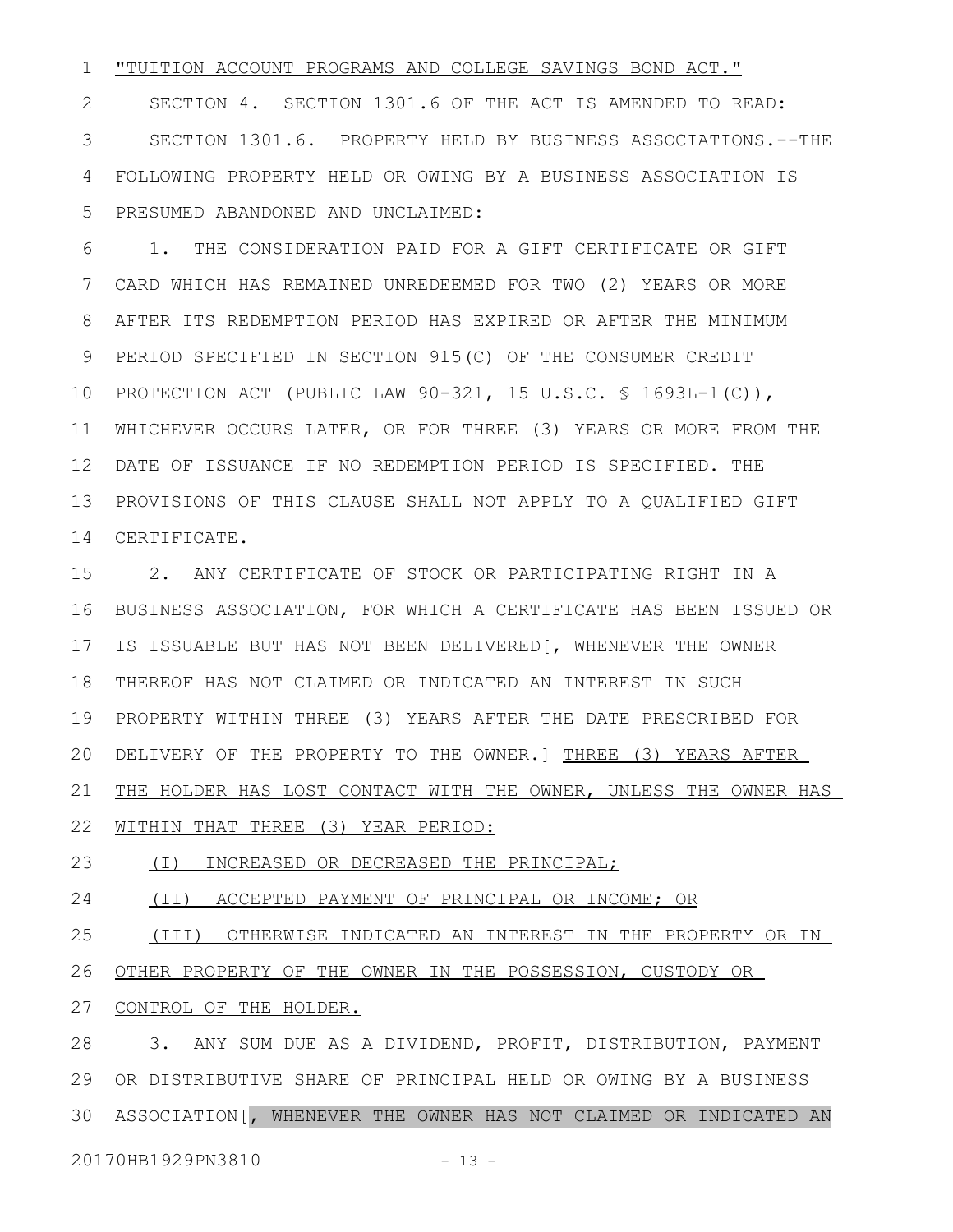INTEREST IN SUCH SUM WITHIN THREE (3) YEARS AFTER THE DATE PRESCRIBED FOR PAYMENT OR DELIVERY.] THREE (3) YEARS AFTER THE HOLDER HAS LOST CONTACT WITH THE OWNER, UNLESS THE OWNER HAS WITHIN THAT THREE (3) YEAR PERIOD: (I) INCREASED OR DECREASED THE PRINCIPAL; (II) ACCEPTED PAYMENT OF PRINCIPAL OR INCOME; OR (III) OTHERWISE INDICATED AN INTEREST IN THE PROPERTY OR IN 1 2 3 4 5 6 7

OTHER PROPERTY OF THE OWNER IN THE POSSESSION, CUSTODY OR 8

CONTROL OF THE HOLDER. 9

4. ANY SUM DUE AS PRINCIPAL OR INTEREST ON THE BUSINESS ASSOCIATION'S BONDS OR DEBENTURES, OR COUPONS ATTACHED THERETO, WHENEVER THE OWNER HAS NOT CLAIMED OR INDICATED AN INTEREST IN 12 SUCH SUM WITHIN THREE (3) YEARS AFTER THE DATE PRESCRIBED FOR PAYMENT. 10 11 13 14

5. ANY SUM OR CERTIFICATE OR PARTICIPATING RIGHT DUE BY A COOPERATIVE TO A PARTICIPATING PATRON, WHENEVER THE OWNER HAS 16 NOT CLAIMED OR INDICATED AN INTEREST IN SUCH PROPERTY WITHIN THREE (3) YEARS AFTER THE DATE PRESCRIBED FOR PAYMENT OR DELIVERY. 15 17 18 19

6. THE FOLLOWING APPLY: 20

(I) FOR THE PURPOSE OF CLAUSES 2 AND 3, THE DATE ON WHICH THE HOLDER HAS LOST CONTACT WITH THE OWNER IS: 21 22

(A) THE DATE A SECOND CONSECUTIVE COMMUNICATION SENT BY THE HOLDER BY FIRST CLASS UNITED STATES MAIL TO THE OWNER IS 23 24

RETURNED TO THE HOLDER UNDELIVERED BY THE UNITED STATES POSTAL 25

SERVICE; OR 26

(B) IF THE SECOND COMMUNICATION IS MADE LATER THAN THIRTY 27

(30) DAYS AFTER THE FIRST COMMUNICATION IS RETURNED, THE DATE 28

THE FIRST COMMUNICATION IS RETURNED UNDELIVERED TO THE HOLDER BY 29

30 THE UNITED STATES POSTAL SERVICE.

20170HB1929PN3810 - 14 -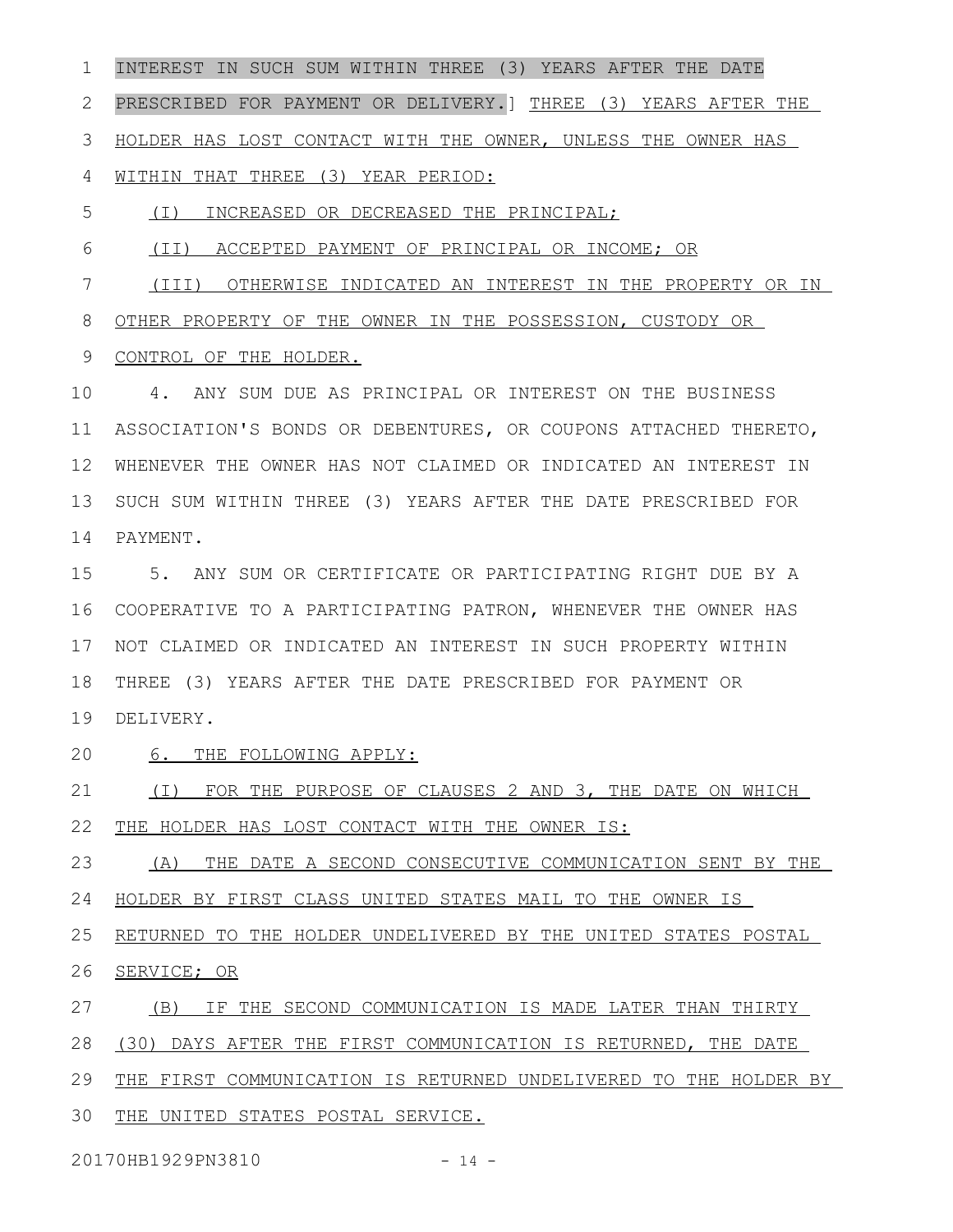(II) IF THE OWNER DOES NOT RECEIVE COMMUNICATIONS FROM THE HOLDER BY UNITED STATES MAIL, THE HOLDER SHALL ATTEMPT TO CONFIRM THE OWNER'S INTEREST IN THE PROPERTY BY SENDING THE OWNER AN ELECTRONIC MAIL COMMUNICATION NOT LATER THAN TWO (2) YEARS AFTER THE OWNER'S LAST INDICATION OF INTEREST IN THE PROPERTY. IF THE HOLDER RECEIVES NOTIFICATION THAT THE ELECTRONIC MAIL COMMUNICATION WAS NOT RECEIVED OR IF THE OWNER DOES NOT RESPOND TO THE ELECTRONIC MAIL COMMUNICATION WITHIN THIRTY (30) DAYS AFTER THE COMMUNICATION WAS SENT, THE HOLDER SHALL PROMPTLY ATTEMPT TO CONTACT THE OWNER BY FIRST CLASS UNITED STATES MAIL. IF THE MAIL IS RETURNED TO THE HOLDER UNDELIVERED BY THE UNITED STATES POSTAL SERVICE, THE HOLDER SHALL BE DEEMED TO HAVE LOST CONTACT WITH THE OWNER ON THE DATE OF THE OWNER'S LAST INDICATION OF INTEREST IN THE PROPERTY. 7. NOTICE TO OWNERS SHALL BE PROVIDED IN ACCORDANCE WITH SECTION 1301.10A. SECTION 5. SECTION 1507.1(B.1) OF THE ACT, AMENDED OCTOBER 30, 2017 (P.L.725, NO.44), IS AMENDED TO READ: SECTION 1507.1. SETTLEMENT AGREEMENTS; ENFORCEMENT ACTIONS.--\* \* \* (B.1) NOTWITHSTANDING THE ACT OF JANUARY 8, 1960 (1959 P.L.2119, NO.787), KNOWN AS THE "AIR POLLUTION CONTROL ACT," OR ANY OTHER PROVISION OF LAW TO THE CONTRARY, THE SUM OF \$30,409,055, RECEIVED FROM A SETTLEMENT DURING THE 2017-2018 OR 2018-2019 FISCAL YEAR, SHALL BE DEEMED FUNDS OF THE COMMONWEALTH AND SHALL, UPON RECEIPT, BE DEPOSITED INTO THE GENERAL FUND TO BE EXPENDED IN COMPLIANCE WITH THE COMMONWEALTH'S TRUSTEE DUTIES UNDER SECTION 27 OF ARTICLE I OF THE CONSTITUTION OF 28 29 PENNSYLVANIA. \* \* \* 301 2 3 4 5 6 7 8 9 10 11 12 13 14 15 16 17 18 19 20 21 22 23 24 25 26 27

20170HB1929PN3810 - 15 -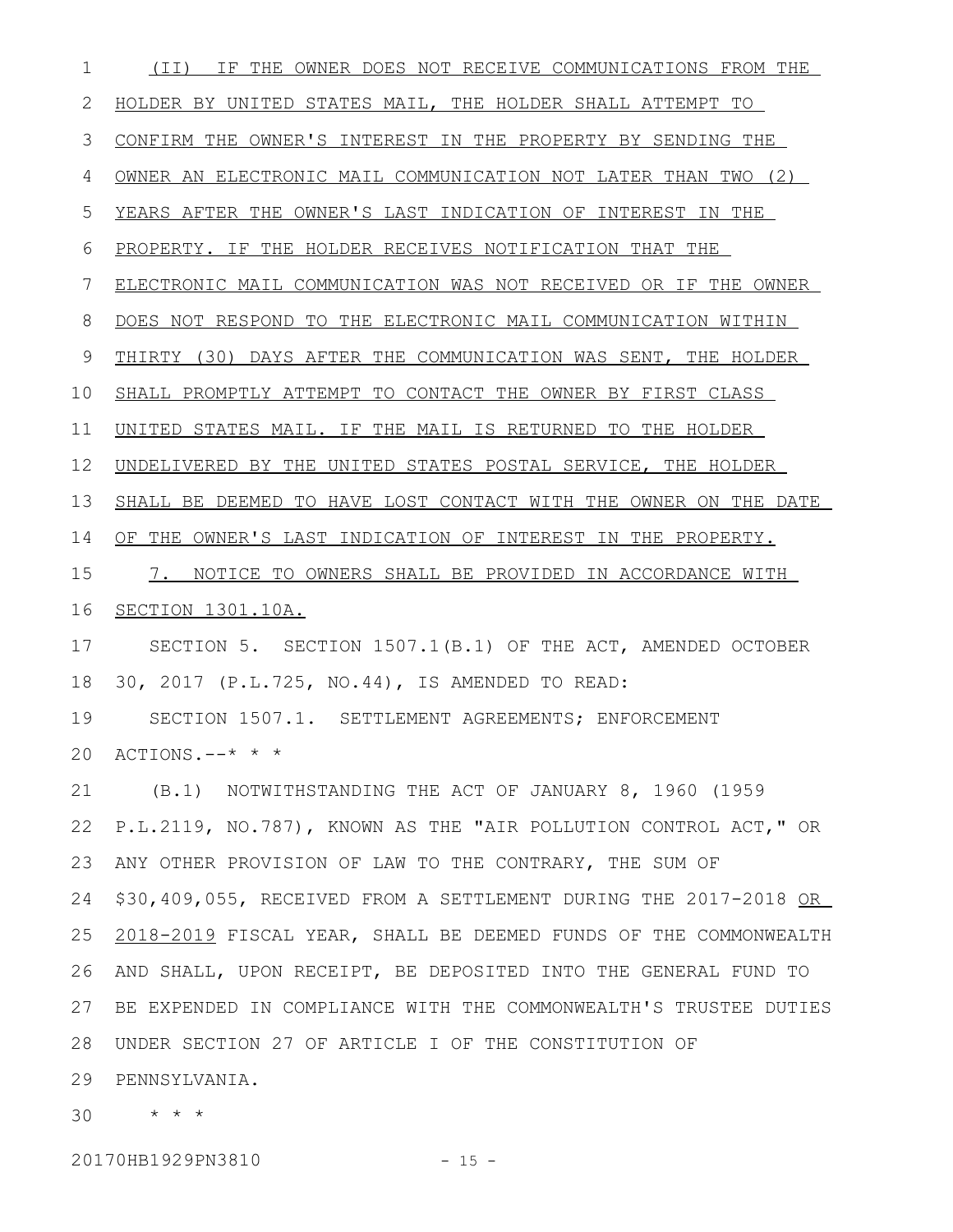SECTION 6. SECTIONS 1601-B.1 OF THE ACT IS AMENDED TO READ: SECTION 1601-B.1. APPLICATIONS. 1 2

NOTWITHSTANDING SECTION 318 OF THE ACT OF FEBRUARY 9, 1999 (P.L.1, NO.1), KNOWN AS THE CAPITAL FACILITIES DEBT ENABLING ACT, A REDEVELOPMENT ASSISTANCE CAPITAL PROJECT MAY RECEIVE FUNDS IF THE PROJECT WAS ITEMIZED IN A CAPITAL PROJECT ITEMIZATION BILL OR A CAPITAL BUDGET BILL THAT WAS ENACTED MORE THAN 10 YEARS BEFORE THE DATE THE PROJECT IS APPROVED UNDER SECTION 318 OF THE CAPITAL FACILITIES DEBT ENABLING ACT, 10 PROVIDED THAT THE OFFICE OF THE BUDGET RECEIVED AN APPLICATION OR OTHER WRITTEN FORM OF REQUEST FOR REDEVELOPMENT ASSISTANCE CAPITAL PROJECT GRANT FUNDING FOR THE PROJECT FROM A PROSPECTIVE APPLICANT DURING THE TIME PERIOD FROM: (1) JANUARY 9, 2015, THROUGH MAY 18, 2015[.]; OR (2) JANUARY 29, 2018, THROUGH FEBRUARY 27, 2018. SECTION 7. THE ACT IS AMENDED BY ADDING AN ARTICLE TO READ: 3 4 5 6 7 8 9 11 12 13 14 15 16

17

### ARTICLE XVI-B.2

ENTERTAINMENT BUSINESS FINANCIAL MANAGEMENT FIRMS 18

SECTION 1601-B.2. DEFINITIONS. 19

THE FOLLOWING WORDS AND PHRASES WHEN USED IN THIS ARTICLE 20

SHALL HAVE THE MEANINGS GIVEN TO THEM IN THIS SECTION UNLESS THE 21

CONTEXT CLEARLY INDICATES OTHERWISE: 22

"ENTERTAINMENT BUSINESS FINANCIAL MANAGEMENT FIRM." AN 23

ENTITY WITH NO EMPLOYEES OR OPERATIONS IN THE ZONE ORGANIZED 24

SEPARATELY FROM A QUALIFIED BUSINESS OPERATING IN THE FACILITY 25

OR THE ZONE WHICH IS PRIMARILY IN THE BUSINESS OF PROVIDING 26

MANAGEMENT SERVICES TO ENTERTAINERS WHICH MAY INCLUDE, BUT IS 27

NOT LIMITED TO, ACCOUNTING AND TAX SERVICES, ROYALTY MANAGEMENT, 28

TOURING SERVICES, DOMESTIC AND FOREIGN TAX PLANNING AND 29

COMPLIANCE, INSURANCE, FINANCIAL PLANNING SERVICES AND ESTATE 30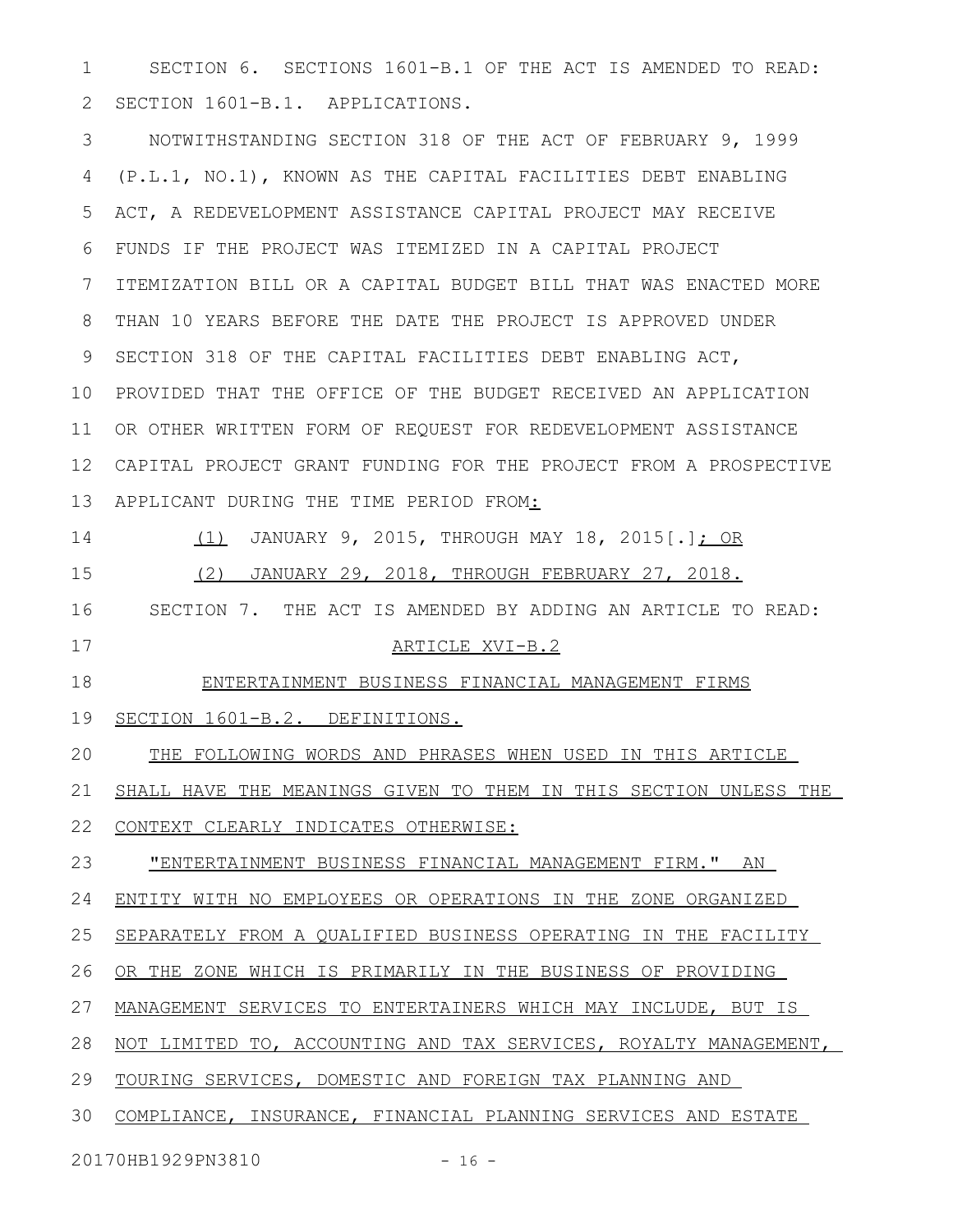| $\mathbf{1}$ | PLANNING SERVICES.                                                   |
|--------------|----------------------------------------------------------------------|
| 2            | "FACILITY." A FACILITY AS DEFINED IN SECTION 1902-B OF THE           |
| 3            | TAX REFORM CODE OF 1971.                                             |
| 4            | "MASTER LIST." A MASTER LIST AS DEFINED IN SECTION 1902-B OF         |
| 5            | THE TAX REFORM CODE OF 1971.                                         |
| 6            | <u> "OPERATING ORGANIZATION." AN OPERATING ORGANIZATION AS</u>       |
| 7            | DEFINED IN SECTION 1902-B OF THE TAX REFORM CODE OF 1971.            |
| 8            | "QUALIFIED BUSINESS." A QUALIFIED BUSINESS AS DEFINED IN             |
| 9            | SECTION 1902-B OF THE TAX REFORM CODE OF 1971.                       |
| 10           | <u>"TAX REFORM CODE OF 1971." THE ACT OF MARCH 4, 1971 (P.L.6, )</u> |
| 11           | NO.2), KNOWN AS THE TAX REFORM CODE OF 1971.                         |
| 12           | "ZONE." A NEIGHBORHOOD IMPROVEMENT ZONE AS DEFINED IN                |
| 13           | SECTION 1902-B OF THE TAX REFORM CODE OF 1971.                       |
| 14           | SECTION 1602-B.2. REPORTING REQUIREMENTS.                            |
| 15           | FOR PURPOSES OF INCLUSION ON THE MASTER LIST UNDER SECTION           |
| 16           | 1904-B(A.3)(2) OF THE TAX REFORM CODE OF 1971, THE FOLLOWING         |
| 17           | SHALL APPLY:                                                         |
| 18           | (1) IF AN OPERATING ORGANIZATION IS ADVISED THAT AN                  |
| 19           | ENTERTAINMENT BUSINESS FINANCIAL MANAGEMENT FIRM HAS THE             |
| 20           | PRIMARY RESPONSIBILITY, UNDER A MANAGEMENT CONTRACT, FOR             |
| 21           | COMPLETING REPORTS FOR A QUALIFIED BUSINESS WHICH IS ENGAGED         |
| 22           | IN THE ACTIVE CONDUCT OF A TRADE OR BUSINESS IN THE FACILITY         |
| 23           | UNDER SECTION $1904-B(A.3)$ (2) OF THE TAX REFORM CODE OF 1971,      |
| 24           | AN OPERATING ORGANIZATION MAY SATISFY THE REOUIREMENTS OF            |
| 25           | SECTION $1904-B(A.3)$ (2) OF THE TAX REFORM CODE OF 1971 BY          |
| 26           | PROVIDING TO THE CONTRACTING AUTHORITY A COPY OF THE RELEVANT        |
| 27           | SECTION OF THE CONTRACT BETWEEN THE QUALIFIED BUSINESS AND           |
| 28           | OPERATING ORGANIZATION WHICH DOCUMENTS THE NAME, TELEPHONE           |
| 29           | NUMBER AND E-MAIL ADDRESS OF THE INDIVIDUAL EMPLOYED AT THE          |
| 30           | ENTERTAINMENT BUSINESS FINANCIAL MANAGEMENT FIRM WHO HAS             |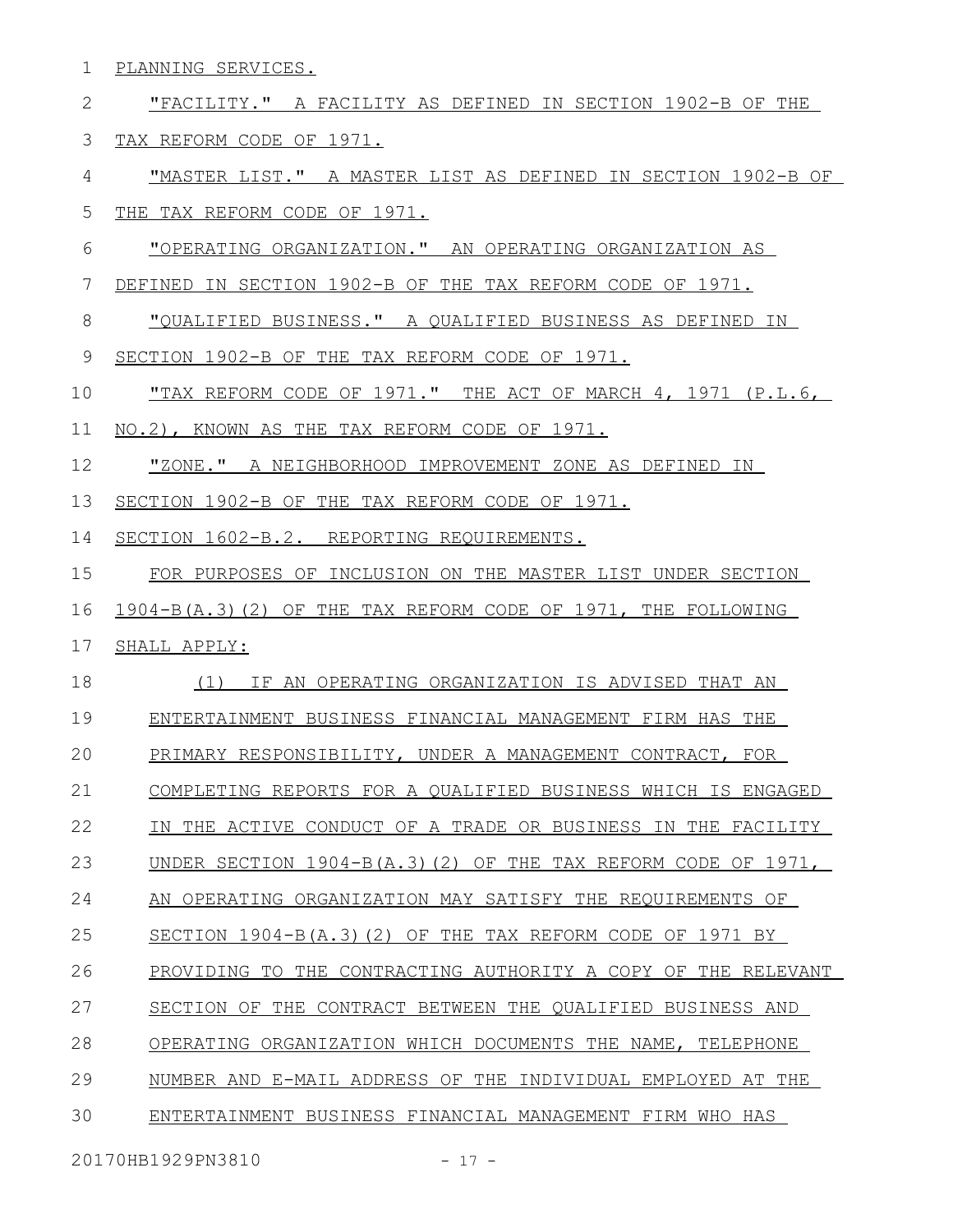PRIMARY RESPONSIBILITY FOR COMPLETING REPORTS FOR A QUALIFIED 1

BUSINESS. 2

(2) PARAGRAPH (1) SHALL APPLY ONLY WITH RESPECT TO 3

QUALIFIED BUSINESSES WHO ARE ENGAGED IN THE PROVISION OF 4

ENTERTAINMENT SERVICES OR ACTIVITIES IN A FACILITY, SUCH AS 5

CONCERTS OR OTHER PERFORMANCES. 6

SECTION 1603-B.2. APPLICABILITY. 7

THIS ARTICLE SHALL APPLY TO TAX YEARS BEGINNING ON OR AFTER JANUARY 1, 2018. 8 9

SECTION 8. SECTIONS 1604-H AND 1602-K ARE AMENDED TO READ: SECTION 1604-H. DEPARTMENT OF COMMUNITY AND ECONOMIC 10 11

DEVELOPMENT. 12

(A) EDUCATIONAL TAX CREDITS.--TAX CREDITS AWARDED UNDER 14 ARTICLE XVII-F OF THE ACT OF MARCH 4, 1971 (P.L.6, NO.2), KNOWN AS THE TAX REFORM CODE OF 1971, IN FISCAL YEAR 2015-2016 TO A BUSINESS FIRM MAKING AN APPROVED CONTRIBUTION TO A SCHOLARSHIP 16 ORGANIZATION, PREKINDERGARTEN SCHOLARSHIP ORGANIZATION, 17 OPPORTUNITY SCHOLARSHIP ORGANIZATION OR EDUCATIONAL IMPROVEMENT 18 ORGANIZATION MAY BE USED IN THE TAXABLE YEAR IN WHICH A 19 COMPLETED APPLICATION WAS SUBMITTED BY THE BUSINESS FIRM OR THE 20 TAXABLE YEAR IN WHICH THE CONTRIBUTION WAS MADE BY THE BUSINESS FIRM, AS DETERMINED BY THE BUSINESS FIRM. 13 15 21 22

(B) ENTERTAINMENT ECONOMIC ENHANCEMENT PROGRAM.--THE 23

FOLLOWING APPLY: 24

(1) FOR FISCAL YEAR 2018-2019, IN ACCORDANCE WITH THE PROCEDURES UNDER ARTICLE XVII-D, SUBARTICLE E OF THE TAX REFORM CODE OF 1971 AND NOTWITHSTANDING SECTION 1777-D(A) OF THE TAX REFORM CODE OF 1971, THE DEPARTMENT OF COMMUNITY AND ECONOMIC DEVELOPMENT SHALL AWARD TAX CREDITS FOR QUALIFIED 25 26 27 28 29

REHEARSAL AND TOUR EXPENSES INCURRED OR TO BE INCURRED 30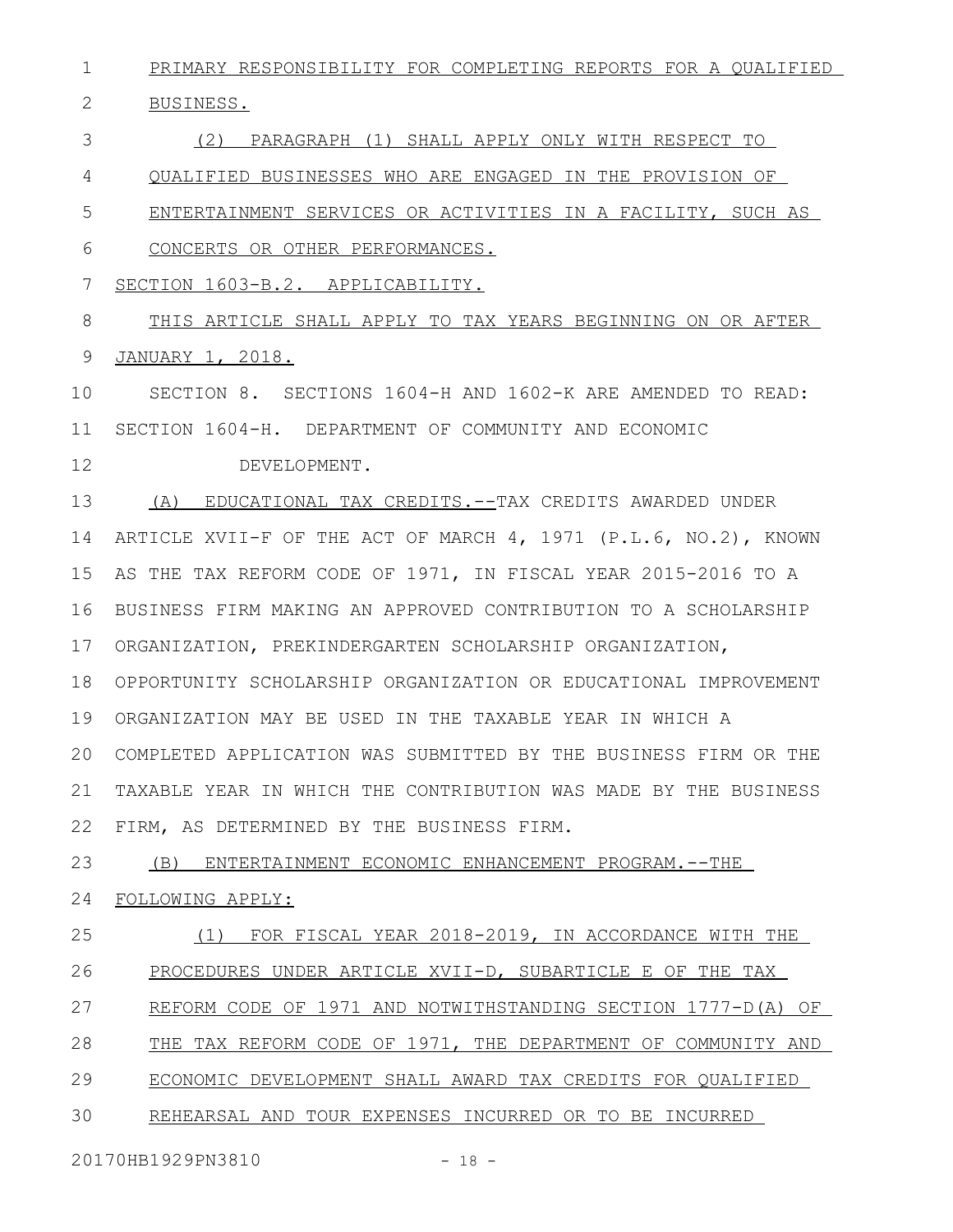RELATED TO 10 TOURS IN THE FISCAL YEAR. TAX CREDITS AWARDED UNDER THIS PARAGRAPH MAY NOT BE CONSIDERED AN ADVANCE AWARD OF TAX CREDITS FOR THE PURPOSES OF SECTION 1777-D(B) OF THE TAX REFORM OF 1971 AND MAY NOT REDUCE THE NUMBER OF TOURS THAT THE DEPARTMENT MAY AWARD TAX CREDITS TO IN SUCCEEDING FISCAL YEARS. (2) IN FISCAL YEAR 2018-2019, THE DEPARTMENT OF COMMUNITY AND ECONOMIC DEVELOPMENT MAY, IN THE DEPARTMENT'S DISCRETION, ADVANCE THE AWARD OF TAX CREDITS FOR QUALIFIED REHEARSAL AND TOUR EXPENSES INCURRED OR TO BE INCURRED RELATED TO A MAXIMUM OF TWO ADDITIONAL TOURS. TAX CREDITS AWARDED UNDER THIS PARAGRAPH SHALL BE CONSIDERED AN ADVANCE AWARD OF TAX CREDITS FOR THE PURPOSES OF SECTION 1777-D(B) OF THE TAX REFORM CODE OF 1971. SECTION 1602-K. TRANSFERS OF FUNDS. THE AUTHORITY SHALL MAKE ALL OF THE FOLLOWING TRANSFERS: (1) \$50,000,000 FROM THE FIRST INDUSTRIES PROGRAM ACCOUNT ESTABLISHED UNDER 64 PA.C.S. § 1542(B) (RELATING TO REVOLVING LOAN PROGRAM ACCOUNTS) TO THE BUSINESS IN OUR SITES 1 2 3 4 5 6 7 8 9 10 11 12 13 14 15 16 17 18 19

PROGRAM ACCOUNT ESTABLISHED UNDER 64 PA.C.S. § 1542(A), SUBJECT TO THE PROVISIONS OF ANY PLEDGE TO OR AGREEMENT MADE BY THE AUTHORITY WITH OR FOR THE BENEFIT OF OBLIGEES OF THE AUTHORITY. 21 22 23

(2) \$25,000,000 FROM THE TRUST ACCOUNT ESTABLISHED UNDER 64 PA.C.S. § 1541 (RELATING TO TRUST ACCOUNTS) FOR THE BUILDING PENNSYLVANIA PROGRAM TO THE BUSINESS IN OUR SITES PROGRAM ACCOUNT ESTABLISHED UNDER 64 PA.C.S. § 1542(A), SUBJECT TO THE PROVISIONS OF ANY PLEDGE TO OR AGREEMENT MADE BY THE AUTHORITY WITH OR FOR THE BENEFIT OF OBLIGEES OF THE AUTHORITY. 24 25 26 27 28 29 30

20170HB1929PN3810 - 19 -

20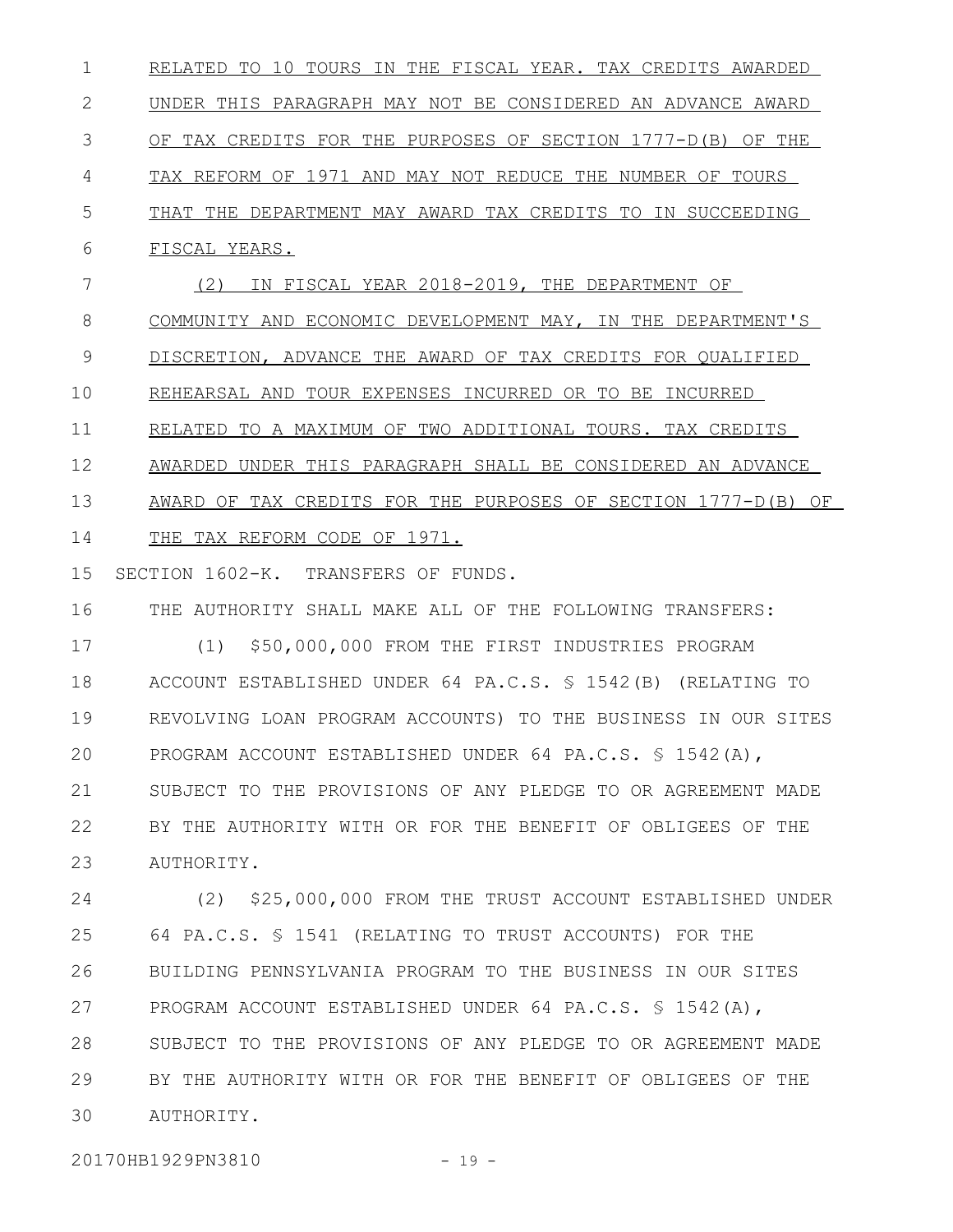| $\mathbf 1$  | IN FISCAL YEAR 2018-2019, \$10,000,000 FROM THE FIRST<br>(3)     |
|--------------|------------------------------------------------------------------|
| $\mathbf{2}$ | INDUSTRIES PROGRAM ACCOUNT ESTABLISHED UNDER 64 PA.C.S. §        |
| 3            | 1542 (B) TO THE BUSINESS IN OUR SITES PROGRAM ACCOUNT            |
| 4            | ESTABLISHED UNDER 64 PA.C.S. § 1542(A), SUBJECT TO THE           |
| 5            | PROVISIONS OF ANY PLEDGE TO OR AGREEMENT MADE BY THE             |
| 6            | AUTHORITY WITH OR FOR THE BENEFIT OF OBLIGEES OF THE             |
| 7            | AUTHORITY.                                                       |
| 8            | IN FISCAL YEAR 2018-2019, \$35,000,000 FROM THE TRUST<br>(4)     |
| 9            | ACCOUNT ESTABLISHED UNDER 64 PA.C.S. \$ 1541 FOR THE BUILDING    |
| 10           | PENNSYLVANIA PROGRAM TO THE BUSINESS IN OUR SITES PROGRAM        |
| 11           | ACCOUNT ESTABLISHED UNDER 64 PA.C.S. § 1542(A), SUBJECT TO       |
| 12           | THE PROVISIONS OF ANY PLEDGE TO OR AGREEMENT MADE BY THE         |
| 13           | AUTHORITY WITH OR FOR THE BENEFIT OF OBLIGEES OF THE             |
| 14           | AUTHORITY.                                                       |
| 15           | SECTION 9. THE ACT IS AMENDED BY ADDING AN ARTICLE TO READ:      |
| 16           | ARTICLE XVI-N                                                    |
| 17           | PRIVATE DAM FINANCIAL ASSURANCE                                  |
| 18           | SECTION 1601-N. SHORT TITLE.                                     |
| 19           | THIS ARTICLE SHALL BE KNOWN AND MAY BE CITED AS THE PRIVATE      |
| 20           | DAM FINANCIAL ASSURANCE PROGRAM ACT.                             |
| 21           | SECTION 1602-N. DEFINITIONS.                                     |
| 22           | THE FOLLOWING WORDS AND PHRASES WHEN USED IN THIS ARTICLE        |
| 23           | SHALL HAVE THE MEANINGS GIVEN TO THEM IN THIS SECTION UNLESS THE |
| 24           | CONTEXT CLEARLY INDICATES OTHERWISE:                             |
| 25           | "COMMON INTEREST COMMUNITY." INCLUDES A COOPERATIVE,             |
| 26           | CONDOMINIUM AND PLANNED COMMUNITY WHERE AN INDIVIDUAL BY VIRTUE  |
| 27           | OF OWNERSHIP INTEREST IN ANY PORTION OF REAL ESTATE IS OR MAY    |
| 28           | BECOME OBLIGATED BY COVENANT, EASEMENT OR AGREEMENT IMPOSED UPON |
| 29           | THE OWNER'S INTEREST TO PAY ANY AMOUNT FOR REAL PROPERTY TAXES,  |
| 30           | INSURANCE, MAINTENANCE, REPAIR, IMPROVEMENT, MANAGEMENT,         |
|              | 20170HB1929PN3810<br>$-20 -$                                     |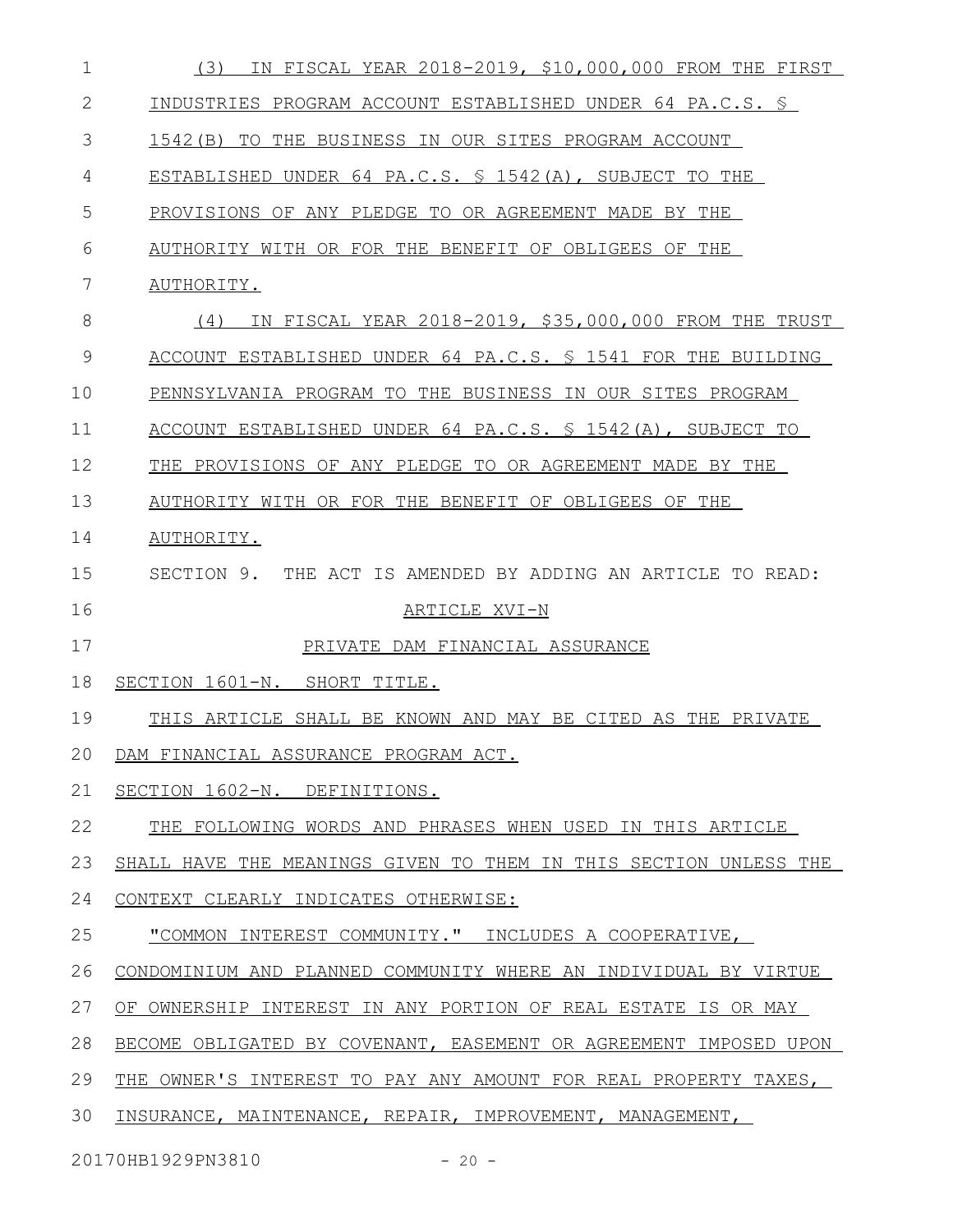| 1            | ADMINISTRATION OR REGULATION OF ANY PART OF THE REAL ESTATE         |
|--------------|---------------------------------------------------------------------|
| $\mathbf{2}$ | OTHER THAN THE PORTION OR INTEREST OWNED SOLELY BY THE              |
| 3            | INDIVIDUAL.                                                         |
| 4            | <u>"COMMUNITY ASSOCIATION." ANY PERSON OR INCORPORATED</u>          |
| 5            | COMMUNITY UNDER 68 PA.C.S. SUBPTS. B (RELATING TO CONDOMINIUMS),    |
| 6            | C (RELATING TO COOPERATIVES) AND D (RELATING TO PLANNED             |
| 7            | COMMUNITIES) OR COMMON INTEREST COMMUNITY.                          |
| 8            | "DEPARTMENT." THE DEPARTMENT OF COMMUNITY AND ECONOMIC              |
| 9            | DEVELOPMENT OF THE COMMONWEALTH.                                    |
| 10           | "ELIGIBLE COST." ANY COST TO BE INCURRED BY AN OWNER                |
| 11           | ENROLLED IN THE PROGRAM FOR THE MAINTENANCE, REPAIR,                |
| 12           | REHABILITATION OR PERMANENT BREACH OF THE OWNER'S DAM. THE TERM     |
| 13           | INCLUDES CONSTRUCTION ACTIVITIES, ENGINEERING FEES, DEMOLITION,     |
| 14           | EXCAVATION, RECLAMATION AND RELATED COSTS.                          |
| 15           | "FUND." THE PRIVATE DAM FINANCIAL ASSURANCE FUND ESTABLISHED        |
| 16           | UNDER SECTION 1606-N.                                               |
| 17           | "OWNER." A PERSON WHO OWNS, CONTROLS, OPERATES, MAINTAINS OR        |
| 18           | MANAGES A REGULATED PRIVATE DAM IN THIS COMMONWEALTH.               |
| 19           | "PERSON." INCLUDES A NATURAL PERSON, PARTNERSHIP,                   |
|              | 20 ASSOCIATION, COMMUNITY ASSOCIATION OR CORPORATION. THE TERM DOES |
| 21           | NOT INCLUDE AN AGENCY OF THE FEDERAL, STATE, COUNTY OR MUNICIPAL    |
| 22           | GOVERNMENT OR AN INTERSTATE GOVERNMENT.                             |
| 23           | "PROGRAM." THE PRIVATE DAM FINANCIAL ASSURANCE PROGRAM              |
| 24           | ESTABLISHED UNDER SECTION 1603-N.                                   |
| 25           | "REGULATED PRIVATE DAM." A PRIVATELY OWNED DAM SUBJECT TO           |
| 26           | THE REQUIREMENTS OF SECTION 11 OF THE ACT OF NOVEMBER 26, 1978      |
| 27           | (P.L.1375, NO.325), KNOWN AS THE DAM SAFETY AND ENCROACHMENTS       |
| 28           | ACT.                                                                |
| 29           | SECTION 1603-N. PRIVATE DAM FINANCIAL ASSURANCE PROGRAM.            |
| 30           | (A)<br>ESTABLISHMENT.--THE DEPARTMENT, IN CONSULTATION WITH THE     |
|              |                                                                     |

20170HB1929PN3810 - 21 -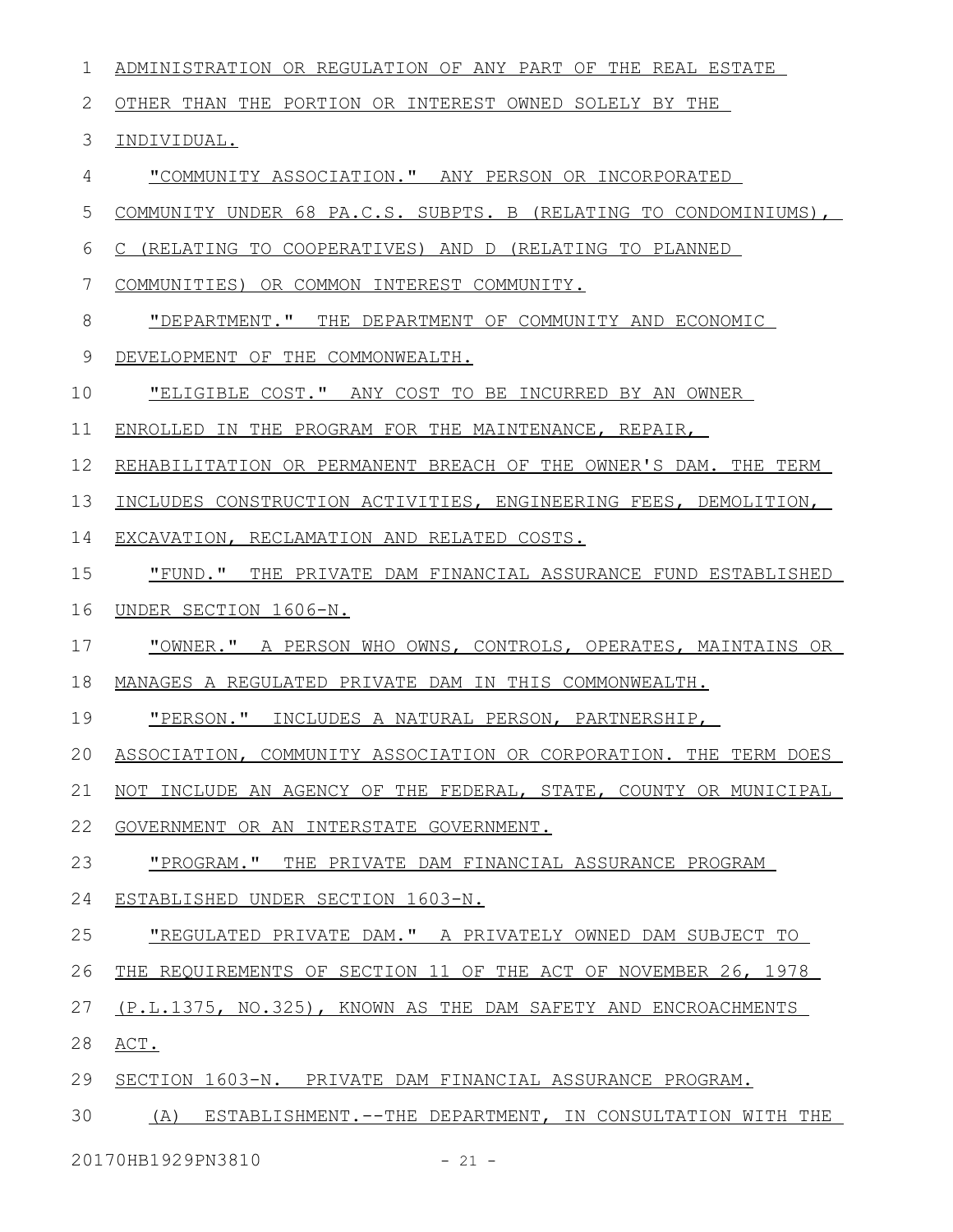| 1  | DEPARTMENT OF ENVIRONMENTAL PROTECTION, IS AUTHORIZED TO         |
|----|------------------------------------------------------------------|
| 2  | ESTABLISH THE PRIVATE DAM FINANCIAL ASSURANCE PROGRAM TO PROVIDE |
| 3  | FINANCIAL ASSURANCE ASSISTANCE TO OWNERS OF REGULATED PRIVATE    |
| 4  | DAMS TO MEET ANY PROOF OF FINANCIAL RESPONSIBILITY REQUIREMENTS  |
| 5  | PROMULGATED UNDER SECTION 11 OF THE ACT OF NOVEMBER 26, 1978     |
| 6  | (P.L.1375, NO.325), KNOWN AS THE DAM SAFETY AND ENCROACHMENTS    |
| 7  | ACT, AND ANY REGULATIONS PROMULGATED UNDER THAT ACT.             |
| 8  | (B)<br>FINANCIAL RESPONSIBILITY.--AN OWNER THAT IS ENROLLED IN   |
| 9  | THE PROGRAM IS DEEMED TO HAVE MET PROOF OF FINANCIAL             |
| 10 | RESPONSIBILITY REQUIREMENTS PROMULGATED UNDER SECTION 11 OF THE  |
| 11 | DAM SAFETY AND ENCROACHMENTS ACT FOR THE OWNER'S DAM.            |
| 12 | (C)<br>ELIGIBILITY.--FINANCIAL ASSURANCE ASSISTANCE THROUGH THE  |
| 13 | PROGRAM SHALL BE MADE AVAILABLE TO AN OWNER PROVIDED THAT THE    |
| 14 | OWNER:                                                           |
| 15 | DEMONSTRATES COMPLIANCE WITH THE DAM SAFETY AND<br>(1)           |
| 16 | ENCROACHMENTS ACT AND THE REGULATIONS PROMULGATED UNDER THAT     |
| 17 | ACT, AS DETERMINED BY THE DEPARTMENT OF ENVIRONMENTAL            |
| 18 | PROTECTION, INCLUDING ANNUAL INSPECTION REPORTING, PAYMENT OF    |
| 19 | REGISTRATION FEES AND COMPLIANCE WITH AN APPROVED EMERGENCY      |
| 20 | ACTION PLAN.                                                     |
| 21 | PAYS A ONE-TIME PROGRAM ENROLLMENT FEE OF \$1,000 PER<br>(2)     |
| 22 | DAM TO THE FUND.                                                 |
| 23 | PAYS AN ANNUAL FEE TO THE FUND IN AN AMOUNT EOUAL TO<br>(3)      |
| 24 | 1% OF THE BOND AMOUNT REQUIRED BY THE DEPARTMENT OF              |
| 25 | ENVIRONMENTAL PROTECTION UNDER PROOF OF FINANCIAL                |
| 26 | RESPONSIBILITY REQUIREMENTS PROMULGATED UNDER SECTION 11 OF      |
| 27 | THE<br>DAM SAFETY AND ENCROACHMENTS ACT.                         |
| 28 | PROGRAM APPLICATION. -- OWNERS SEEKING ASSURANCE UNDER<br>(D)    |
| 29 | THIS ARTICLE MUST SUBMIT A COMPLETE PROGRAM APPLICATION ON FORMS |
| 30 | PROVIDED BY THE DEPARTMENT. THE DEPARTMENT SHALL DEVELOP THE     |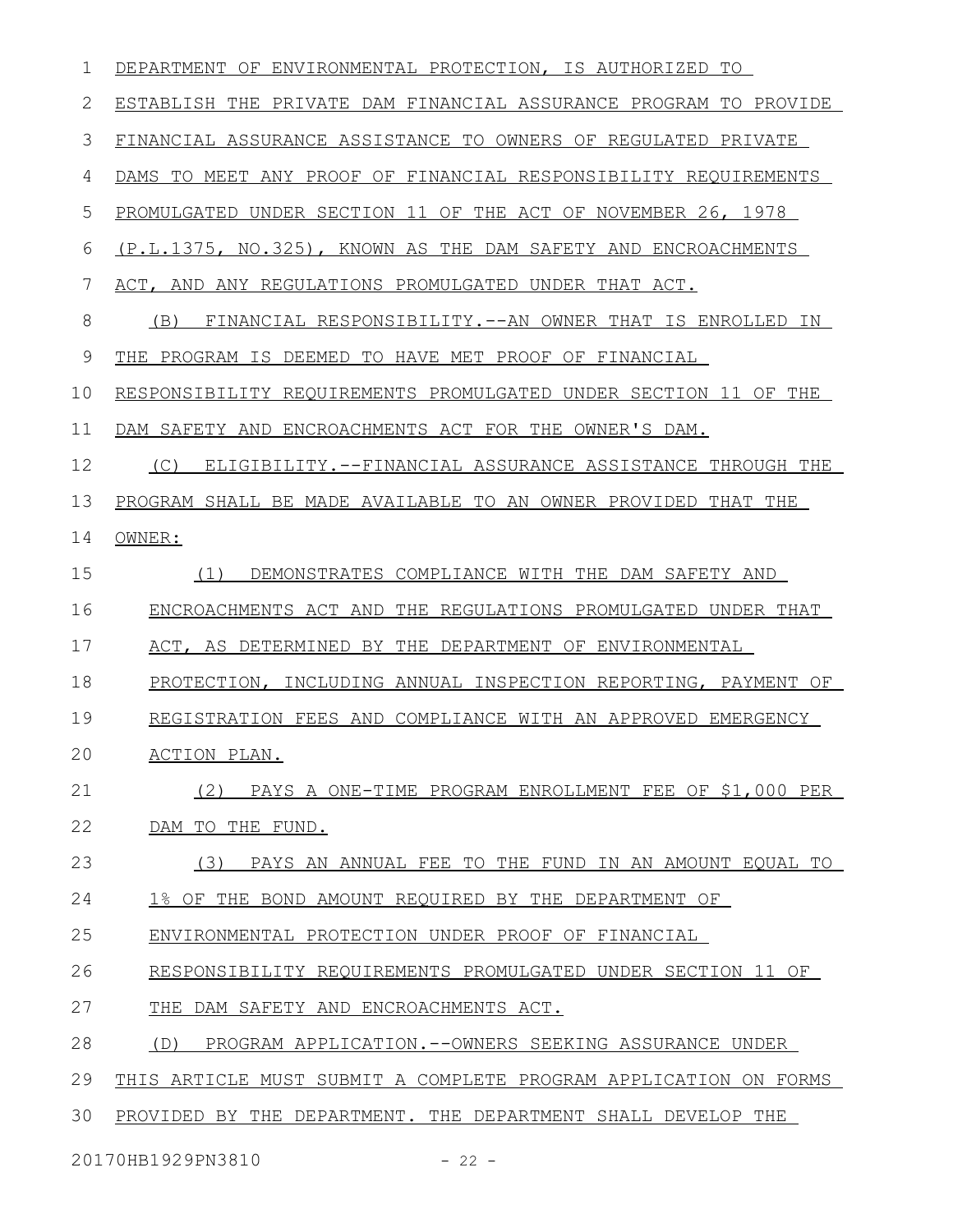APPLICATION FORM IN CONSULTATION WITH THE DEPARTMENT OF ENVIRONMENTAL PROTECTION. THE DEPARTMENT SHALL CONSULT WITH THE DEPARTMENT OF ENVIRONMENTAL PROTECTION TO DETERMINE OWNER ELIGIBILITY UNDER THIS ARTICLE. SECTION 1604-N. REVOLVING LOAN PROGRAM. (A) ESTABLISHMENT.--THE DEPARTMENT, IN CONSULTATION WITH THE DEPARTMENT OF ENVIRONMENTAL PROTECTION, IS AUTHORIZED TO ESTABLISH A REVOLVING LOAN PROGRAM FOR PRIVATE DAM OWNERS ENROLLED IN THE PROGRAM TO PROVIDE ASSISTANCE. (B) LOAN CRITERIA.--THE DEPARTMENT, IN CONSULTATION WITH THE DEPARTMENT OF ENVIRONMENTAL PROTECTION, SHALL ESTABLISH CRITERIA TO AWARD LOANS UNDER THE REVOLVING LOAN PROGRAM. PARTICIPATION IN THE PROGRAM SHALL BE CONSIDERED COLLATERAL FOR ANY LOANS AWARDED UNDER THIS SECTION. (C) LOAN AMOUNTS.--A LOAN AMOUNT UNDER THE PROGRAM MAY NOT EXCEED 50% OF THE ELIGIBLE COSTS AND MAY NOT EXCEED \$500,000. (D) LOAN APPLICATION.--OWNERS SEEKING PROGRAM LOANS MUST SUBMIT A COMPLETE LOAN APPLICATION TO THE DEPARTMENT. THE LOAN APPLICATION FORM SHALL BE PROVIDED BY THE DEPARTMENT. THE LOAN APPLICATION FORM SHALL BE DEVELOPED, IN CONSULTATION WITH THE DEPARTMENT OF ENVIRONMENTAL PROTECTION, AND SHALL INCLUDE ALL OF THE FOLLOWING: (1) THE NAME OF THE APPLICANT. (2) A BRIEF DESCRIPTION OF THE PROJECT TO BE FUNDED. (3) A DEMONSTRATED ESTIMATE OF THE ELIGIBLE COSTS OF THE PROJECT. (4) ANY OTHER INFORMATION AS THE DEPARTMENT OR DEPARTMENT OF ENVIRONMENTAL PROTECTION MAY REQUIRE. (E) REPAYMENT.--LOANS SHALL HAVE A REPAYMENT PERIOD OF UP TO 10 YEARS. 1 2 3 4 5 6 7 8 9 10 11 12 13 14 15 16 17 18 19 20 21 22 23 24 25 26 27 28 29 30

20170HB1929PN3810 - 23 -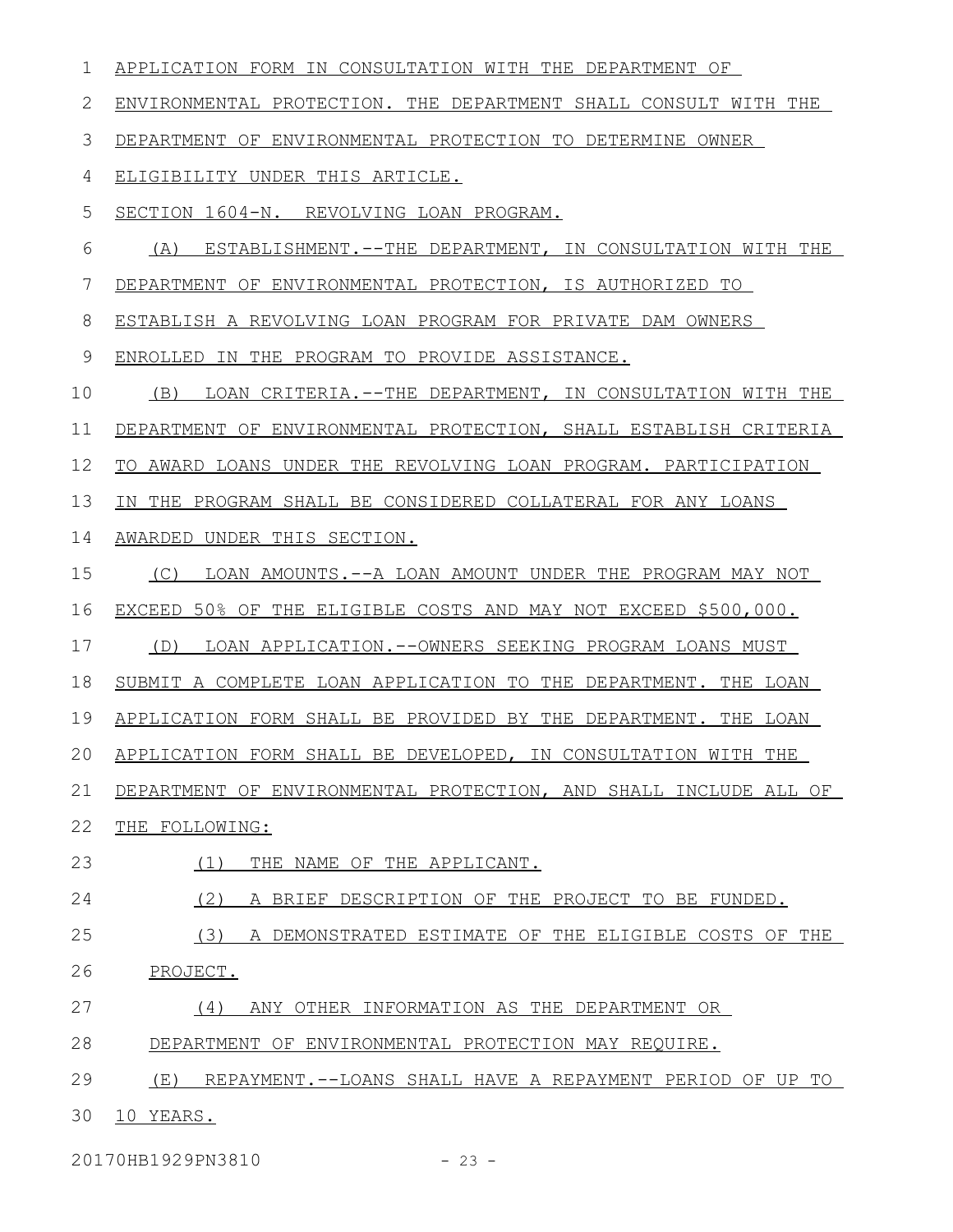| 1  | INTEREST.--LOAN INTEREST RATES SHALL BE FIXED AT AN<br>(F)       |
|----|------------------------------------------------------------------|
| 2  | INTEREST RATE IN EFFECT AT THE TIME THE LOAN IS MADE AND SHALL   |
| 3  | BE EQUAL TO THE FIVE-YEAR UNITED STATES TREASURY NOTE ON THE     |
| 4  | DATE THE LOAN IS AWARDED.                                        |
| 5  | (G) FEE.--THE DEPARTMENT MAY CHARGE A LOAN ORIGINATION FEE       |
| 6  | NOT TO EXCEED 2.5% OF THE APPROVED LOAN AMOUNT.                  |
| 7  | (H)<br>PENALTIES. --THE DEPARTMENT, IN CONSULTATION WITH THE     |
| 8  | DEPARTMENT OF ENVIRONMENTAL PROTECTION, SHALL ESTABLISH          |
| 9  | PENALTIES FOR LOAN RECIPIENTS WHO FAIL TO MEET THEIR REPAYMENT   |
| 10 | OBLIGATIONS UNDER THE LOAN TERMS.                                |
| 11 | SECTION 1605-N. ANNUAL REPORT.                                   |
| 12 | THE DEPARTMENT, IN CONSULTATION WITH THE DEPARTMENT OF           |
| 13 | ENVIRONMENTAL PROTECTION, SHALL PREPARE AN ANNUAL REPORT FOR THE |
| 14 | GENERAL ASSEMBLY CONCERNING ACTIVITIES AND EXPENDITURES MADE     |
| 15 | UNDER THIS ARTICLE FOR THE PRECEDING YEAR. THE REPORT SHALL      |
| 16 | INCLUDE INFORMATION CONCERNING ALL LOANS MADE TO OWNERS AND LOAN |
| 17 | APPLICATIONS DENIED.                                             |
| 18 | SECTION 1606-N. PRIVATE DAM FINANCIAL ASSURANCE FUND.            |
| 19 | (A) ESTABLISHMENT OF FUND.--THE PRIVATE DAM FINANCIAL            |
| 20 | ASSURANCE FUND IS ESTABLISHED AS A SPECIAL FUND IN THE STATE     |
| 21 | TREASURY. THE FUND SHALL CONSIST OF ALL PAYMENTS AND FEES        |
| 22 | COLLECTED BY THE DEPARTMENT UNDER THIS ARTICLE AND ALL MONEY     |
| 23 | EARNED FROM THE INVESTMENT AND REINVESTMENT OF MONEY IN THE FUND |
| 24 | BY THE STATE TREASURER. THE FUND SHALL BE THE SOLE SOURCE OF     |
| 25 | MONEY FOR ANY AND ALL PAYMENTS DUE UNDER OR REQUIRED BY THIS     |
| 26 | ARTICLE. THE COMMONWEALTH SHALL HAVE NO LIABILITY FOR ANY COST   |
| 27 | OR EXPENSE UNDER THIS ARTICLE BEYOND THE AMOUNT DEPOSITED IN THE |
| 28 | FUND, AND THE COMMONWEALTH'S CREDIT IS NOT PLEDGED TO MEET ANY   |
| 29 | COST OR EXPENSE PAYABLE FROM THE FUND. MONEY IN THE FUND SHALL   |
| 30 | BE PAID OUT UPON WARRANT OF THE STATE TREASURER DRAWN AFTER      |
|    |                                                                  |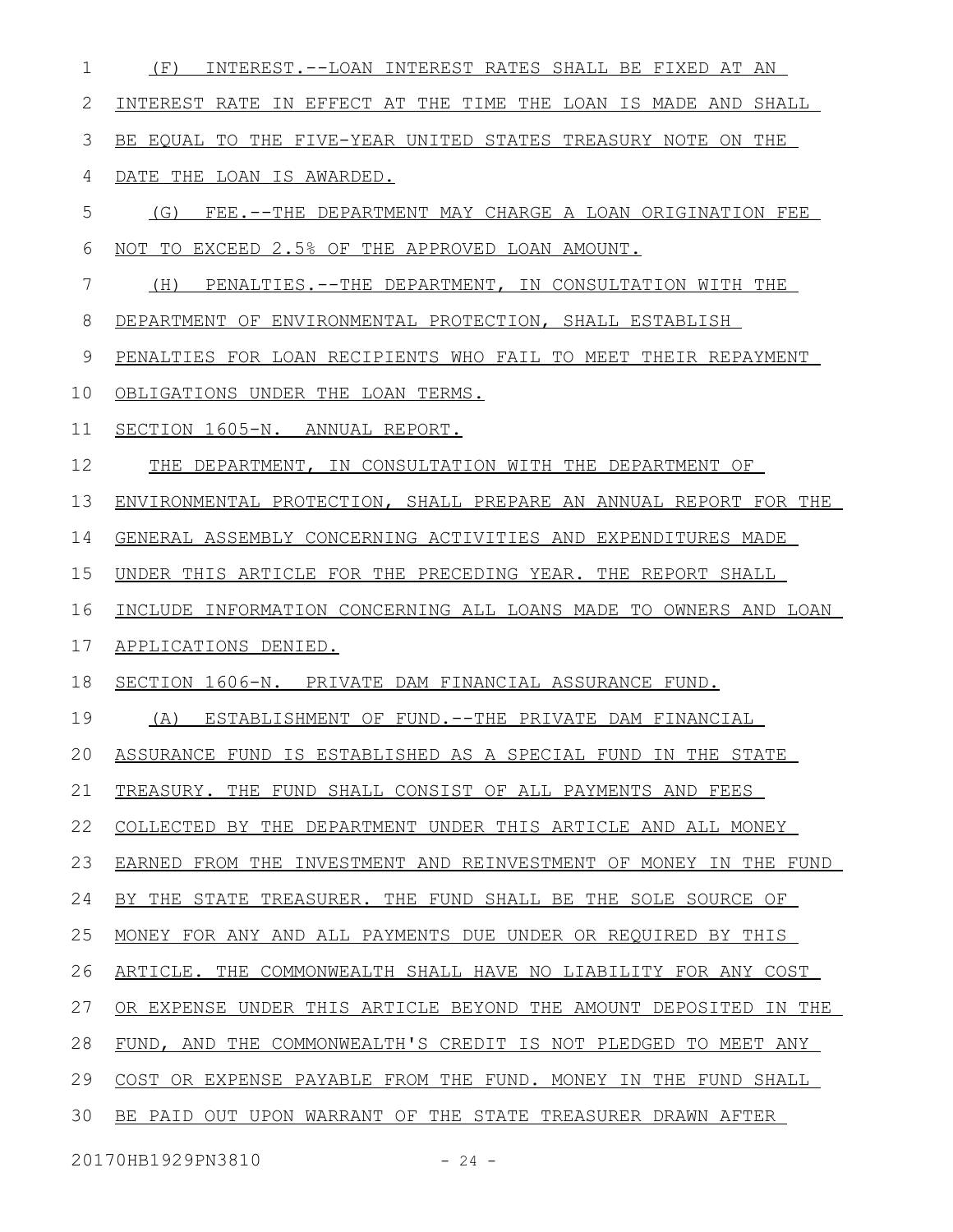REQUISITION BY THE DEPARTMENT OR THE DEPARTMENT OF ENVIRONMENTAL PROTECTION. MONEY DEPOSITED INTO THE FUND AND ANY INTEREST IT ACCRUES ARE APPROPRIATED TO THE DEPARTMENT FOR USE IN ACCORDANCE WITH THIS ARTICLE AND TO THE DEPARTMENT OF ENVIRONMENTAL PROTECTION FOR COSTS ASSOCIATED WITH THE ENTRY, CORRECTION, REPAIR, OPERATION, MAINTENANCE, INSPECTION, MONITORING OR REMOVAL OF A DAM AS NECESSARY IN RESPONSE TO: (1) THE FAILURE OF AN OWNER ENROLLED IN THE PROGRAM TO COMPLY WITH THE ACT OF NOVEMBER 26, 1978 (P.L.1375, NO.325), KNOWN AS THE DAM SAFETY AND ENCROACHMENTS ACT, OR ANY REGULATION, PERMIT OR ORDER ISSUED UNDER THAT ACT, WHERE THE FAILURE OF THE OWNER TO COMPLY CREATES AN UNSAFE CONDITION UNDER THE DAM SAFETY AND ENCROACHMENTS ACT AND THE REGULATIONS UNDER THAT ACT; OR (2) ABANDONMENT OF THE DAM BY AN OWNER ENROLLED IN THE PROGRAM. (B) FUND BALANCE AND LOAN PROGRAM.--AT ANY TIME THAT THE FUND HAS A BALANCE EQUAL TO OR GREATER THAN \$1,500,000 AND THE DEPARTMENT OF ENVIRONMENTAL PROTECTION HAS NOT IDENTIFIED THE NEED FOR AN AMOUNT IN EXCESS OF \$1,500,000 TO CORRECT THE FAILURE OF OWNERS TO COMPLY WITH THE DAM SAFETY AND ENCROACHMENTS ACT, THE DEPARTMENT MAY BEGIN ACCEPTING AND APPROVING OWNER LOAN APPLICATIONS FOR ELIGIBLE COSTS SO LONG AS A BALANCE OF AT LEAST \$1,000,000 REMAINS IN THE FUND. (C) SUPPLEMENTS TO FUND.--THE FUND MAY BE SUPPLEMENTED BY APPROPRIATIONS FROM FEDERAL, STATE OR LOCAL GOVERNMENT OR FROM ANY PRIVATE SOURCE. SECTION 10. SECTION 1702-A(B)(1) IS AMENDED BY ADDING A SUBPARAGRAPH TO READ: 30 SECTION 1702-A. FUNDING. 1 2 3 4 5 6 7 8 9 10 11 12 13 14 15 16 17 18 19 20 21 22 23 24 25 26 27 28 29

20170HB1929PN3810 - 25 -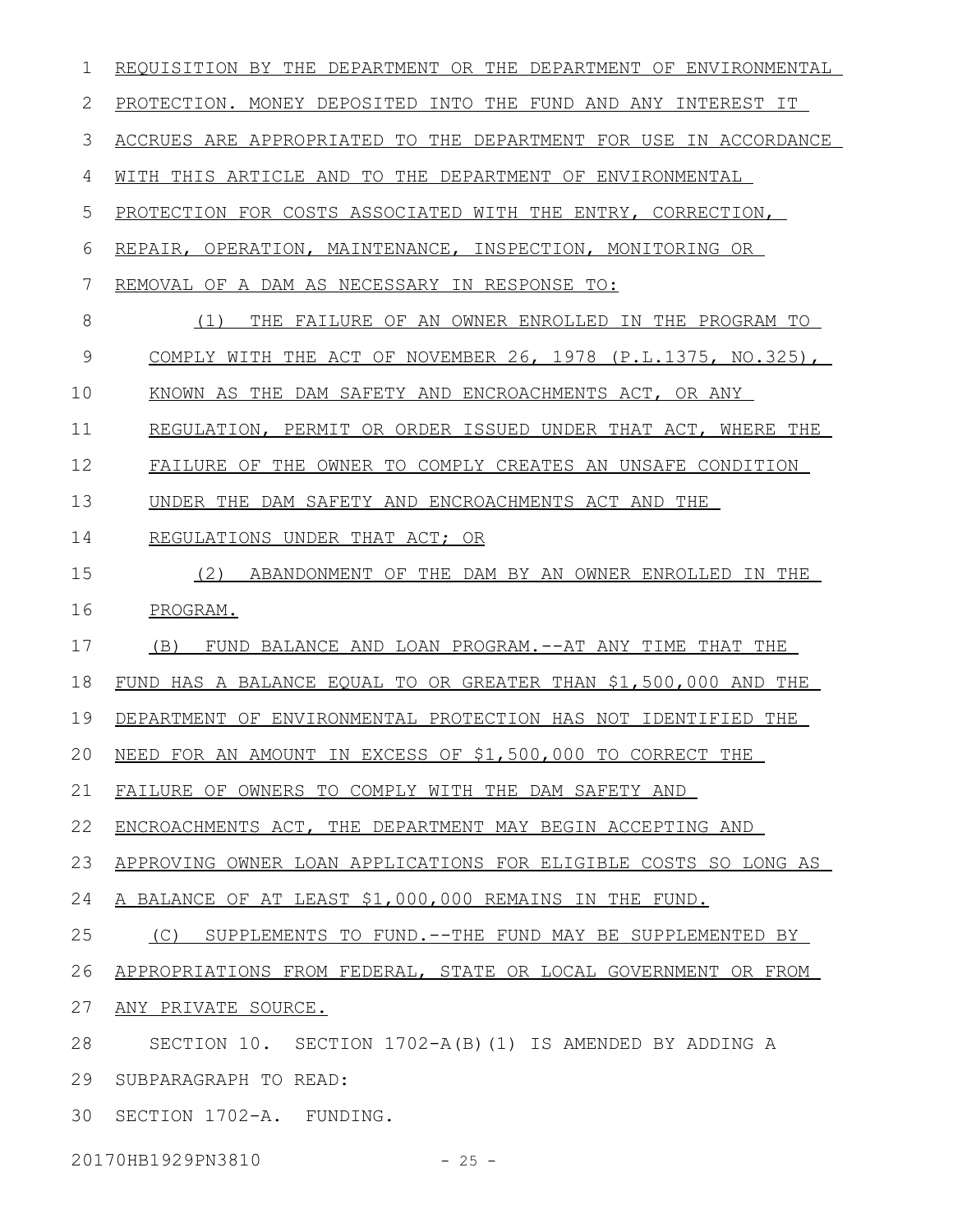1

2

6

\* \* \*

(B) TRANSFER OF PORTION OF SURPLUS.--

(1) EXCEPT AS MAY BE PROVIDED IN PARAGRAPH (2), FOR FISCAL YEARS BEGINNING AFTER JUNE 30, 2002, THE FOLLOWING APPLY: 3 4 5

\* \* \*

(X) IF THE SECRETARY OF THE BUDGET CERTIFIES THAT THERE IS A SURPLUS IN THE GENERAL FUND FOR THE 2017-2018 FISCAL YEAR, 50% OF THE SURPLUS SHALL BE DEPOSITED BY THE END OF THE NEXT SUCCEEDING QUARTER INTO THE BUDGET STABILIZATION RESERVE FUND. 7 8 9 10 11

\* \* \* 12

SECTION 11. SECTION 1774.1-A OF THE ACT, AMENDED OCTOBER 30, 2017 (P.L.725, NO.44), IS AMENDED TO READ: 13 14

SECTION 1774.1-A. OTHER GRANTS. 15

(A) WATER AND SEWER.--FOR THE SPECIFIED FISCAL YEARS, FROM FUNDS AVAILABLE TO THE AUTHORITY UNDER THIS ACT OR UNDER 58 17 18 PA.C.S. § 2315(A.1)(4) (RELATING TO STATEWIDE INITIATIVES), THAT ARE UNRELATED TO INDEBTEDNESS INCURRED FOR THE PROGRAM, THE FOLLOWING APPLY: 20 16 19

(1) FOR FISCAL YEAR 2013-2014, THE SUM OF \$3,000,000 SHALL BE AVAILABLE FOR WATER AND SEWER PROJECTS WITH A COST OF NOT LESS THAN \$50,000 AND NOT MORE THAN \$150,000. 21 22 23

(2) FOR FISCAL YEAR 2015-2016 AND 2016-2017, THE SUM OF \$22,000,000 SHALL BE AVAILABLE FOR DISTRIBUTION OR REIMBURSEMENT FOR WATER AND SEWER PROJECTS WITH A COST OF NOT LESS THAN \$30,000 AND NOT MORE THAN \$500,000. 24 25 26 27

(3) FOR FISCAL YEAR 2017-2018, THE SUM OF \$15,000,000 SHALL BE AVAILABLE FOR DISTRIBUTION OR REIMBURSEMENT FOR WATER AND SEWER PROJECTS WITH A COST OF NOT LESS THAN \$30,000 28 29 30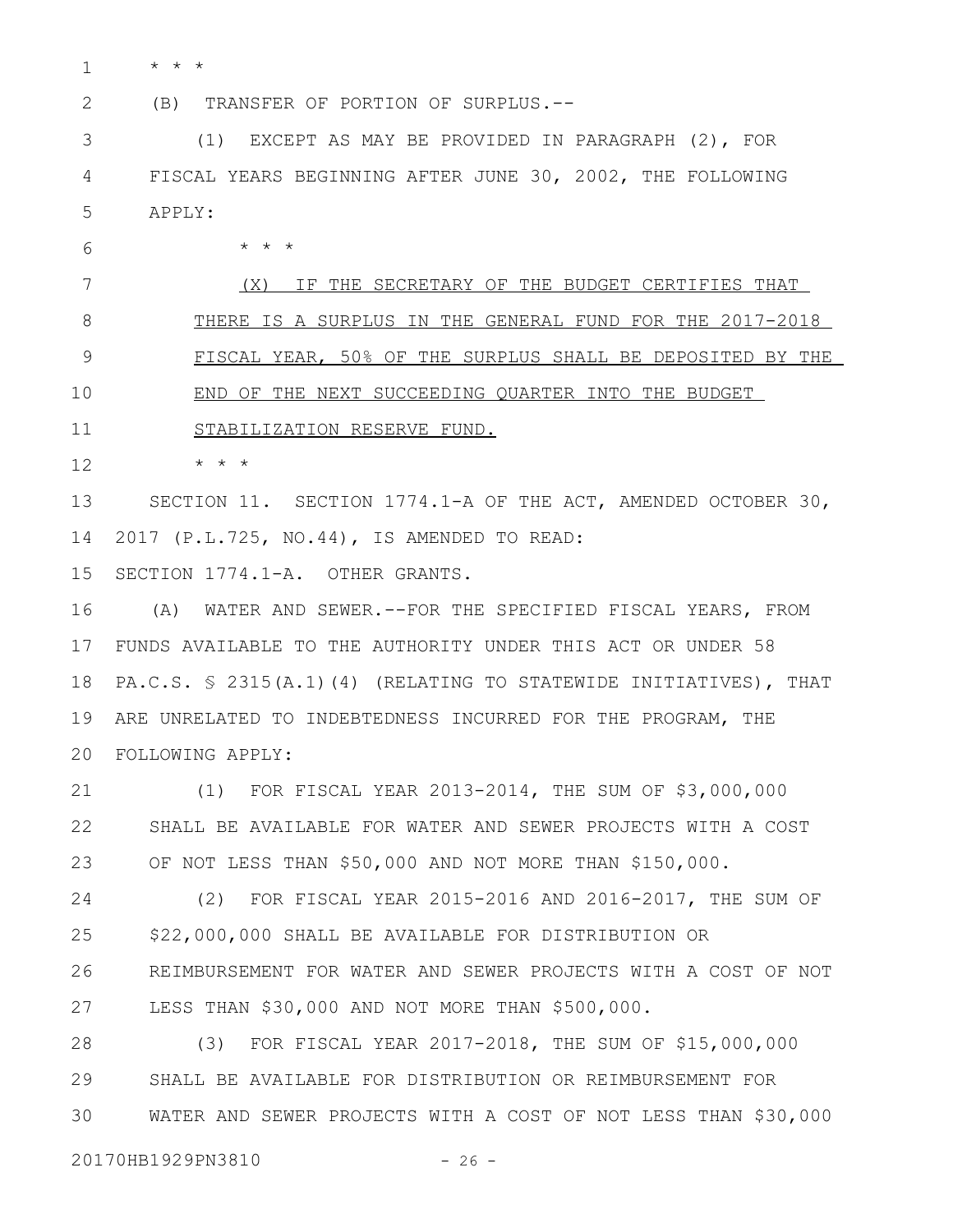AND NOT MORE THAN \$500,000. IN DETERMINING THE GRANT AMOUNT FOR THE PURPOSE OF THIS PARAGRAPH, THE AUTHORITY SHALL NOT INCLUDE THE MATCHING FUNDS REQUIREMENT IN THE CALCULATION OF THE COST OF THE PROJECT. 1 2 3 4

 (4) FOR FISCAL YEAR 2018-2019, THE SUM OF \$14,504,399, SHALL BE AVAILABLE FOR DISTRIBUTION OR REIMBURSEMENT FOR WATER AND SEWER PROJECTS WITH A COST OF NOT LESS THAN \$30,000 AND NOT MORE THAN \$500,000. IN DETERMINING THE GRANT AMOUNT FOR THE PURPOSE OF THIS PARAGRAPH, THE AUTHORITY SHALL NOT INCLUDE THE MATCHING FUNDS REQUIREMENT IN THE CALCULATION OF THE COST OF THE PROJECT. 5 6 7 8 9 10 11

(A.1) ADDITIONAL WATER AND SEWER.--IN ADDITION TO THE FUNDS AVAILABLE UNDER SUBSECTION (A)(3), FOR FISCAL YEAR 2017-2018, THE SUM OF \$10,000,000 FROM THE TRUST ACCOUNT ESTABLISHED UNDER 64 PA.C.S. § 1541 (RELATING TO TRUST ACCOUNTS) FOR THE BUILDING PENNSYLVANIA PROGRAM SHALL BE TRANSFERRED TO THE AUTHORITY FOR DISTRIBUTION OR REIMBURSEMENT FOR WATER AND SEWER PROJECTS WITH A COST OF NOT LESS THAN \$30,000 AND NOT MORE THAN \$500,000. IN DETERMINING THE GRANT AMOUNT FOR THE PURPOSE OF THIS PARAGRAPH, THE AUTHORITY SHALL NOT INCLUDE THE MATCHING FUNDS REQUIREMENT IN THE CALCULATION OF THE COST OF THE PROJECT. 12 13 14 15 16 17 18 19 20 21

 (A.2) ADDITIONAL WATER AND SEWER.--IN ADDITION TO THE FUNDS AVAILABLE UNDER SUBSECTION (A)(4), FOR FISCAL YEAR 2018-2019, THE SUM OF \$10,000,000 FROM THE FIRST INDUSTRIES PROGRAM ACCOUNT ESTABLISHED UNDER 64 PA.C.S. § 1542(B) (RELATING TO REVOLVING LOAN PROGRAM ACCOUNTS) SHALL BE TRANSFERRED TO THE AUTHORITY FOR DISTRIBUTION OR REIMBURSEMENT FOR WATER AND SEWER PROJECTS WITH A COST OF NOT LESS THAN \$30,000 AND NOT MORE THAN \$500,000. IN DETERMINING THE GRANT AMOUNT FOR THE PURPOSE OF THIS PARAGRAPH, THE AUTHORITY SHALL NOT INCLUDE THE MATCHING FUNDS REQUIREMENT 22 23 24 25 26 27 28 29 30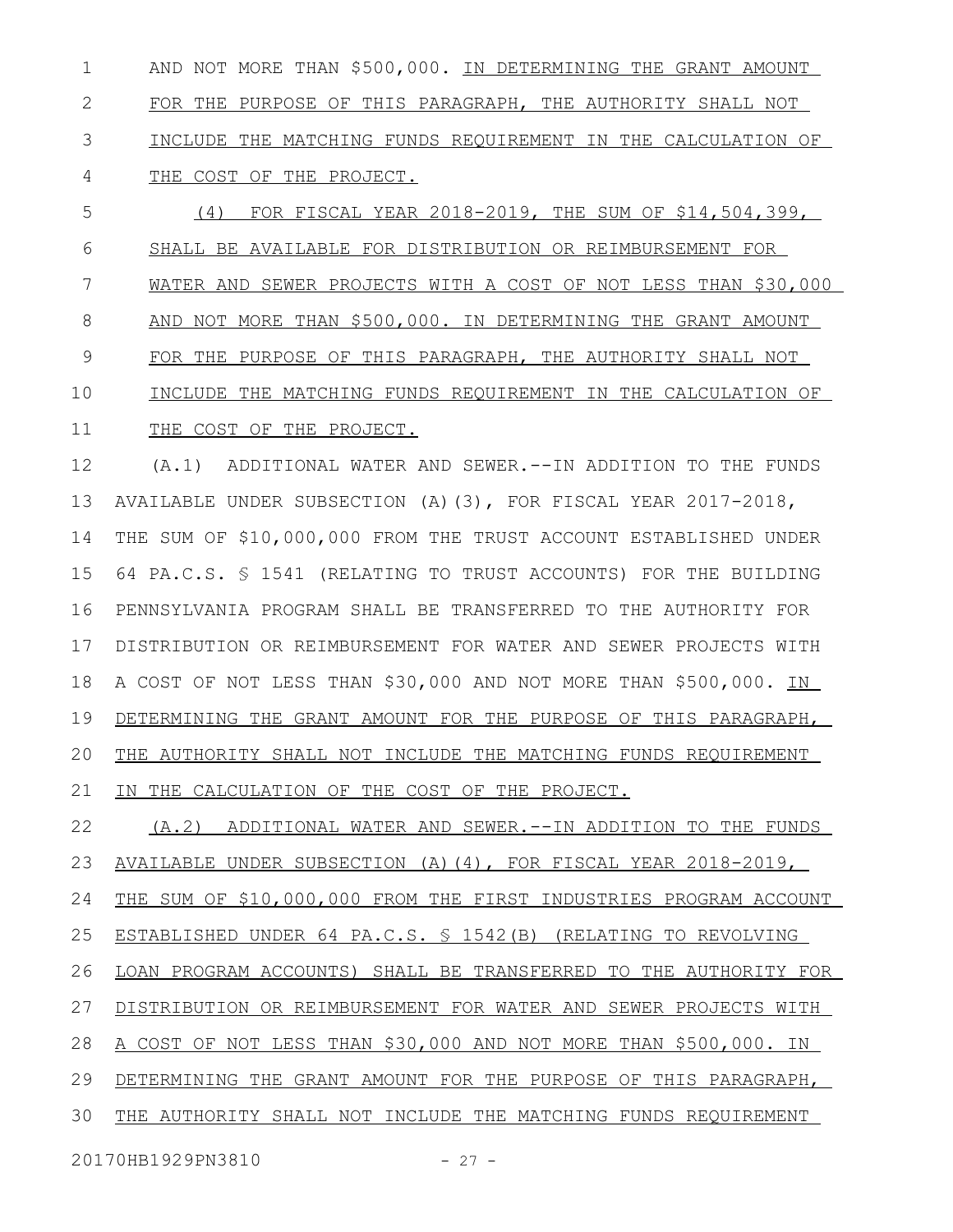#### IN THE CALCULATION OF THE COST OF THE PROJECT. 1

(B) GUIDELINES.--THE AUTHORITY SHALL ADOPT GUIDELINES FOR THE APPROVAL OF APPLICATIONS UNDER THIS SECTION AND SHALL ENSURE THAT GRANTS ARE MADE AVAILABLE TO ALL GEOGRAPHIC AREAS OF THIS COMMONWEALTH. 2 3 4 5

(C) ELIGIBILITY.--AN APPLICATION FOR A WATER AND SEWER PROJECT UNDER THIS SECTION MAY NOT BE DEEMED INELIGIBLE IF THE PROJECT DETAILED IN THE APPLICATION IS FOR A PORTION OF A LARGER PROJECT, THE TOTAL COST OF WHICH EXCEEDS \$500,000. 6 7 8 9

 (D) ADDITIONAL ELIGIBILITY.--FOR FISCAL YEAR 2018-2019, THE AUTHORITY MAY NOT REQUIRE THE SUBMISSION OF NEW APPLICATIONS, BUT SHALL CONSIDER PROJECTS FOR GRANT FUNDING SUBMITTED DURING THE APPLICATION PERIOD THAT ENDED ON FEBRUARY 28, 2018. SECTION 12. SECTION 1713-A.1(B)(1) INTRODUCTORY PARAGRAPH AND (3) OF THE ACT ARE AMENDED AND SUBSECTION (B) IS AMENDED BY ADDING PARAGRAPHS TO READ: 16 10 11 12 13 14 15

17 SECTION 1713-A.1. USE OF FUND.

\* \* \* 18

(B) APPROPRIATIONS.-- 19

(1) EXCEPT AS OTHERWISE PROVIDED IN PARAGRAPHS (1.1),  $(1.2)$ ,  $(1.3)$ ,  $(1.4)$   $[AND]$ ,  $(1.5)$  AND  $(1.6)$ , THE GENERAL ASSEMBLY APPROPRIATES MONEYS IN THE FUND IN ACCORDANCE WITH THE FOLLOWING PERCENTAGES BASED ON THE ANNUAL PAYMENT RECEIVED IN EACH YEAR: 20 21 22 23 24

25

\* \* \*

 (1.6) FOR FISCAL YEAR 2018-2019, THE GENERAL ASSEMBLY APPROPRIATES MONEY IN THE FUND IN ACCORDANCE WITH THE FOLLOWING PERCENTAGES BASED ON THE ANNUAL PAYMENT RECEIVED EACH YEAR: 26 27 28 29

 (I) FOUR AND FIVE-TENTHS PERCENT FOR TOBACCO USE 30

20170HB1929PN3810 - 28 -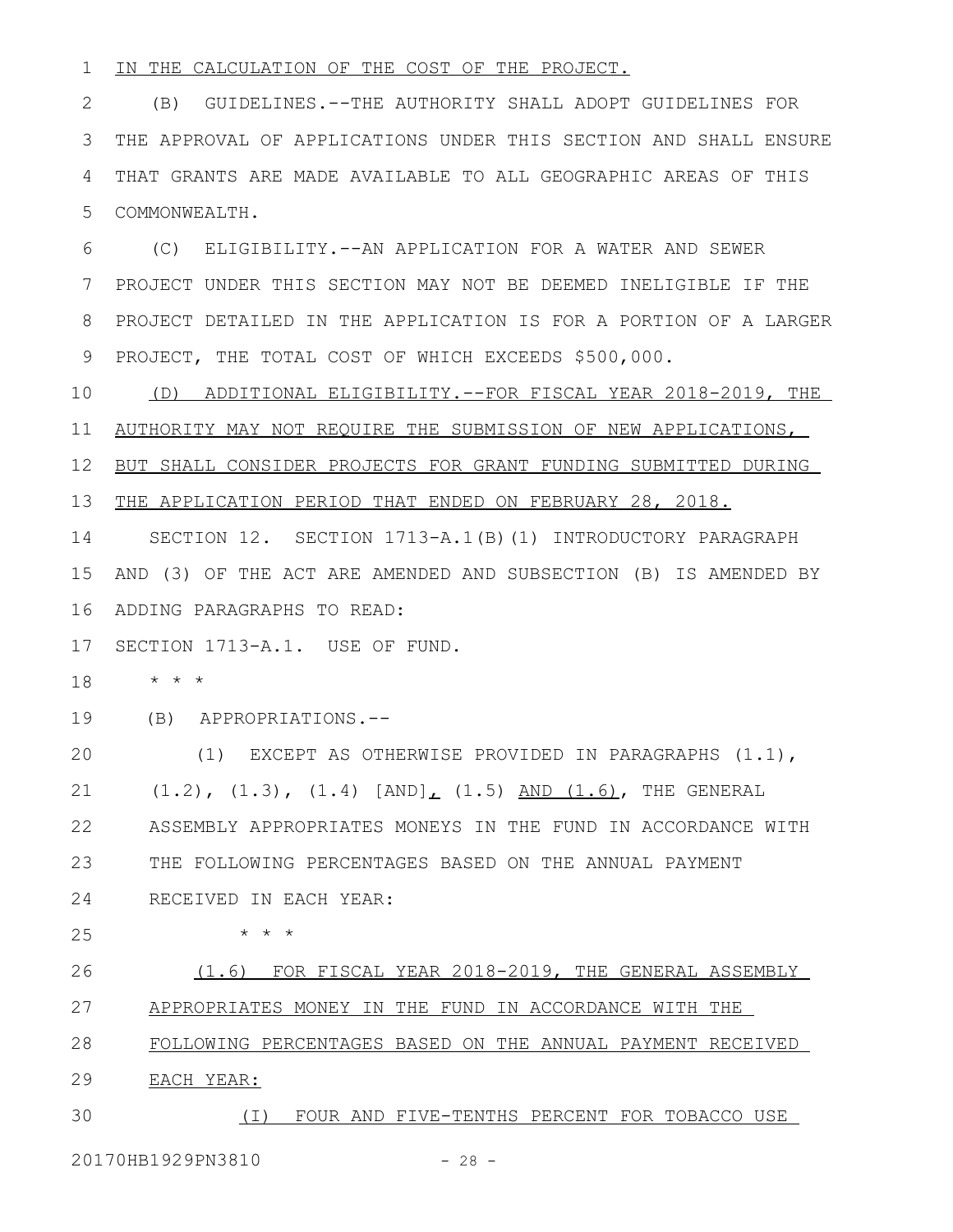| $\mathbf 1$ | PREVENTION AND CESSATION PROGRAMS UNDER CHAPTER 7 OF THE |
|-------------|----------------------------------------------------------|
| 2           | TOBACCO SETTLEMENT ACT.                                  |
| 3           | (TI)<br>TWELVE AND SIX-TENTHS PERCENT FOR HEALTH AND     |
| 4           | RELATED RESEARCH UNDER SECTION 906 OF THE TOBACCO        |
| 5           | SETTLEMENT ACT.                                          |
| 6           | ONE PERCENT FOR HEALTH AND RELATED RESEARCH<br>(TTT)     |
| 7           | UNDER SECTION 909 OF THE TOBACCO SETTLEMENT ACT.         |
| 8           | EIGHT AND EIGHTEEN HUNDREDTHS PERCENT FOR THE<br>(IV)    |
| 9           | UNCOMPENSATED CARE PAYMENT PROGRAM UNDER CHAPTER 11 OF   |
| 10          | THE TOBACCO SETTLEMENT ACT.                              |
| 11          | (V)<br>THIRTY PERCENT FOR THE PURCHASE OF MEDICAID       |
| 12          | BENEFITS FOR WORKERS WITH DISABILITIES UNDER CHAPTER 15  |
| 13          | OF THE TOBACCO SETTLEMENT ACT.                           |
| 14          | (VI)<br>FORTY-THREE AND SEVENTY-TWO HUNDREDTHS PERCENT   |
| 15          | SHALL REMAIN IN THE FUND TO BE SEPARATELY APPROPRIATED   |
| 16          | FOR HEALTH-RELATED PURPOSES.                             |
| 17          | $\star$ $\star$ $\star$                                  |
| 18          | (2.1)<br>THE FOLLOWING APPLY:                            |
| 19          | ( I )<br>EXCEPT AS PROVIDED UNDER SUBPARAGRAPH (II)(A),  |
| 20          | AMOUNTS IN THE FUND RECEIVED BY THE COMMONWEALTH AS A    |
| 21          | RESULT OF THE ATTORNEY GENERAL'S JOINDER IN THE NPM      |
| 22          | ADJUSTMENT SETTLEMENT AGREEMENT AUGMENTS THE             |
| 23          | APPROPRIATION FROM THE GENERAL FUND FOR MEDICAL          |
| 24          | ASSISTANCE COMMUNITY HEALTHCHOICES.                      |
| 25          | (II) THE FOLLOWING APPLY:                                |
| 26          | (A) DURING THE 2018-2019 FISCAL YEAR,                    |
| 27          | \$15,400,000 FROM THE AMOUNT IN THE FUND RECEIVED BY     |
| 28          | THE COMMONWEALTH AS A RESULT OF THE ATTORNEY             |
| 29          | GENERAL'S JOINDER IN THE NPM ADJUSTMENT SETTLEMENT       |
| 30          | AGREEMENT SHALL BE TRANSFERRED TO A RESTRICTED           |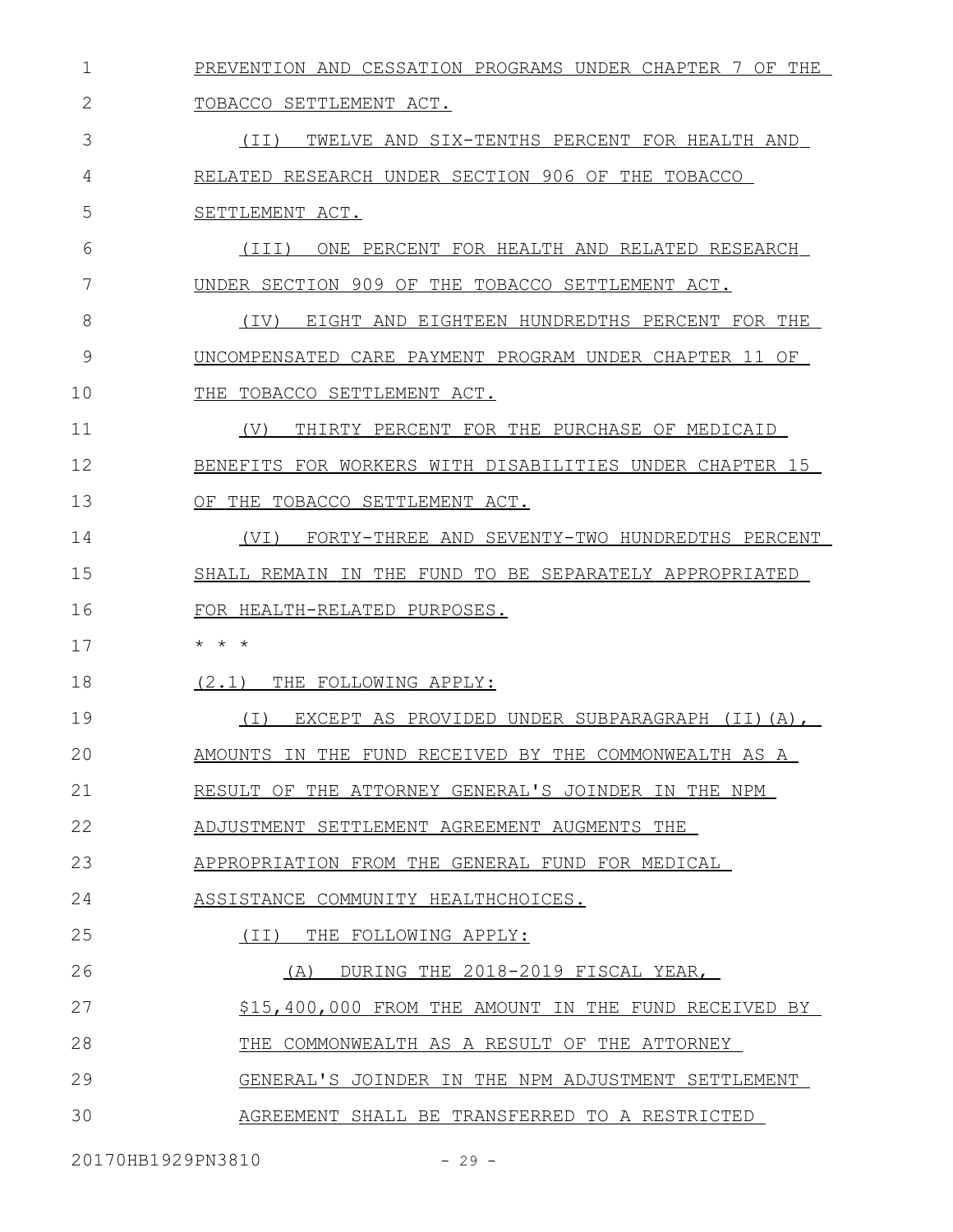| 1  | ACCOUNT WITHIN THE GENERAL FUND TO BE KNOWN AS THE             |
|----|----------------------------------------------------------------|
| 2  | OFFICE OF ATTORNEY GENERAL CRIMINAL ENFORCEMENT                |
| 3  | RESTRICTED ACCOUNT.                                            |
| 4  | (B)<br>MONEY IN THE RESTRICTED ACCOUNT IS                      |
| 5  | APPROPRIATED TO THE OFFICE OF ATTORNEY GENERAL FOR             |
| 6  | CRIMINAL ENFORCEMENT AND SHALL NOT LAPSE.                      |
| 7  | (C) AS PART OF THE ANNUAL BUDGET SUBMISSION                    |
| 8  | UNDER SECTION 610(A) OF THE ACT OF APRIL 9, 1929               |
| 9  | (P.L.177, NO.175), KNOWN AS THE ADMINISTRATIVE CODE            |
| 10 | OF 1929, THE ATTORNEY GENERAL SHALL PROVIDE                    |
| 11 | INFORMATION ON THE STATUS OF THE RESTRICTED ACCOUNT,           |
| 12 | INCLUDING INFORMATION FOR NOT LESS THAN THE PRIOR              |
| 13 | FISCAL YEAR, THE CURRENT FISCAL YEAR AND THE FISCAL            |
| 14 | YEAR THAT BEGINS THE NEXT SUCCEEDING JULY 1, WHICH             |
| 15 | SHALL INCLUDE FOR EACH SUCH FISCAL YEAR THE ACTUAL OR          |
| 16 | ESTIMATED EXPENDITURES CLASSIFIED BY CATEGORY OF USE,          |
| 17 | IN REASONABLE DETAIL, AND BEGINNING AND ENDING                 |
| 18 | BALANCES IN THE RESTRICTED ACCOUNT.                            |
| 19 | (3)<br>ALL OTHER PAYMENTS AND REVENUE RECEIVED IN THE FUND     |
| 20 | OTHER THAN THE [ANNUAL PAYMENT] AMOUNTS AS PROVIDED UNDER      |
| 21 | THIS SUBSECTION SHALL REMAIN IN THE FUND AND ARE AVAILABLE TO  |
| 22 | BE APPROPRIATED FOR HEALTH-RELATED PURPOSES.                   |
| 23 | $\star$ $\star$ $\star$                                        |
| 24 | SECTION 13. SECTIONS 1723-A.1(2) AND (3) AND 1733-A.1 OF THE   |
| 25 | ACT, AMENDED OCTOBER 30, 2017 (P.L.725, NO.44), ARE AMENDED TO |
| 26 | READ:                                                          |
| 27 | SECTION 1723-A.1. DISTRIBUTIONS FROM PENNSYLVANIA RACE HORSE   |
| 28 | DEVELOPMENT FUND.                                              |
| 29 | FUNDS IN THE FUND ARE APPROPRIATED TO THE DEPARTMENT ON A      |
| 30 | CONTINUING BASIS FOR THE PURPOSES SET FORTH IN THIS SUBSECTION |
|    | 20170HB1929PN3810<br>$-30 -$                                   |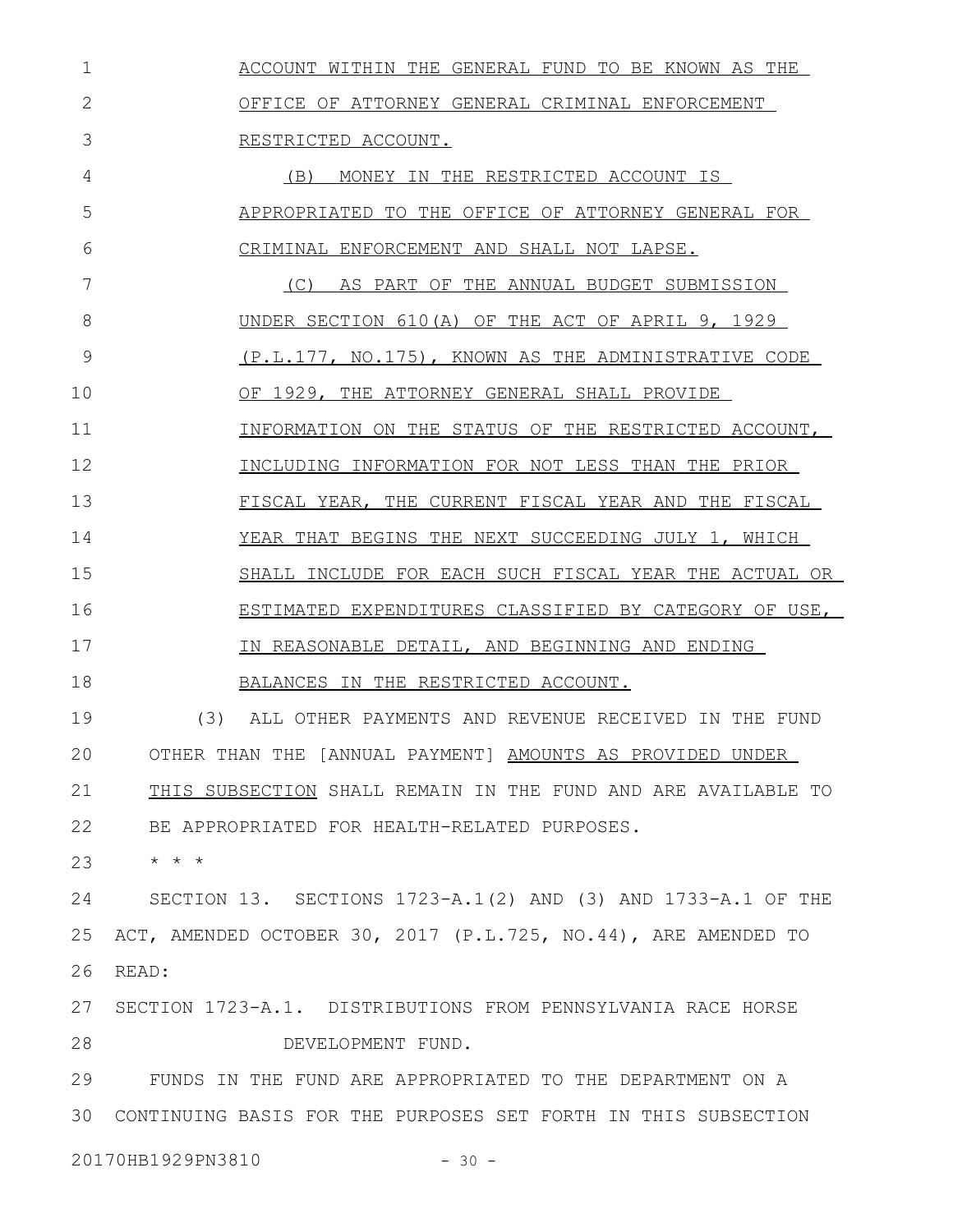AND SHALL BE DISTRIBUTED TO EACH ACTIVE AND OPERATING CATEGORY 1 LICENSEE CONDUCTING LIVE RACING AS FOLLOWS: 1 2

\* \* \*

3

(2) DISTRIBUTIONS FROM THE FUND SHALL BE ALLOCATED AS FOLLOWS: 4 5

(I) FOR FISCAL YEARS 2013-2014 AND 2014-2015, EACH WEEK, \$802,682 IN THE FUND SHALL BE TRANSFERRED TO THE ACCOUNT. THIS TRANSFER SHALL NOT EXCEED \$17,659,000 ANNUALLY. 6 7 8 9

(I.1) IN ADDITION TO THE TRANSFER UNDER SUBPARAGRAPH (I), FOR A TOTAL OF 14 WEEKS FROM THE EFFECTIVE DATE OF THIS SUBPARAGRAPH, EACH WEEK, \$300,000 SHALL BE TRANSFERRED FROM THE FUND, FOR A TOTAL AMOUNT OF \$4,200,000, TO THE STATE RACING FUND TO BE USED EXCLUSIVELY FOR THE ENFORCEMENT OF THE ACT OF DECEMBER 17, 1981 (P.L.435, NO.135), KNOWN AS THE RACE HORSE INDUSTRY REFORM ACT. MONEYS TRANSFERRED PURSUANT TO THIS SUBPARAGRAPH SHALL NOT BE TRANSFERRED SUBSEQUENTLY TO ANY OTHER STATE FUND OR ACCOUNT FOR ANY PURPOSE. 10 11 12 13 14 15 16 17 18 19

(I.2) FOR FISCAL YEAR 2015-2016, BEGINNING ON THE EFFECTIVE DATE OF THIS SUBPARAGRAPH, THE SUM OF \$25,759,000 IN THE FUND SHALL BE TRANSFERRED TO THE ACCOUNT IN EQUAL WEEKLY AMOUNTS SUFFICIENT TO COMPLETE THE TRANSFER BY JUNE 30, 2016. 20 21 22 23 24

(I.3) FOR FISCAL YEAR 2016-2017, THE SUM OF \$19,659,000 IN THE FUND SHALL BE TRANSFERRED TO THE ACCOUNT IN 22 EQUAL WEEKLY AMOUNTS BEGINNING ON THE EFFECTIVE DATE OF THIS SUBPARAGRAPH. 25 26 27 28

(I.4) FOR FISCAL YEAR 2017-2018, THE SUM OF \$19,659,000 IN THE FUND SHALL BE TRANSFERRED TO THE 29 30

20170HB1929PN3810 - 31 -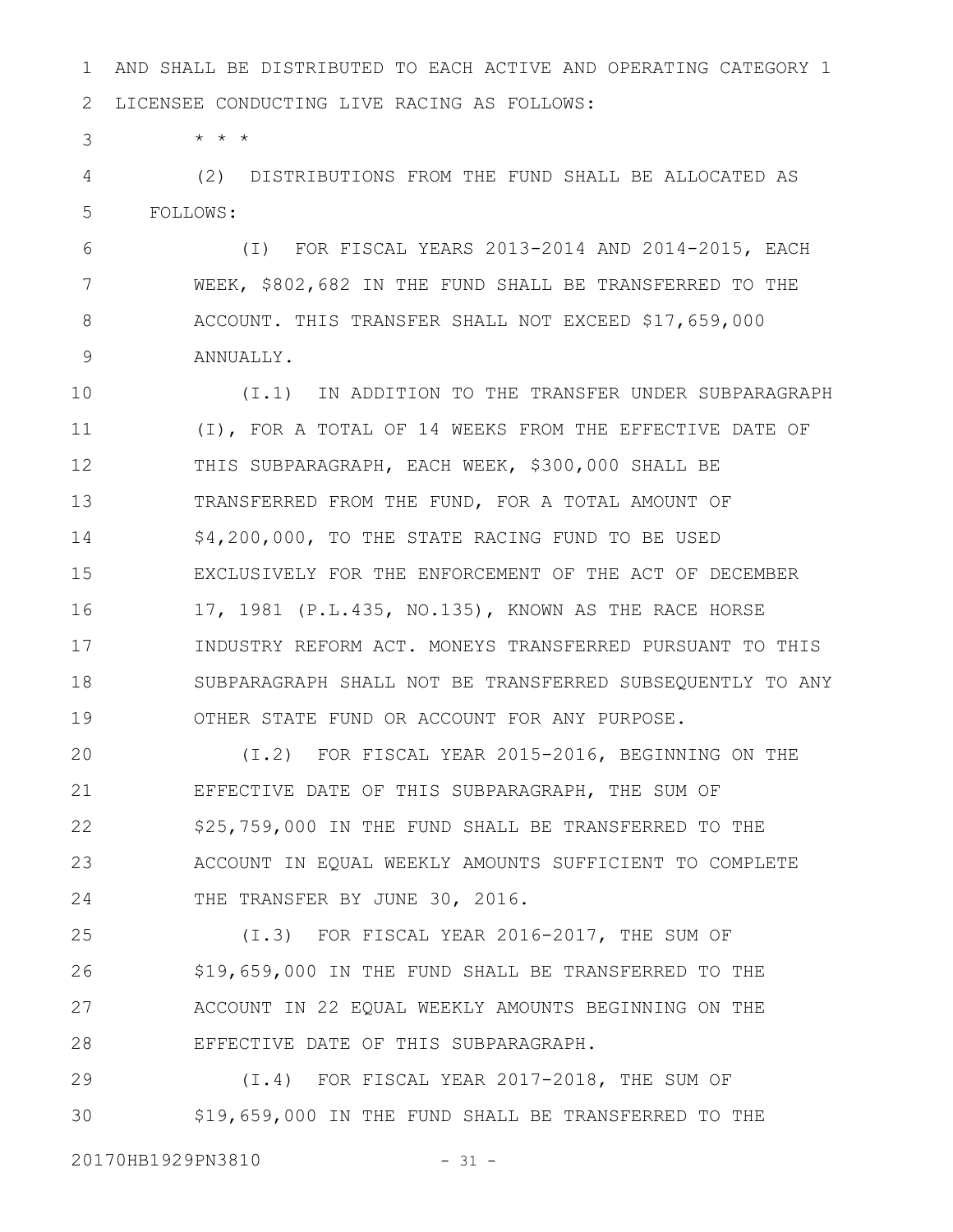ACCOUNT IN 22 EQUAL WEEKLY AMOUNTS BEGINNING ON THE EFFECTIVE DATE OF THIS SUBPARAGRAPH. 1 2

(I.5) FOR FISCAL YEAR 2018-2019, THE SUM OF \$19,659,000 IN THE FUND SHALL BE TRANSFERRED TO THE ACCOUNT IN 22 EQUAL WEEKLY AMOUNTS BEGINNING ON THE EFFECTIVE DATE OF THIS SUBPARAGRAPH. 3 4 5 6

(II) EACH WEEK, THE MONEY REMAINING IN THE FUND AFTER ANY TRANSFER UNDER SUBPARAGRAPHS (I), (I.1), (I.2), (I.3), (I.4) AND (I.5) SHALL BE DISTRIBUTED TO EACH ACTIVE AND OPERATING CATEGORY 1 LICENSEE CONDUCTING LIVE RACING IN ACCORDANCE WITH THE FOLLOWING FORMULA: 7 8 9 10 11

12

(A) DIVIDE:

(I) THE TOTAL DAILY ASSESSMENTS PAID, BY EACH ACTIVE AND OPERATING CATEGORY 1 LICENSEE CONDUCTING LIVE RACING, INTO THE FUND FOR THAT WEEK; BY 13 14 15 16

(II) THE TOTAL DAILY ASSESSMENTS PAID, BY ALL ACTIVE AND OPERATING CATEGORY 1 LICENSEES CONDUCTING LIVE RACING, INTO THE FUND FOR THAT WEEK. 17 18 19 20

(B) MULTIPLY THE QUOTIENT UNDER CLAUSE (A) BY THE AMOUNT TO BE DISTRIBUTED UNDER THIS SUBPARAGRAPH. (III) THE DISTRIBUTION UNDER SUBPARAGRAPH (II) SHALL BE ALLOCATED AS FOLLOWS: 21 22 23 24

(A) THE GREATER OF 4% OF THE AMOUNT TO BE DISTRIBUTED UNDER SUBPARAGRAPH (II) OR \$220,000 SHALL BE USED TO FUND HEALTH AND PENSION BENEFITS FOR THE MEMBERS OF THE HORSEMEN'S ORGANIZATIONS REPRESENTING THE OWNERS AND TRAINERS AT THE RACETRACK AT WHICH THE LICENSED RACING ENTITY OPERATES FOR THE BENEFIT OF 25 26 27 28 29 30

20170HB1929PN3810 - 32 -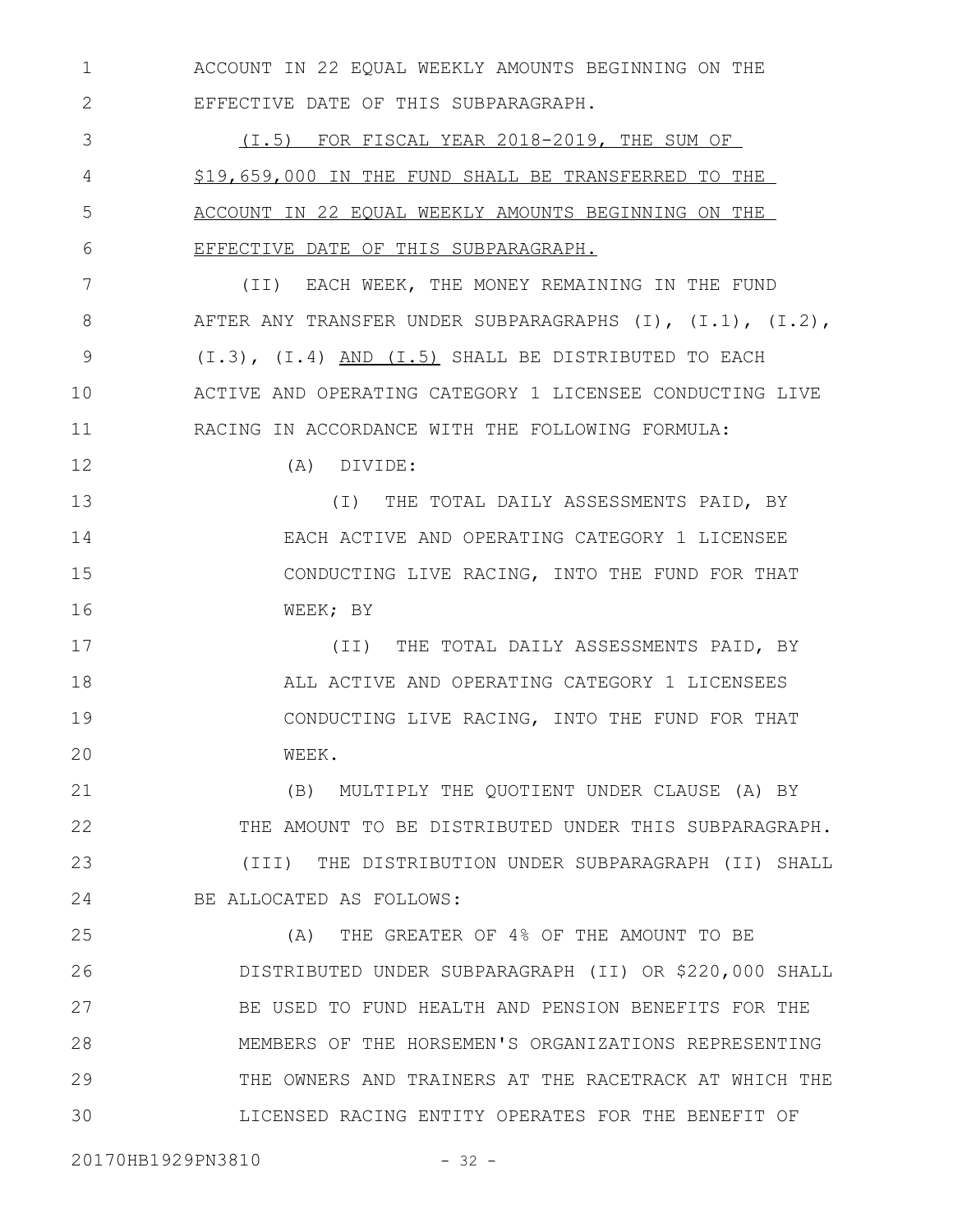THE ORGANIZATION'S MEMBERS, THEIR FAMILIES, EMPLOYEES AND OTHERS IN ACCORDANCE WITH THE RULES AND ELIGIBILITY REQUIREMENTS OF THE ORGANIZATION, AS APPROVED BY THE COMMISSION. THIS AMOUNT SHALL BE DEPOSITED WITHIN FIVE BUSINESS DAYS OF THE END OF EACH WEEK INTO A SEPARATE ACCOUNT TO BE ESTABLISHED BY EACH RESPECTIVE HORSEMEN'S ORGANIZATION AT A BANKING INSTITUTION OF ITS CHOICE. OF THIS AMOUNT, A MINIMUM OF \$250,000 SHALL BE PAID ANNUALLY BY THE HORSEMEN'S ORGANIZATION TO THE THOROUGHBRED JOCKEYS OR STANDARDBRED DRIVERS ORGANIZATION AT THE RACETRACK AT WHICH THE LICENSED RACING ENTITY OPERATES FOR HEALTH INSURANCE, LIFE INSURANCE OR OTHER BENEFITS TO ACTIVE AND DISABLED THOROUGHBRED JOCKEYS OR STANDARDBRED DRIVERS IN ACCORDANCE WITH THE RULES AND ELIGIBILITY REQUIREMENTS OF THAT ORGANIZATION. THE TOTAL DISTRIBUTION UNDER THIS CLAUSE IN ANY FISCAL YEAR SHALL NOT EXCEED \$11,400,000. 1 2 3 4 5 6 7 8 9 10 11 12 13 14 15 16 17 18

(B) OF THE MONEY REMAINING TO BE DISTRIBUTED UNDER SUBPARAGRAPH (II) AFTER APPLICATION OF CLAUSE (A), THE FOLLOWING DISBURSEMENTS SHALL BE MADE:

(I) EIGHTY-THREE AND ONE-THIRD PERCENT OF THE MONEY TO BE DISTRIBUTED UNDER THIS CLAUSE SHALL BE DEPOSITED ON A WEEKLY BASIS INTO A SEPARATE, INTEREST-BEARING PURSE ACCOUNT TO BE ESTABLISHED BY AND FOR THE BENEFIT OF THE HORSEMEN. THE EARNED INTEREST ON THE ACCOUNT SHALL BE CREDITED TO THE PURSE ACCOUNT. LICENSEES SHALL COMBINE THESE FUNDS WITH REVENUES FROM EXISTING PURSE AGREEMENTS TO FUND PURSES FOR LIVE 22 23 24 25 26 27 28 29 30

19

20

21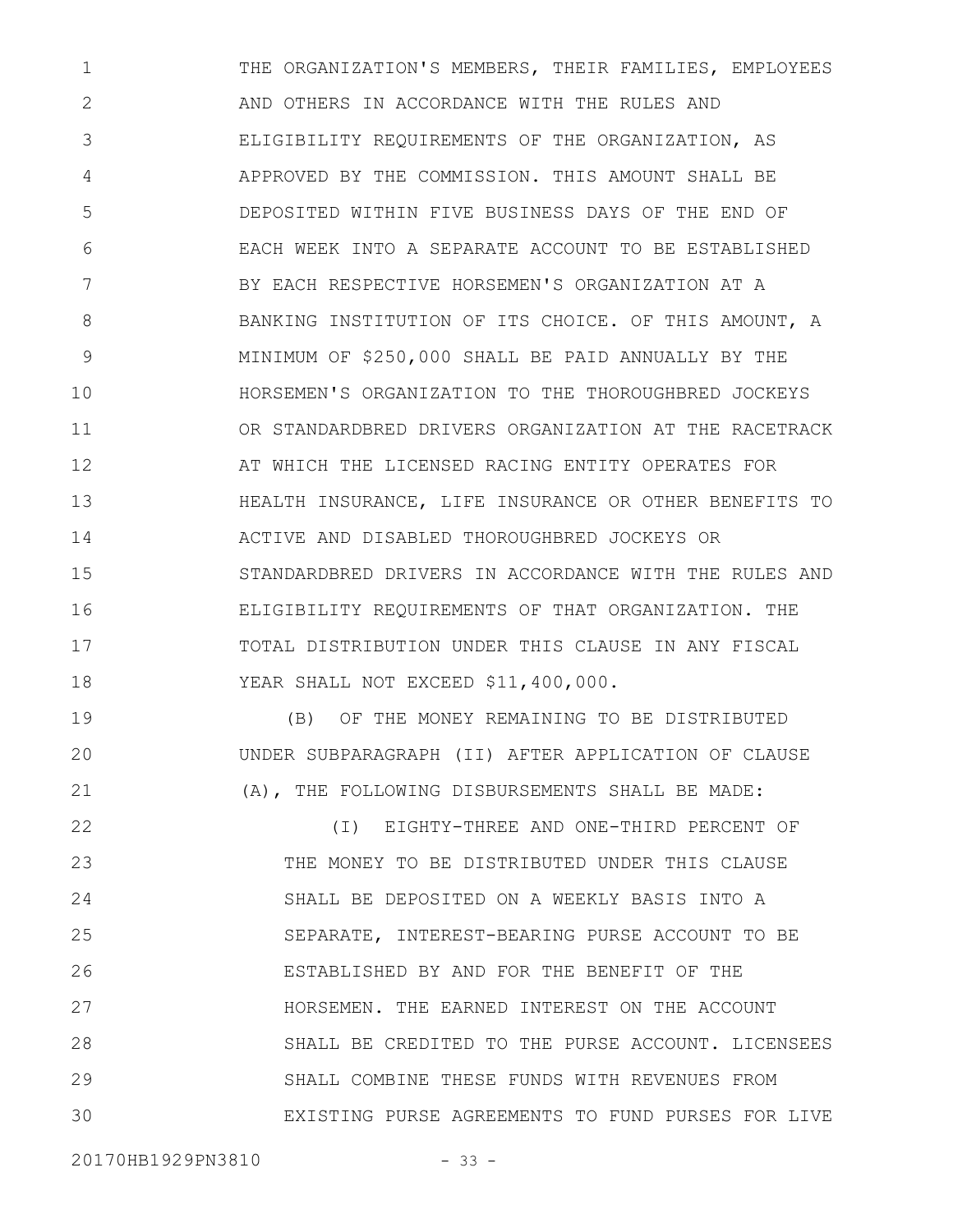RACES CONSISTENT WITH THOSE AGREEMENTS WITH THE ADVICE AND CONSENT OF THE HORSEMEN.

(II) FOR THOROUGHBRED TRACKS, 16 AND 2/3% OF THE MONEY TO BE DISTRIBUTED UNDER THIS CLAUSE SHALL BE DEPOSITED ON A WEEKLY BASIS INTO THE PENNSYLVANIA BREEDING FUND. FOR STANDARDBRED TRACKS, 8 AND 1/3% OF THE MONEY TO BE DISTRIBUTED UNDER THIS CLAUSE SHALL BE DEPOSITED ON A WEEKLY BASIS INTO THE PENNSYLVANIA SIRE STAKES FUND; AND 8 AND 1/3% OF THE MONEY TO BE DISTRIBUTED UNDER THIS CLAUSE SHALL BE DEPOSITED ON A WEEKLY BASIS INTO A RESTRICTED ACCOUNT IN THE STATE RACING FUND TO BE KNOWN AS THE PENNSYLVANIA STANDARDBRED BREEDERS DEVELOPMENT FUND. THE COMMISSION SHALL, IN CONSULTATION WITH THE SECRETARY OF AGRICULTURE, PROMULGATE REGULATIONS ADOPTING A STANDARDBRED BREEDERS PROGRAM THAT WILL INCLUDE THE ADMINISTRATION OF THE PENNSYLVANIA STALLION AWARD, THE PENNSYLVANIA BRED AWARD AND THE PENNSYLVANIA SIRED AND BRED AWARD. 3 4 5 6 7 8 9 10 11 12 13 14 15 16 17 18 19 20

(3) THE FOLLOWING SHALL APPLY: 21

(I) FOR FISCAL YEAR 2016-2017, THE DEPARTMENT SHALL TRANSFER \$8,555,255 FROM THE FUND TO THE STATE RACING FUND PURSUANT TO SECTION 2874-D OF THE ADMINISTRATIVE CODE OF 1929. 22 23 24 25

(II) FOR FISCAL YEAR 2017-2018, THE DEPARTMENT SHALL TRANSFER \$10,066,000 FROM THE FUND TO THE STATE RACING FUND PURSUANT TO 3 PA.C.S. § 9374 (RELATING TO COSTS OF ENFORCEMENT OF MEDICATION RULES OR REGULATIONS). 26 27 28 29

(III) FOR FISCAL YEAR 2018-2019, THE DEPARTMENT 30

20170HB1929PN3810 - 34 -

1

2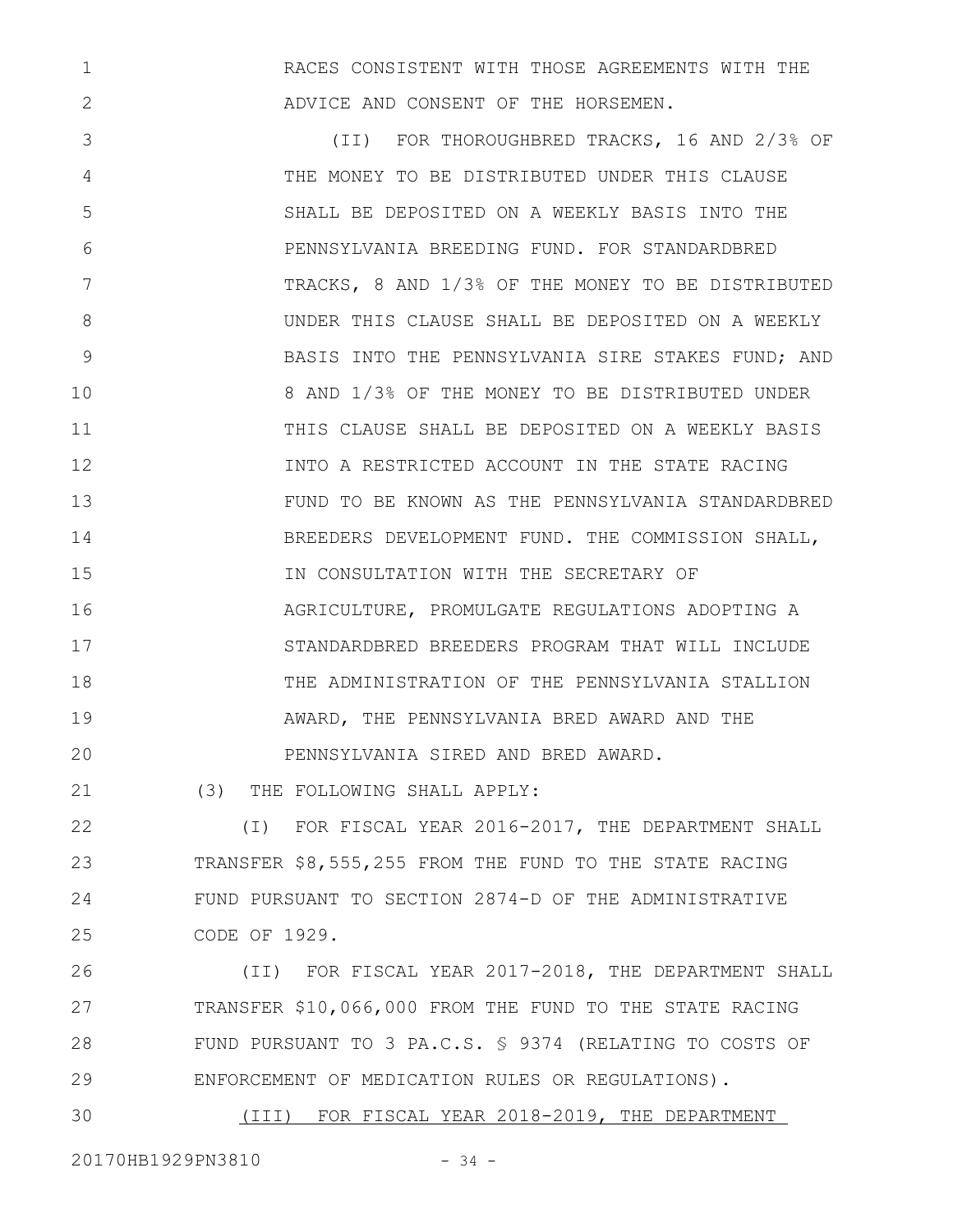SHALL TRANSFER \$10,066,000 FROM THE FUND TO THE STATE RACING FUND PURSUANT TO 3 PA.C.S. § 9374. SECTION 1733-A.1. DRUG AND ALCOHOL PROGRAMS. 3 FOR FISCAL YEAR 2015-2016, FISCAL YEAR 2016-2017 [AND], FISCAL YEAR 2017-2018 AND 2018-2019, \$2,500,000 FROM THE SALE OF LIQUOR AND ALCOHOL SHALL BE TRANSFERRED TO THE DEPARTMENT OF DRUG AND ALCOHOL PROGRAMS FOR THE PURPOSES SET FORTH IN SECTION 802(C) OF THE ACT OF APRIL 12, 1951 (P.L.90, NO.21), KNOWN AS THE LIQUOR CODE. SECTION 14. THE ACT IS AMENDED BY ADDING A SECTION TO READ: SECTION 1747-A.1. GRANT AGREEMENTS. FOR GRANTS AWARDED UNDER THIS SUBARTICLE ON OR AFTER JANUARY 23, 2018, THE AUTHORITY MAY NOT RESCIND AN EXECUTED GRANT AGREEMENT WITHOUT A QUALIFIED MAJORITY VOTE OF THE BOARD OF THE AUTHORITY AS STIPULATED UNDER 64 PA.C.S. § 1512(D)(1) (RELATING 16 TO BOARD). SECTION 15. SECTION 1754-A.1(C) OF THE ACT, ADDED OCTOBER 30, 2017 (P.L.725, NO.44), IS AMENDED TO READ: SECTION 1754-A.1. USE OF FUND. \* \* \* (C) AUTHORIZATION.--THE COMMISSION MAY ALLOCATE REVENUES FROM THE FUND FOR ANY OF THE FOLLOWING PURPOSES: (1) ESTABLISHING AND OPERATING A SCHOLARSHIP PROGRAM FOR STUDENTS IN THOSE REGIONS OF THIS COMMONWEALTH WHICH HAVE STATISTICALLY HIGHER HIGH SCHOOL DROPOUT RATES, INCARCERATION RATES OR HIGH CRIME RATES AS DETERMINED BY THE COMMISSION. (2) PROVIDING GRANTS TO PROGRAMS THAT BENEFIT CHILDREN IN THOSE REGIONS OF THIS COMMONWEALTH WHICH HAVE STATISTICALLY HIGHER HIGH SCHOOL DROPOUT RATES, INCARCERATION RATES OR HIGH CRIME RATES AS DETERMINED BY THE COMMISSION. 1 2 4 5 6 7 8 9 10 11 12 13 14 15 17 18 19 20 21 22 23 24 25 26 27 28 29 30

20170HB1929PN3810 - 35 -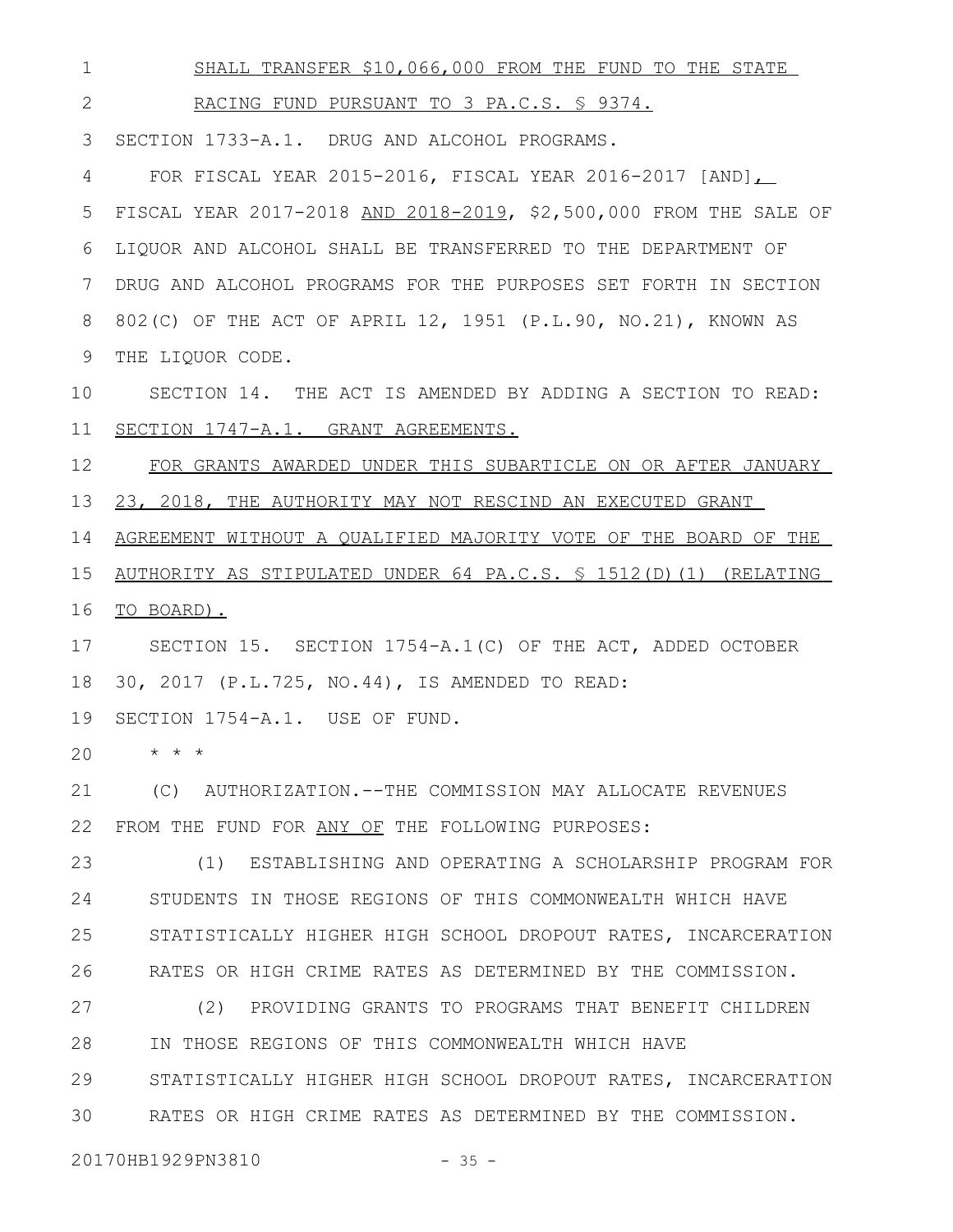| $\mathbf 1$  | (3)<br>IN DETERMINING PREFERENCE FOR STUDENT SCHOLARSHIPS       |
|--------------|-----------------------------------------------------------------|
| $\mathbf{2}$ | OR PROGRAMS THAT BENEFIT CHILDREN, THE COMMISSION SHALL         |
| 3            | CONSIDER FACTORS INCLUDING THE VICTIMIZATION OF THE STUDENT     |
| 4            | OR CHILD, THE RISK FACTORS AS IDENTIFIED BY THE STATEMENT<br>OF |
| 5            | POLICY REOUIRED UNDER SUBSECTION (E) AND THE IMPACT OF CRIME    |
| 6            | ON THE STUDENT OR CHILD.                                        |
| 7            | * * *                                                           |
| 8            | SECTION 16. THE ACT IS AMENDED BY ADDING A SECTION TO READ:     |
| 9            | SECTION 1704-E. INDEPENDENT FISCAL OFFICE REVENUE ESTIMATES.    |
| 10           | INITIAL REVENUE ESTIMATE. -- BY MAY 20 OF EACH YEAR, THE<br>(A) |
| 11           | OFFICE SHALL SUBMIT TO THE GENERAL ASSEMBLY AN INITIAL REVENUE  |
| 12           | ESTIMATE FOR THE NEXT FISCAL YEAR.                              |
| 13           | (B)<br>OFFICIAL REVENUE ESTIMATE.--THE FOLLOWING APPLY:         |
| 14           | BY JUNE 20 OF EACH YEAR, THE OFFICE SHALL SUBMIT AN<br>(1)      |
| 15           | OFFICIAL REVENUE ESTIMATE FOR THE NEXT FISCAL YEAR.             |
| 16           | (2)<br>A REVENUE ESTIMATE SUBMITTED UNDER THIS SECTION          |
| 17           | SHALL BE CONSIDERED BY THE GOVERNOR AND THE GENERAL ASSEMBLY    |
| 18           | AS THE AMOUNT OF REVENUE WHICH MAY BE CONSIDERED FOR THE        |
| 19           | GENERAL APPROPRIATION ACT FOR THE ENSUING FISCAL YEAR UNLESS    |
| 20           | THE GOVERNOR OR THE GENERAL ASSEMBLY DETERMINES THAT REVENUES   |
| 21           | ARE GREATER THAN OR LESS THAN THE ESTIMATE PROVIDED UNDER       |
| 22           | THIS SECTION. THE OFFICE MAY AMEND THE REVENUE ESTIMATE UNDER   |
| 23           | THIS SECTION IF CHANGES IN LAW AFFECTING REVENUES AND           |
| 24           | RECEIPTS ARE ENACTED OR PROPOSED TO BE ENACTED WITH THE         |
| 25           | ANNUAL STATE BUDGET OR UNLESS SIGNIFICANT CHANGES IN ECONOMIC   |
| 26           | ASSUMPTIONS OCCUR PRIOR TO JUNE 30. THE OFFICE SHALL SUBMIT     |
| 27           | THE AMENDED REVENUE ESTIMATE TO THE GENERAL ASSEMBLY WITHIN     |
| 28           | 10 DAYS OF THE CHANGE.                                          |
| 29           | THE OFFICE SHALL PUBLISH THE METHODOLOGY USED TO<br>(3)         |
| 30           | DEVELOP REVENUE ESTIMATES.                                      |

20170HB1929PN3810 - 36 -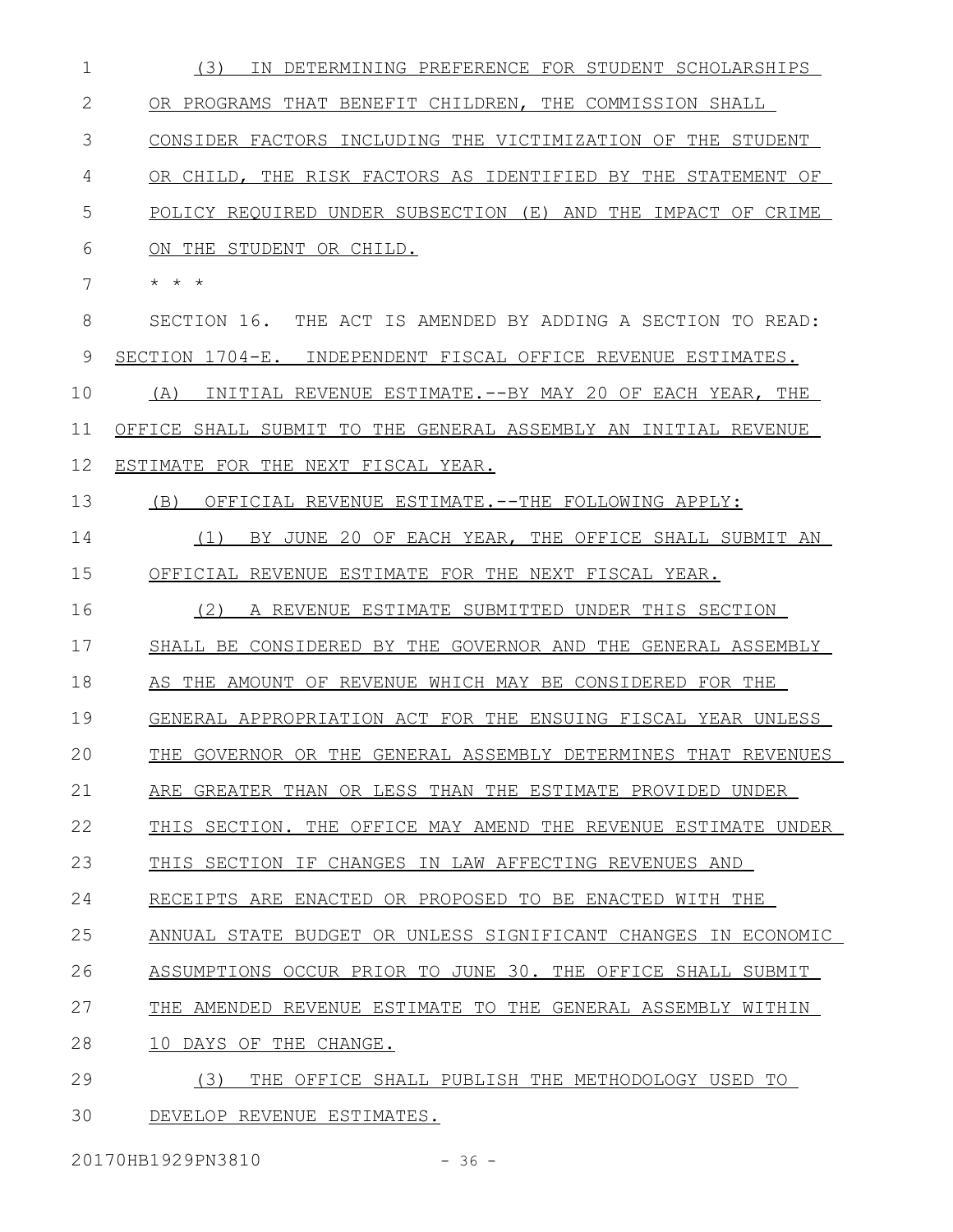| 1  | INFORMATION.--THE OFFICE SHALL PROVIDE THE CHAIRPERSON<br>(C)       |
|----|---------------------------------------------------------------------|
| 2  | AND MINORITY CHAIRPERSON OF THE APPROPRIATIONS COMMITTEE OF<br>THE  |
| 3  | THE CHAIRPERSON AND MINORITY CHAIRPERSON OF THE<br>SENATE,          |
| 4  | APPROPRIATIONS COMMITTEE OF THE HOUSE OF REPRESENTATIVES AND<br>THE |
| 5  | SECRETARY OF THE BUDGET ALL DATA, ASSUMPTIONS OR ECONOMETRIC        |
| 6  | MODELS USED TO DEVELOP REVENUE ESTIMATES UNDER SUBSECTIONS<br>(A)   |
| 7  | $AND$ $(B)$ .                                                       |
| 8  | REQUIRED INFORMATION.--<br>(D)                                      |
| 9  | A REVENUE ESTIMATE SUBMITTED BY THE OFFICE UNDER<br>(1)             |
| 10 | SUBSECTION (B) SHALL INCLUDE:                                       |
| 11 | PROJECTED REVENUE COLLECTIONS BY SPECIFIC TAX OR<br>( I )           |
| 12 | REVENUE SOURCE, INCLUDING FEDERAL FUNDS, THE GENERAL                |
| 13 | FUND, THE STATE LOTTERY FUND AND THE MOTOR LICENSE FUND.            |
| 14 | ALL DATA, ASSUMPTIONS AND ECONOMETRIC MODELS<br>(II)                |
| 15 | USED TO DEVELOP A REVENUE ESTIMATE.                                 |
| 16 | ANY PROJECTED REVENUE SURPLUS OR DEFICIT FOR<br>(TII)               |
| 17 | THE<br>CURRENT FISCAL YEAR.                                         |
| 18 | (2)<br>A REVENUE ESTIMATE SHALL BE BASED ON EXISTING LAW            |
| 19 | AND TAX POLICY AND EXISTING OR EMERGING STATE OR NATIONAL           |
| 20 | ECONOMIC TRENDS.                                                    |
| 21 | (E) DEFINITIONS.--AS USED IN THIS SECTION, THE FOLLOWING            |
| 22 | WORDS AND PHRASES SHALL HAVE THE MEANINGS GIVEN TO THEM IN THIS     |
| 23 | SUBSECTION UNLESS THE CONTEXT CLEARLY INDICATES OTHERWISE:          |
| 24 | "OFFICE." THE INDEPENDENT FISCAL OFFICE.                            |
| 25 | SECTION 17. SECTIONS 1720-E, 1725-E, 1727-E AND 1730-E OF           |
| 26 | THE ACT ARE AMENDED TO READ:                                        |
| 27 | SECTION 1720-E. DEPARTMENT OF CONSERVATION AND NATURAL              |
| 28 | RESOURCES [(RESERVED)].                                             |
| 29 | THE FOLLOWING SHALL APPLY TO APPROPRIATIONS FOR THE                 |
| 30 | DEPARTMENT OF CONSERVATION AND NATURAL RESOURCES:                   |
|    | 20170HB1929PN3810<br>$-37 -$                                        |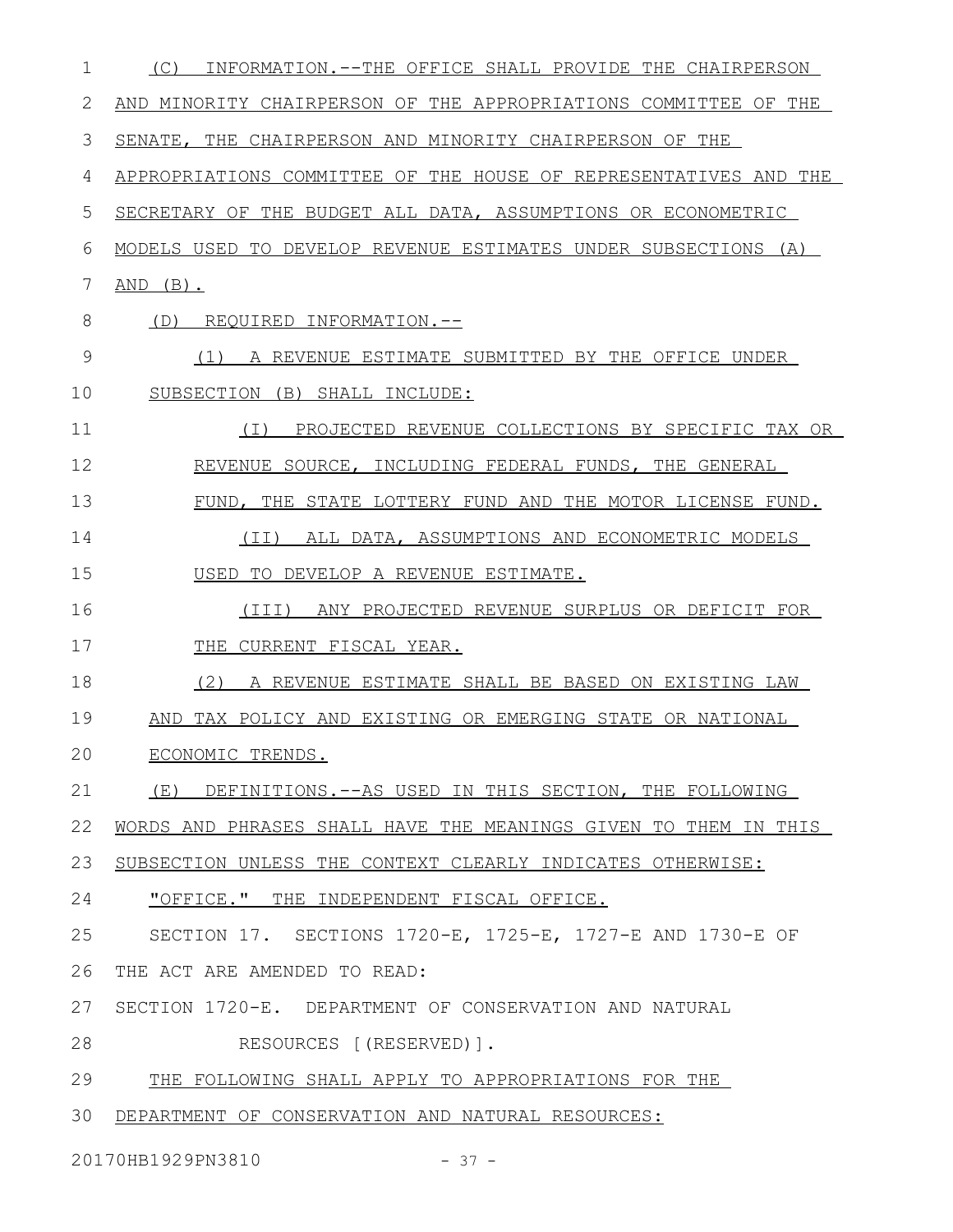| 1             | IN CONSULTATION WITH THE DEPARTMENT OF<br>(1)                    |
|---------------|------------------------------------------------------------------|
| 2             | TRANSPORTATION, DEVELOP, OPEN AND MAINTAIN AN ATV TRAIL          |
| 3             | CONNECTING THE WHISKEY SPRINGS ATV TRAIL TO THE BLOOD SKILLET    |
| 4             | ATV TRAIL BY UTILIZING EXISTING STATE ROADS AND STATE FOREST     |
| 5             | ROADS BY APRIL 1, 2020.                                          |
| 6             | (2)<br>IN CONSULTATION WITH THE DEPARTMENT OF                    |
| 7             | TRANSPORTATION, IMPLEMENT THE FULL NORTHCENTRAL PENNSYLVANIA     |
| 8             | ATV INITIATIVE AND CREATE A NETWORK OF ATV TRAILS CONNECTING     |
| $\mathcal{G}$ | CLINTON COUNTY TO THE NEW YORK STATE BORDER BY UTILIZING         |
| 10            | EXISTING STATE ROADS AND STATE FOREST ROADS BY APRIL 1, 2024.    |
| 11            | SECTION 1725-E. DEPARTMENT OF HEALTH [(RESERVED)].               |
| 12            | (A)<br>ISSUANCE OF CERTIFICATES OF DEATH.--FOR THE ISSUANCE OF   |
| 13            | CERTIFICATES OF DEATH BY A LOCAL REGISTRAR UNDER SECTION 609-    |
| 14            | A(A)(6)(II) OF THE ACT OF APRIL 9, 1929 (P.L.177, NO.175), KNOWN |
| 15            | AS THE ADMINISTRATIVE CODE OF 1929, THE FOLLOWING SHALL APPLY:   |
| 16            | (1)<br>A LOCAL REGISTRAR SHALL ISSUE CERTIFICATES OF DEATH       |
| 17            | FROM ORIGINAL CERTIFICATES OF DEATH IN ITS POSSESSION UPON       |
| 18            | COMPLETION OF A PERIOD OF INSTRUCTION ON THE PREPARATION OF      |
| 19            | CERTIFICATES BY REPRESENTATIVES OF THE DIVISION OF VITAL         |
| 20            | RECORDS.                                                         |
| 21            | (2)<br>EACH FEE RECEIVED BY THE LOCAL REGISTRAR UNDER            |
| 22            | SECTION 609-A(A)(6)(II) SHALL BE DISTRIBUTED, RETAINED OR        |
| 23            | TRANSMITTED TO THE DEPARTMENT OF HEALTH AS FOLLOWS:              |
| 24            | (T)<br>THE FOLLOWING APPLY:                                      |
| 25            | EXCEPT AS PROVIDED UNDER CLAUSE (B), \$3<br>(A)                  |
| 26            | SHALL BE RETAINED BY THE LOCAL REGISTRAR.                        |
| 27            | (B) IF THE LIMITATION UNDER SECTION 304(C)(1) OF                 |
| 28            | THE ACT OF JUNE 29, 1953 (P.L.304, NO.66), KNOWN AS              |
| 29            | THE VITAL STATISTICS LAW OF 1953, HAS BEEN REACHED,              |
| 30            | \$3 SHALL BE TRANSMITTED TO THE DEPARTMENT OF HEALTH             |

20170HB1929PN3810 - 38 -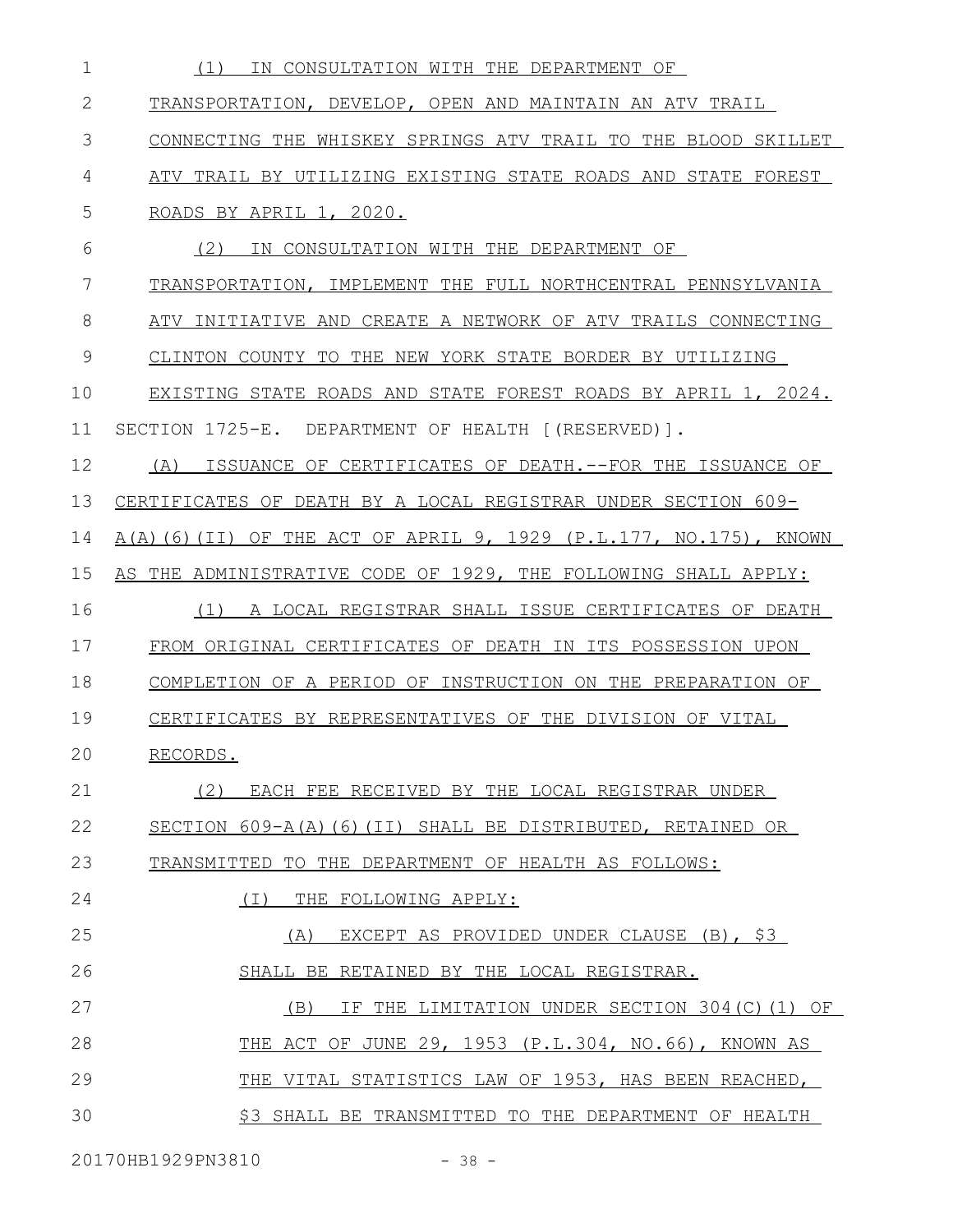| $\mathbf 1$   | FOR DEPOSIT IN THE GENERAL FUND.                                 |
|---------------|------------------------------------------------------------------|
| $\mathbf{2}$  | (II) SIXTEEN DOLLARS SHALL BE TRANSMITTED TO THE                 |
| 3             | DEPARTMENT OF HEALTH FOR DEPOSIT IN THE VITAL STATISTICS         |
| 4             | IMPROVEMENT ACCOUNT.                                             |
| 5             | (III) ONE DOLLAR SHALL BE TRANSMITTED TO THE                     |
| 6             | DEPARTMENT OF HEALTH FOR DISTRIBUTION TO THE COUNTY              |
| 7             | CORONER OR MEDICAL EXAMINER AS PROVIDED FOR UNDER SECTION        |
| 8             | 206 OF THE VITAL STATISTICS LAW OF 1953.                         |
| $\mathcal{G}$ | $(B)$ (RESERVED).                                                |
| 10            | SECTION 1727-E. DEPARTMENT OF LABOR AND INDUSTRY.                |
| 11            | (A) REED ACT.--FOR THE "REED ACT-UNEMPLOYMENT INSURANCE" AND     |
| 12            | "REED ACT-EMPLOYMENT SERVICES AND UNEMPLOYMENT INSURANCE"        |
| 13            | APPROPRIATIONS, THE TOTAL AMOUNT WHICH MAY BE OBLIGATED SHALL    |
| 14            | NOT EXCEED THE LIMITATIONS UNDER SECTION 903 OF THE SOCIAL       |
| 15            | SECURITY ACT (49 STAT. 620, 42 U.S.C. § 1103).                   |
| 16            | (B) BUREAU OF OCCUPATIONAL AND INDUSTRIAL SAFETY.--MONEY         |
| 17            | COLLECTED BY THE DEPARTMENT OF LABOR AND INDUSTRY UNDER SECTION  |
| 18            | 613-A(A) OF THE ACT OF APRIL 9, 1929 (P.L.177, NO.175), KNOWN AS |
| 19            | THE ADMINISTRATIVE CODE OF 1929, FOR THE 2018-2019 FISCAL YEAR   |
| 20            | AND EACH FISCAL YEAR THEREAFTER SHALL BE DISTRIBUTED AS FOLLOWS: |
| 21            | THE AMOUNT OF \$7,000,000 SHALL AUGMENT AN<br>(1)                |
| 22            | APPROPRIATION MADE FOR THE BUREAU OF OCCUPATIONAL AND            |
| 23            | INDUSTRIAL SAFETY IN THE GENERAL APPROPRIATION ACT; AND          |
| 24            | (2)<br>ANY AMOUNT IN EXCESS OF THE AMOUNT UNDER PARAGRAPH        |
| 25            | (1) SHALL BE DEPOSITED IN THE GENERAL FUND.                      |
| 26            | (C) REEMPLOYMENT FUND.--FIVE PERCENT OF THE CONTRIBUTIONS ON     |
| 27            | WAGES PAID UNDER SECTION 301.4 OF THE ACT OF DECEMBER 5, 1936    |
| 28            | (2ND SP.SESS., 1937 P.L.2897, NO.1), KNOWN AS THE UNEMPLOYMENT   |
| 29            | COMPENSATION LAW, FROM JULY 1, 2018, THROUGH SEPTEMBER 30, 2022, |
| 30            | SHALL BE DEPOSITED INTO THE REEMPLOYMENT FUND TO THE EXTENT THE  |
|               | 20170HB1929PN3810<br>$-39 -$                                     |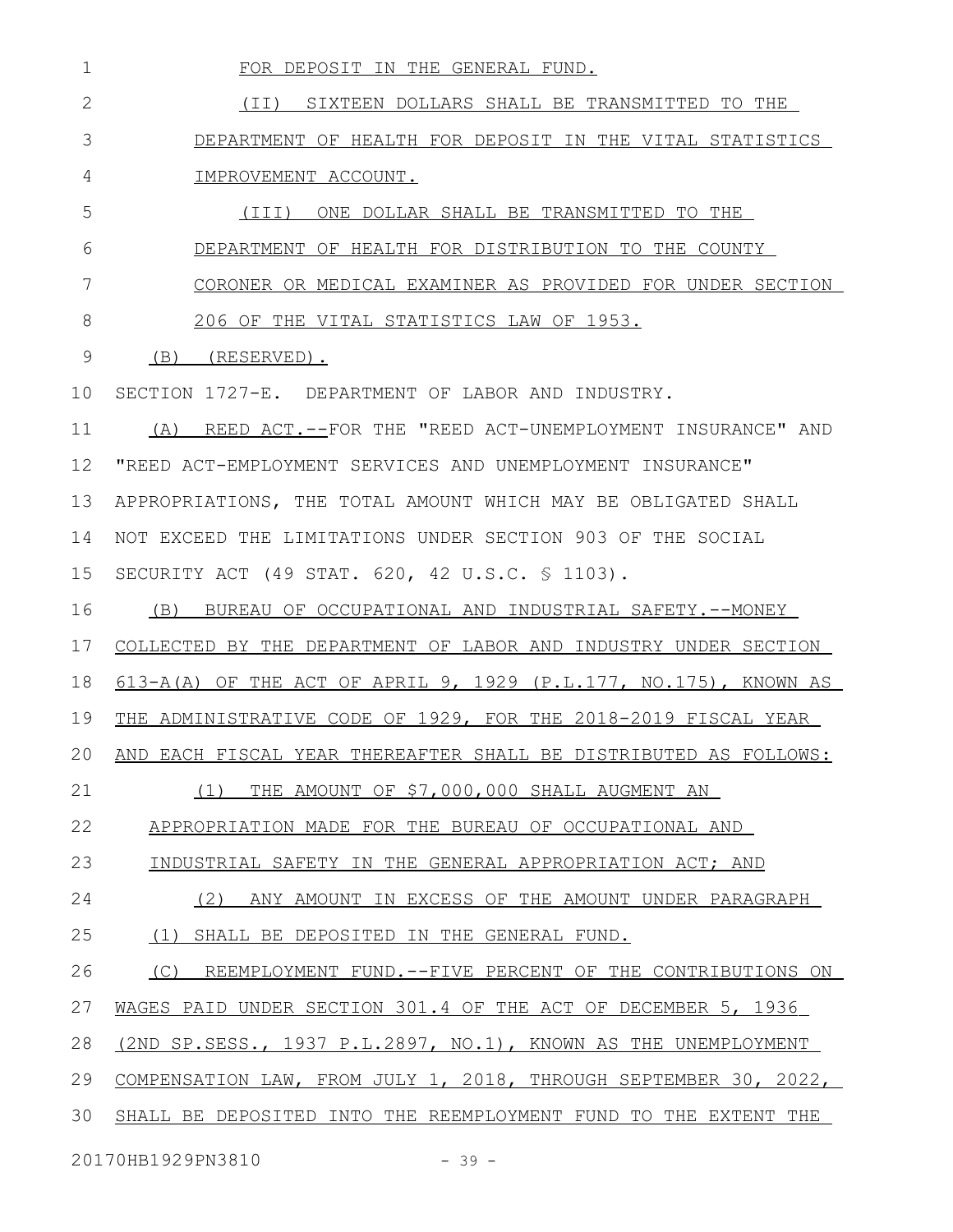| 1  | CONTRIBUTIONS ARE PAID ON OR BEFORE DECEMBER 31, 2022. THE       |
|----|------------------------------------------------------------------|
| 2  | DEPARTMENT MAY DEPOSIT CONTRIBUTIONS IN ACCORDANCE WITH SECTION  |
| 3  | 301.4(E)(2) OF THE UNEMPLOYMENT COMPENSATION LAW BEFORE          |
| 4  | DEPOSITING CONTRIBUTIONS IN ACCORDANCE WITH THIS SUBSECTION AND  |
| 5  | SECTION 301.4(E)(3) OF THE UNEMPLOYMENT COMPENSATION LAW.        |
| 6  | SECTION 1730-E. DEPARTMENT OF REVENUE [(RESERVED)].              |
| 7  | INCOME.--FOR THE PURPOSES OF SECTION 1303 OF THE ACT OF<br>(A)   |
| 8  | JUNE 27, 2006 (1ST SP.SESS., P.L.1873, NO.1), KNOWN AS THE       |
| 9  | TAXPAYER RELIEF ACT, THE DEFINITION OF "INCOME" SHALL EXCLUDE,   |
| 10 | FOR A PERSON WHO RECEIVES PENSION BENEFITS AS A BENEFICIARY      |
| 11 | THROUGH THE FEDERAL CIVIL SERVICE RETIREMENT SYSTEM THAT ACCRUED |
| 12 | DURING A PERIOD OF EMPLOYMENT FOR WHICH THE BENEFICIARY WAS NOT  |
| 13 | REQUIRED TO MAKE CONTRIBUTIONS UNDER THE SOCIAL SECURITY ACT (49 |
| 14 | STAT. 620, 42 U.S.C. § 301 ET SEQ.), AN AMOUNT DETERMINED BY THE |
| 15 | DEPARTMENT OF REVENUE WHICH SHALL EQUAL 50% OF THE AVERAGE       |
| 16 | RETIRED WORKER SOCIAL SECURITY PAYMENT FOR THE PREVIOUS CALENDAR |
| 17 | YEAR FOR WHICH THE DATA IS AVAILABLE FROM THE SOCIAL SECURITY    |
| 18 | ADMINISTRATION AND PUBLISHED ON THE SOCIAL SECURITY              |
| 19 | ADMINISTRATION'S INTERNET WEBSITE.                               |
| 20 | APPLICABILITY.--THE PROVISIONS OF SUBSECTION (A) SHALL<br>(B)    |
| 21 | APPLY TO PROPERTY TAX OR RENT REBATE CLAIMS FOR TAX OR RENT DUE  |
| 22 | AND PAYABLE IN CALENDAR YEAR 2018 AND EACH CALENDAR YEAR         |
| 23 | THEREAFTER.                                                      |
| 24 | SECTION 18. SECTION 1795.1-E OF THE ACT, AMENDED OCTOBER 30,     |
| 25 | 2017 (P.L.725, NO.44), IS AMENDED TO READ:                       |
| 26 | SECTION 1795.1-E. SURCHARGES.                                    |
| 27 | (A) LEGISLATIVE FINDING. -- DUE TO REDUCTIONS IN REVENUE         |
| 28 | AVAILABLE TO THE COMMONWEALTH, IT IS NECESSARY TO INCREASE       |
| 29 | CERTAIN FEES OR SURCHARGES TO ADEQUATELY FUND THE UNIFIED        |
| 30 | JUDICIAL SYSTEM.                                                 |
|    | 20170HB1929PN3810<br>$-40 -$                                     |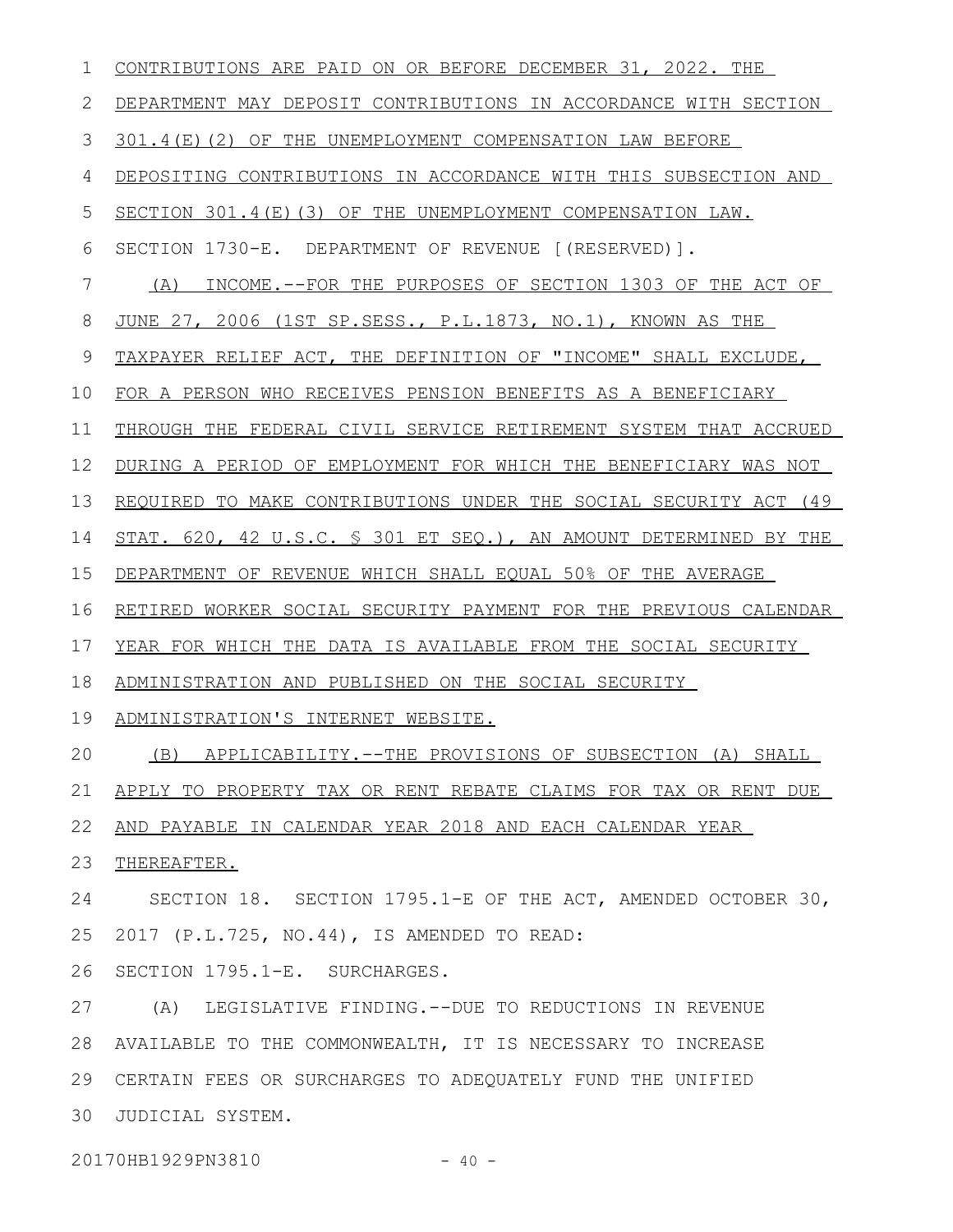(B) IMPOSITION.-- 1

(1) IN ADDITION TO THE FEE UNDER SECTION 2802-E(A)(1) OF THE ACT OF APRIL 9, 1929 (P.L.177, NO.175), KNOWN AS THE ADMINISTRATIVE CODE OF 1929, AN ADDITIONAL SURCHARGE OF \$10 SHALL BE CHARGED AND COLLECTED BY A DIVISION OF THE UNIFIED JUDICIAL SYSTEM. THE PROVISIONS OF SECTION 2802-E(B) OF THE ADMINISTRATIVE CODE OF 1929 SHALL NOT APPLY TO THIS SUBSECTION. 2 3 4 5 6 7 8

(2) IN ADDITION TO THE FEE UNDER 42 PA.C.S. § 3733(A.1) (1) AND (2)(III) (RELATING TO DEPOSITS INTO ACCOUNT), AN ADDITIONAL SURCHARGE OF \$2 SHALL BE CHARGED AND COLLECTED BY A DIVISION OF THE UNIFIED JUDICIAL SYSTEM[.] AND DEPOSITED INTO THE ACCESS TO JUSTICE ACCOUNT UNDER 42 PA.C.S. § 4904 (RELATING TO ESTABLISHMENT OF ACCESS TO JUSTICE ACCOUNT). 9 10 11 12 13 14

(3) THIS SUBSECTION SHALL EXPIRE DECEMBER 31, 2020. SECTION 19. THE ACT IS AMENDED BY ADDING A SECTION TO READ: SECTION 1795.2-E. DEPOSIT INTO SCHOOL SAFETY AND SECURITY FUND. (A) GENERAL RULE.--NOTWITHSTANDING ANY PROVISION OF 42 PA.C.S. § 3733(A) (RELATING TO DEPOSITS INTO ACCOUNT) TO THE CONTRARY, EACH FISCAL YEAR THE FIRST \$15,000,000 OF ALL FINES, FEES AND COSTS COLLECTED BY ANY DIVISION OF THE UNIFIED JUDICIAL SYSTEM THAT ARE IN EXCESS OF THE AMOUNT COLLECTED FROM THOSE SOURCES IN THE FISCAL YEAR 1986-1987 SHALL BE DEPOSITED INTO THE SCHOOL SAFETY AND SECURITY FUND. (B) NONAPPLICABILITY.--SUBSECTION (A) SHALL NOT APPLY TO THE ADDITIONAL FEE IMPOSED UNDER 42 PA.C.S. § 3733(A.1) AND ANY FINES, FEES OR COSTS THAT ARE ALLOCATED BY LAW OR OTHERWISE DIRECTED TO: 15 16 17 18 19 20 21 22 23 24 25 26 27 28

(1) THE PENNSYLVANIA FISH AND BOAT COMMISSION. 29

(2) THE PENNSYLVANIA GAME COMMISSION. 30

20170HB1929PN3810 - 41 -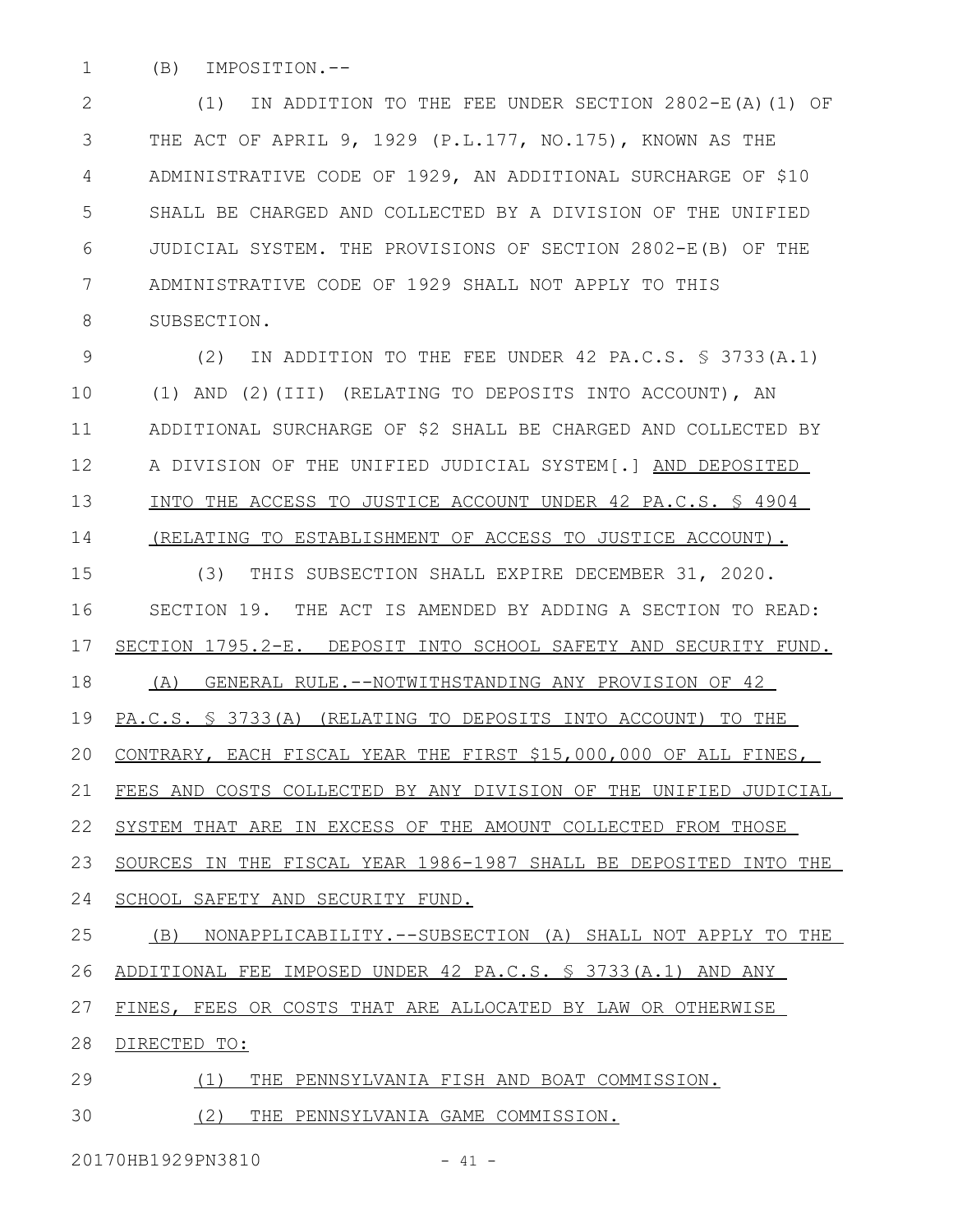| $\mathbf 1$<br>(3)<br>COUNTIES AND MUNICIPALITIES.                        |
|---------------------------------------------------------------------------|
| $\mathbf{2}$<br>THE CRIME VICTIM'S COMPENSATION BOARD.<br>(4)             |
| 3<br>(5)<br>THE COMMISSION ON CRIME AND DELINQUENCY FOR VICTIM-           |
| 4<br>WITNESS SERVICES GRANTS UNDER SECTION 477.15(C) OF THE ACT OF        |
| 5<br>APRIL 9, 1929 (P.L.177, NO.175), KNOWN AS THE ADMINISTRATIVE         |
| 6<br>CODE OF 1929.                                                        |
| 7<br>(6)<br>RAPE CRISIS CENTERS.                                          |
| 8<br>(7)<br>THE EMERGENCY MEDICAL SERVICES OPERATING FUND.                |
| 9<br>(8)<br>DOMESTIC VIOLENCE SHELTERS.                                   |
| 10<br>(9)<br>THE CHILD PASSENGER RESTRAINT FUND.                          |
| 11<br>SECTION 20. SECTION 1798.3-E OF THE ACT, ADDED OCTOBER 30,          |
| 12<br>2017 (P.L.725, NO.44), IS AMENDED TO READ:                          |
| 13<br>SECTION 1798.3-E. MULTIMODAL TRANSPORTATION FUND.                   |
| 14<br>(A) DEPARTMENT OF TRANSPORTATION.--                                 |
| 15<br>(1) FROM FUNDS AVAILABLE TO THE DEPARTMENT OF                       |
| 16<br>TRANSPORTATION UNDER 74 PA.C.S. § 2104(A)(2) (RELATING TO USE       |
| 17<br>OF MONEY IN FUND), THE LOCAL MATCH UNDER 74 PA.C.S. § 2106          |
| 18<br>(RELATING TO LOCAL MATCH) MAY BE WAIVED BY THE SECRETARY OF         |
| 19<br>TRANSPORTATION FOR GOOD CAUSE IF THE APPLICANT FOR ASSISTANCE       |
| 20<br>IS A MUNICIPALITY.                                                  |
| 21<br>(2) FROM FUNDS AVAILABLE TO THE DEPARTMENT OF                       |
| 22<br>TRANSPORTATION UNDER 74 PA.C.S. § 2104(A)(2) (RELATING TO USE       |
| 23<br>OF MONEY IN FUND), THE LOCAL MATCH UNDER 74 PA.C.S. \$ 2106         |
| 24<br><u>(RELATING TO LOCAL MATCH) MAY BE WAIVED BY THE SECRETARY OF </u> |
| 25<br>TRANSPORTATION FOR GOOD CAUSE IF THE APPLICANT FOR ASSISTANCE       |
| 26<br>IS A PORT AUTHORITY.                                                |
| 27<br>COMMONWEALTH FINANCING AUTHORITY.--NOTWITHSTANDING THE<br>(B)       |
| PROVISIONS OF 74 PA.C.S. § 2106, A MUNICIPALITY OR PORT<br>28             |
| 29<br>AUTHORITY RECEIVING FINANCIAL ASSISTANCE UNDER 74 PA.C.S. §         |
| 30<br>2104(A)(4) MAY NOT BE REQUIRED TO PROVIDE A LOCAL MATCH.            |
| 20170HB1929PN3810<br>$-42 -$                                              |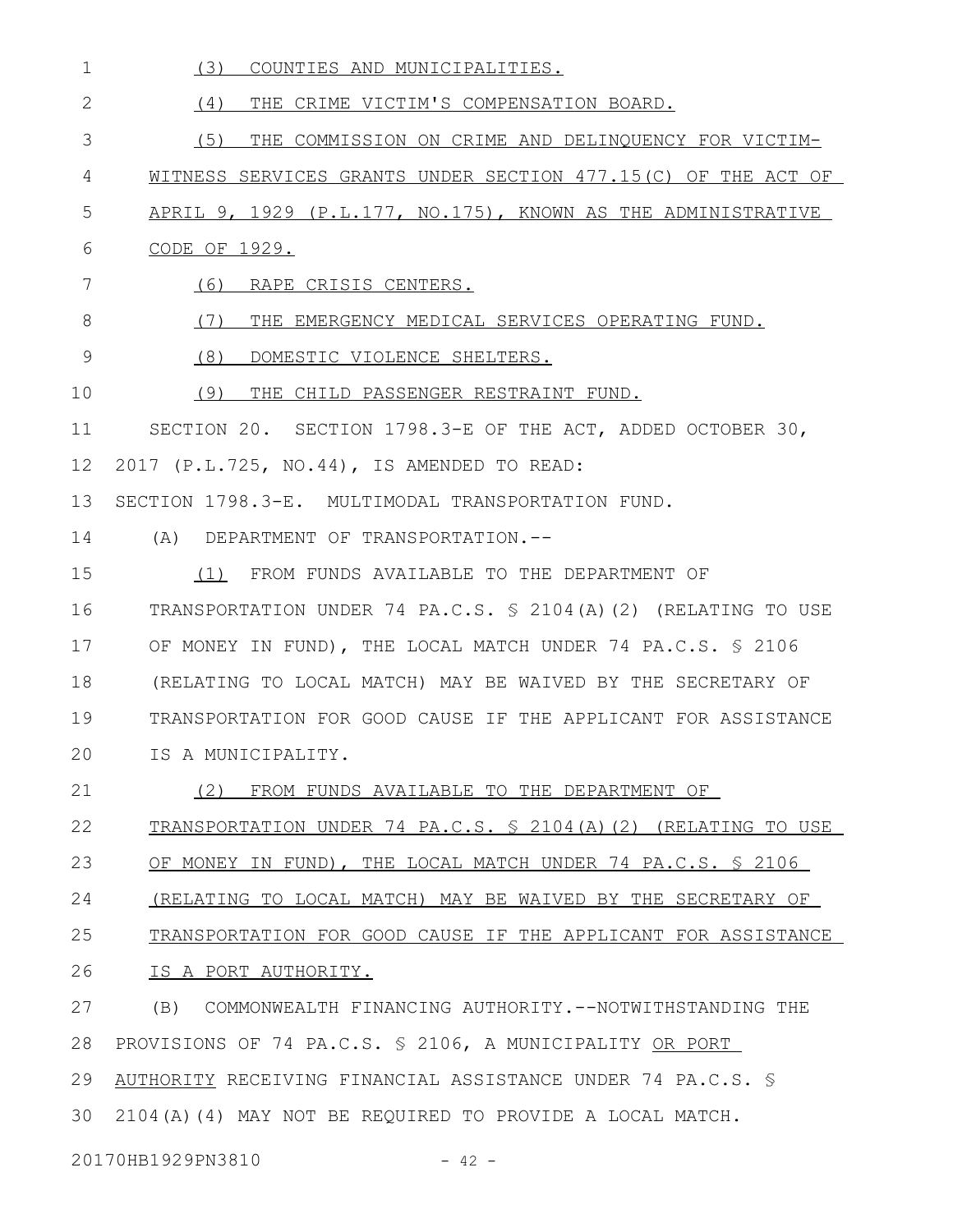| 1  | (C) [DEFINITION.--AS USED IN THIS SECTION, THE TERM                 |
|----|---------------------------------------------------------------------|
| 2  | "MUNICIPALITY" SHALL MEAN A COUNTY, CITY, BOROUGH, INCORPORATED     |
| 3  | TOWN OR TOWNSHIP.] DEFINITIONS. -- AS USED IN THIS SECTION, THE     |
| 4  | FOLLOWING WORDS AND PHRASES SHALL HAVE THE MEANINGS GIVEN TO        |
| 5  | THEM IN THIS SUBSECTION UNLESS THE CONTEXT CLEARLY INDICATES        |
| 6  | OTHERWISE:                                                          |
| 7  | "MUNICIPALITY." A COUNTY, CITY, BOROUGH, INCORPORATED TOWN          |
| 8  | OR TOWNSHIP.                                                        |
| 9  | <u> "PORT AUTHORITY." A PORT AUTHORITY AS ESTABLISHED UNDER THE</u> |
| 10 | ACT OF JULY 10, 1989 (P.L.291, NO.50), KNOWN AS THE PHILADELPHIA    |
| 11 | REGIONAL PORT AUTHORITY ACT.                                        |
| 12 | (D) EXPIRATION.--THIS SECTION SHALL EXPIRE DECEMBER 31,             |
| 13 | [2018] 2019.                                                        |
| 14 | SECTION 21. SECTION 1706-E.2 OF THE ACT IS AMENDED BY ADDING        |
| 15 | A PARAGRAPH TO READ:                                                |
| 16 | SECTION 1706-E.2. SINKING FUND CHARGES FOR SCHOOL BUILDING          |
| 17 | PROJECTS.                                                           |
| 18 | THE FOLLOWING SHALL APPLY:                                          |
| 19 | $\star$ $\star$ $\star$                                             |
| 20 | (1.1) ALL SCHOOL DISTRICTS THAT SUBMITTED APPLICATIONS              |
| 21 | BETWEEN JULY 1, 2017, AND NOVEMBER 6, 2017, AND THAT VOTE TO        |
| 22 | PROCEED WITH CONSTRUCTION AND AWARDED BIDS ON THEIR                 |
| 23 | CONSTRUCTION CONTRACTS NO LATER THAN JULY 1, 2021, SHALL, AS        |
| 24 | PERMITTED BY LAW, BE AWARDED A ONE-TIME CAPITAL GRANT, IF           |
| 25 | AVAILABLE, FOR THE APPROVED PROJECT IN LIEU OF APPROVED             |
| 26 | REIMBURSEMENT PAYMENTS OR, IF NOT AVAILABLE, SHALL RECEIVE          |
| 27 | PAYMENTS IN THE FORM OF REIMBURSEMENTS.                             |
| 28 | $\star$ $\star$ $\star$                                             |
| 29 | SECTION 22. THE ACT IS AMENDED BY ADDING AN ARTICLE TO READ:        |
| 30 | ARTICLE XVII-E.5                                                    |

20170HB1929PN3810 - 43 -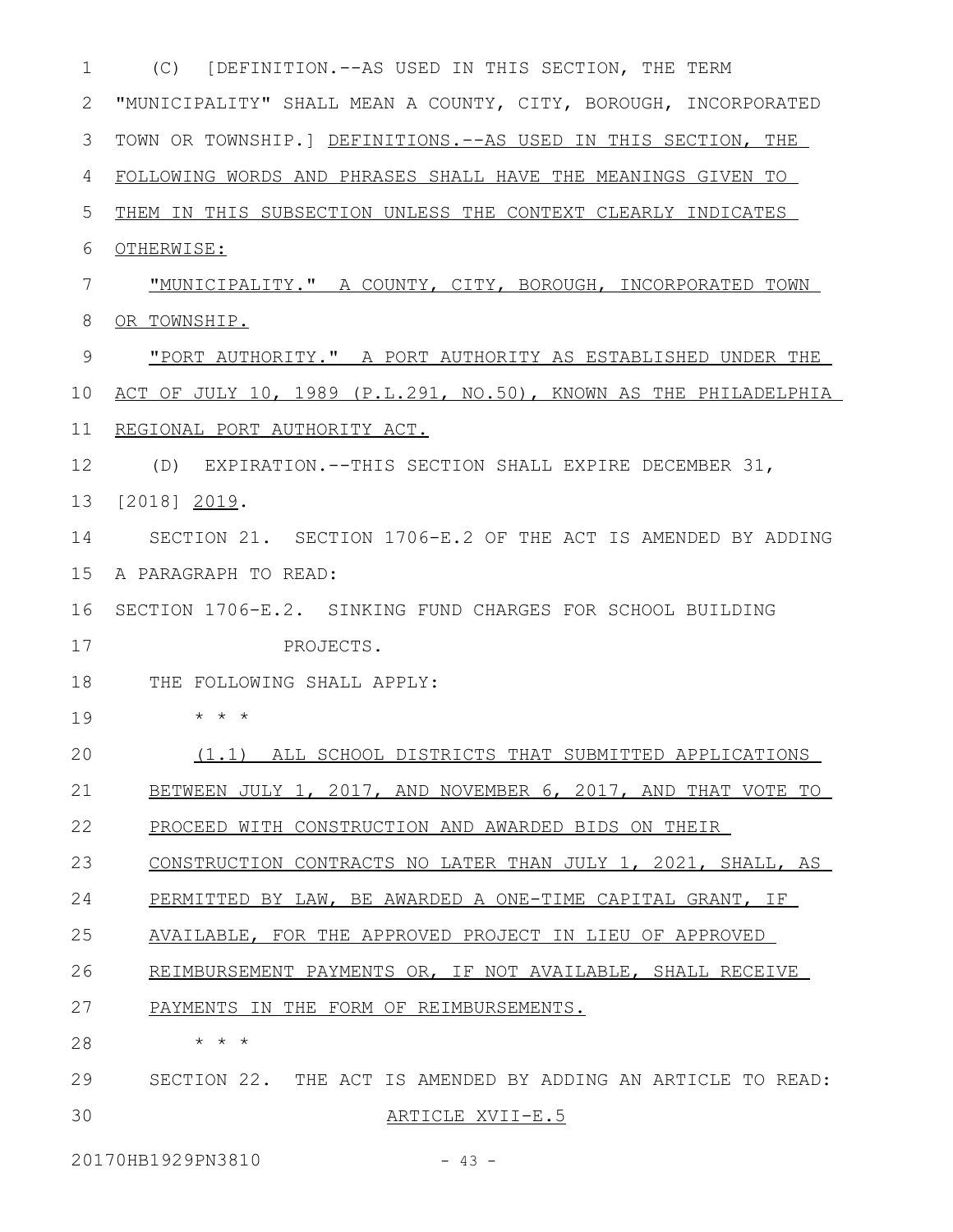| 1  | REINSTATEMENT OF ITEM VETOES                                           |
|----|------------------------------------------------------------------------|
| 2  | SECTION 1701-E.5. LEGISLATIVE DEPARTMENT APPROPRIATIONS.               |
| 3  | AMOUNTS AVAILABLE. -- BY AUGUST 1, 2018, THE SECRETARY OF<br>(A)       |
| 4  | THE BUDGET SHALL NOTIFY THE STATE TREASURER OF AMOUNTS AVAILABLE       |
| 5  | IN APPROPRIATIONS TO THE SENATE, THE HOUSE OF REPRESENTATIVES          |
| 6  | AND THE STATE GOVERNMENT SUPPORT AGENCIES FOR LINE ITEM                |
| 7  | APPROPRIATION VETOES THAT WERE EXECUTED ON JULY 10, 2014, IN THE       |
| 8  | GENERAL APPROPRIATION ACT OF 2014, AND SUBSEQUENTLY DETERMINED         |
| 9  | THROUGH JUDICIAL REVIEW TO HAVE BEEN ERRONEOUSLY EFFECTED:             |
| 10 | THE SENATE, \$31,340,000.<br>(1)<br>TO                                 |
| 11 | (2)<br>THE HOUSE OF REPRESENTATIVES, \$20,120,000.<br>TO               |
| 12 | (3)<br>TO<br>THE STATE GOVERNMENT SUPPORT AGENCIES,                    |
| 13 | \$13,640,000.                                                          |
| 14 | CONTENTS OF NOTIFICATION. -- THE NOTIFICATION UNDER<br>(B)             |
| 15 | SUBSECTION (A) SHALL INCLUDE THE AGENCY, THE LINE ITEM                 |
| 16 | APPROPRIATION NAME, THE AMOUNT TO BE MADE AVAILABLE AND THE            |
| 17 | RESULTING BALANCE IN THE LINE ITEM APPROPRIATION.                      |
| 18 | ACTION BY STATE TREASURER. -- NO LATER THAN AUGUST 3,<br>(C)           |
| 19 | 2018, THE STATE TREASURER SHALL APPLY EACH AMOUNT UNDER                |
| 20 | SUBSECTION (A) TO THE RESPECTIVE LINE ITEM APPROPRIATION FOR           |
| 21 | FISCAL YEAR 2014-2015, AND THE AMOUNT APPLIED SHALL BE AVAILABLE       |
| 22 | IMMEDIATELY FOR EXPENDITURE.                                           |
| 23 | ACTION BY SENATE.--FOLLOWING APPLICATION OF THE AMOUNT<br>(D)          |
| 24 | UNDER SUBSECTION (A) TO THE SENATE'S LINE ITEM APPROPRIATION, BY       |
| 25 | SEPTEMBER 1, 2018, THE CHIEF CLERK OF THE SENATE SHALL AUTHORIZE       |
| 26 | AND DIRECT THE STATE TREASURER TO TRANSFER THE SUM OF                  |
| 27 | \$15,000,000 TO THE SCHOOL SAFETY AND SECURITY FUND<br>IN THE STATE    |
| 28 | TREASURY. THE REMAINDER OF THE AMOUNT UNDER SUBSECTION<br>(A)<br>SHALL |
| 29 | THE GENERAL FUND NO LATER THAN SEPTEMBER 1, 2018.<br>BE LAPSED TO      |
| 30 | (E)<br>ACTION BY HOUSE OF REPRESENTATIVES.--FOLLOWING                  |
|    |                                                                        |

20170HB1929PN3810 - 44 -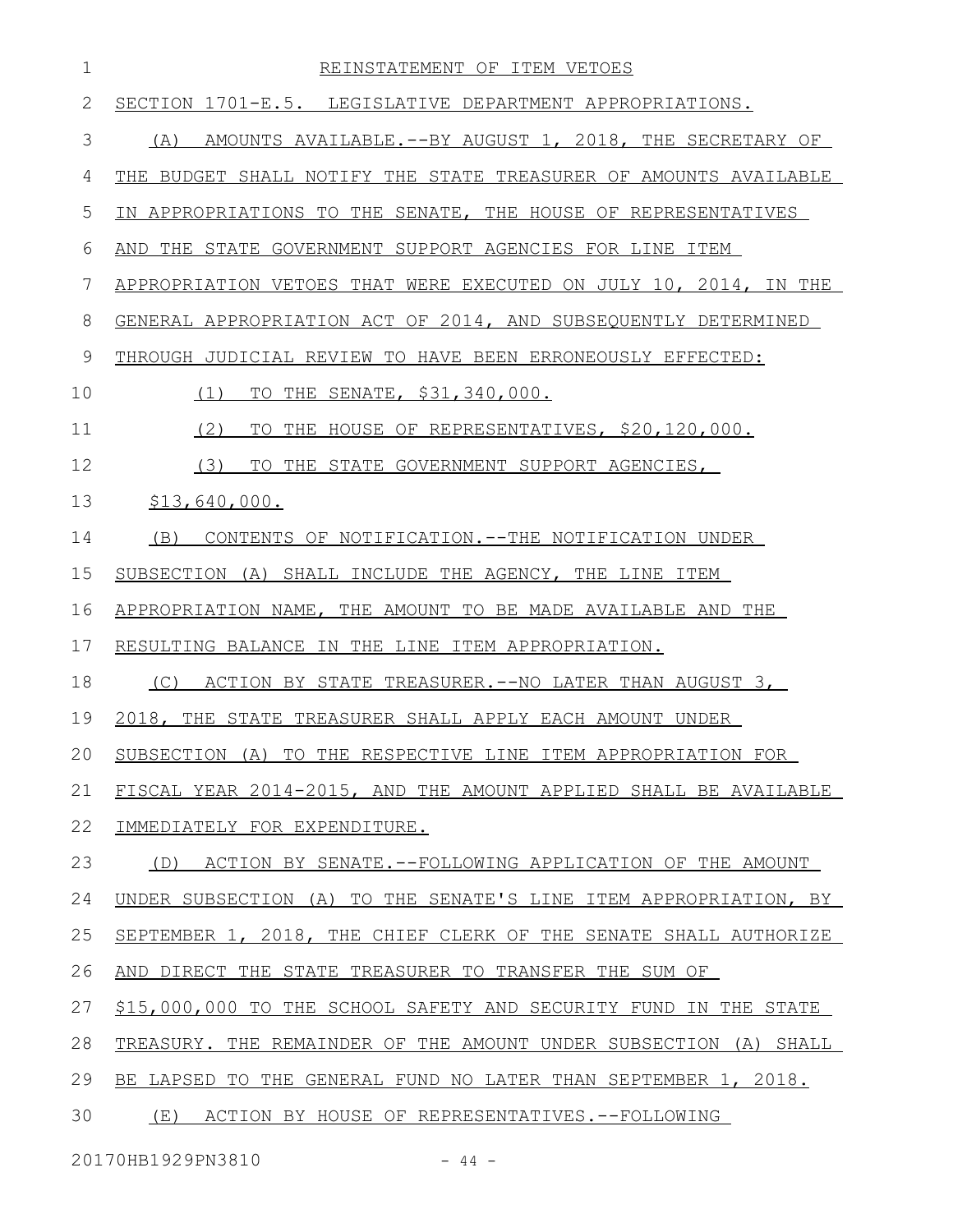APPLICATION OF THE AMOUNT UNDER SUBSECTION (A) TO THE HOUSE OF 2 REPRESENTATIVES' LINE ITEM APPROPRIATION, BY SEPTEMBER 1, 2018, THE CHIEF CLERK OF THE HOUSE OF REPRESENTATIVES, UPON THE APPROVAL OF THE MAJORITY LEADER AND THE MINORITY LEADER OF THE HOUSE OF REPRESENTATIVES, SHALL AUTHORIZE AND DIRECT THE STATE TREASURER TO TRANSFER THE SUM OF \$15,000,000 TO THE SCHOOL SAFETY AND SECURITY FUND IN THE STATE TREASURY. THE REMAINDER OF THE AMOUNT UNDER SUBSECTION (A) SHALL BE LAPSED TO THE GENERAL FUND NO LATER THAN SEPTEMBER 1, 2018. (F) ACTION BY GOVERNMENT SUPPORT AGENCIES.--FOLLOWING APPLICATION OF THE AMOUNT UNDER SUBSECTION (A) TO THE GOVERNMENT SUPPORT AGENCIES LINE ITEM APPROPRIATIONS, THE RESTORED AMOUNTS SHALL BE LAPSED TO THE GENERAL FUND NO LATER THAN SEPTEMBER 1, 14 2018. SECTION 23. REPEALS ARE AS FOLLOWS: (1) THE GENERAL ASSEMBLY FINDS AND DECLARES AS FOLLOWS: (I) EACH YEAR, ARTICLES ON BUDGET IMPLEMENTATION ARE ADDED TO THE ACT. (II) THESE ARTICLES ARE TEMPORARY IN NATURE BUT ARE PLACED PERMANENTLY INTO THE ACT, UTILIZING ARTICLE NUMBERS AND SECTION NUMBERS. (III) REUSING ARTICLE NUMBERS AND SECTION NUMBERS WILL KEEP THE TEXT OF THE ACT MORE CONCISE. (IV) THE REPEALS UNDER PARAGRAPH (2) ARE NECESSARY TO EFFECTUATE SUBPARAGRAPH (III). (2) ARTICLES XVII-H AND XVII-I OF THE ACT, ADDED JULY 18, 2013 (P.L.574, NO.71), ARE REPEALED. SECTION 24. THE ACT IS AMENDED BY ADDING ARTICLES TO READ: ARTICLE XVII-H 2018-2019 BUDGET IMPLEMENTATION 20170HB1929PN3810 - 45 -1 3 4 5 6 7 8 9 10 11 12 13 15 16 17 18 19 20 21 22 23 24 25 26 27 28 29 30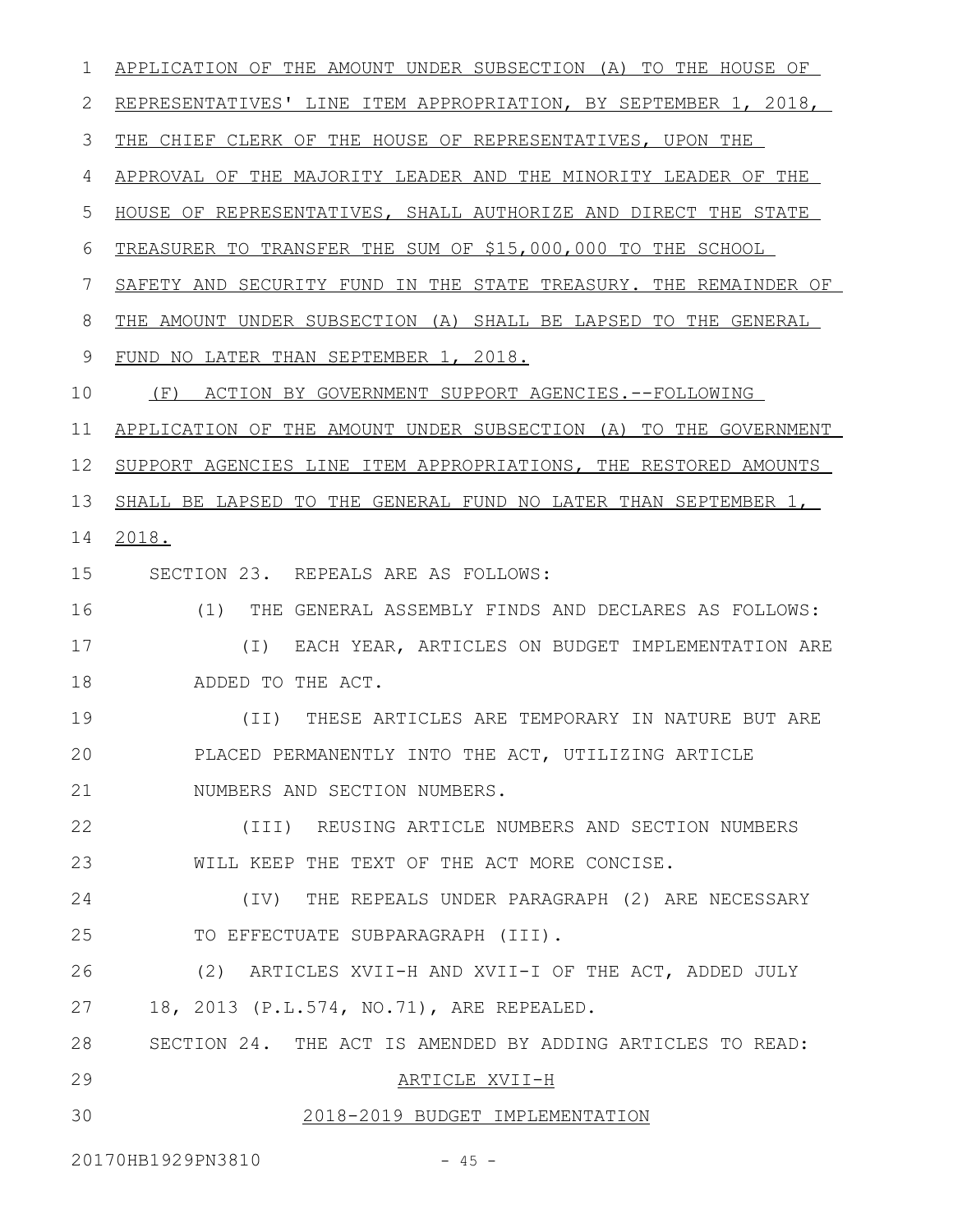| $\mathbf 1$    | SUBARTICLE A                                                     |
|----------------|------------------------------------------------------------------|
| $\overline{2}$ | PRELIMINARY PROVISIONS                                           |
| 3              | SECTION 1701-H. APPLICABILITY.                                   |
| 4              | EXCEPT AS SPECIFICALLY PROVIDED IN THIS ARTICLE, THIS ARTICLE    |
| 5              | APPLIES TO THE GENERAL APPROPRIATION ACT OF 2018 AND ALL OTHER   |
| 6              | APPROPRIATION ACTS OF 2018.                                      |
| 7              | SECTION 1702-H. DEFINITIONS.                                     |
| 8              | THE FOLLOWING WORDS AND PHRASES WHEN USED IN THIS ARTICLE        |
| 9              | SHALL HAVE THE MEANINGS GIVEN TO THEM IN THIS SECTION UNLESS THE |
| 10             | CONTEXT CLEARLY INDICATES OTHERWISE:                             |
| 11             | "CCDFBG." CHILD CARE AND DEVELOPMENT FUND BLOCK GRANT.           |
| 12             | "GENERAL APPROPRIATION ACT OF 2018." THE ACT OF (P.L.            |
| 13             | NO.1A), KNOWN AS THE GENERAL APPROPRIATION ACT OF 2018.          |
| 14             | "HUMAN SERVICES CODE." THE ACT OF JUNE 13, 1967 (P.L.31,         |
| 15             | NO.21), KNOWN AS THE HUMAN SERVICES CODE.                        |
| 16             | "PUBLIC SCHOOL CODE OF 1949." THE ACT OF MARCH 10, 1949          |
| 17             | (P.L.30, NO.14), KNOWN AS THE PUBLIC SCHOOL CODE OF 1949.        |
| 18             | <u> "SECRETARY."</u> THE SECRETARY OF THE BUDGET OF THE          |
| 19             | COMMONWEALTH.                                                    |
| 20             | "TANFBG." TEMPORARY ASSISTANCE FOR NEEDY FAMILIES BLOCK          |
| 21             | GRANT.                                                           |
| 22             | SECTION 1703-H. DEPARTMENT OF CRIMINAL JUSTICE.                  |
| 23             | FOR THE PURPOSES OF THE GENERAL APPROPRIATION ACT OF 2018, A     |
| 24             | REFERENCE TO THE DEPARTMENT OF CRIMINAL JUSTICE SHALL BE DEEMED  |
| 25             | TO BE A REFERENCE TO THE DEPARTMENT OF CORRECTIONS, THE BOARD OF |
| 26             | PROBATION AND PAROLE, OR BOTH, AS APPLICABLE.                    |
| 27             | SUBARTICLE B                                                     |
| 28             | EXECUTIVE DEPARTMENTS                                            |
| 29             | SECTION 1711-H. GOVERNOR (RESERVED).                             |
| 30             | SECTION 1712-H. EXECUTIVE OFFICES.                               |
|                | 20170HB1929PN3810<br>$-46 -$                                     |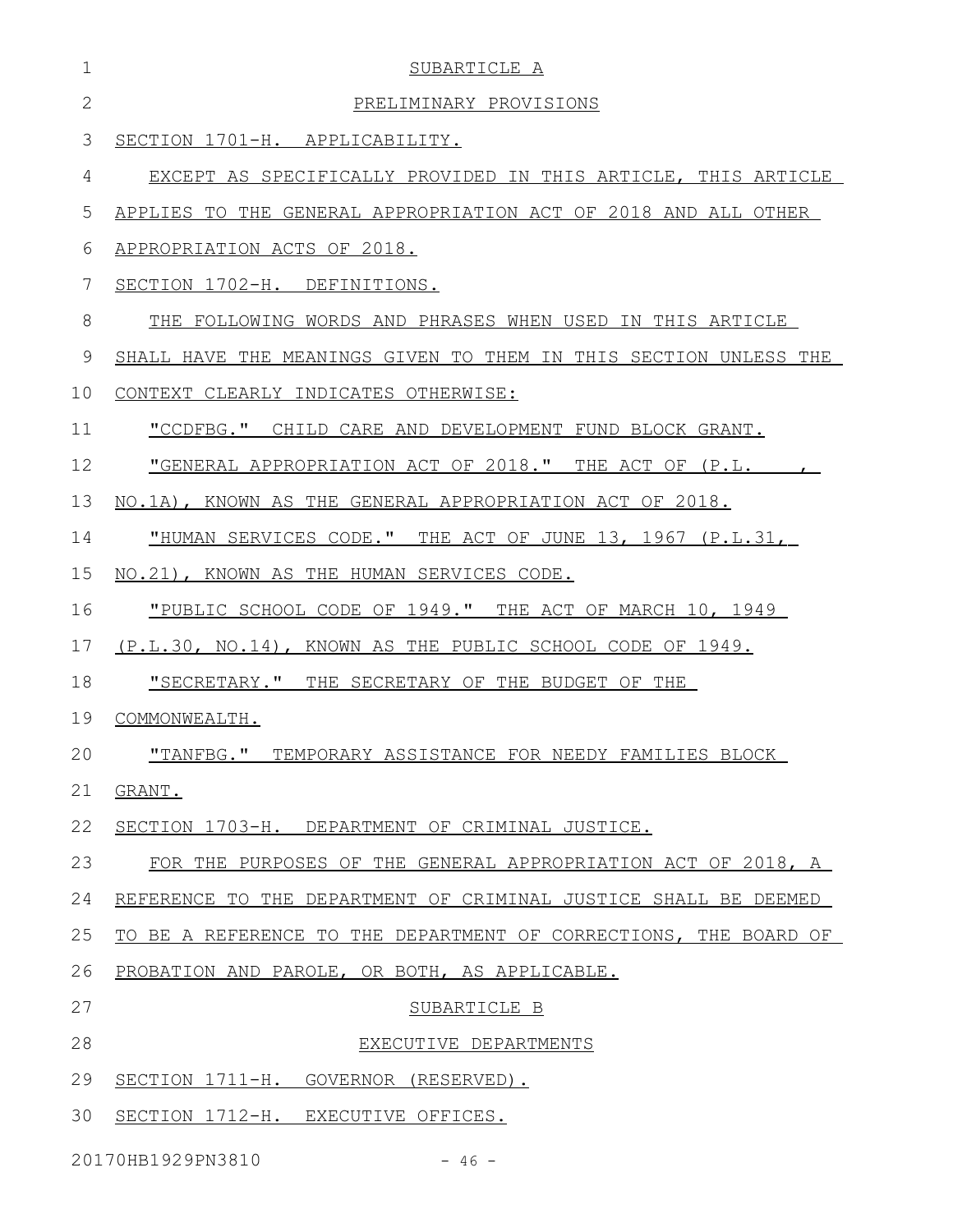(A) APPROPRIATIONS TO EXECUTIVE OFFICES.--THE FOLLOWING APPLY TO APPROPRIATIONS FOR THE EXECUTIVE OFFICES: (1) A PORTION OF THE APPROPRIATION FOR THE OFFICE OF ADMINISTRATION MAY BE DISTRIBUTED UPON APPROVAL OF THE SECRETARY TO OTHER STATE AGENCIES TO PAY FOR HUMAN RESOURCES SERVICES PROVIDED TO THE AGENCY. (2) A PORTION OF THE APPROPRIATION FOR COMMONWEALTH TECHNOLOGY SERVICES MAY BE DISTRIBUTED UPON APPROVAL OF THE SECRETARY TO OTHER STATE AGENCIES TO PAY FOR INFORMATION TECHNOLOGY SERVICES PROVIDED TO THE AGENCY. (3) THE SECRETARY SHALL PROVIDE NOTICE 10 DAYS PRIOR TO A DISTRIBUTION UNDER THIS SUBSECTION TO THE CHAIRPERSON AND THE MINORITY CHAIRPERSON OF THE APPROPRIATIONS COMMITTEE OF THE SENATE AND THE CHAIRPERSON AND MINORITY CHAIRPERSON OF THE APPROPRIATIONS COMMITTEE OF THE HOUSE OF REPRESENTATIVES. (B) APPROPRIATIONS TO PENNSYLVANIA COMMISSION ON CRIME AND DELINQUENCY.--THE FOLLOWING APPLY TO APPROPRIATIONS FOR THE PENNSYLVANIA COMMISSION ON CRIME AND DELINQUENCY: (1) MONEY APPROPRIATED FOR INTERMEDIATE PUNISHMENT TREATMENT PROGRAMS SHALL BE DISTRIBUTED COMPETITIVELY TO COUNTIES FOR OFFENDERS SENTENCED TO INTERMEDIATE PUNISHMENT PROGRAMS. THE PORTION OF MONEY FOR DRUG AND ALCOHOL AND MENTAL HEALTH TREATMENT PROGRAMS SHALL BE BASED ON NATIONAL STATISTICS THAT IDENTIFY THE PERCENTAGE OF INCARCERATED INDIVIDUALS THAT ARE IN NEED OF TREATMENT FOR SUBSTANCE ISSUES BUT IN NO CASE SHALL BE LESS THAN 80% OF THE AMOUNT APPROPRIATED. (2) THE FOLLOWING APPLY: (I) NO LESS THAN THE AMOUNT USED IN THE 2014-2015 FISCAL YEAR SHALL BE USED TO SUPPORT THE STATEWIDE 1 2 3 4 5 6 7 8 9 10 11 12 13 14 15 16 17 18 19 20 21 22 23 24 25 26 27 28 29 30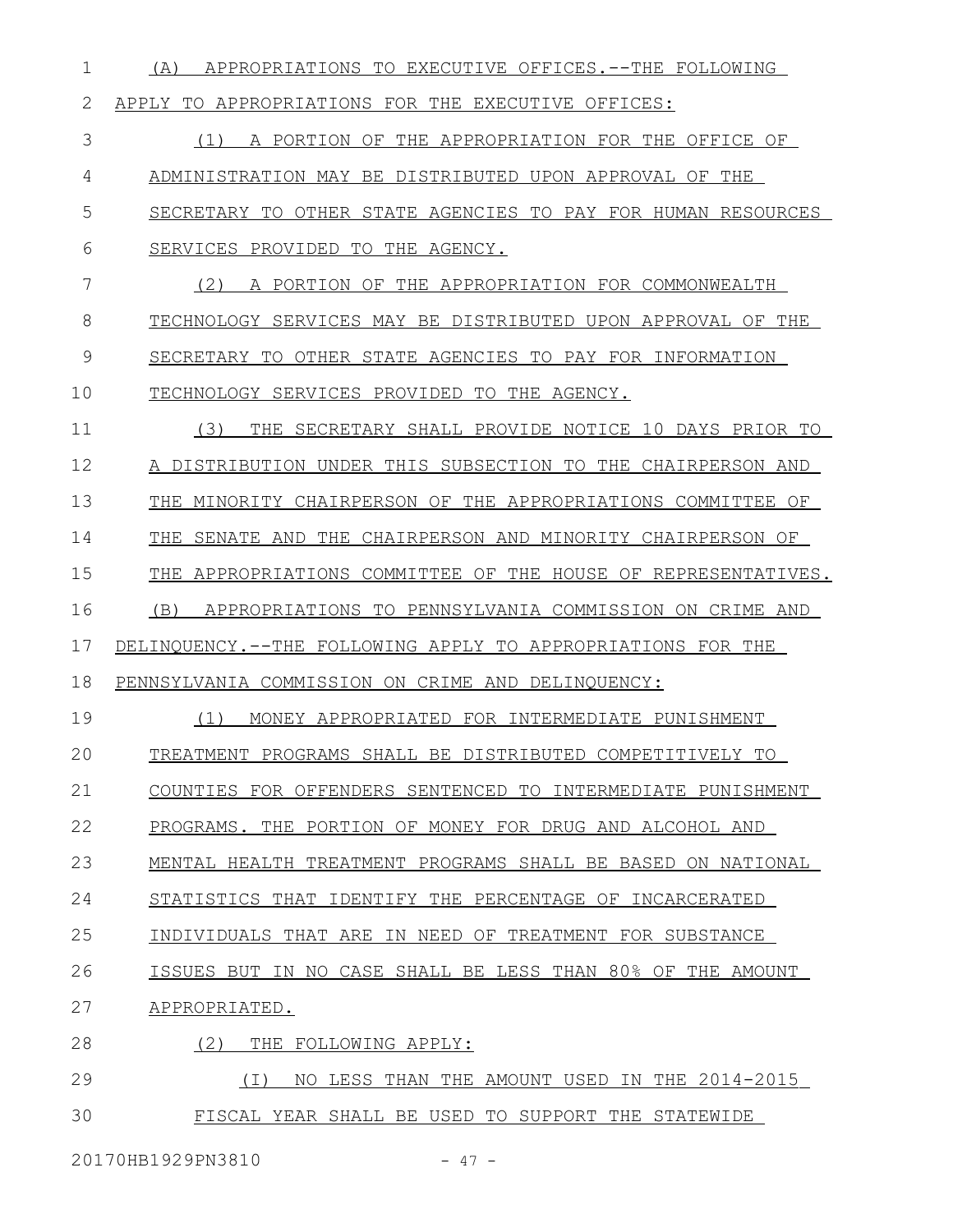AUTOMATED VICTIM INFORMATION AND NOTIFICATION SYSTEM (SAVIN) TO PROVIDE OFFENDER INFORMATION THROUGH COUNTY JAILS. (II) NO LESS THAN THE AMOUNT USED IN THE 2014-2015 FISCAL YEAR SHALL BE USED FOR A RESIDENTIAL TREATMENT COMMUNITY FACILITY FOR AT-RISK YOUTH LOCATED IN A COUNTY OF THE FIFTH CLASS. (III) FROM THE AMOUNT APPROPRIATED, \$200,000 SHALL BE USED FOR AN INNOVATIVE POLICE DATA SHARING POINTER INDEX SYSTEM THAT WILL ALLOW PARTICIPATING LAW ENFORCEMENT AGENCIES ACCESS TO INCIDENT REPORT DATA. (IV) FROM THE AMOUNT APPROPRIATED, \$200,000 SHALL BE USED FOR A DIVERSION PROGRAM FOR FIRST-TIME NONVIOLENT OFFENDERS FACING PRISON SENTENCES. THE DIVERSION PROGRAM MUST INCLUDE EDUCATION AND EMPLOYMENT SERVICES, CASE MANAGEMENT AND MENTORING. (3) FROM MONEY APPROPRIATED FOR VIOLENCE AND DELINQUENCY PREVENTION PROGRAMS, NO LESS THAN THE AMOUNT USED IN THE 2014-2015 FISCAL YEAR SHALL BE USED FOR PROGRAMS IN A CITY OF THE SECOND CLASS, AND NO LESS THAN THE AMOUNT USED IN THE 2014- 2015 FISCAL YEAR SHALL BE USED FOR BLUEPRINT MENTORING PROGRAMS THAT ADDRESS REDUCING YOUTH VIOLENCE IN CITIES OF THE FIRST, SECOND AND THIRD CLASS. SECTION 1713-H. LIEUTENANT GOVERNOR (RESERVED). SECTION 1714-H. ATTORNEY GENERAL. FROM MONEY APPROPRIATED FOR GENERAL GOVERNMENT OPERATIONS, THE OFFICE OF ATTORNEY GENERAL MAY ESTABLISH THE COMMONWEALTH INVESTIGATOR TRAINING PROGRAM FOR INDIVIDUALS WHO ARE NOT ELIGIBLE FOR CERTIFICATION UNDER 53 PA.C.S. CH. 21 SUBCH. D (RELATING TO MUNICIPAL POLICE EDUCATION AND TRAINING). 1 2 3 4 5 6 7 8 9 10 11 12 13 14 15 16 17 18 19 20 21 22 23 24 25 26 27 28 29 30

20170HB1929PN3810 - 48 -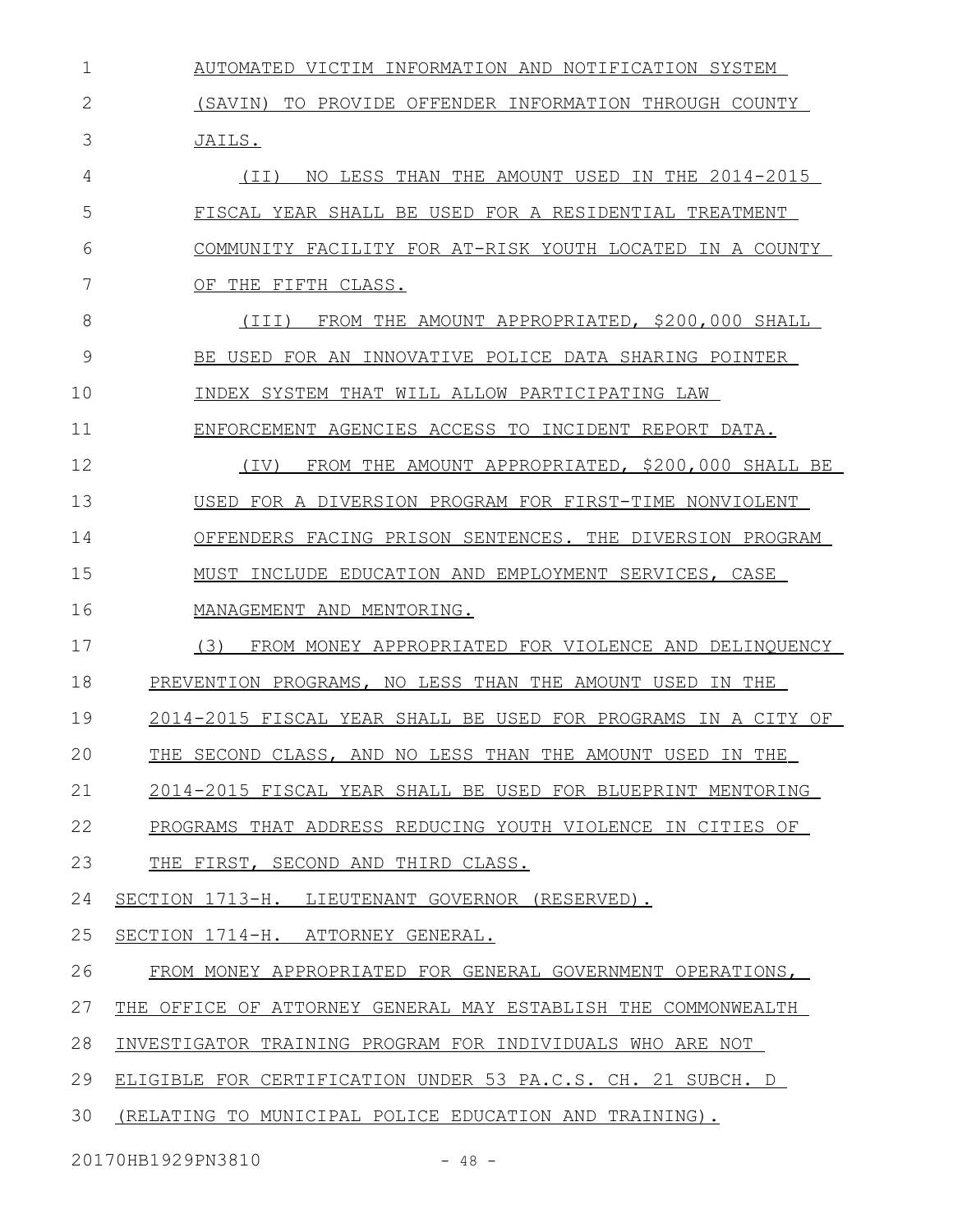SECTION 1715-H. AUDITOR GENERAL. 1

| FROM | MONEY APPROPRIATED FOR SPECIAL FINANCIAL AUDITS, |  |  |  |
|------|--------------------------------------------------|--|--|--|
|      |                                                  |  |  |  |

\$500,000 SHALL BE USED FOR THE FINANCIAL AUDITING OF ENTITIES 3

THAT RECEIVE FUNDS THROUGH CONTRACTS WITH THE DEPARTMENT OF 4

HUMAN SERVICES FROM MONEY APPROPRIATED FOR MEDICAL ASSISTANCE-5

CAPITATION, MEDICAL ASSISTANCE COMMUNITY HEALTHCHOICES, MEDICAL 6

ASSISTANCE-LONG-TERM CARE, MENTAL HEALTH SERVICES OR 7

INTELLECTUAL DISABILITIES-COMMUNITY WAIVER PROGRAM. 8

 SECTION 1716-H. TREASURY DEPARTMENT (RESERVED). 9

SECTION 1717-H. DEPARTMENT OF AGING (RESERVED). 10

 SECTION 1718-H. DEPARTMENT OF AGRICULTURE. 11

THE FOLLOWING APPLY TO APPROPRIATIONS FOR THE DEPARTMENT OF 12

## AGRICULTURE: 13

 (1) FROM MONEY APPROPRIATED FOR GENERAL GOVERNMENT 14

OPERATIONS, NO LESS THAN THE AMOUNT TRANSFERRED IN THE 2014- 15

2015 FISCAL YEAR SHALL BE TRANSFERRED TO THE DOG LAW 16

## RESTRICTED ACCOUNT. 17

(2) FROM MONEY APPROPRIATED FOR GENERAL GOVERNMENT 18

OPERATIONS, AT LEAST \$250,000 SHALL BE USED FOR THE 19

COMMISSION OF AGRICULTURAL EDUCATION EXCELLENCE TO ASSIST IN 20

DEVELOPMENT AND IMPLEMENTATION OF AGRICULTURAL EDUCATION 21

PROGRAMMING. 22

 (3) FROM MONEY APPROPRIATED FOR AGRICULTURAL RESEARCH, 23

## THE FOLLOWING APPLY: 24

## (I) NO LESS THAN \$300,000 SHALL BE USED FOR AN AGRICULTURAL RESOURCE CENTER. 25 26

(II) NO LESS THAN \$100,000 SHALL BE USED FOR 27

- AGRICULTURAL LAW RESEARCH PROGRAMS, INCLUDING THOSE 28
- ADDRESSING ENERGY DEVELOPMENT, IN CONJUNCTION WITH A 29
- LAND-GRANT UNIVERSITY. 30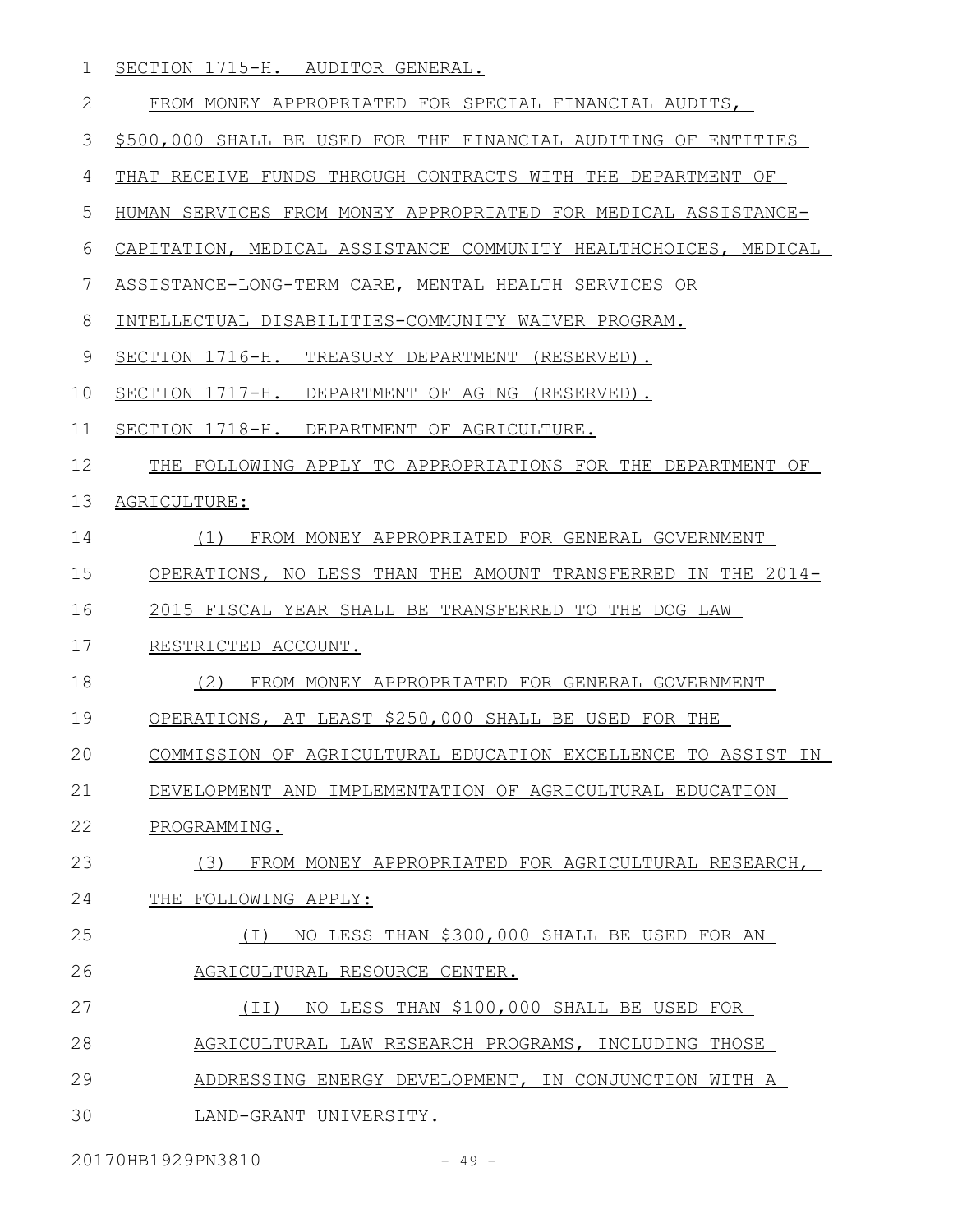| 1              | NO LESS THAN \$500,000 SHALL BE USED FOR<br>(III)             |
|----------------|---------------------------------------------------------------|
| $\overline{2}$ | RESEARCH AT AN ORGANIC RESEARCH INSTITUTE LOCATED IN A        |
| 3              | COUNTY OF THE THIRD CLASS.                                    |
| 4              | (4)<br>FROM MONEY APPROPRIATED FOR HARDWOODS RESEARCH AND     |
| 5              | PROMOTION, AT LEAST 80% OF THE MONEY SHALL BE EQUALLY         |
| 6              | DISTRIBUTED AMONG THE HARDWOOD UTILIZATION GROUPS OF THIS     |
| 7              | COMMONWEALTH ESTABLISHED PRIOR TO THE EFFECTIVE DATE OF THIS  |
| 8              | SECTION.                                                      |
| 9              | IN ADDITION TO THE USES PROVIDED IN SECTION 7.3 OF<br>(5)     |
| 10             | THE ACT OF JUNE 18, 1982 (P.L.549, NO.159), ENTITLED "AN ACT  |
| 11             | PROVIDING FOR THE ADMINISTRATION OF CERTAIN COMMONWEALTH      |
| 12             | FARMLAND WITHIN THE DEPARTMENT OF AGRICULTURE," THE           |
| 13             | DEPARTMENT MAY USE UP TO A TOTAL OF \$165,000 IN THE          |
| 14             | AGRICULTURAL CONSERVATION EASEMENT PURCHASE FUND UNDER        |
| 15             | SECTION 7.1 OF THE ACT OF JUNE 18, 1982 $(P.L.549, NO.159)$ , |
| 16             | ENTITLED "AN ACT PROVIDING FOR THE ADMINISTRATION OF CERTAIN  |
| 17             | COMMONWEALTH FARMLAND WITHIN THE DEPARTMENT OF AGRICULTURE, " |
| 18             | TO ISSUE GRANTS NOT TO EXCEED \$3,000 EACH FOR SUCCESSION     |
| 19             | PLANNING TO ENSURE THAT AGRICULTURAL OPERATIONS CONTINUE ON   |
| 20             | LAND SUBJECT TO AGRICULTURAL CONSERVATION EASEMENTS. THE      |
| 21             | DEPARTMENT, IN CONSULTATION WITH THE STATE AGRICULTURAL LAND  |
| 22             | PRESERVATION BOARD, SHALL ESTABLISH ELIGIBILITY CRITERIA FOR  |
| 23             | AWARDING GRANTS UNDER THIS PARAGRAPH.                         |
| 24             | SECTION 1719-H. DEPARTMENT OF COMMUNITY AND ECONOMIC          |
| 25             | DEVELOPMENT.                                                  |
| 26             | THE FOLLOWING APPLY TO APPROPRIATIONS FOR THE DEPARTMENT OF   |
| 27             | COMMUNITY AND ECONOMIC DEVELOPMENT:                           |
| 28             | FROM MONEY APPROPRIATED FOR GENERAL GOVERNMENT<br>(1)         |
| 29             | OPERATIONS:                                                   |
| 30             | (I) AT LEAST \$150,000 SHALL BE USED TO SUPPORT AN            |
|                |                                                               |

20170HB1929PN3810 - 50 -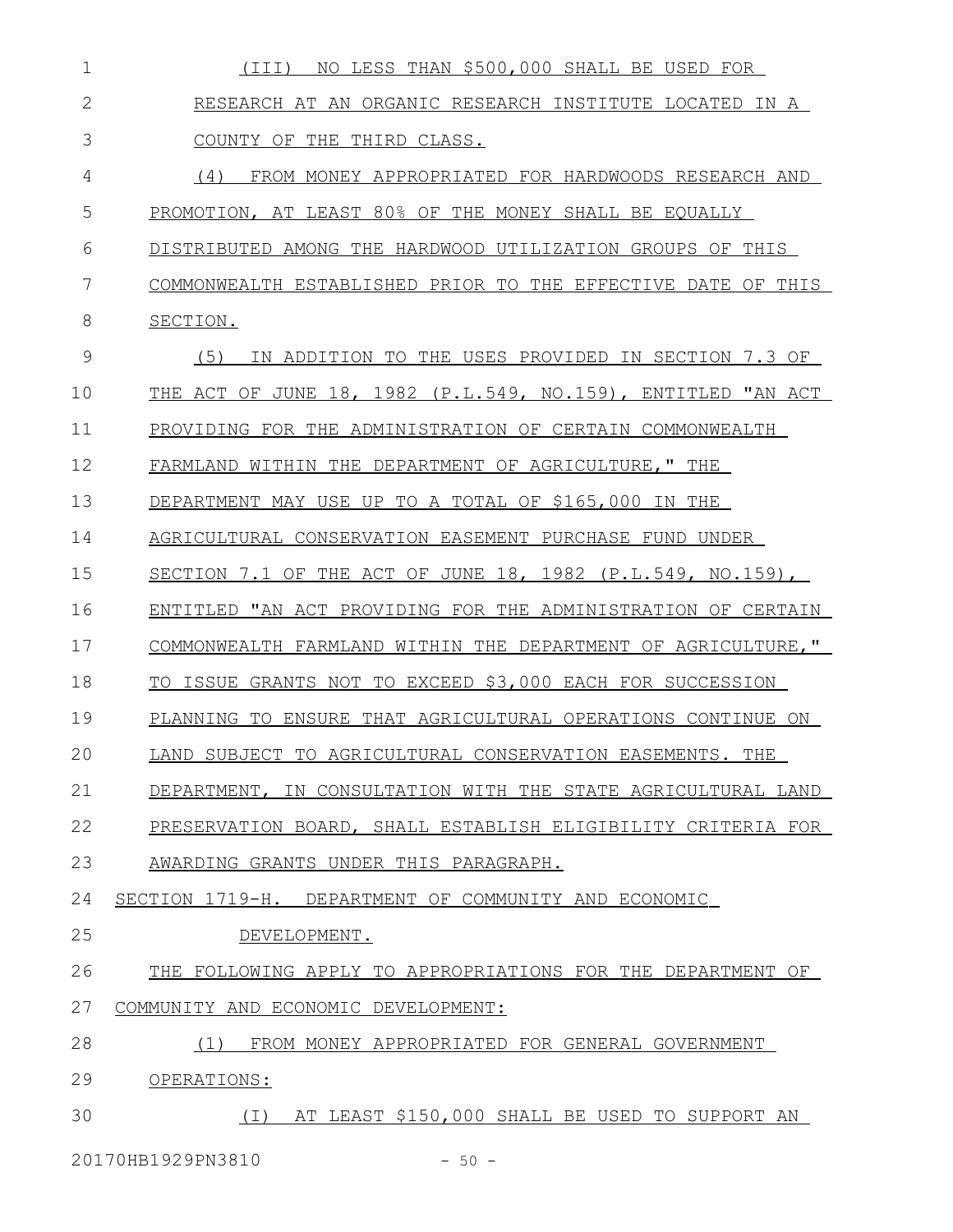| $\mathbf 1$ | ENGINEERING STUDY RELATED TO INFRASTRUCTURE INVESTMENT     |
|-------------|------------------------------------------------------------|
| 2           | AND MARKETING FOR AN INDUSTRIAL DEVELOPMENT AREA IN A      |
| 3           | COUNTY OF THE SIXTH CLASS WITH A POPULATION OF AT LEAST    |
| 4           | 45,950, BUT NOT MORE THAN 46,500, UNDER THE MOST RECENT    |
| 5           | FEDERAL DECENNIAL CENSUS.                                  |
| 6           | AT LEAST \$600,000 SHALL BE USED TO SUPPORT A<br>(TI)      |
| 7           | MANUFACTURING TECHNOLOGY DEVELOPMENT EFFORT IN A COUNTY    |
| 8           | OF THE FOURTH CLASS WITH A POPULATION OF AT LEAST          |
| 9           | 143,679, BUT NOT MORE THAN 144,200, UNDER THE MOST RECENT  |
| 10          | FEDERAL DECENNIAL CENSUS.                                  |
| 11          | (2)<br>FROM MONEY APPROPRIATED FOR MARKETING TO ATTRACT    |
| 12          | TOURISTS:                                                  |
| 13          | \$4,067,000 TO FUND THE ACTIVITIES OF THE TOURISM<br>( I ) |
| 14          | OFFICE WITHIN THE DEPARTMENT; AND                          |
| 15          | REMAINING AMOUNT INCLUDES AN ALLOCATION TO<br>(TI)<br>THE  |
| 16          | MARKET A BIENNIAL ARTS AND CULTURAL ACTIVITY<br>PLAN AND   |
| 17          | GENERATES STATEWIDE AND REGIONAL ECONOMIC IMPACT,<br>THAT  |
| 18          | ALLOCATIONS TO PROMOTE ANNUAL ARTS AND CULTURAL            |
| 19          | ACTIVITIES AND AN ALLOCATION OF \$500,000 FOR AN ANNUAL    |
| 20          | STATEWIDE COMPETITION SERVING APPROXIMATELY 2,000          |
| 21          | ATHLETES WITH INTELLECTUAL DISABILITIES FROM ACROSS THIS   |
| 22          | COMMONWEALTH TO BE HELD IN A COUNTY OF THE FOURTH CLASS.   |
| 23          | (3)<br>FROM MONEY APPROPRIATED FOR KEYSTONE COMMUNITIES:   |
| 24          | \$6,357,000 SHALL BE USED TO FUND THE MAIN STREET<br>( I ) |
| 25          | PROGRAM, ELM STREET PROGRAM, ENTERPRISE ZONE PROGRAM AND   |
| 26          | ACCESSIBLE HOUSING. THE ALLOCATION FOR THE MAIN STREET     |
| 27          | PROGRAM, ELM STREET PROGRAM, ENTERPRISE ZONE PROGRAM AND   |
| 28          | ACCESSIBLE HOUSING SHALL BE DISTRIBUTED IN THE SAME        |
| 29          | PROPORTION AS AMOUNTS ALLOCATED IN FISCAL YEAR 2012-2013.  |
| 30          | (II) \$500,000 SHALL BE USED FOR AN ANTIVIOLENCE TASK      |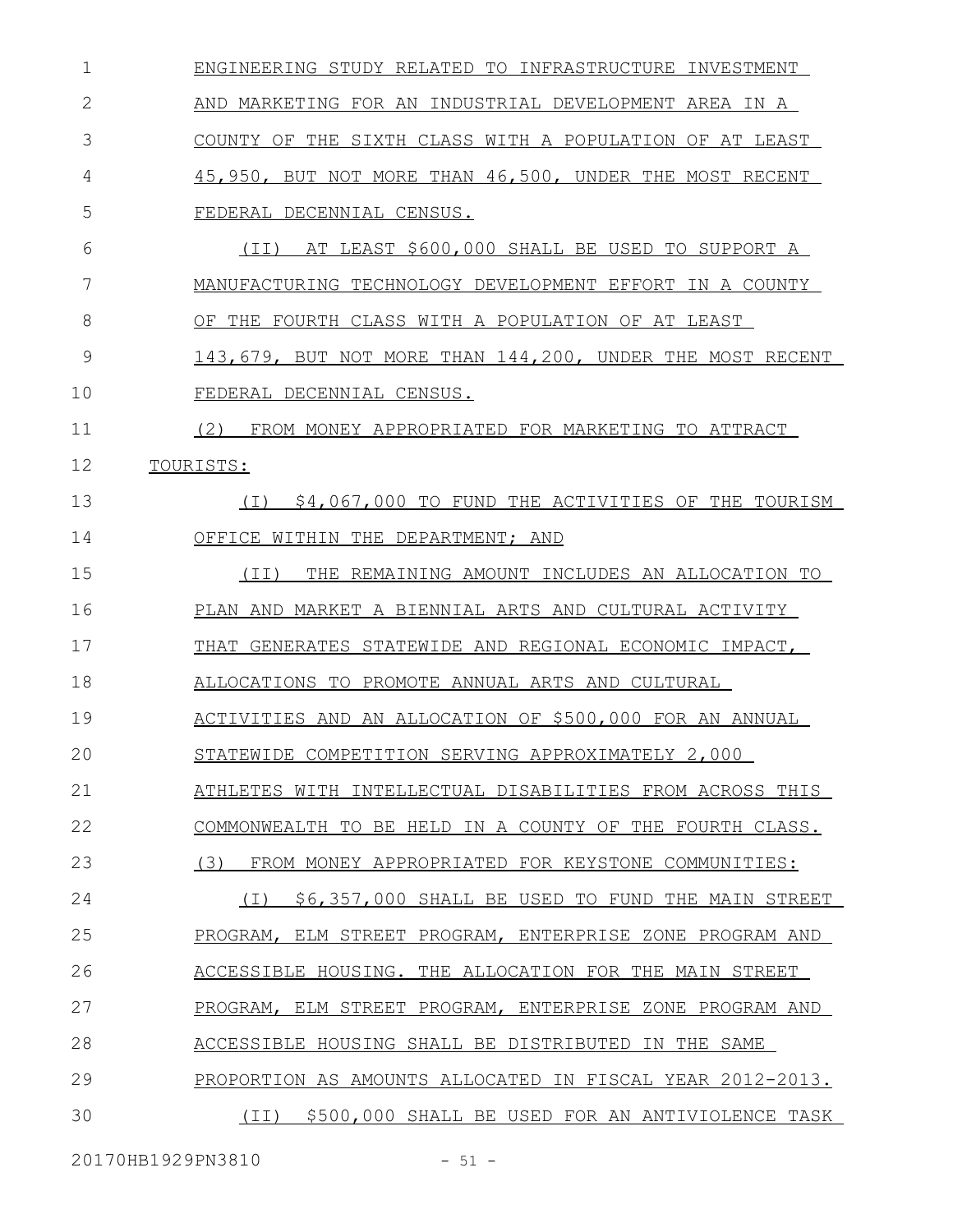FORCE, IN CONSULTATION WITH THE OFFICE OF ATTORNEY GENERAL, IN A COUNTY OF THE SECOND CLASS A THAT IS ALSO A HOME RULE COUNTY. (III) THE REMAINING MONEY SHALL BE USED FOR PROJECTS SUPPORTING ECONOMIC GROWTH, COMMUNITY DEVELOPMENT AND MUNICIPAL ASSISTANCE THROUGHOUT THIS COMMONWEALTH. (4) FUNDS APPROPRIATED FOR LOCAL MUNICIPAL RELIEF SHALL INCLUDE AN ALLOCATION TO PROVIDE STATE ASSISTANCE TO INDIVIDUALS, PERSONS OR POLITICAL SUBDIVISIONS DIRECTLY AFFECTED BY NATURAL OR MAN-MADE DISASTERS, PUBLIC SAFETY EMERGENCIES, OTHER SITUATIONS THAT POSE A PUBLIC SAFETY DANGER OR OTHER SITUATIONS AT THE DISCRETION OF THE DEPARTMENT. STATE ASSISTANCE MAY BE LIMITED TO GRANTS FOR PROJECTS THAT DO NOT QUALIFY FOR FEDERAL ASSISTANCE TO HELP REPAIR DAMAGES TO PRIMARY RESIDENCES, PERSONAL PROPERTY AND PUBLIC FACILITIES AND STRUCTURES. GRANTS SHALL BE MADE AVAILABLE FOR REIMBURSEMENT IN A DISASTER EMERGENCY AREA ONLY WHEN A PRESIDENTIAL DISASTER DECLARATION DOES NOT COVER THE AREA OR WHEN THE DEPARTMENT DETERMINES THAT A PUBLIC SAFETY EMERGENCY HAS OCCURRED. SECTION 1720-H. DEPARTMENT OF CONSERVATION AND NATURAL RESOURCES (RESERVED). SECTION 1721-H. DEPARTMENT OF CORRECTIONS. FROM THE APPROPRIATION TO THE DEPARTMENT OF CRIMINAL JUSTICE FOR GENERAL GOVERNMENT OPERATIONS UNDER THE GENERAL APPROPRIATION ACT OF 2018, AT LEAST \$1,500,000 SHALL BE USED BY THE DEPARTMENT OF CORRECTIONS FOR NONNARCOTIC MEDICATION SUBSTANCE USE DISORDER TREATMENT, WHICH MAY INCLUDE THE ESTABLISHMENT AND ADMINISTRATION OF A NONNARCOTIC MEDICATION ASSISTED SUBSTANCE ABUSE TREATMENT GRANT PROGRAM. 1 2 3 4 5 6 7 8 9 10 11 12 13 14 15 16 17 18 19 20 21 22 23 24 25 26 27 28 29 30

20170HB1929PN3810 - 52 -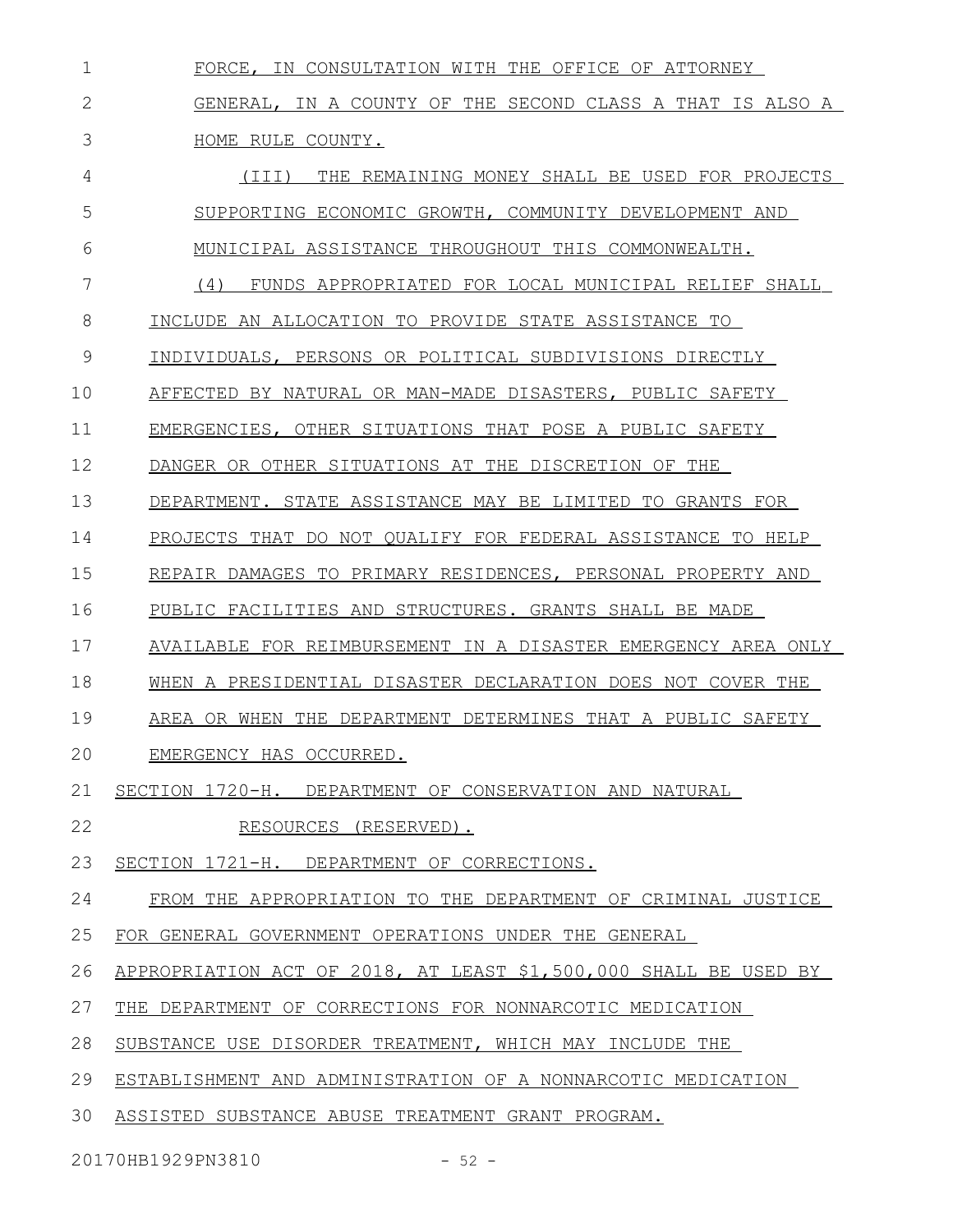| 1  | SECTION 1721.1-H. DEPARTMENT OF DRUG AND ALCOHOL PROGRAMS      |
|----|----------------------------------------------------------------|
| 2  | (RESERVED).                                                    |
| 3  | SECTION 1722-H. DEPARTMENT OF EDUCATION.                       |
| 4  | THE FOLLOWING SHALL APPLY TO APPROPRIATIONS TO THE DEPARTMENT  |
| 5  | OF EDUCATION:                                                  |
| 6  | (1)<br>FROM AN APPROPRIATION FOR ADULT AND FAMILY LITERACY     |
| 7  | PROGRAMS, SUMMER READING PROGRAMS AND THE ADULT HIGH SCHOOL    |
| 8  | DIPLOMAS PROGRAM, NO LESS THAN THE AMOUNT ALLOCATED IN THE     |
| 9  | 2014-2015 FISCAL YEAR SHALL BE ALLOCATED FOR AN AFTER-SCHOOL   |
| 10 | LEARNING PROGRAM SERVICING LOW-INCOME STUDENTS LOCATED IN A    |
| 11 | COUNTY OF THE SIXTH CLASS WITH A POPULATION OF AT LEAST        |
| 12 | 60,000, BUT NOT MORE THAN 70,000, UNDER THE MOST RECENT        |
| 13 | FEDERAL DECENNIAL CENSUS.                                      |
| 14 | (2)<br>FROM MONEY APPROPRIATED FOR CAREER AND TECHNICAL        |
| 15 | EDUCATION:                                                     |
| 16 | \$10,000,000 SHALL BE DISTRIBUTED AS PROVIDED<br>( I )         |
| 17 | UNDER SECTIONS 2502.6 AND 2502.8 OF THE PUBLIC SCHOOL          |
| 18 | CODE OF 1949.                                                  |
| 19 | \$20,000,000 SHALL BE DISTRIBUTED AS GRANTS UPON<br>(TI)       |
| 20 | RECOMMENDATION OF THE PENNSYLVANIA WORKFORCE DEVELOPMENT       |
| 21 | BOARD TO SUPPORT EMERGING WORK FORCE NEEDS THROUGHOUT          |
| 22 | ELEMENTARY AND SECONDARY EDUCATION.                            |
| 23 | (3)<br>FROM MONEY APPROPRIATED FOR PENNSYLVANIA CHARTER        |
| 24 | SCHOOLS FOR THE DEAF AND BLIND, \$445,000 SHALL BE DISTRIBUTED |
| 25 | PRO RATA BASED ON EACH SCHOOL'S INCREASED SHARE OF REQUIRED    |
| 26 | CONTRIBUTIONS FOR PUBLIC SCHOOL EMPLOYEES' RETIREMENT.         |
| 27 | (4)<br>THE FOLLOWING SHALL APPLY:                              |
| 28 | NOTWITHSTANDING ANY OTHER PROVISION OF LAW,<br>( I )           |
| 29 | FUNDS SET ASIDE UNDER SECTION 2509.8 OF THE PUBLIC SCHOOL      |
| 30 | CODE OF 1949, SHALL INCLUDE AN ALLOCATION FOR AN APPROVED      |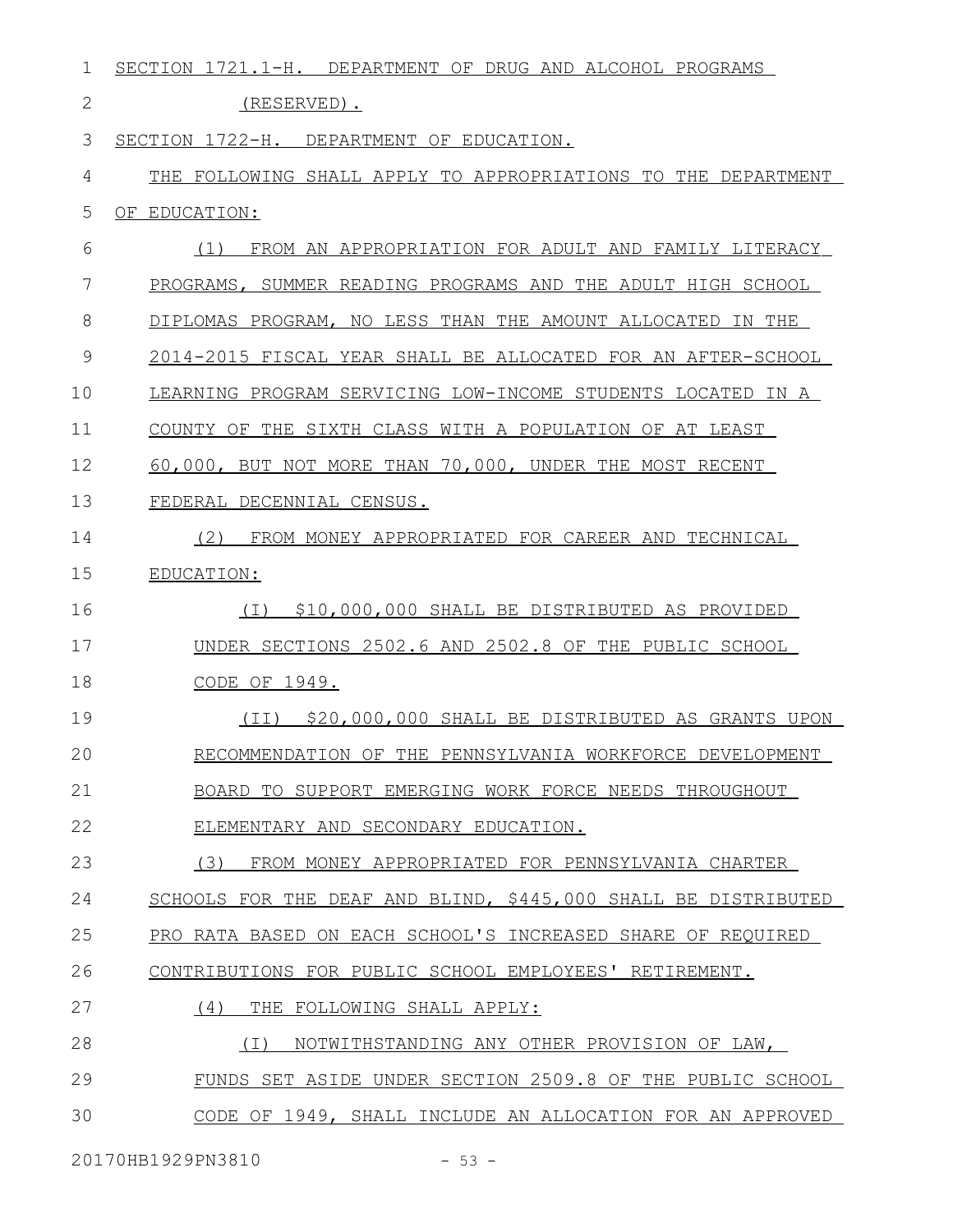| $\mathbf 1$ | PRIVATE SCHOOL WHICH RECEIVED A PAYMENT UNDER SECTION        |
|-------------|--------------------------------------------------------------|
| 2           | $1722 - L(6)$ .                                              |
| 3           | THE ALLOCATION UNDER THIS PARAGRAPH SHALL BE IN<br>(II)      |
| 4           | AN AMOUNT EQUAL TO THE AMOUNT ALLOCATED TO AN APPROVED       |
| 5           | PRIVATE SCHOOL UNDER SECTION 1722-L(6) FOR THE 2015-2016     |
| 6           | FISCAL YEAR.                                                 |
| 7           | THE ALLOCATION UNDER THIS PARAGRAPH SHALL BE<br>(III)        |
| 8           | IN ADDITION TO AN ALLOCATION FROM AN APPROPRIATION FOR       |
| 9           | APPROVED PRIVATE SCHOOLS.                                    |
| 10          | FOR THE PURPOSES OF THE FORMULA FOR APPROVED<br>(IV)         |
| 11          | PRIVATE SCHOOLS UNDER SECTION 1376 OF THE PUBLIC SCHOOL      |
| 12          | CODE OF 1949 FOR THE 2019-2020 FISCAL YEAR, A PAYMENT        |
| 13          | MADE UNDER THIS PARAGRAPH SHALL BE CONSIDERED PART OF THE    |
| 14          | BASE ALLOCATION IN SECTION 1376(A.2) OF THE PUBLIC SCHOOL    |
| 15          | CODE OF 1949.                                                |
| 16          | (5)<br>NOTWITHSTANDING ANY OTHER PROVISION OF LAW, MONEY     |
| 17          | FROM THE SET-ASIDE UNDER SECTION 2509.8 OF THE PUBLIC SCHOOL |
| 18          | CODE OF 1949 SHALL BE ALLOCATED TO EACH APPROVED PRIVATE     |
| 19          | SCHOOL WITH A DAY TUITION RATE DETERMINED TO BE LESS THAN    |
| 20          | \$32,000 DURING THE 2010-2011 SCHOOL YEAR. THE ALLOCATION    |
| 21          | SHALL BE NO LESS THAN THE AMOUNT ALLOCATED IN THE 2015-2016  |
| 22          | FISCAL YEAR.                                                 |
| 23          | (6)<br>FROM MONEY APPROPRIATED FOR REGIONAL COMMUNITY        |
| 24          | COLLEGE SERVICES, ALL OF THE FOLLOWING SHALL APPLY:          |
| 25          | \$900,000 SHALL BE DISTRIBUTED TO A COMMUNITY<br>(T)         |
| 26          | COLLEGE IN A COUNTY OF THE FOURTH CLASS WITH A POPULATION    |
| 27          | OF AT LEAST 175,000, BUT NOT MORE THAN 190,000, UNDER THE    |
| 28          | MOST RECENT FEDERAL DECENNIAL CENSUS.                        |
| 29          | (II) \$5,203,000 SHALL BE DISTRIBUTED TO A COLLEGE           |
| 30          | ESTABLISHED UNDER ARTICLE XIX-G OF PUBLIC SCHOOL CODE OF     |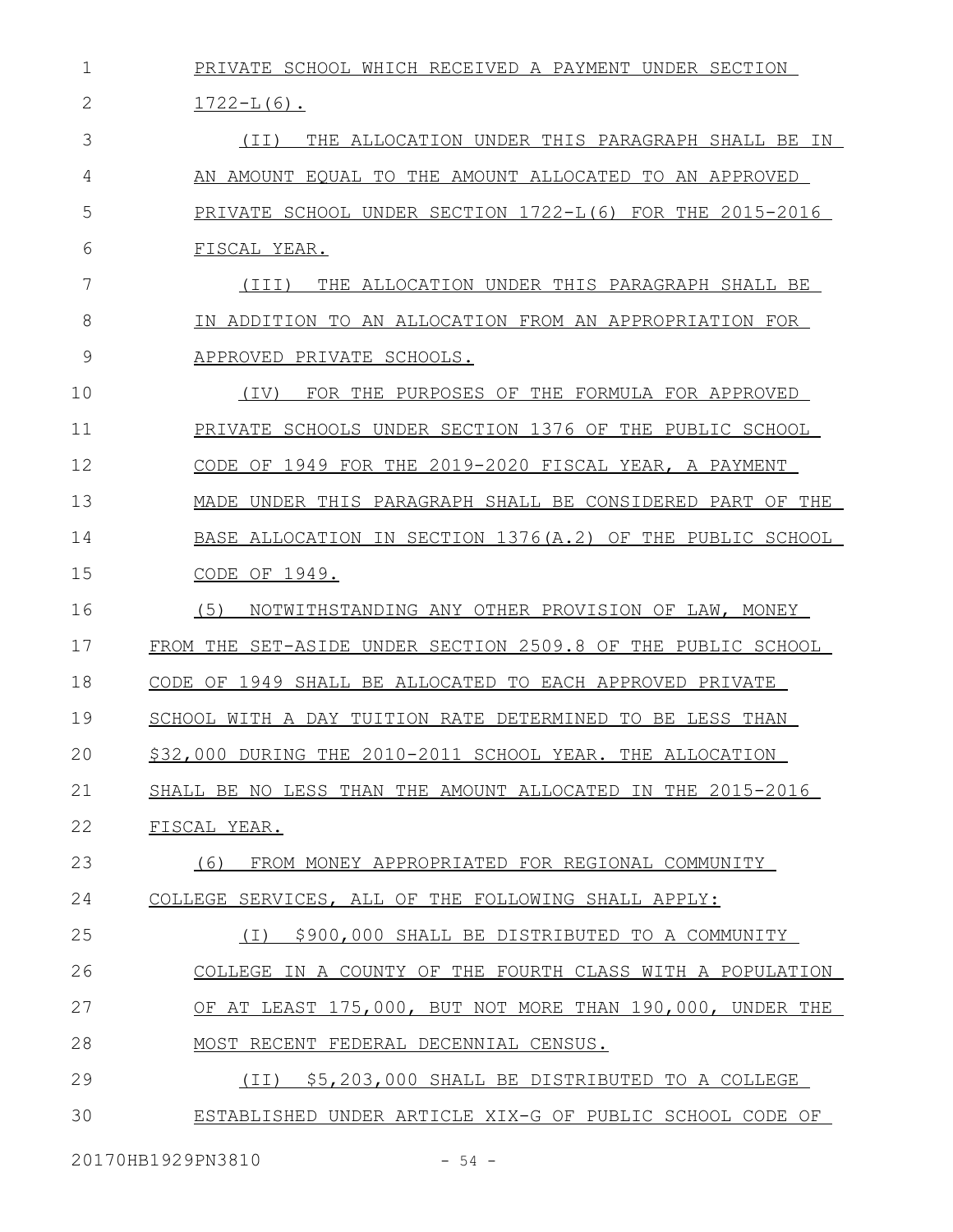1 1949.

| 2  | \$350,000 SHALL BE DISTRIBUTED FOR A COUNTY OF<br>(TTT)         |
|----|-----------------------------------------------------------------|
| 3  | THE SIXTH CLASS WITH A POPULATION OF AT LEAST 75,000, BUT       |
| 4  | NOT MORE THAN 85,000, UNDER THE MOST RECENT FEDERAL             |
| 5  | DECENNIAL CENSUS TO ESTABLISH A PROGRAM THAT TARGETS            |
| 6  | POSTSECONDARY STUDENTS.                                         |
| 7  | (7)<br>FROM THE APPROPRIATION FOR TRAUMA-INFORMED EDUCATION     |
| 8  | PROGRAM, \$500,000 SHALL BE ALLOCATED TO A NONPROFIT            |
| 9  | ORGANIZATION LOCATED IN A CITY OF THE THIRD CLASS HAVING A      |
| 10 | POPULATION OF AT LEAST 117,000 BUT NO MORE THAN 120,000 UNDER   |
| 11 | THE 2010 FEDERAL DECENNIAL CENSUS, FOR AN EDUCATIONAL PROGRAM   |
| 12 | DESIGNED FOR CHILDREN, ESPECIALLY AT-RISK YOUTH, THAT TEACHES   |
| 13 | COPING SKILLS TO ASSIST WITH SOCIAL, ECONOMIC AND               |
| 14 | ENVIRONMENTAL FACTORS IN THEIR COMMUNITY.                       |
| 15 | (8)<br>NOTWITHSTANDING ANY OTHER PROVISION OF LAW, MONEY        |
| 16 | APPROPRIATED FOR COMMUNITY EDUCATION COUNCILS SHALL BE          |
| 17 | TO EACH ENTITY THAT RECEIVED A DISTRIBUTION IN<br>DISTRIBUTED   |
| 18 | THE 2017-2018 FISCAL YEAR. EACH ENTITY SHALL RECEIVE A          |
| 19 | DISTRIBUTION EOUAL TO THE AMOUNT RECEIVED IN THE 2017-2018      |
| 20 | FISCAL YEAR.                                                    |
| 21 | NOTWITHSTANDING SECTION 1724-A OF THE PUBLIC SCHOOL<br>(9)      |
| 22 | CODE OF 1949 OR 24 PA.C.S. § 8329 (RELATING TO PAYMENTS ON      |
| 23 | ACCOUNT OF SOCIAL SECURITY DEDUCTIONS FROM APPROPRIATIONS),     |
| 24 | NO PAYMENTS SHALL BE MADE TO CHARTER SCHOOLS, REGIONAL          |
| 25 | CHARTER SCHOOLS OR CYBER CHARTER SCHOOLS AUTHORIZED UNDER       |
| 26 | ARTICLE XVII-A OF THE PUBLIC SCHOOL CODE OF 1949 FROM MONEY     |
| 27 | APPROPRIATED FOR SCHOOL EMPLOYEES' SOCIAL SECURITY.             |
| 28 | NOTWITHSTANDING SECTION 1724-A OF THE PUBLIC SCHOOL<br>(10)     |
| 29 | CODE OF 1949 OR 24 PA.C.S. \$\$ 8326 (RELATING TO CONTRIBUTIONS |
| 30 | BY THE COMMONWEALTH) AND 8535 (RELATING TO PAYMENTS TO SCHOOL   |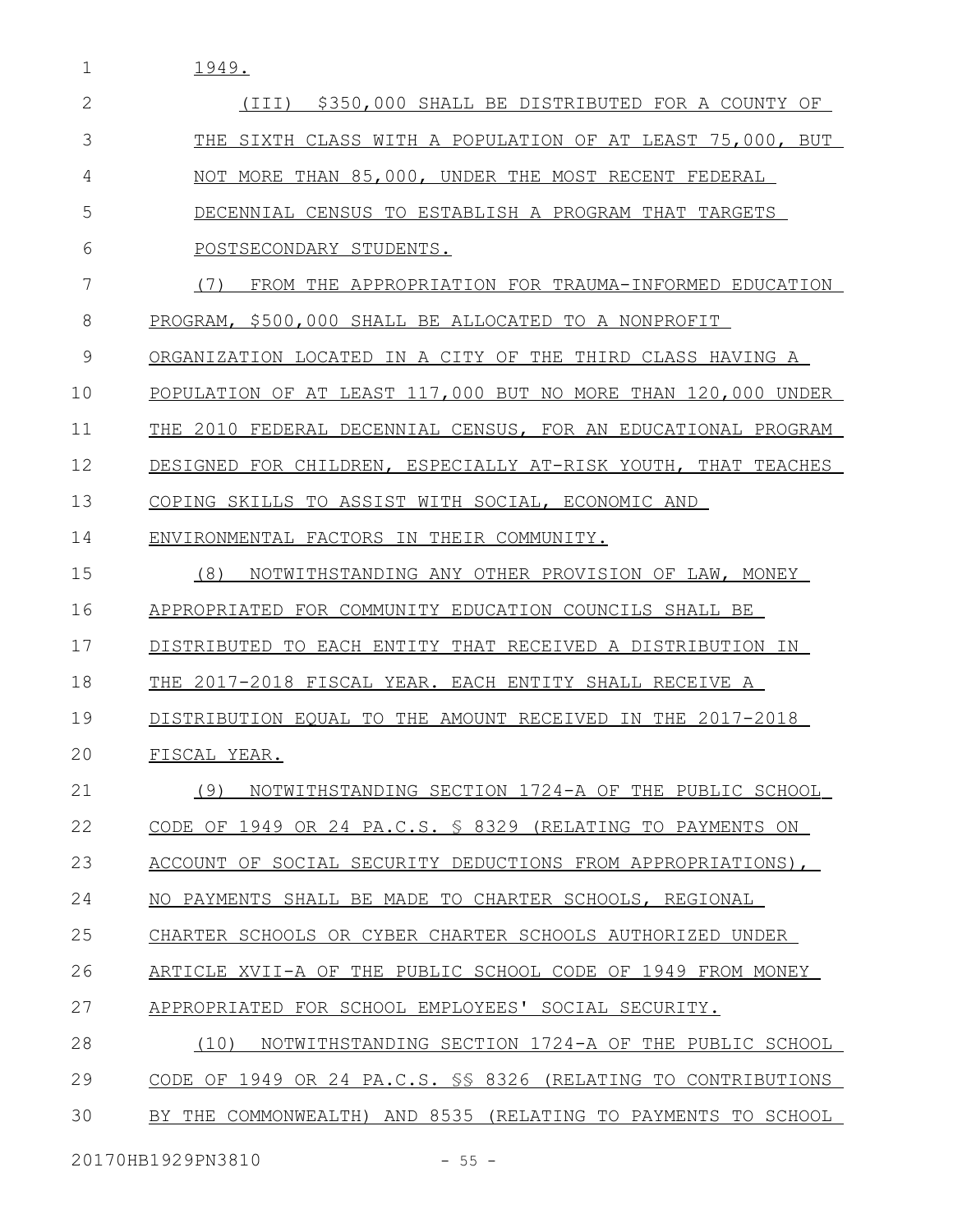| 1  | ENTITIES BY COMMONWEALTH), NO PAYMENTS SHALL BE MADE TO       |
|----|---------------------------------------------------------------|
| 2  | CHARTER SCHOOLS, REGIONAL CHARTER SCHOOLS OR CYBER CHARTER    |
| 3  | SCHOOLS AUTHORIZED UNDER ARTICLE XVII-A OF THE PUBLIC SCHOOL  |
| 4  | CODE OF 1949 FROM MONEY APPROPRIATED FOR PAYMENT OF REQUIRED  |
| 5  | CONTRIBUTIONS FOR PUBLIC SCHOOL EMPLOYEES' RETIREMENT.        |
| 6  | SECTION 1723-H. DEPARTMENT OF ENVIRONMENTAL PROTECTION        |
| 7  | (RESERVED).                                                   |
| 8  | SECTION 1724-H. DEPARTMENT OF GENERAL SERVICES.               |
| 9  | FROM MONEY APPROPRIATED TO THE DEPARTMENT OF GENERAL SERVICES |
| 10 | FOR CAPITOL FIRE PROTECTION, THE CITY OF HARRISBURG SHALL USE |
| 11 | THE MONEY TO SUPPORT THE PROVISIONS OF FIRE SERVICES TO THE   |
| 12 | CAPITOL COMPLEX.                                              |
| 13 | SECTION 1725-H. DEPARTMENT OF HEALTH.                         |
| 14 | THE FOLLOWING APPLY TO APPROPRIATIONS FOR THE DEPARTMENT OF   |
| 15 | HEALTH:                                                       |
| 16 | FROM MONEY APPROPRIATED FOR GENERAL GOVERNMENT<br>(1)         |
| 17 | OPERATIONS, SUFFICIENT MONEY SHALL BE INCLUDED FOR THE        |
| 18 | COORDINATION OF DONATED DENTAL SERVICES AND \$100,000 IS      |
| 19 | INCLUDED FOR OUTREACH FOR CHARCOT-MARIE-TOOTH SYNDROME.       |
| 20 | (2) FROM MONEY APPROPRIATED FOR ADULT CYSTIC FIBROSIS         |
| 21 | AND OTHER CHRONIC RESPIRATORY ILLNESSES, NO LESS THAN THE     |
| 22 | AMOUNT USED IN THE 2014-2015 FISCAL YEAR SHALL BE USED FOR A  |
| 23 | PROGRAM PROMOTING CYSTIC FIBROSIS RESEARCH IN A COUNTY OF THE |
| 24 | SECOND CLASS, AND NO LESS THAN THE AMOUNT USED IN THE 2014-   |
| 25 | 2015 FISCAL YEAR SHALL BE USED FOR RESEARCH RELATED TO        |
| 26 | CHILDHOOD CYSTIC FIBROSIS IN A CITY OF THE FIRST CLASS WITH A |
| 27 | HOSPITAL THAT IS NATIONALLY ACCREDITED AS A CYSTIC FIBROSIS   |
| 28 | TREATMENT CENTER AND SPECIALIZES IN THE TREATMENT OF          |
| 29 | CHILDREN.                                                     |
| 30 | MONEY APPROPRIATED FOR LUPUS PROGRAMS SHALL BE<br>(3)         |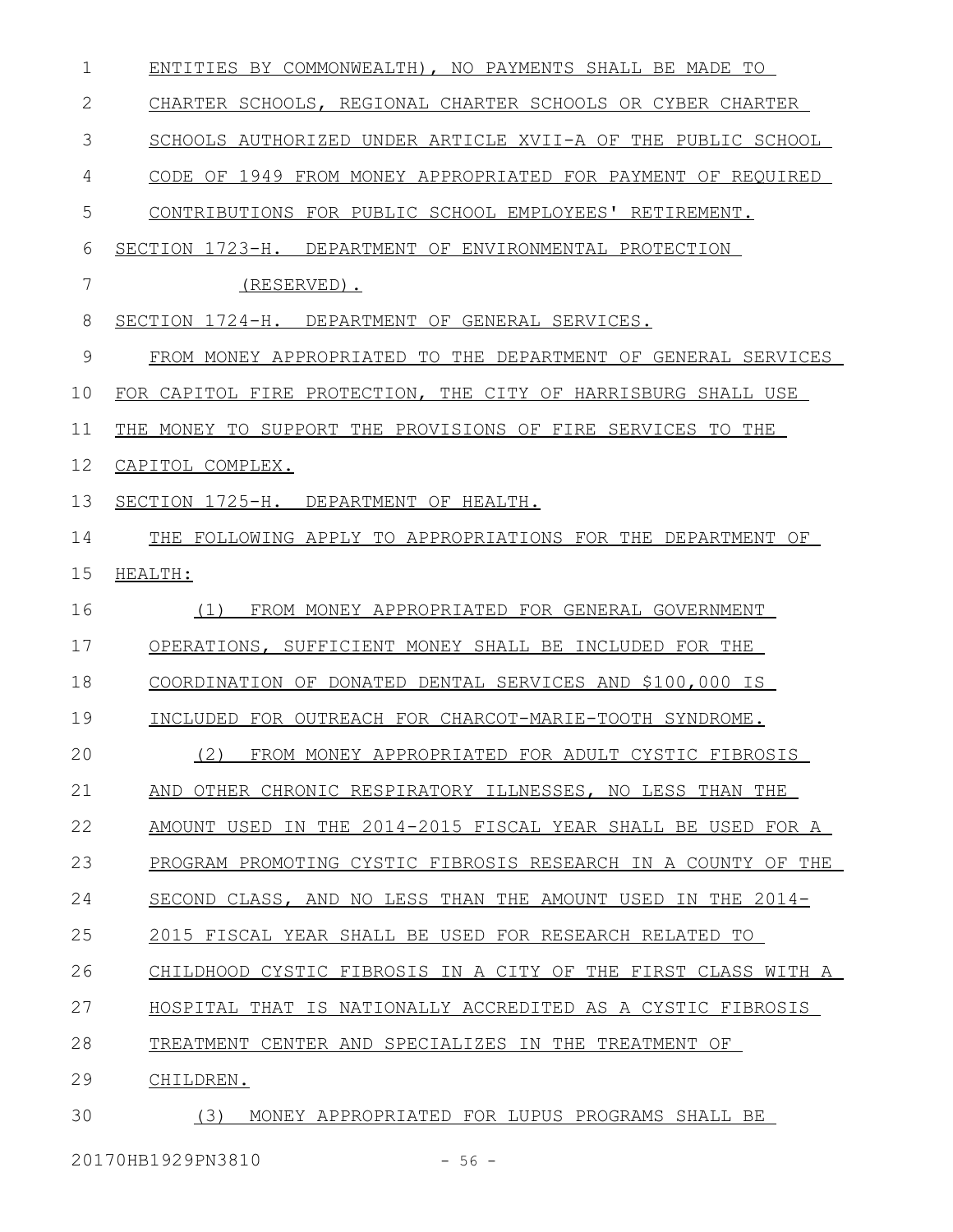DISTRIBUTED IN THE SAME PROPORTION AS DISTRIBUTED IN FISCAL YEAR 2014-2015. (4) MONEY APPROPRIATED FOR BIOTECHNOLOGY RESEARCH SHALL INCLUDE ALLOCATIONS FOR REGENERATIVE MEDICINE RESEARCH, FOR REGENERATIVE MEDICINE MEDICAL TECHNOLOGY, FOR HEPATITIS AND VIRAL RESEARCH, FOR DRUG RESEARCH AND CLINICAL TRIALS RELATED TO CANCER, FOR GENETIC AND MOLECULAR RESEARCH FOR DISEASE IDENTIFICATION AND ERADICATION, FOR NANOTECHNOLOGY AND FOR THE COMMERCIALIZATION OF APPLIED RESEARCH. (5) FROM THE APPROPRIATION FOR LEUKEMIA AND LYMPHOMA, \$200,000 SHALL BE ALLOCATED TO A BRANCH OF AN EASTERN PENNSYLVANIA CHAPTER OF A NONPROFIT ORGANIZATION, WHERE THE BRANCH IS LOCATED WITHIN A CITY OF THE THIRD CLASS THAT IS LOCATED IN TWO COUNTIES OF THE THIRD CLASS, DEDICATED TO UNDERSTANDING, PREVENTING, DIAGNOSING AND TREATING BLOOD CANCER AND CARING FOR PATIENTS DIAGNOSED WITH BLOOD CANCER. SECTION 1726-H. INSURANCE DEPARTMENT (RESERVED). SECTION 1727-H. DEPARTMENT OF LABOR AND INDUSTRY. THE FOLLOWING APPLY TO APPROPRIATIONS TO THE DEPARTMENT OF LABOR AND INDUSTRY: (1) FROM MONEY APPROPRIATED TO THE DEPARTMENT OF LABOR AND INDUSTRY FOR INDUSTRY PARTNERSHIPS: (I) NO LESS THAN THE AMOUNT ALLOCATED IN THE 2014- 2015 FISCAL YEAR SHALL BE ALLOCATED FOR A WORK FORCE DEVELOPMENT PROGRAM THAT LINKS VETERANS WITH EMPLOYMENT IN A HOME RULE COUNTY THAT WAS FORMERLY A COUNTY OF THE SECOND CLASS A. (II) \$3,000,000 SHALL BE DISTRIBUTED AS GRANTS UPON RECOMMENDATION FROM THE PENNSYLVANIA WORKFORCE DEVELOPMENT BOARD TO SUPPORT CURRENT AND EMERGING WORK 1 2 3 4 5 6 7 8 9 10 11 12 13 14 15 16 17 18 19 20 21 22 23 24 25 26 27 28 29 30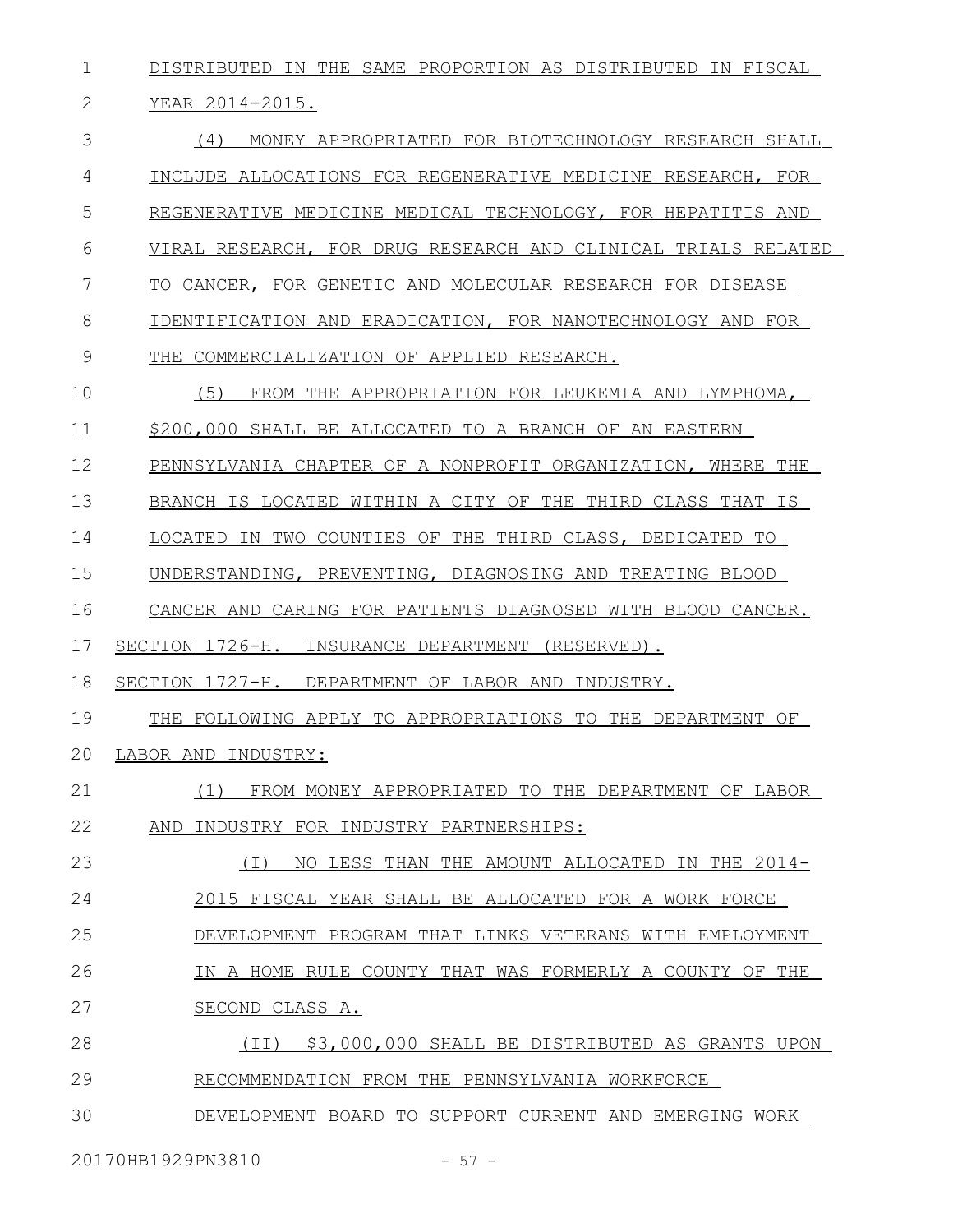| 1  | FORCE NEEDS.                                                  |
|----|---------------------------------------------------------------|
| 2  | (2)<br>MONEY APPROPRIATED TO THE DEPARTMENT OF LABOR AND      |
| 3  | INDUSTRY FOR APPRENTICESHIPS SHALL BE DISTRIBUTED AS GRANTS   |
| 4  | UPON RECOMMENDATION OF THE PENNSYLVANIA WORKFORCE DEVELOPMENT |
| 5  | BOARD TO SUPPORT CURRENT AND EMERGING WORK FORCE NEEDS.       |
| 6  | SECTION 1728-H. DEPARTMENT OF MILITARY AND VETERANS AFFAIRS.  |
| 7  | FROM THE APPROPRIATION TO THE DEPARTMENT OF MILITARY AND      |
| 8  | VETERANS AFFAIRS FOR BEHAVIORAL HEALTH SUPPORT FOR VETERANS,  |
| 9  | \$750,000 SHALL BE USED FOR PROGRAMS PROVIDING TREATMENT FOR  |
| 10 | POSTTRAUMATIC STRESS DISORDER FOR VETERANS.                   |
| 11 | SECTION 1729-H. DEPARTMENT OF HUMAN SERVICES.                 |
| 12 | THE FOLLOWING APPLY TO APPROPRIATIONS FOR THE DEPARTMENT OF   |
| 13 | HUMAN SERVICES:                                               |
| 14 | (1)<br>THE FOLLOWING APPLY:                                   |
| 15 | THE DEPARTMENT, UPON APPROVAL OF THE SECRETARY,<br>( I )      |
| 16 | MAY TRANSFER FEDERAL MONEY APPROPRIATED FOR TANFBG CHILD      |
| 17 | CARE ASSISTANCE TO THE CCDFBG CHILD CARE SERVICES             |
| 18 | APPROPRIATION TO PROVIDE CHILD-CARE SERVICES TO               |
| 19 | ADDITIONAL LOW-INCOME FAMILIES IF THE TRANSFER OF MONEY       |
| 20 | WILL NOT RESULT IN A DEFICIT IN THE APPROPRIATION. THE        |
| 21 | SECRETARY SHALL PROVIDE NOTICE 10 DAYS PRIOR TO A             |
| 22 | TRANSFER UNDER THIS SUBPARAGRAPH TO THE CHAIRPERSON AND       |
| 23 | MINORITY CHAIRPERSON OF THE APPROPRIATIONS COMMITTEE OF       |
| 24 | THE SENATE AND THE CHAIRPERSON AND MINORITY CHAIRPERSON       |
| 25 | OF THE APPROPRIATIONS COMMITTEE OF THE HOUSE OF               |
| 26 | REPRESENTATIVES.                                              |
| 27 | (II) THE DEPARTMENT, UPON APPROVAL OF THE SECRETARY,          |
| 28 | MAY TRANSFER FEDERAL MONEY APPROPRIATED FOR CCDFBG CHILD      |
| 29 | CARE ASSISTANCE TO THE CCDFBG CHILD CARE SERVICES             |
| 30 | APPROPRIATION TO PROVIDE CHILD-CARE SERVICES TO               |
|    |                                                               |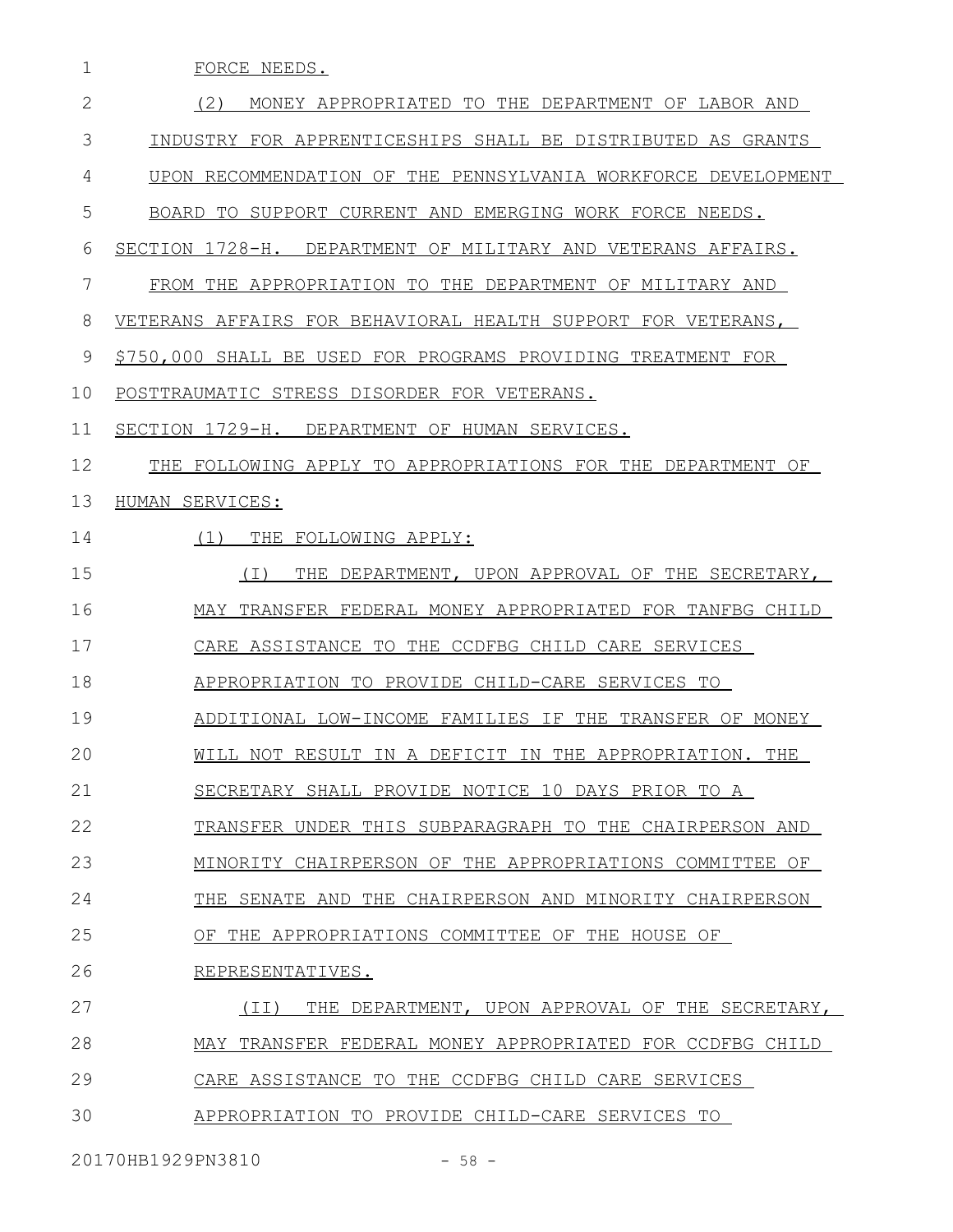| 1  | ADDITIONAL LOW-INCOME FAMILIES, PROVIDED THAT THE           |
|----|-------------------------------------------------------------|
| 2  | TRANSFER OF MONEY WILL NOT RESULT IN A DEFICIT IN THE       |
| 3  | APPROPRIATION. THE SECRETARY SHALL PROVIDE NOTICE 10 DAYS   |
| 4  | PRIOR TO A TRANSFER UNDER THIS SUBPARAGRAPH TO THE          |
| 5  | CHAIRPERSON AND MINORITY CHAIRPERSON OF THE                 |
| 6  | APPROPRIATIONS COMMITTEE OF THE SENATE AND THE              |
| 7  | CHAIRPERSON AND MINORITY CHAIRPERSON OF<br>THE              |
| 8  | APPROPRIATIONS COMMITTEE OF THE HOUSE OF REPRESENTATIVES.   |
| 9  | (2)<br>FROM MONEY APPROPRIATED FOR MENTAL HEALTH SERVICES   |
| 10 | OR FROM FEDERAL MONEY, \$580,000 SHALL BE USED FOR THE      |
| 11 | FOLLOWING:                                                  |
| 12 | ( I )<br>THE OPERATION AND MAINTENANCE OF A NETWORK OF      |
| 13 | WEB PORTALS THAT PROVIDE COMPREHENSIVE REFERRAL SERVICES,   |
| 14 | SUPPORT AND INFORMATION RELATING TO EARLY INTERVENTION,     |
| 15 | PREVENTION AND SUPPORT FOR INDIVIDUALS WITH MENTAL HEALTH   |
| 16 | OR SUBSTANCE ABUSE ISSUES, COUNTY MENTAL HEALTH OFFICES,    |
| 17 | PROVIDERS AND OTHERS THAT PROVIDE MENTAL AND BEHAVIORAL     |
| 18 | HEALTH TREATMENT AND RELATED SERVICES.                      |
| 19 | THE EXPANSION OF THE EXISTING WEB PORTALS,<br>(TI)          |
| 20 | INCLUDING SERVICES AND RESOURCES FOR MILITARY VETERANS      |
| 21 | AND THEIR FAMILIES, INCLUDING COMPREHENSIVE REFERRAL        |
| 22 | SERVICES FOR TRANSITIONAL, TEMPORARY AND PERMANENT          |
| 23 | HOUSING, JOB PLACEMENT AND CAREER COUNSELING AND OTHER      |
| 24 | SERVICES FOR MILITARY VETERANS RETURNING TO CIVILIAN        |
| 25 | LIFE.                                                       |
| 26 | (3)<br>THE FOLLOWING SHALL APPLY:                           |
| 27 | PAYMENTS TO HOSPITALS FOR COMMUNITY ACCESS FUND<br>$(\top)$ |
| 28 | GRANTS SHALL BE DISTRIBUTED UNDER THE FORMULAS UTILIZED     |
| 29 | FOR THESE GRANTS IN FISCAL YEAR 2014-2015. IF THE TOTAL     |
| 30 | FUNDING AVAILABLE UNDER THIS SUBPARAGRAPH IS LESS THAN      |
|    |                                                             |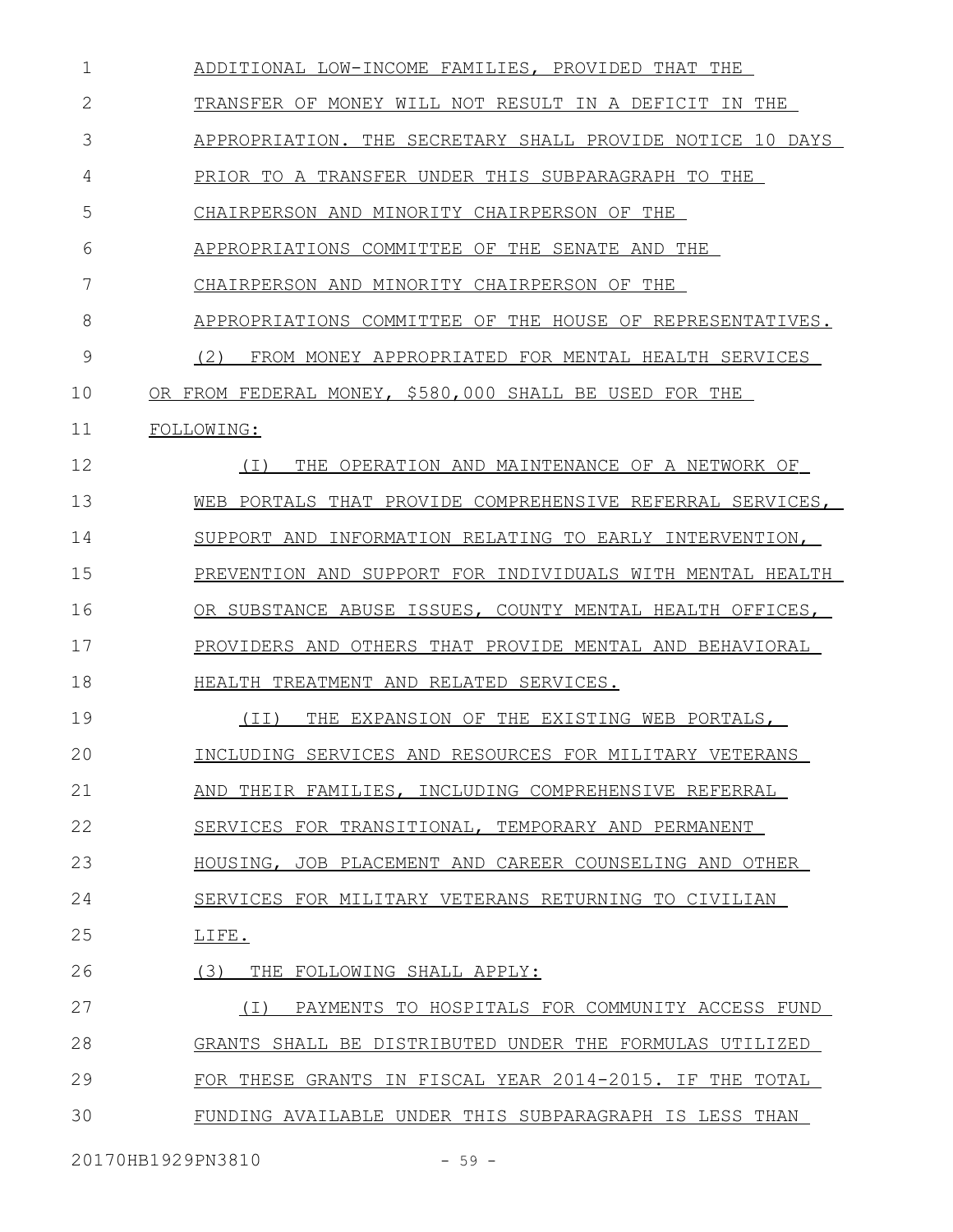| 1  | THAT AVAILABLE IN FISCAL YEAR 2014-2015, PAYMENTS SHALL   |
|----|-----------------------------------------------------------|
| 2  | BE MADE ON A PRO RATA BASIS.                              |
| 3  | AMOUNTS ALLOCATED FROM MONEY APPROPRIATED FOR<br>(TT)     |
| 4  | FEE-FOR-SERVICE USED FOR THE SELECT PLAN FOR WOMEN        |
| 5  | PREVENTATIVE HEALTH SERVICES SHALL BE USED FOR WOMEN'S    |
| 6  | MEDICAL SERVICES, INCLUDING NONINVASIVE CONTRACEPTION     |
| 7  | SUPPLIES.                                                 |
| 8  | NOTWITHSTANDING ANY OTHER LAW, MONEY<br>(III)             |
| 9  | APPROPRIATED FOR MEDICAL ASSISTANCE PAYMENTS FOR FEE-FOR- |
| 10 | SERVICE CARE, EXCLUSIVE OF INPATIENT SERVICES PROVIDED    |
| 11 | THROUGH CAPITATION PLANS, SHALL INCLUDE SUFFICIENT MONEY  |
| 12 | FOR TWO SEPARATE ALL PATIENT REFINED DIAGNOSTIC RELATED   |
| 13 | GROUP PAYMENTS FOR INPATIENT ACUTE CARE GENERAL HOSPITAL  |
| 14 | STAYS FOR:                                                |
| 15 | (A)<br>NORMAL NEWBORN CARE; AND                           |
| 16 | (B)<br>MOTHERS' OBSTETRICAL DELIVERY.                     |
| 17 | FROM MONEY APPROPRIATED FOR MEDICAL ASSISTANCE<br>(TV)    |
| 18 | FEE-FOR-SERVICE CARE THE FOLLOWING APPLY:                 |
| 19 | NO LESS THAN THE AMOUNT USED IN THE 2017-<br>(A)          |
| 20 | 2018 FISCAL YEAR SHALL BE USED FOR CLEFT PALATES AND      |
| 21 | OTHER CRANIOFACIAL ANOMALIES.                             |
| 22 | AT LEAST \$800,000 SHALL BE DISTRIBUTED TO A<br>(B)       |
| 23 | HOSPITAL FOR CLINICAL OPHTHALMOLOGIC SERVICES LOCATED     |
| 24 | IN A CITY OF THE FIRST CLASS.                             |
| 25 | (C)<br>NO LESS THAN THE AMOUNT DISTRIBUTED IN THE         |
| 26 | 2014-2015 FISCAL YEAR SHALL BE DISTRIBUTED FOR            |
| 27 | IMPROVEMENTS TO AN ACUTE CARE HOSPITAL LOCATED IN A       |
| 28 | CITY OF THE FIRST CLASS.                                  |
| 29 | (D) AT LEAST \$5,000,000 SHALL BE DISTRIBUTED TO          |
| 30 | A HOSPITAL IN A CITY OF THE THIRD CLASS IN A HOME         |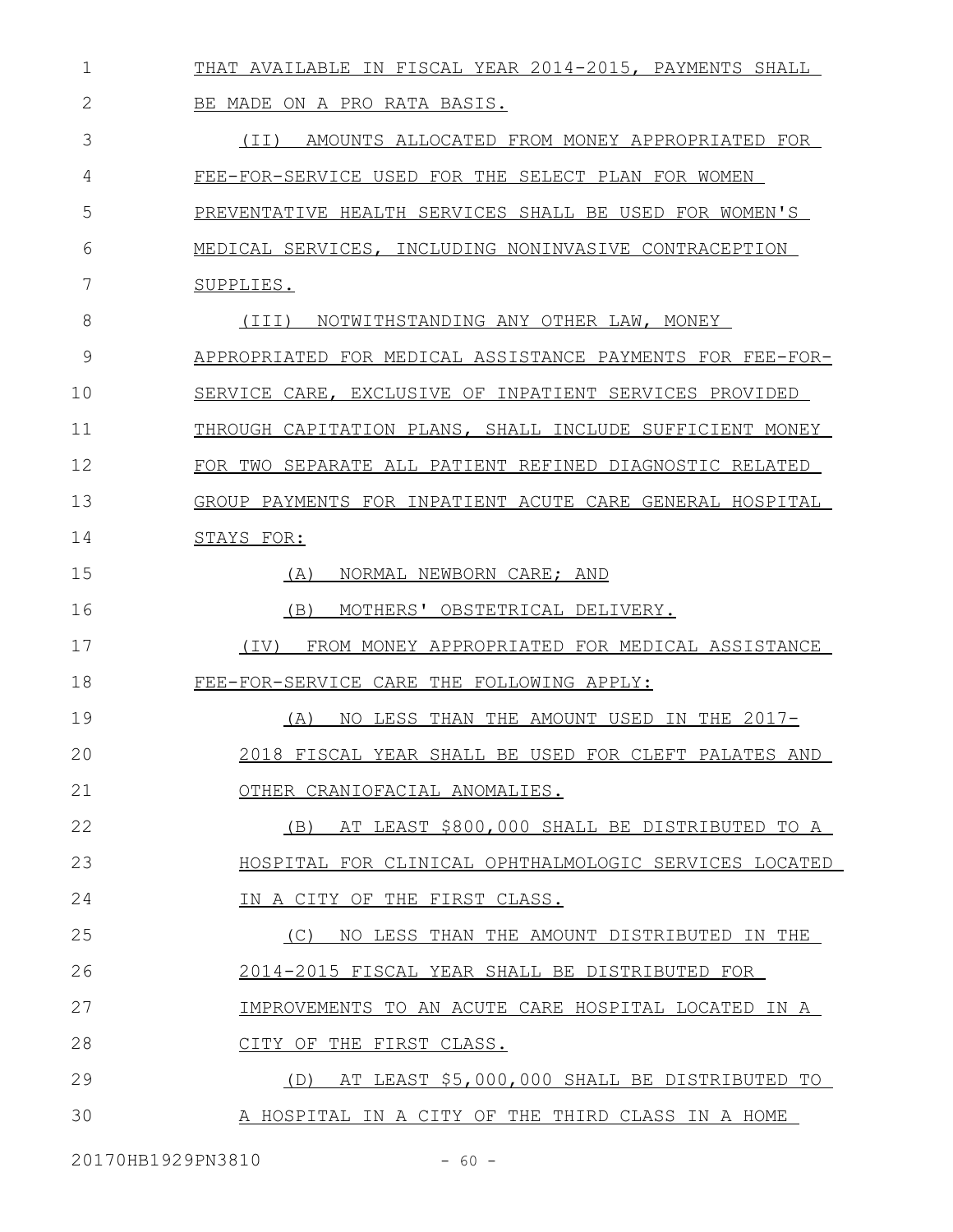RULE COUNTY THAT WAS FORMERLY A COUNTY OF THE SECOND CLASS A. (E) AT LEAST \$2,000,000 SHALL BE DISTRIBUTED TO A UNIVERSITY LOCATED IN A CITY OF THE FIRST CLASS TO EXPAND RESEARCH AND TREATMENT PROTOCOLS FOR COMBATING OPIOID ADDICTION. (F) AT LEAST \$250,000 SHALL BE ALLOCATED TO AN ACUTE CARE HOSPITAL LOCATED IN A FIRST CLASS TOWNSHIP IN A COUNTY OF THE THIRD CLASS FOR MEDICAL TECHNOLOGY EQUIPMENT UPGRADES. (IV.1) FROM MONEY APPROPRIATED FOR MEDICAL ASSISTANCE FEE-FOR-SERVICE CARE, SUFFICIENT FUNDS ARE INCLUDED TO PROVIDE RATES FOR AMBULANCE TRANSPORTATION AT THE FOLLOWING AMOUNTS, BEGINNING ON JANUARY 1, 2019: (A) FOR BASIC LIFE SUPPORT, NOT LESS THAN \$180 PER LOADED TRIP. (B) FOR ADVANCED LIFE SUPPORT, NOT LESS THAN \$300 PER LOADED TRIP. (C) FOR AIR AMBULANCE TRANSPORT, NOT LESS THAN \$3,325.53 PER LOADED TRIP. (D) FOR GROUND MILEAGE, NOT LESS THAN \$2 PER MILE FOR EACH LOADED MILE BEYOND 20 LOADED MILES. (E) FOR AIR MILEAGE, NOT LESS THAN \$22.45 PER MILE FOR EACH LOADED MILE BEYOND 20 LOADED MILES. (V) FROM MONEY APPROPRIATED FOR MEDICAL ASSISTANCE CAPITATION, NO LESS THAN THE AMOUNT USED IN THE 2014-2015 FISCAL YEAR SHALL BE USED FOR PREVENTION AND TREATMENT OF DEPRESSION AND ITS COMPLICATIONS IN OLDER PENNSYLVANIANS IN A COUNTY OF THE SECOND CLASS. (V.1) FROM MONEY APPROPRIATED FOR MEDICAL ASSISTANCE 1 2 3 4 5 6 7 8 9 10 11 12 13 14 15 16 17 18 19 20 21 22 23 24 25 26 27 28 29 30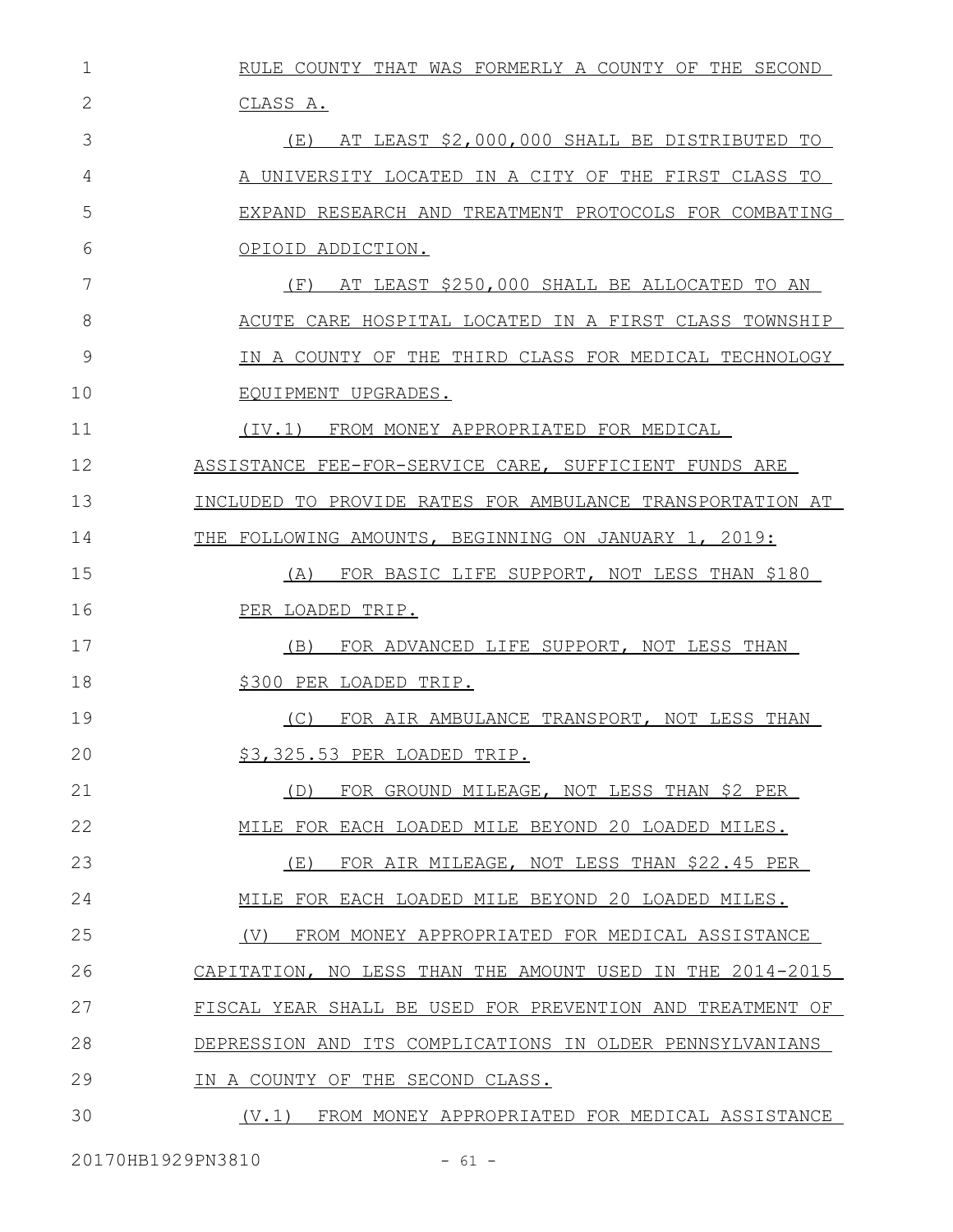| $\mathbf 1$ | CAPITATION, SUFFICIENT FUNDS ARE INCLUDED TO PROVIDE      |
|-------------|-----------------------------------------------------------|
| 2           | RATES FOR AMBULANCE TRANSPORTATION AT THE FOLLOWING       |
| 3           | AMOUNTS, BEGINNING ON JANUARY 1, 2019:                    |
| 4           | (A) FOR BASIC LIFE SUPPORT, NOT LESS THAN \$180           |
| 5           | PER LOADED TRIP.                                          |
| 6           | FOR ADVANCED LIFE SUPPORT, NOT LESS THAN<br>(B)           |
| 7           | \$300 PER LOADED TRIP.                                    |
| 8           | (C) FOR AIR AMBULANCE TRANSPORT, NOT LESS THAN            |
| 9           | \$3,325.53 PER LOADED TRIP.                               |
| 10          | FOR GROUND MILEAGE, NOT LESS THAN \$2 PER<br>(D)          |
| 11          | MILE FOR EACH LOADED MILE BEYOND 20 LOADED MILES.         |
| 12          | FOR AIR MILEAGE, NOT LESS THAN \$22.45 PER<br>(E)         |
| 13          | MILE FOR EACH LOADED MILE BEYOND 20 LOADED MILES.         |
| 14          | (VI) FROM MONEY APPROPRIATED FOR MEDICAL ASSISTANCE       |
| 15          | LONG-TERM CARE, NO LESS THAN THE AMOUNT DISTRIBUTED IN    |
| 16          | THE 2014-2015 FISCAL YEAR SHALL BE DISTRIBUTED TO A       |
| 17          | COUNTY NURSING HOME LOCATED IN A HOME RULE COUNTY THAT    |
| 18          | WAS FORMERLY A COUNTY OF THE SECOND CLASS A WITH MORE     |
| 19          | THAN 725 BEDS AND A MEDICAID ACUITY AT 0.79 AS OF AUGUST  |
| 20          | 1, 2015, \$1,000,000 SHALL BE DISTRIBUTED TO A NONPUBLIC  |
| 21          | NURSING HOME LOCATED IN A COUNTY OF THE FIRST CLASS WITH  |
| 22          | MORE THAN 395 BEDS AND A MEDICAID ACUITY AT 1.14 AS OF    |
| 23          | AUGUST 1, 2017, TO ENSURE ACCESS TO NECESSARY NURSING     |
| 24          | CARE IN THAT COUNTY AND \$5,000,000 SHALL BE DISTRIBUTED  |
| 25          | TO A NONPUBLIC NURSING HOME LOCATED IN A COUNTY OF THE    |
| 26          | EIGHTH CLASS WITH MORE THAN 119 BEDS AND A MEDICAID       |
| 27          | ACUITY OF 1.02 AS OF AUGUST 1, 2017, TO ENSURE ACCESS TO  |
| 28          | NECESSARY NURSING HOME CARE IN THAT COUNTY.               |
| 29          | (VII) FROM MONEY APPROPRIATED FOR MEDICAL ASSISTANCE      |
| 30          | LONG-TERM CARE, NO LESS THAN \$850,000 SHALL BE ALLOCATED |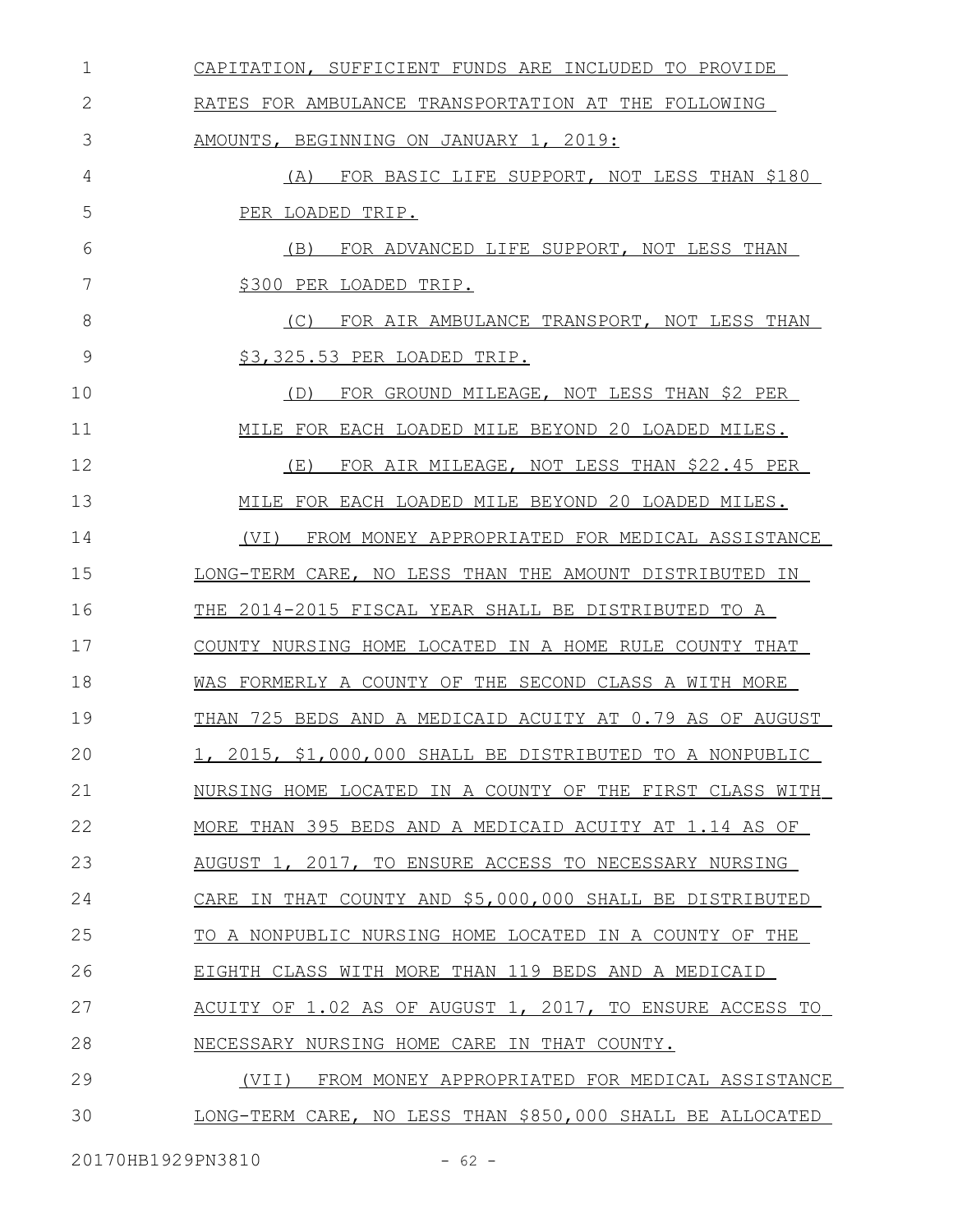TO A SPECIAL REHABILITATION FACILITY IN PEER GROUP NUMBER 13 IN A CITY OF THE THIRD CLASS WITH A POPULATION BETWEEN 115,000 AND 120,000 BASED UPON 2010 CENSUS DATA, AND AN ADDITIONAL \$750,000 SHALL BE PAID IN EQUAL PAYMENTS TO NURSING FACILITIES THAT QUALIFIED FOR SUPPLEMENTAL VENTILATOR CARE AND TRACHEOSTOMY CARE PAYMENTS IN FISCAL YEAR 2014-2015 WITH A PERCENTAGE OF MEDICAL ASSISTANCE RECIPIENT RESIDENTS WHO REQUIRED MEDICALLY NECESSARY VENTILATOR CARE OR TRACHEOSTOMY CARE GREATER THAN 90%. (VII.1) FROM MONEY APPROPRIATED FOR MEDICAL ASSISTANCE LONG-TERM CARE, SUFFICIENT FUNDS ARE INCLUDED TO PROVIDE FOR A 1% RATE INCREASE, BEGINNING ON JANUARY 1, 2019. (VIII) FEDERAL OR STATE MONEY APPROPRIATED UNDER THE GENERAL APPROPRIATION ACT IN ACCORDANCE WITH ARTICLE VIII-H OF THE HUMAN SERVICES CODE, NOT USED TO MAKE PAYMENTS TO HOSPITALS QUALIFYING AS LEVEL III TRAUMA CENTERS OR SEEKING ACCREDITATION AS LEVEL III TRAUMA CENTERS SHALL BE USED TO MAKE PAYMENTS TO HOSPITALS QUALIFYING AS LEVELS I AND II TRAUMA CENTERS. (IX) QUALIFYING ACADEMIC MEDICAL CENTERS THAT RECEIVED MONEY FOR FISCAL YEAR 2017-2018 SHALL NOT RECEIVE ANY LESS THAN THE STATE APPROPRIATION MADE AVAILABLE TO THOSE ACADEMIC MEDICAL CENTERS DURING FISCAL YEAR 2017-2018. (X) QUALIFYING PHYSICIAN PRACTICE PLANS THAT RECEIVED FUNDS FOR FISCAL YEAR 2017-2018 SHALL NOT RECEIVE ANY LESS THAN THE STATE APPROPRIATION MADE AVAILABLE TO THOSE PHYSICIAN PRACTICE PLANS DURING FISCAL YEAR 2017-2018. 1 2 3 4 5 6 7 8 9 10 11 12 13 14 15 16 17 18 19 20 21 22 23 24 25 26 27 28 29 30

20170HB1929PN3810 - 63 -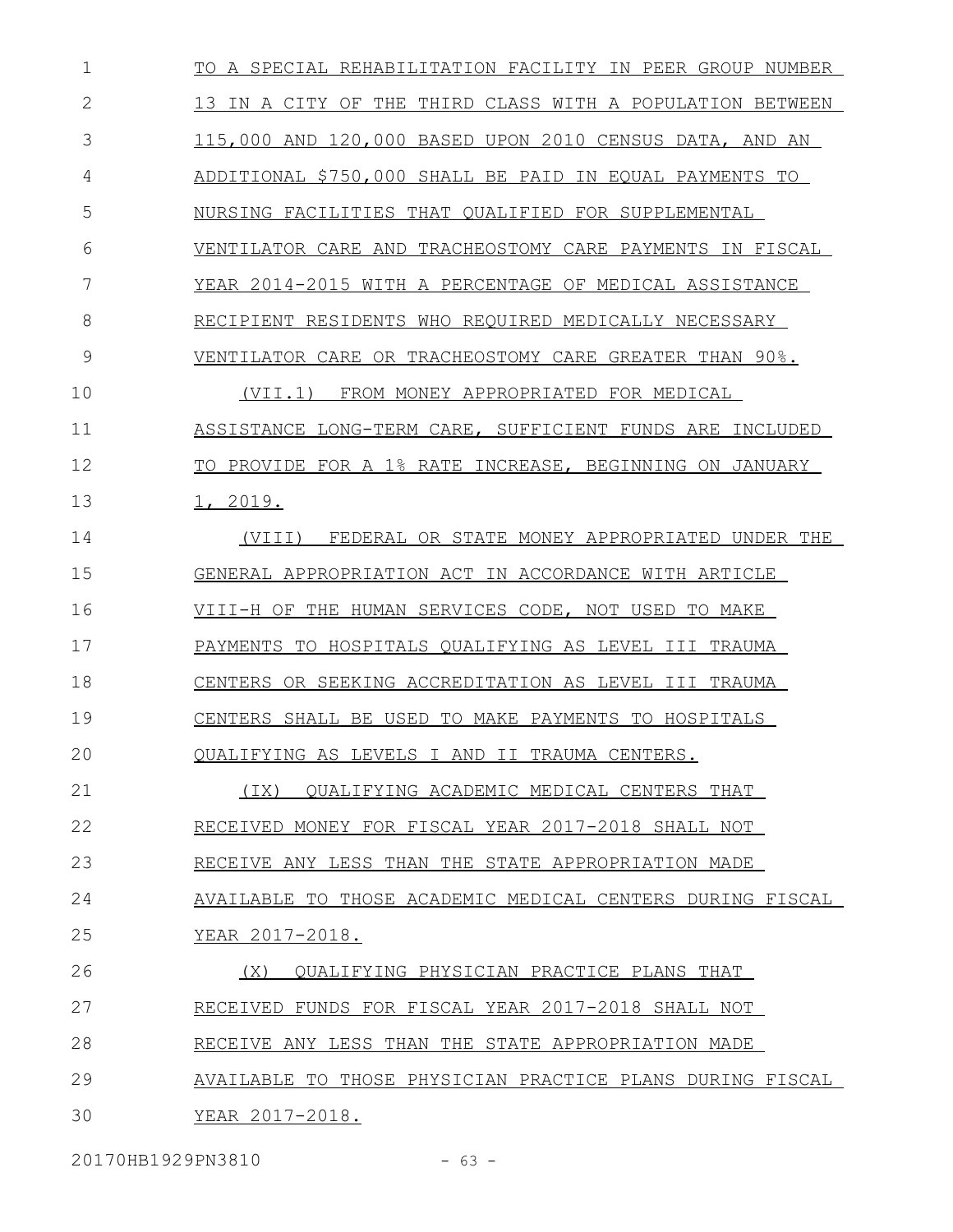| 1            | MONEY APPROPRIATED FOR MEDICAL ASSISTANCE<br>(XI)         |
|--------------|-----------------------------------------------------------|
| $\mathbf{2}$ | TRANSPORTATION SHALL ONLY BE UTILIZED AS A PAYMENT OF     |
| 3            | LAST RESORT FOR TRANSPORTATION FOR ELIGIBLE MEDICAL       |
| 4            | ASSISTANCE RECIPIENTS.                                    |
| 5            | (4) THE FOLLOWING APPLY:                                  |
| 6            | MONEY APPROPRIATED FOR BREAST CANCER SCREENING<br>( I )   |
| 7            | MAY BE USED FOR WOMEN'S MEDICAL SERVICES, INCLUDING       |
| 8            | NONINVASIVE CONTRACEPTION SUPPLIES.                       |
| 9            | (TI)<br>(RESERVED).                                       |
| 10           | (5)<br>THE FOLLOWING APPLY:                               |
| 11           | (I)<br>MONEY APPROPRIATED FOR WOMEN'S SERVICE PROGRAMS    |
| 12           | GRANTS TO NONPROFIT AGENCIES WHOSE PRIMARY FUNCTION IS TO |
| 13           | PROMOTE CHILDBIRTH AND PROVIDE ALTERNATIVES TO ABORTION   |
| 14           | SHALL BE EXPENDED TO PROVIDE SERVICES TO WOMEN UNTIL      |
| 15           | CHILDBIRTH AND FOR UP TO 12 MONTHS THEREAFTER, INCLUDING  |
| 16           | FOOD, SHELTER, CLOTHING, HEALTH CARE, COUNSELING,         |
| 17           | ADOPTION SERVICES, PARENTING CLASSES, ASSISTANCE FOR      |
| 18           | POSTDELIVERY STRESS AND OTHER SUPPORTIVE PROGRAMS AND     |
| 19           | SERVICES AND FOR RELATED OUTREACH PROGRAMS. AGENCIES MAY  |
| 20           | SUBCONTRACT WITH OTHER NONPROFIT ENTITIES THAT OPERATE    |
| 21           | PROJECTS DESIGNED SPECIFICALLY TO PROVIDE ALL OR A        |
| 22           | PORTION OF THESE SERVICES. PROJECTS RECEIVING MONEY       |
| 23           | REFERRED TO IN THIS SUBPARAGRAPH SHALL NOT PROMOTE, REFER |
| 24           | FOR OR PERFORM ABORTIONS OR ENGAGE IN ANY COUNSELING      |
| 25           | WHICH IS INCONSISTENT WITH THE APPROPRIATION REFERRED TO  |
| 26           | IN THIS SUBPARAGRAPH AND SHALL BE PHYSICALLY AND          |
| 27           | FINANCIALLY SEPARATE FROM ANY COMPONENT OF ANY LEGAL      |
| 28           | ENTITY ENGAGING IN SUCH ACTIVITIES.                       |
| 29           | FEDERAL FUNDS APPROPRIATED FOR TANFBG<br>(TI)             |
| 30           | ALTERNATIVES TO ABORTION SHALL BE UTILIZED SOLELY FOR     |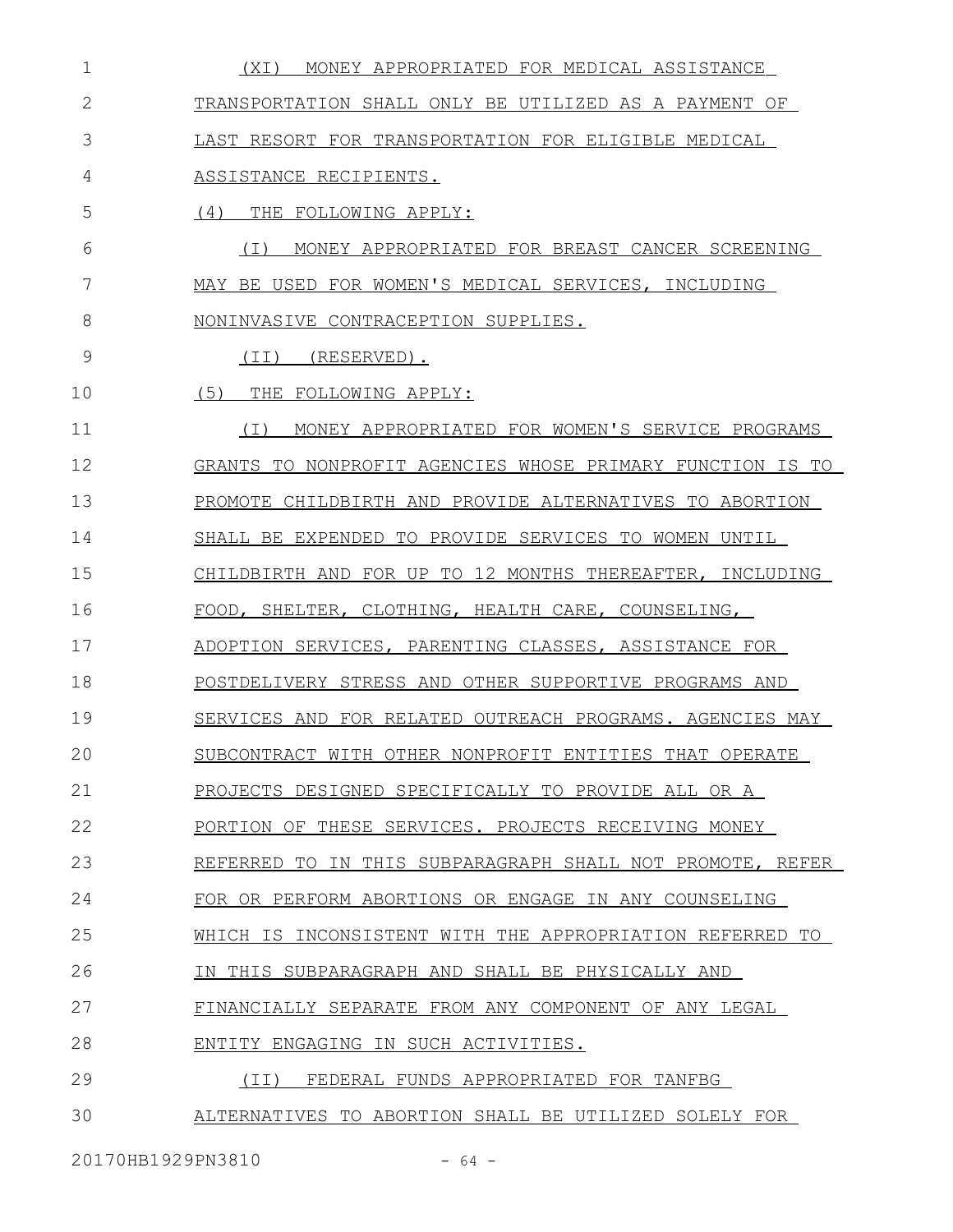SERVICES TO WOMEN WHOSE GROSS FAMILY INCOME IS BELOW 185% OF THE FEDERAL POVERTY GUIDELINES. 1 2

 (6) FROM MONEY APPROPRIATED FOR AUTISM INTERVENTION AND SERVICES: 3 4

| 5  | ( I )<br>NO LESS THAN THE AMOUNT DISTRIBUTED IN THE 2014- |
|----|-----------------------------------------------------------|
| 6  | 2015 FISCAL YEAR SHALL BE DISTRIBUTED TO A BEHAVIORAL     |
| 7  | HEALTH FACILITY LOCATED IN A COUNTY OF THE FIFTH CLASS    |
| 8  | WITH A POPULATION BETWEEN 130,000 AND 135,000 UNDER THE   |
| 9  | 2010 FEDERAL DECENNIAL CENSUS SHALL BE DISTRIBUTED TO A   |
| 10 | HEALTH SYSTEM THAT OPERATES BOTH A GENERAL ACUTE CARE     |
| 11 | HOSPITAL AND A BEHAVIORAL HEALTH FACILITY THAT HAS A      |
| 12 | CENTER FOR AUTISM AND DEVELOPMENTAL DISABILITIES LOCATED  |
| 13 | IN A COUNTY OF THE FIFTH CLASS WITH A POPULATION BETWEEN  |
| 14 | 130,000 AND 135,000 UNDER THE 2010 FEDERAL DECENNIAL      |
| 15 | CENSUS;                                                   |
| 16 | \$260,000 SHALL BE ALLOCATED TO AN INSTITUTION<br>(II)    |
| 17 | OF HIGHER EDUCATION THAT PROVIDES AUTISM EDUCATION AND    |
| 18 | DIAGNOSTIC CURRICULUM LOCATED IN A CITY OF THE FIRST      |
| 19 | OPERATES A CENTER FOR AUTISM IN A COUNTY OF<br>CLASS THAT |
| 20 | THE SECOND CLASS A;                                       |
| 21 | (III)<br>\$260,000 SHALL BE ALLOCATED TO AN INSTITUTION   |
| 22 | OF HIGHER EDUCATION THAT PROVIDES AUTISM EDUCATION AND    |
| 23 | DIAGNOSTIC CURRICULUM AND IS LOCATED IN A COUNTY OF THE   |
| 24 | SECOND CLASS;                                             |
| 25 | NO LESS THAN THE AMOUNT DISTRIBUTED IN THE<br>(IV)        |
| 26 | 2014-2015 FISCAL YEAR SHALL BE ALLOCATED FOR PROGRAMS TO  |
| 27 | PROMOTE THE HEALTH AND FITNESS OF PERSONS WITH            |
| 28 | DEVELOPMENTAL DISABILITIES LOCATED IN A CITY OF THE FIRST |
| 29 | CLASS;                                                    |
| 30 | (V) \$500,000 SHALL BE ALLOCATED FOR THE EXPANSION OF     |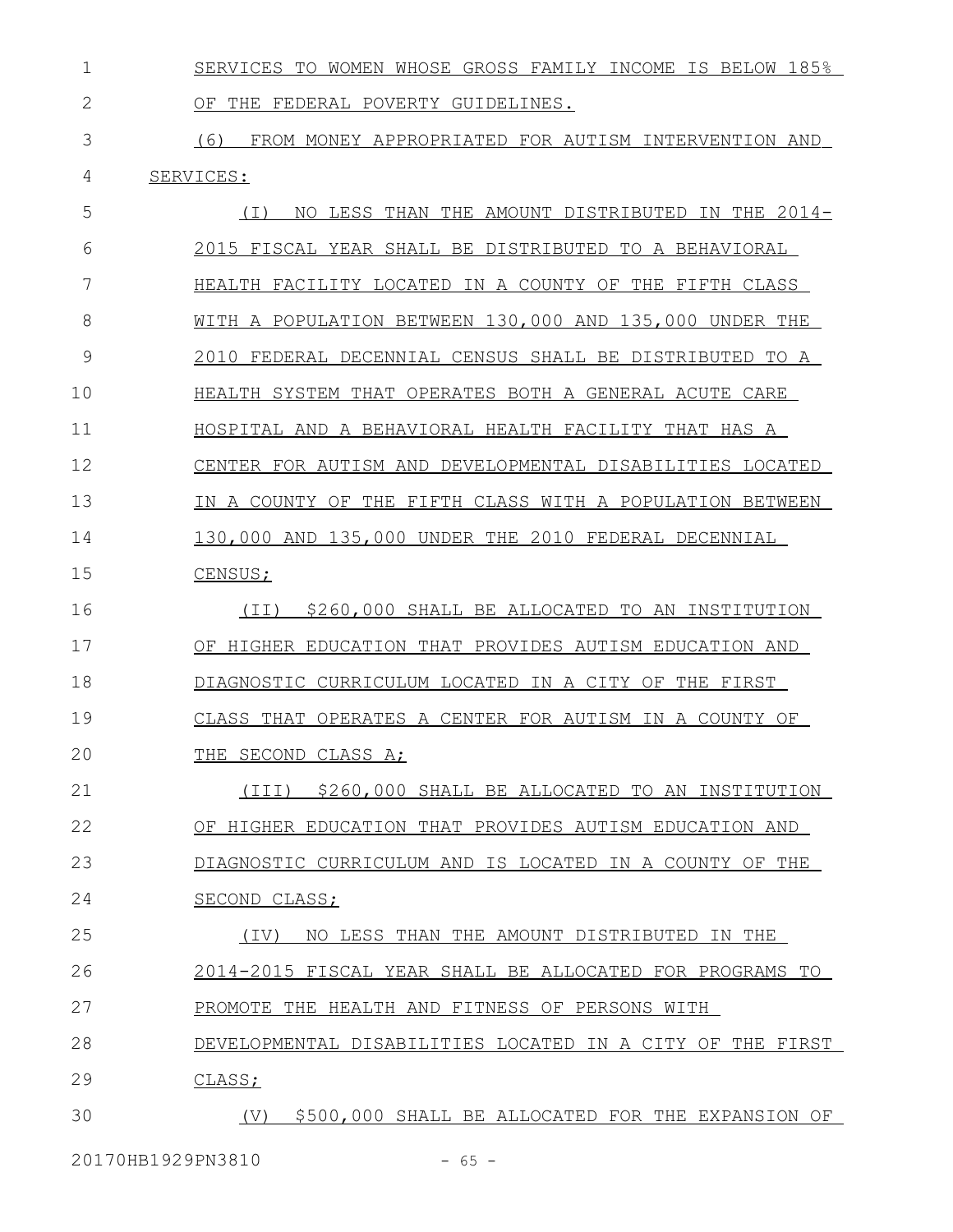| 1  | AN ADULT AUTISM PROGRAM IN A COUNTY OF THE THIRD CLASS:               |
|----|-----------------------------------------------------------------------|
| 2  | AND                                                                   |
| 3  | \$500,000 SHALL BE ALLOCATED FOR AN ENTITY THAT<br>(VI)               |
| 4  | PROVIDES ALTERNATIVE EDUCATIONAL SERVICES TO INDIVIDUALS              |
| 5  | WITH AUTISM AND DEVELOPMENTAL DISABILITIES IN A COUNTY OF             |
| 6  | THIRD CLASS WITH A POPULATION OF AT LEAST 519,000,<br>THE             |
| 7  | BUT NOT MORE THAN 519,500, UNDER THE 2010 FEDERAL                     |
| 8  | DECENNIAL CENSUS.                                                     |
| 9  | (7)<br>MONEY APPROPRIATED FOR COMMUNITY-BASED FAMILY                  |
| 10 | CONSIDERED AS PART OF THE BASE FOR<br>CENTERS MAY NOT BE              |
| 11 | CALCULATION OF THE COUNTY CHILD WELFARE NEEDS-BASED BUDGET            |
| 12 | FOR A FISCAL YEAR.                                                    |
| 13 | (8)<br>FROM MONEY APPROPRIATED FOR COMMUNITY-BASED FAMILY             |
| 14 | NO LESS THAN \$235,000 SHALL BE ALLOCATED TO A<br>CENTERS.            |
| 15 | PROGRAM FOR EARLY LITERACY AND SCHOOL READINESS WHICH IS              |
| 16 | AS A PROMISING APPROACH UNDER THE MATERNAL,<br>LABELED<br>INFANT      |
| 17 | EARLY CHILDHOOD HOME VISITING PROGRAM AND HAS SUBMITTED<br>AND        |
| 18 | TO<br>STATES DEPARTMENT OF HEALTH AND HUMAN<br>DATA<br>THE.<br>UNITED |
| 19 | BE OUALIFIED AS AN EVIDENCE-BASED HOME VISITING<br>SERVICES<br>TO     |
| 20 | MODEL.                                                                |
| 21 | FROM THE APPROPRIATION FOR 2-1-1 COMMUNICATIONS,<br>(9)               |
| 22 | \$750,000 SHALL BE ALLOCATED FOR A STATEWIDE 2-1-1 SYSTEM             |
| 23 | GRANT PROGRAM.                                                        |
| 24 | (10)<br>THE APPROPRIATION FOR BLIND AND VISUAL SERVICES               |
| 25 | INCLUDES AN ALLOCATION FOR A STATEWIDE PROFESSIONAL SERVICES          |
| 26 | PROVIDER ASSOCIATION FOR THE BLIND TO PROVIDE TRAINING AND            |
| 27 | SUPPORTIVE SERVICES FOR INDIVIDUALS WHO ARE BLIND AND                 |
| 28 | PRESCHOOL VISION SCREENINGS AND EYE SAFETY EDUCATION AND AN           |
| 29 | ALLOCATION TO PROVIDE SPECIALIZED SERVICES AND PREVENTION OF          |
| 30 | BLINDNESS SERVICES IN CITIES OF THE FIRST CLASS. ALLOCATIONS          |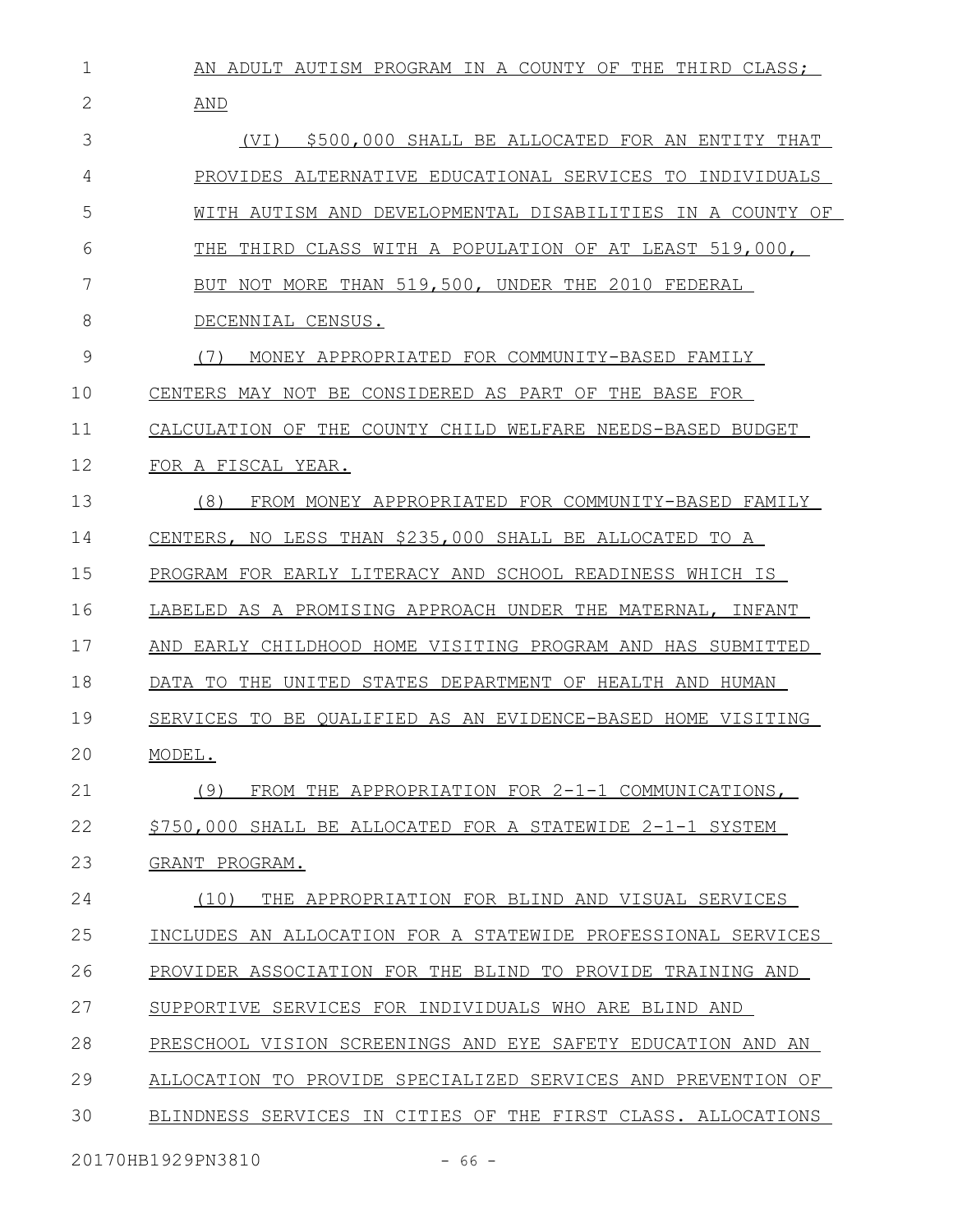SHALL BE MADE IN THE AMOUNTS USED FOR THOSE PURPOSES IN 1

|  | SCAL YEAR 2014-2015. |
|--|----------------------|
|  |                      |

 (11) TO SUPPLEMENT THE MONEY APPROPRIATED TO THE DEPARTMENT FOR MEDICAL ASSISTANCE FOR WORKERS WITH DISABILITIES, IN ADDITION TO THE MONTHLY PREMIUM ESTABLISHED UNDER SECTION 1503(B)(1) OF THE ACT OF JUNE 26, 2001 (P.L.755, NO.77), KNOWN AS THE TOBACCO SETTLEMENT ACT, THE DEPARTMENT MAY ADJUST THE PERCENTAGE OF THE PREMIUM UPON APPROVAL OF THE CENTERS FOR MEDICARE AND MEDICAID SERVICES AS AUTHORIZED UNDER FEDERAL REQUIREMENTS. FAILURE TO MAKE PAYMENTS IN ACCORDANCE WITH THIS PARAGRAPH OR SECTION 1503(B) (1) OF THE TOBACCO SETTLEMENT ACT SHALL RESULT IN THE TERMINATION OF MEDICAL ASSISTANCE COVERAGE. (12) THE PROVISIONS OF 8 U.S.C. §§ 1611 (RELATING TO ALIENS WHO ARE NOT QUALIFIED ALIENS INELIGIBLE FOR FEDERAL PUBLIC BENEFITS), 1612 (RELATING TO LIMITED ELIGIBILITY OF QUALIFIED ALIENS FOR CERTAIN FEDERAL PROGRAMS) AND 1642 (RELATING TO VERIFICATION OF ELIGIBILITY FOR FEDERAL PUBLIC BENEFITS) SHALL APPLY TO PAYMENTS AND PROVIDERS. SECTION 1730-H. DEPARTMENT OF REVENUE. THE FOLLOWING APPLY TO APPROPRIATIONS FOR THE DEPARTMENT OF REVENUE: (1) THE ENHANCED REVENUE COLLECTION ACCOUNT SHALL CONTINUE AS A RESTRICTED ACCOUNT WITHIN THE GENERAL FUND THROUGH FISCAL YEAR 2019-2020. REVENUES COLLECTED AND THE AMOUNT OF REFUNDS AVOIDED AS A RESULT OF EXPANDED TAX RETURN REVIEWS AND TAX COLLECTION ACTIVITIES SHALL BE DEPOSITED INTO THE RESTRICTED ACCOUNT. THE FOLLOWING SHALL APPLY: (I) OF THE MONEY TRANSFERRED UNDER THIS PARAGRAPH IN THE ACCOUNT, FOR FISCAL YEARS 2018-2019 AND 2019-2020, UP 3 4 5 6 7 8 9 10 11 12 13 14 15 16 17 18 19 20 21 22 23 24 25 26 27 28 29 30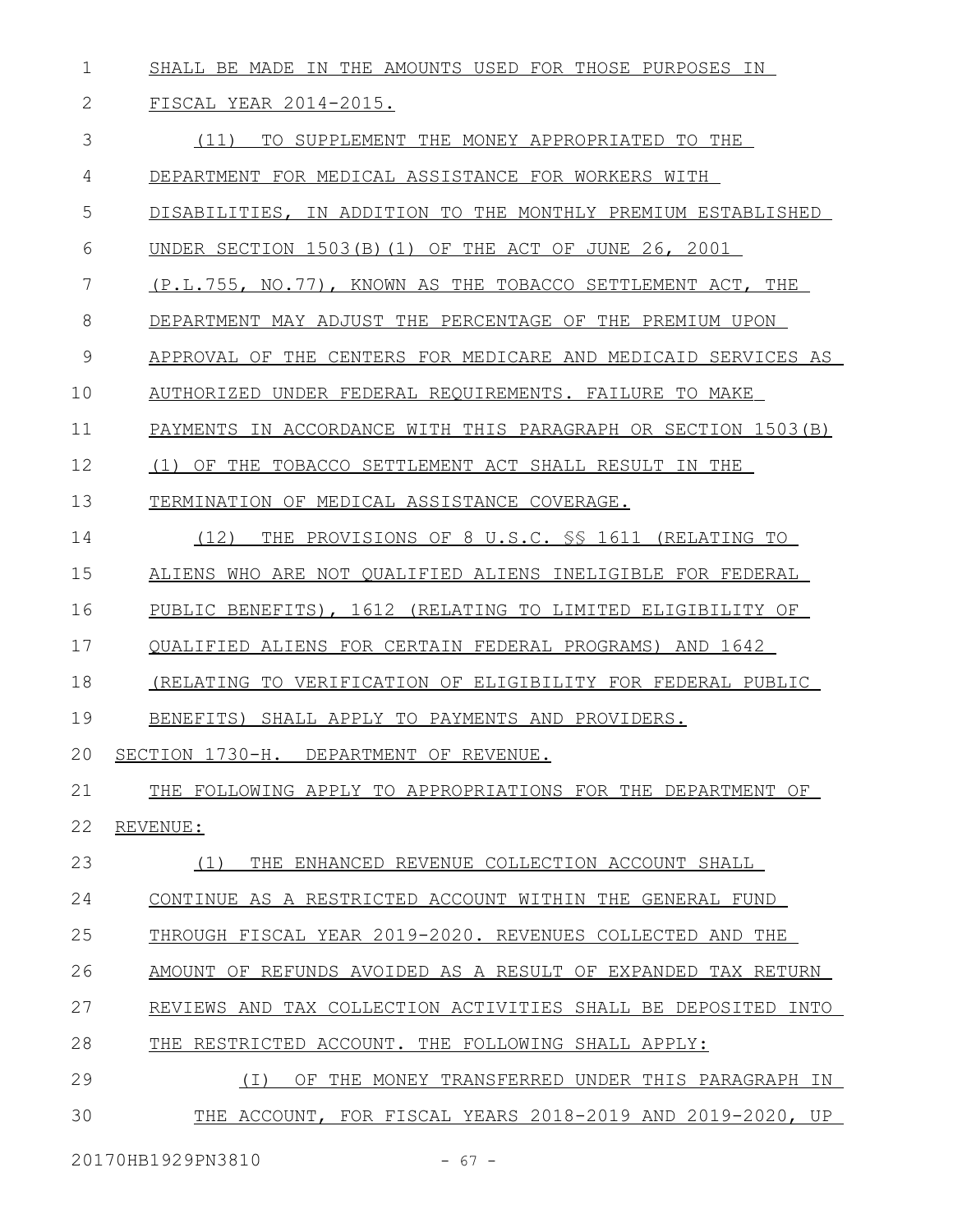TO \$30,000,000 IS APPROPRIATED TO THE DEPARTMENT TO FUND THE COSTS ASSOCIATED WITH EXPANDED TAX RETURN REVIEWS AND TAX COLLECTION ACTIVITIES. THE BALANCE OF THE MONEY IN THE ACCOUNT SHALL BE RETURNED PROPORTIONATELY TO THE GENERAL FUND REVENUE OR REFUND ACCOUNTS THAT WERE THE SOURCE OF THE MONEY NO LATER THAN THE 28TH DAY OF EACH MONTH OF THE FISCAL YEAR. (II) THE DEPARTMENT SHALL ISSUE A REPORT TO THE GOVERNOR, THE CHAIRPERSON AND THE MINORITY CHAIRPERSON OF THE APPROPRIATIONS COMMITTEE OF THE SENATE AND THE CHAIRPERSON AND MINORITY CHAIRPERSON OF THE APPROPRIATIONS COMMITTEE OF THE HOUSE OF REPRESENTATIVES BY JUNE 1, 2019, AND BY EACH JUNE 1 THEREAFTER, WITH THE FOLLOWING INFORMATION: (A) A DETAILED BREAKDOWN OF THE DEPARTMENT'S ADMINISTRATIVE COSTS IN IMPLEMENTING EXPANDED TAX RETURN REVIEWS AND TAX COLLECTION ACTIVITIES. (B) THE AMOUNT OF REVENUE COLLECTED AND THE AMOUNT OF REFUNDS AVOIDED AS A RESULT OF THE EXPANDED TAX RETURN REVIEWS AND TAX COLLECTION ACTIVITIES, INCLUDING THE TYPE OF TAX GENERATING THE REVENUE AND AVOIDED REFUNDS. (2) (RESERVED). SECTION 1731-H. DEPARTMENT OF STATE (RESERVED). SECTION 1732-H. DEPARTMENT OF TRANSPORTATION (RESERVED). SECTION 1733-H. PENNSYLVANIA STATE POLICE (RESERVED). SECTION 1734-H. STATE CIVIL SERVICE COMMISSION (RESERVED). SECTION 1735-H. PENNSYLVANIA EMERGENCY MANAGEMENT AGENCY. THE FOLLOWING SHALL APPLY TO APPROPRIATIONS FOR THE PENNSYLVANIA EMERGENCY MANAGEMENT AGENCY: 1 2 3 4 5 6 7 8 9 10 11 12 13 14 15 16 17 18 19 20 21 22 23 24 25 26 27 28 29 30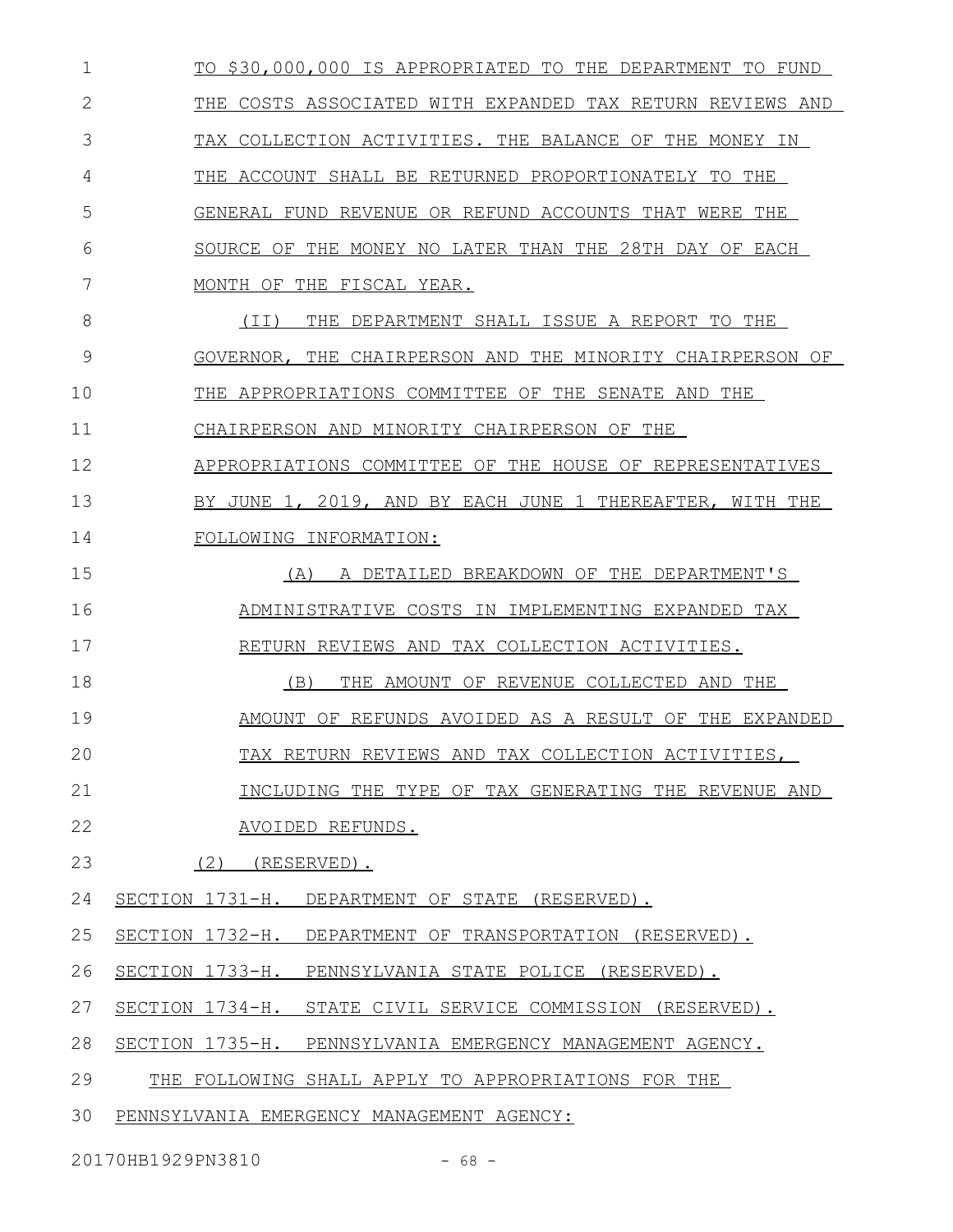| $\mathbf 1$  | MONEY APPROPRIATED FOR SEARCH AND RESCUE PROGRAMS<br>(1)      |
|--------------|---------------------------------------------------------------|
| $\mathbf{2}$ | SHALL BE USED TO SUPPORT PROGRAMS RELATED TO TRAINING WORKING |
| 3            | SERVICE DOGS FOCUSING ON RESCUE AND PUBLIC SAFETY.            |
| 4            | (2)<br>(RESERVED).                                            |
| 5            | SECTION 1736-H. PENNSYLVANIA FISH AND BOAT COMMISSION         |
| 6            | (RESERVED).                                                   |
| 7            | SECTION 1737-H. STATE SYSTEM OF HIGHER EDUCATION (RESERVED).  |
| 8            | SECTION 1737.1-H. STATE-RELATED INSTITUTIONS (RESERVED).      |
| 9            | SECTION 1738-H. PENNSYLVANIA HIGHER EDUCATION ASSISTANCE      |
| 10           | AGENCY.                                                       |
| 11           | THE FOLLOWING SHALL APPLY TO APPROPRIATIONS FOR THE           |
| 12           | PENNSYLVANIA HIGHER EDUCATION ASSISTANCE AGENCY:              |
| 13           | (1)<br>THE PENNSYLVANIA HIGHER EDUCATION ASSISTANCE AGENCY    |
| 14           | SHALL ENTER INTO AN AGREEMENT WITH THE DEPARTMENT OF HEALTH   |
| 15           | TO TRANSFER UP TO \$4,550,000 FROM THE HIGHER EDUCATION       |
| 16           | ASSISTANCE FUND TO THE DEPARTMENT OF HEALTH FOR THE PURPOSES  |
| 17           | SET FORTH IN CHAPTER 13 OF THE ACT OF DECEMBER 2, 1992        |
| 18           | (P.L.741, NO.113), KNOWN AS THE CHILDREN'S HEALTH CARE ACT.   |
| 19           | (2)<br>THE PENNSYLVANIA HIGHER EDUCATION ASSISTANCE AGENCY    |
| 20           | SHALL ALLOCATE \$500,000 FROM THE HIGHER EDUCATION ASSISTANCE |
| 21           | FUND FOR THE CHEYNEY UNIVERSITY KEYSTONE ACADEMY.             |
| 22           | (3)<br>FROM FUNDS APPROPRIATED FOR PAYMENT OF EDUCATION       |
| 23           | ASSISTANCE GRANTS, THE AMOUNT OF \$500,000 SHALL BE ALLOCATED |
| 24           | TO A STATE-OWNED UNIVERSITY LOCATED IN TIOGA COUNTY FOR MERIT |
| 25           | SCHOLARSHIPS.                                                 |
| 26           | SECTION 1739-H. PENNSYLVANIA HISTORICAL AND MUSEUM COMMISSION |
| 27           | (RESERVED).                                                   |
| 28           | SECTION 1740-H. PENNSYLVANIA INFRASTRUCTURE INVESTMENT        |
| 29           | AUTHORITY (RESERVED).                                         |
| 30           | SECTION 1741-H. ENVIRONMENTAL HEARING BOARD (RESERVED).       |

20170HB1929PN3810 - 69 -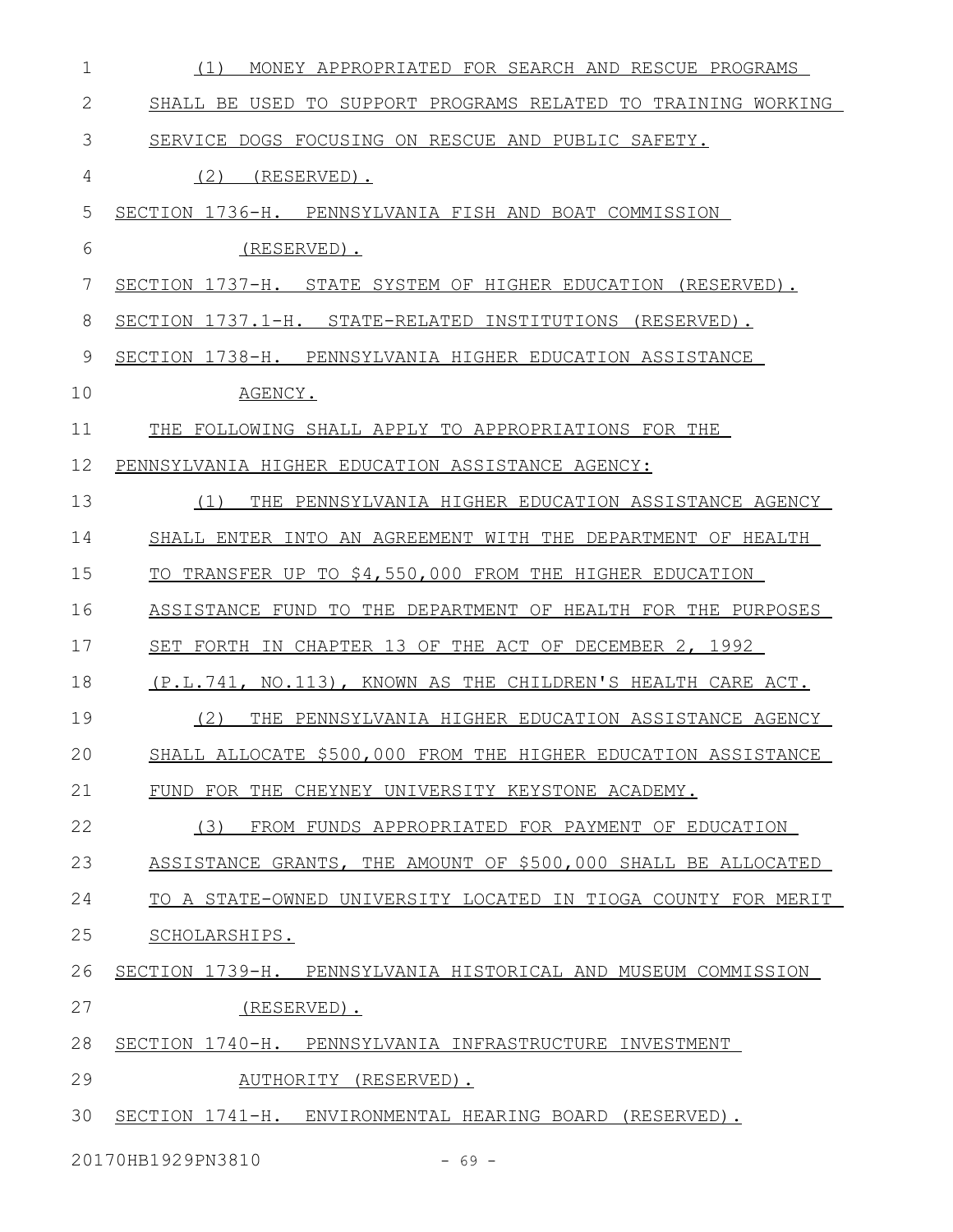| 1            | SECTION 1742-H. PENNSYLVANIA BOARD OF PROBATION AND PAROLE      |
|--------------|-----------------------------------------------------------------|
| $\mathbf{2}$ | (RESERVED).                                                     |
| 3            | SECTION 1743-H. (RESERVED).                                     |
| 4            | SECTION 1744-H. (RESERVED).                                     |
| 5            | SECTION 1745-H. (RESERVED).                                     |
| 6            | SECTION 1746-H. (RESERVED).                                     |
| 7            | SECTION 1747-H. (RESERVED).                                     |
| 8            | SECTION 1748-H. COMMONWEALTH FINANCING AUTHORITY (RESERVED).    |
| 9            | SECTION 1749-H. THADDEUS STEVENS COLLEGE OF TECHNOLOGY          |
| 10           | (RESERVED).                                                     |
| 11           | SECTION 1750-H. PENNSYLVANIA HOUSING FINANCE AGENCY (RESERVED). |
| 12           | SECTION 1751-H. LIHEABG (RESERVED).                             |
| 13           | SUBARTICLE C                                                    |
| 14           | STATE GOVERNMENT SUPPORT AGENCIES                               |
| 15           | SECTION 1761-H. HEALTH CARE COST CONTAINMENT COUNCIL            |
| 16           | (RESERVED).                                                     |
| 17           | SECTION 1762-H. STATE ETHICS COMMISSION (RESERVED).             |
| 18           | SECTION 1763-H. LEGISLATIVE REFERENCE BUREAU (RESERVED).        |
| 19           | SECTION 1764-H. LEGISLATIVE BUDGET AND FINANCE COMMITTEE        |
| 20           | (RESERVED).                                                     |
| 21           | SECTION 1765-H. LEGISLATIVE DATA PROCESSING COMMITTEE           |
| 22           | (RESERVED).                                                     |
| 23           | SECTION 1766-H. JOINT STATE GOVERNMENT COMMISSION (RESERVED).   |
| 24           | SECTION 1767-H. JOINT LEGISLATIVE AIR AND WATER POLLUTION       |
| 25           | CONTROL AND CONSERVATION COMMITTEE (RESERVED).                  |
| 26           | SECTION 1768-H. LEGISLATIVE AUDIT ADVISORY COMMISSION           |
| 27           | (RESERVED).                                                     |
| 28           | SECTION 1769-H. INDEPENDENT REGULATORY REVIEW COMMISSION        |
| 29           | (RESERVED).                                                     |
| 30           | SECTION 1770-H. CAPITOL PRESERVATION COMMITTEE (RESERVED).      |

20170HB1929PN3810 - 70 -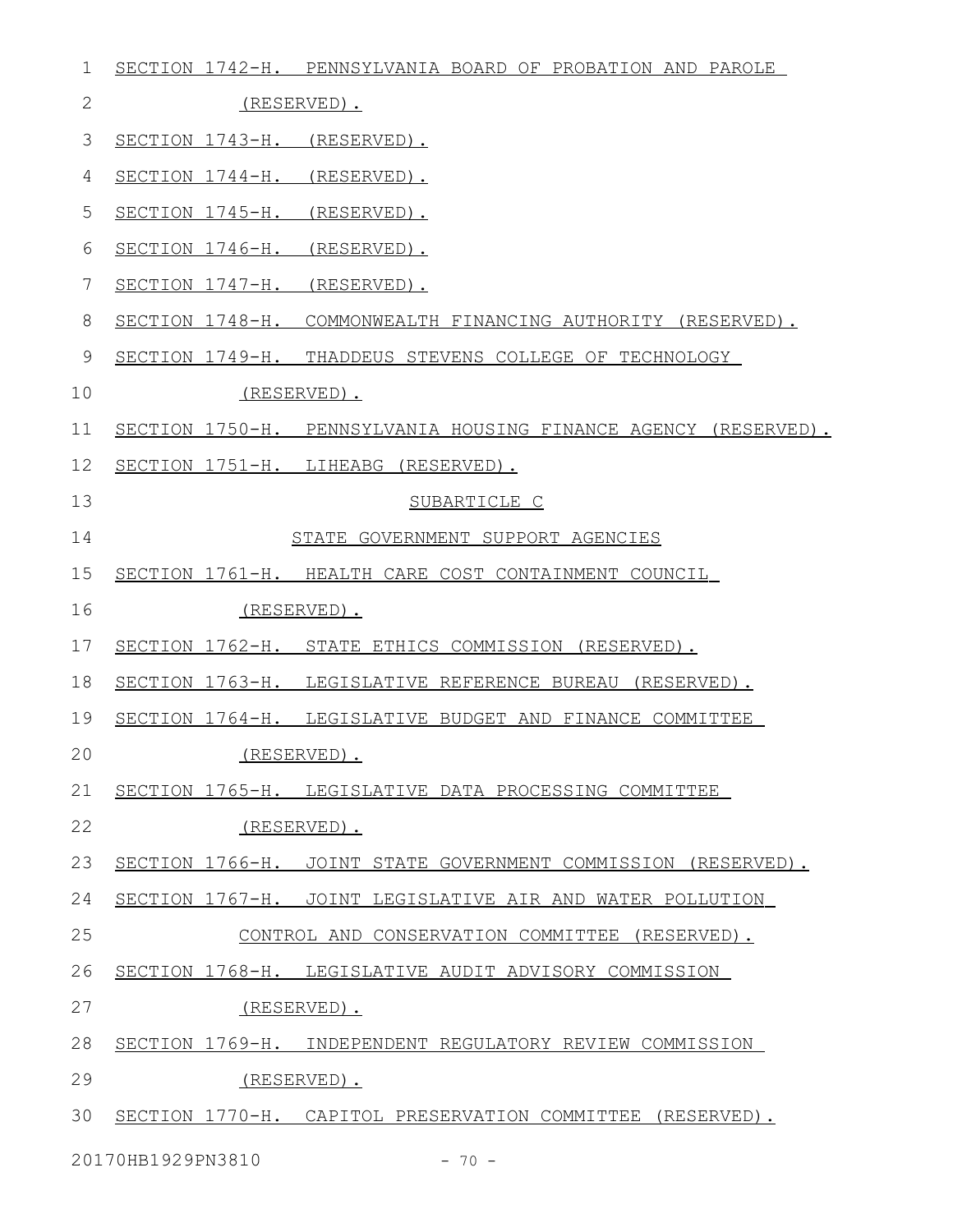| $\mathbf 1$  |                                  | SECTION 1771-H. PENNSYLVANIA COMMISSION ON SENTENCING           |
|--------------|----------------------------------|-----------------------------------------------------------------|
| $\mathbf{2}$ |                                  | (RESERVED).                                                     |
| 3            |                                  | SECTION 1772-H. CENTER FOR RURAL PENNSYLVANIA (RESERVED).       |
| 4            |                                  | SECTION 1773-H. COMMONWEALTH MAIL PROCESSING CENTER (RESERVED). |
| 5            |                                  | SECTION 1774-H. TRANSFERS (RESERVED).                           |
| 6            |                                  | SECTION 1775-H. INDEPENDENT FISCAL OFFICE.                      |
| 7            |                                  | DURING THE 2018-2019 FISCAL YEAR, THE INDEPENDENT FISCAL        |
| 8            |                                  | OFFICE SHALL NOT BE REQUIRED TO CONDUCT A STUDY ASSESSING THE   |
| 9            |                                  | LEGAL IMPLICATIONS AND FISCAL IMPACT OF MANDATING NOTICE        |
| 10           | REQUIREMENTS FOR REMOTE SELLERS. |                                                                 |
| 11           |                                  | SUBARTICLE D                                                    |
| 12           |                                  | JUDICIAL DEPARTMENT                                             |
| 13           |                                  | SECTION 1781-H. SUPREME COURT (RESERVED).                       |
| 14           |                                  | SECTION 1782-H. SUPERIOR COURT (RESERVED).                      |
| 15           |                                  | SECTION 1783-H. COMMONWEALTH COURT (RESERVED).                  |
| 16           |                                  | SECTION 1784-H. COURTS OF COMMON PLEAS (RESERVED).              |
| 17           |                                  | SECTION 1785-H. COMMUNITY COURTS; MAGISTERIAL DISTRICT JUDGES   |
| 18           |                                  | (RESERVED).                                                     |
| 19           |                                  | SECTION 1786-H. PHILADELPHIA TRAFFIC COURT (RESERVED).          |
|              |                                  | 20 SECTION 1787-H. PHILADELPHIA MUNICIPAL COURT (RESERVED).     |
| 21           |                                  | SECTION 1788-H. JUDICIAL CONDUCT BOARD (RESERVED).              |
| 22           |                                  | SECTION 1789-H. COURT OF JUDICIAL DISCIPLINE (RESERVED).        |
| 23           |                                  | SECTION 1790-H. JUROR COST REIMBURSEMENT (RESERVED).            |
| 24           |                                  | SECTION 1791-H. COUNTY COURT REIMBURSEMENT (RESERVED).          |
| 25           |                                  | SECTION 1792-H. SENIOR JUDGES (RESERVED).                       |
| 26           |                                  | SECTION 1793-H. TRANSFER OF MONEY BY SUPREME COURT (RESERVED).  |
| 27           |                                  | SUBARTICLE E                                                    |
| 28           |                                  | GENERAL ASSEMBLY                                                |
| 29           |                                  | (RESERVED)                                                      |
| 30           |                                  | ARTICLE XVII-I                                                  |
|              |                                  |                                                                 |

20170HB1929PN3810 - 71 -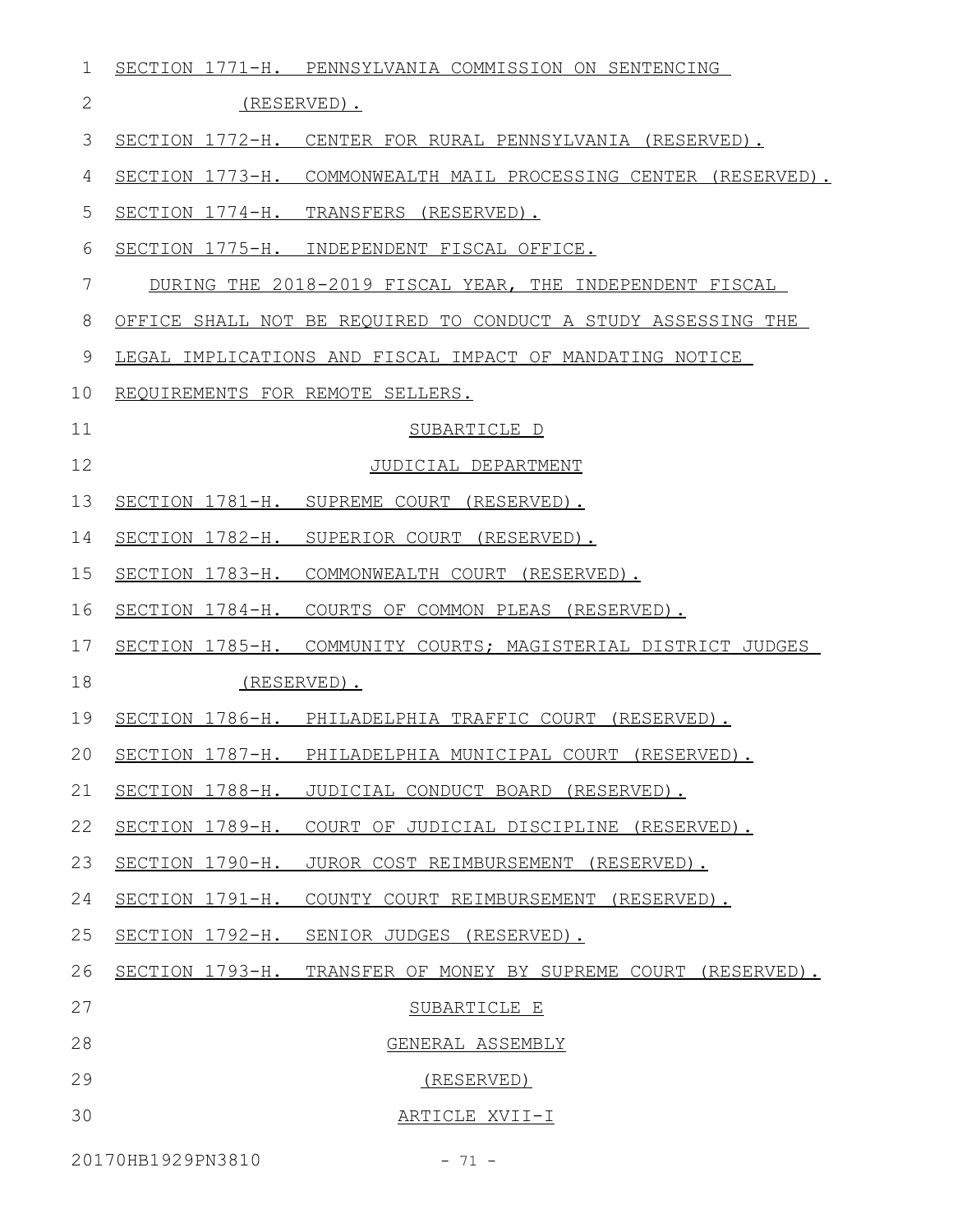| $\mathbf 1$  | 2018-2019 RESTRICTIONS ON APPROPRIATIONS                        |  |
|--------------|-----------------------------------------------------------------|--|
| $\mathbf{2}$ | FOR FUNDS AND ACCOUNTS                                          |  |
| 3            | SECTION 1701-I. APPLICABILITY.                                  |  |
| 4            | EXCEPT AS SPECIFICALLY PROVIDED IN THIS ARTICLE, THIS ARTICLE   |  |
| 5            | APPLIES TO THE ACT OF JUNE , 2018 (P.L. , NO.1A), KNOWN AS      |  |
| 6            | THE GENERAL APPROPRIATION ACT OF 2018, AND ALL OTHER            |  |
| 7            | APPROPRIATION ACTS OF 2018.                                     |  |
| 8            | SECTION 1702-I. STATE LOTTERY FUND.                             |  |
| 9            | THE FOLLOWING APPLY:                                            |  |
| 10           | MONEY APPROPRIATED FOR PENNCARE SHALL NOT BE<br>(1)             |  |
| 11           | UTILIZED FOR ADMINISTRATIVE COSTS BY THE DEPARTMENT OF AGING.   |  |
| 12           | $(2)$ (RESERVED).                                               |  |
| 13           | SECTION 1703-I. TOBACCO SETTLEMENT FUND (RESERVED).             |  |
| 14           | SECTION 1704-I. JUDICIAL COMPUTER SYSTEM AUGMENTATION ACCOUNT   |  |
| 15           | (RESERVED).                                                     |  |
| 16           | SECTION 1705-I. EMERGENCY MEDICAL SERVICES OPERATING FUND       |  |
| 17           | (RESERVED).                                                     |  |
| 18           | SECTION 1706-I. THE STATE STORES FUND (RESERVED).               |  |
| 19           | SECTION 1707-I. MOTOR LICENSE FUND (RESERVED).                  |  |
|              | 20 SECTION 1708-I. AVIATION RESTRICTED ACCOUNT (RESERVED).      |  |
| 21           | SECTION 1709-I. HAZARDOUS MATERIAL RESPONSE FUND (RESERVED).    |  |
| 22           | SECTION 1710-I. MILK MARKETING FUND (RESERVED).                 |  |
| 23           | SECTION 1711-I. HOME INVESTMENT TRUST FUND (RESERVED).          |  |
| 24           | SECTION 1712-I. TUITION ACCOUNT GUARANTEED SAVINGS PROGRAM FUND |  |
| 25           | (RESERVED).                                                     |  |
| 26           | SECTION 1713-I. BANKING FUND (RESERVED).                        |  |
| 27           | SECTION 1714-I. FIREARM RECORDS CHECK FUND (RESERVED).          |  |
| 28           | SECTION 1715-I. BEN FRANKLIN TECHNOLOGY DEVELOPMENT AUTHORITY   |  |
| 29           | FUND (RESERVED).                                                |  |
| 30           | SECTION 1716-I. OIL AND GAS LEASE FUND (RESERVED).              |  |

20170HB1929PN3810 - 72 -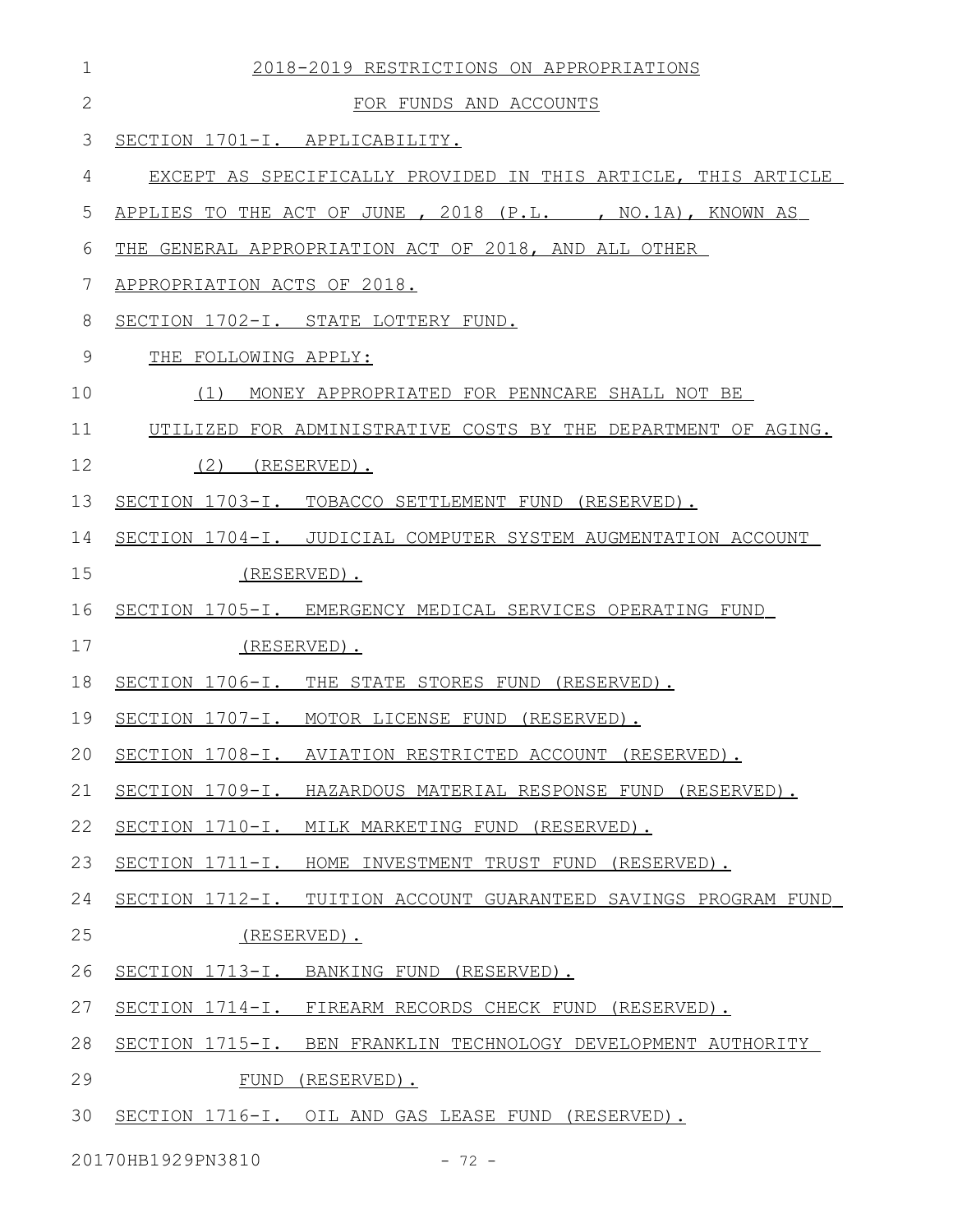| 1           | SECTION 1717-I. HOME IMPROVEMENT ACCOUNT (RESERVED).             |
|-------------|------------------------------------------------------------------|
| 2           | SECTION 1718-I. CIGARETTE FIRE SAFETY AND FIREFIGHTER            |
| 3           | PROTECTION ACT ENFORCEMENT FUND (RESERVED).                      |
| 4           | SECTION 1719-I. INSURANCE REGULATION AND OVERSIGHT FUND          |
| 5           | (RESERVED).                                                      |
| 6           | SECTION 1720-I. PENNSYLVANIA RACE HORSE DEVELOPMENT RESTRICTED   |
| 7           | RECEIPTS ACCOUNT (RESERVED).                                     |
| 8           | SECTION 1721-I. JUSTICE REINVESTMENT FUND (RESERVED).            |
| $\mathsf 9$ | SECTION 1722-I. MULTIMODAL TRANSPORTATION FUND (RESERVED).       |
| 10          | SECTION 1723-I. STATE RACING FUND (RESERVED).                    |
| 11          | SECTION 1724-I. ABLE SAVINGS PROGRAM FUND (RESERVED).            |
| 12          | SECTION 1725-I. RESTRICTED RECEIPT ACCOUNTS.                     |
| 13          | (A) GENERAL PROVISIONS.--THE SECRETARY MAY CREATE RESTRICTED     |
| 14          | RECEIPT ACCOUNTS FOR THE PURPOSE OF ADMINISTERING FEDERAL GRANTS |
| 15          | ONLY FOR THE PURPOSES DESIGNATED IN THIS SECTION.                |
| 16          | DEPARTMENT OF COMMUNITY AND ECONOMIC DEVELOPMENT. -- THE<br>(B)  |
| 17          | FOLLOWING RESTRICTED RECEIPT ACCOUNTS MAY BE ESTABLISHED FOR THE |
| 18          | DEPARTMENT OF COMMUNITY AND ECONOMIC DEVELOPMENT:                |
| 19          | (1) ARC HOUSING REVOLVING LOAN PROGRAM.                          |
| 20          | $(2)$ (RESERVED).                                                |
| 21          | (C) DEPARTMENT OF CONSERVATION AND NATURAL RESOURCES.--THE       |
| 22          | FOLLOWING RESTRICTED RECEIPT ACCOUNTS MAY BE ESTABLISHED FOR THE |
| 23          | DEPARTMENT OF CONSERVATION AND NATURAL RESOURCES:                |
| 24          | (1)<br>FEDERAL AID TO VOLUNTEER FIRE COMPANIES.                  |
| 25          | LAND AND WATER CONSERVATION FUND ACT OF 1965 (PUBLIC<br>(2)      |
| 26          | LAW 88-578, 16 U.S.C. § 460L-4 ET SEQ.).                         |
| 27          | (3)<br>NATIONAL FOREST RESERVE ALLOTMENT.                        |
| 28          | DEPARTMENT OF EDUCATION.--THE FOLLOWING RESTRICTED<br>(D)        |
| 29          | RECEIPT ACCOUNTS MAY BE ESTABLISHED FOR THE DEPARTMENT OF        |
| 30          | EDUCATION:                                                       |
|             |                                                                  |

20170HB1929PN3810 - 73 -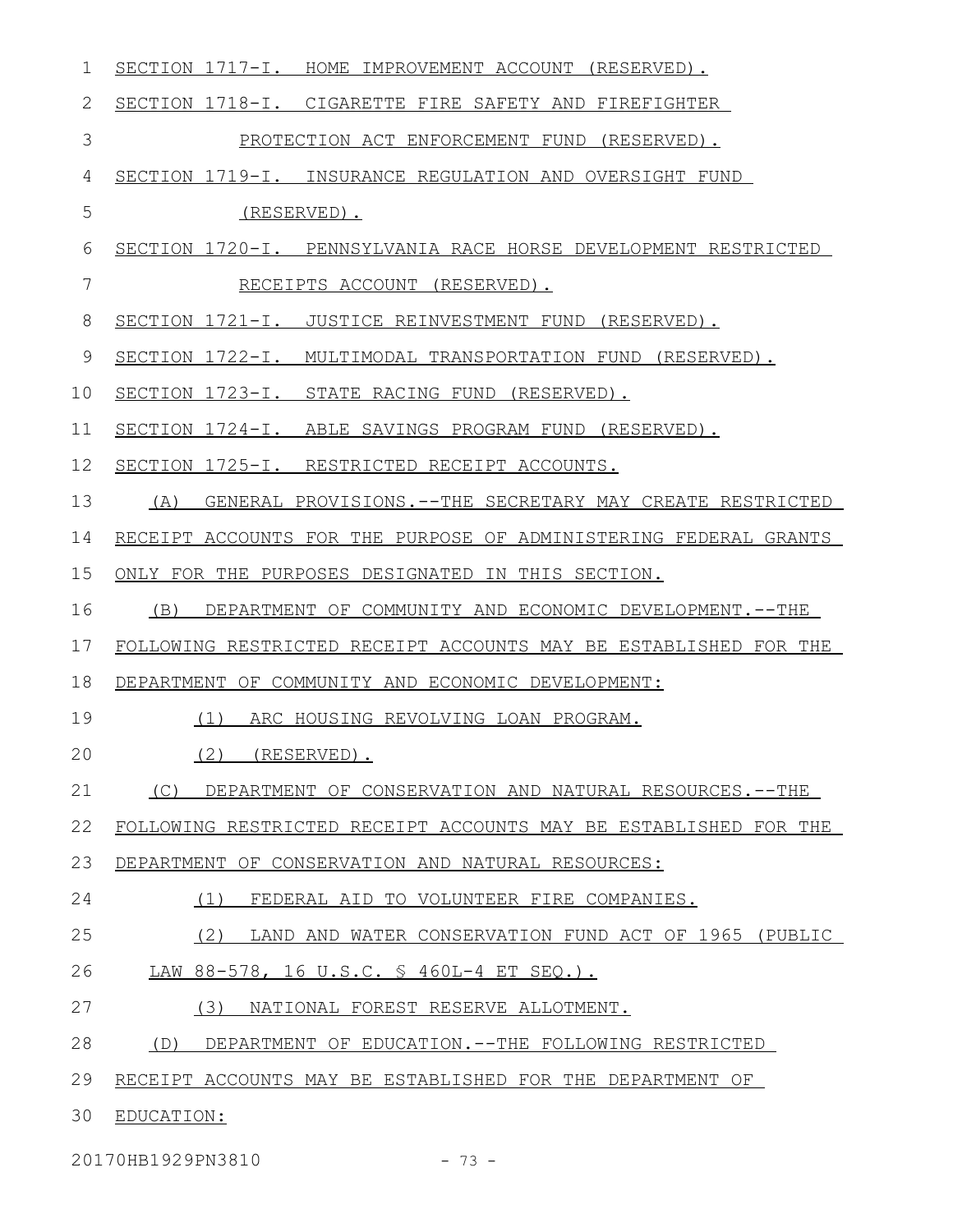| $\mathbf 1$  | (1)<br>EDUCATION OF THE DISABLED - PART C.                      |
|--------------|-----------------------------------------------------------------|
| $\mathbf{2}$ | (2)<br>LSTA - LIBRARY GRANTS.                                   |
| 3            | (3)<br>THE PENNSYLVANIA STATE UNIVERSITY FEDERAL AID.           |
| 4            | (4)<br>EMERGENCY IMMIGRATION EDUCATION ASSISTANCE.              |
| 5            | (5)<br>EDUCATION OF THE DISABLED - PART D.                      |
| 6            | (6)<br>HOMELESS ADULT ASSISTANCE PROGRAM.                       |
| 7            | (7)<br>SEVERELY HANDICAPPED.                                    |
| 8            | (8)<br>MEDICAL ASSISTANCE REIMBURSEMENTS TO LOCAL EDUCATION     |
| 9            | AGENCIES.                                                       |
| 10           | (E)<br>DEPARTMENT OF ENVIRONMENTAL PROTECTION. -- THE FOLLOWING |
| 11           | RESTRICTED RECEIPT ACCOUNTS MAY BE ESTABLISHED FOR THE          |
| 12           | DEPARTMENT OF ENVIRONMENTAL PROTECTION:                         |
| 13           | (1)<br>FEDERAL WATER RESOURCES PLANNING ACT.                    |
| 14           | (2)<br>FLOOD CONTROL PAYMENTS.                                  |
| 15           | (3)<br>SOIL AND WATER CONSERVATION ACT - INVENTORY OF           |
| 16           | PROGRAMS.                                                       |
| 17           | (F)<br>DEPARTMENT OF DRUG AND ALCOHOL PROGRAMS.--THE FOLLOWING  |
| 18           | RESTRICTED RECEIPT ACCOUNTS MAY BE ESTABLISHED FOR THE          |
| 19           | DEPARTMENT OF DRUG AND ALCOHOL PROGRAMS:                        |
| 20           | (1)<br>SHARE LOAN PROGRAM.                                      |
| 21           | (2)<br>(RESERVED).                                              |
| 22           | (G)<br>DEPARTMENT OF TRANSPORTATION.--THE FOLLOWING RESTRICTED  |
| 23           | RECEIPT ACCOUNTS MAY BE ESTABLISHED FOR THE DEPARTMENT OF       |
| 24           | TRANSPORTATION:                                                 |
| 25           | (1)<br>CAPITAL ASSISTANCE ELDERLY AND HANDICAPPED PROGRAMS.     |
| 26           | (2)<br>RAILROAD REHABILITATION AND IMPROVEMENT ASSISTANCE.      |
| 27           | (3)<br>RIDESHARING/VAN POOL PROGRAM - ACQUISITION.              |
| 28           | (H)<br>PENNSYLVANIA EMERGENCY MANAGEMENT AGENCY.--THE FOLLOWING |
| 29           | RESTRICTED RECEIPT ACCOUNTS MAY BE ESTABLISHED FOR THE          |
| 30           | PENNSYLVANIA EMERGENCY MANAGEMENT AGENCY:                       |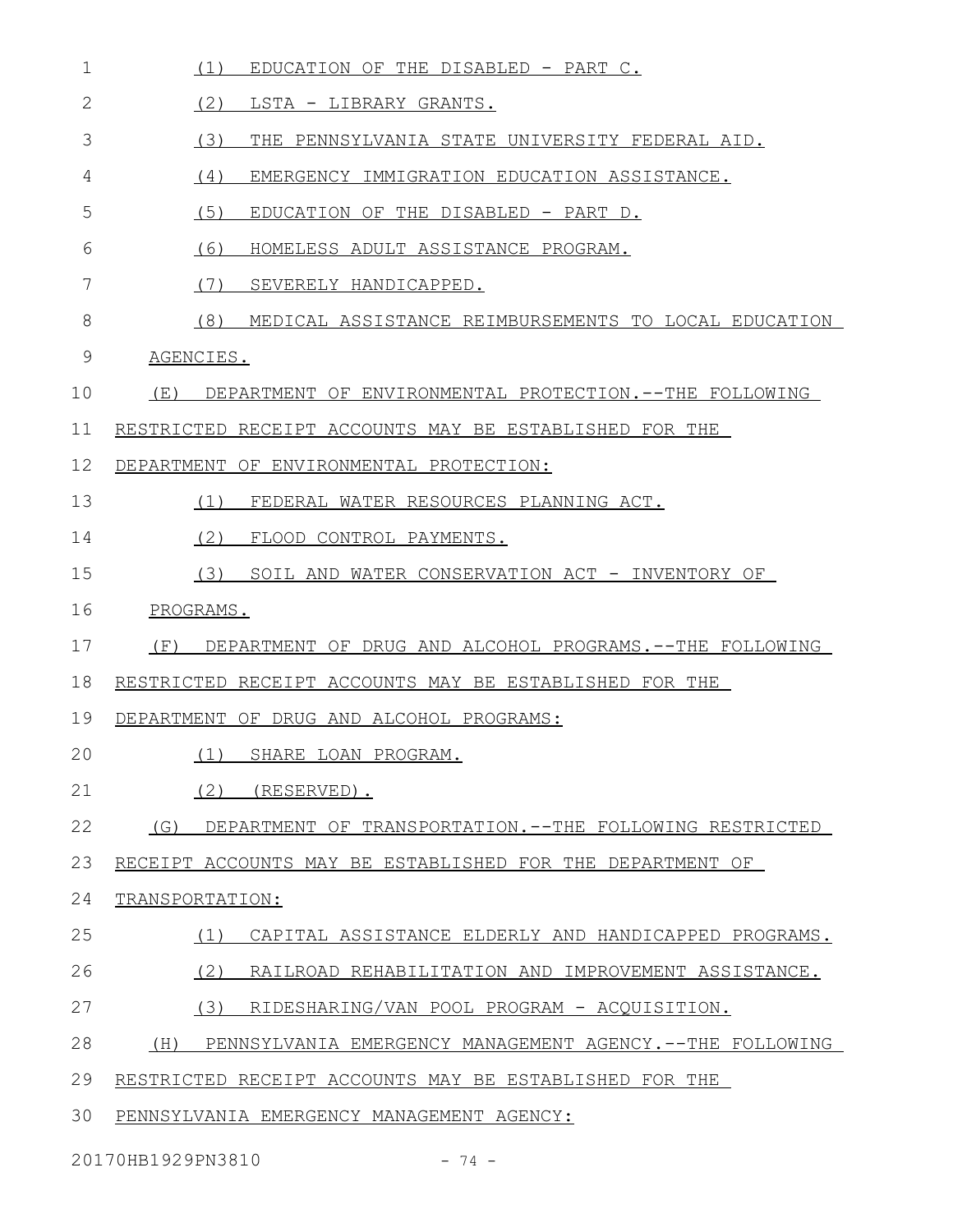| $\mathbf 1$   | RECEIPTS FROM FEDERAL GOVERNMENT - DISASTER RELIEF -<br>(1)      |
|---------------|------------------------------------------------------------------|
| $\mathbf{2}$  | DISASTER RELIEF ASSISTANCE TO STATE AND POLITICAL                |
| 3             | SUBDIVISIONS.                                                    |
| 4             | (2)<br>(RESERVED).                                               |
| 5             | ( I )<br>PENNSYLVANIA HISTORICAL AND MUSEUM COMMISSION.--THE     |
| 6             | FOLLOWING RESTRICTED RECEIPT ACCOUNTS MAY BE ESTABLISHED FOR THE |
| 7             | PENNSYLVANIA HISTORICAL AND MUSEUM COMMISSION:                   |
| 8             | FEDERAL GRANT - NATIONAL HISTORIC PRESERVATION ACT.<br>(1)       |
| $\mathcal{G}$ | (2)<br>(RESERVED).                                               |
| 10            | EXECUTIVE OFFICES. --THE FOLLOWING RESTRICTED RECEIPT<br>(J)     |
| 11            | ACCOUNTS MAY BE ESTABLISHED FOR THE EXECUTIVE OFFICES:           |
| 12            | (1)<br>RETIRED EMPLOYEES MEDICARE PART D.                        |
| 13            | (2)<br>JUSTICE ASSISTANCE.                                       |
| 14            | (3)<br>JUVENILE ACCOUNTABILITY INCENTIVE.                        |
| 15            | (4)<br>EARLY RETIREE REINSURANCE PROGRAM.                        |
| 16            | SECTION 1726-I. FUND TRANSFERS.                                  |
| 17            | (A)<br>TRANSFER TO RETIREMENT SYSTEM ACCOUNTS. -- FROM THE FUNDS |
| 18            | RECEIVED UNDER THE AUTHORITY OF ARTICLE III OF THE ACT OF MARCH  |
| 19            | 4, 1971 (P.L.6, NO.2), KNOWN AS THE TAX REFORM CODE OF 1971, THE |
| 20            | SUM OF \$4,901,000 SHALL BE TRANSFERRED TO THE ACCOUNT           |
| 21            | ESTABLISHED UNDER SECTION 1799.7-E AND THE SUM OF \$5,200,000    |
| 22            | SHALL BE TRANSFERRED TO THE ACCOUNT ESTABLISHED UNDER SECTION    |
| 23            | $1799.8 - E.$                                                    |
| 24            | TRANSFER TO SCHOOL SAFETY AND SECURITY FUND. -- NO LATER<br>(B)  |
| 25            | THAN SEPTEMBER 1, 2018, THE SUM OF \$15,000,000 SHALL BE         |
| 26            | TRANSFERRED TO THE SCHOOL SAFETY AND SECURITY FUND IN THE STATE  |
| 27            | TREASURY FROM FUNDS RECEIVED UNDER THE AUTHORITY OF ARTICLE III  |
| 28            | OF THE TAX REFORM CODE OF 1971.                                  |
| 29            | (C)<br>TRANSFER TO COMMONWEALTH FINANCING AUTHORITY.--           |
| 30            | FROM THE FIRST INDUSTRIES PROGRAM ACCOUNT<br>(1)                 |

20170HB1929PN3810 - 75 -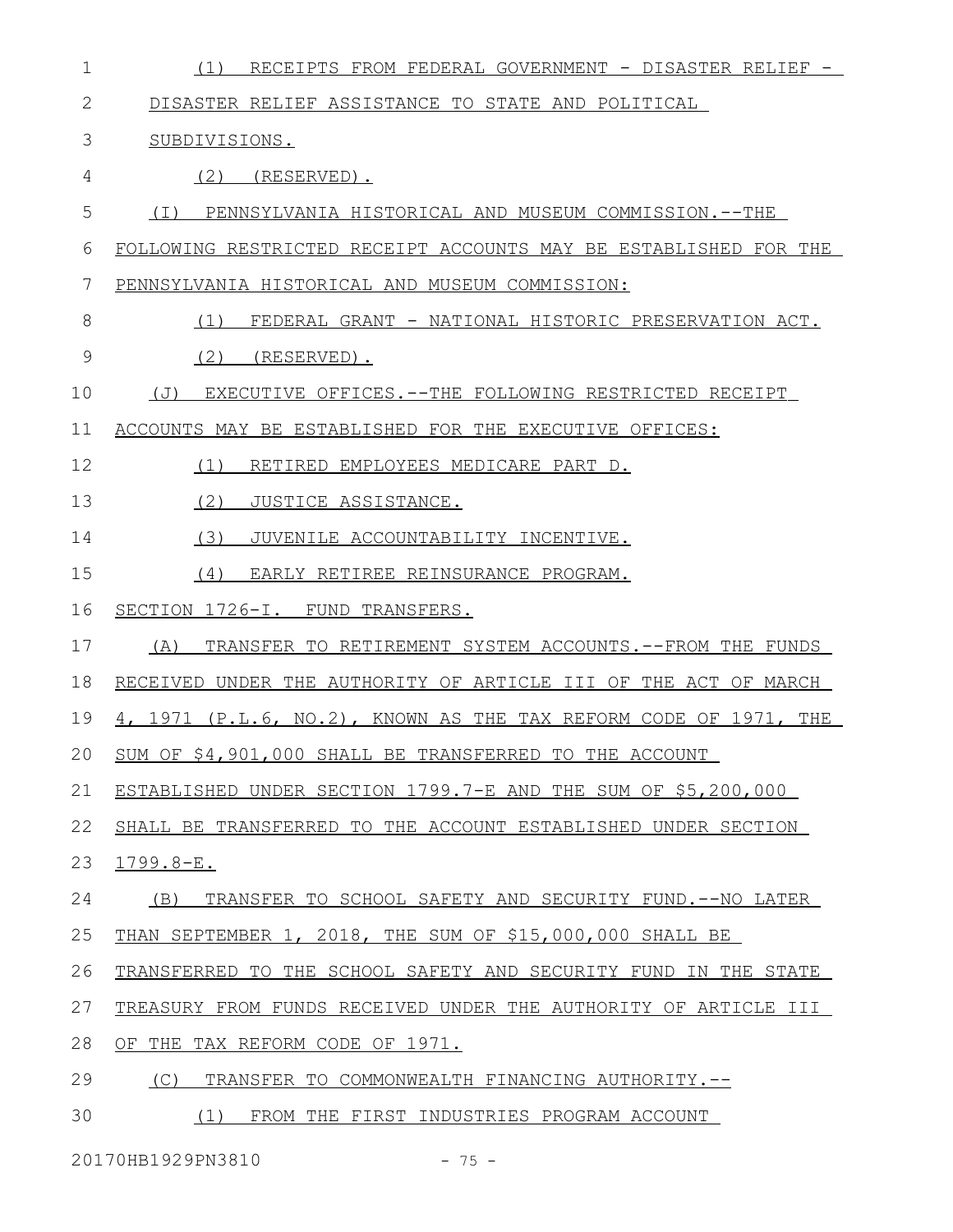ESTABLISHED UNDER 64 PA.C.S. § 1542 (RELATING TO REVOLVING LOAN PROGRAM ACCOUNTS), THE SUM OF \$5,000,000 SHALL BE TRANSFERRED TO AN ACCOUNT TO BE ESTABLISHED IN THE COMMONWEALTH FINANCING AUTHORITY FOR RESEARCH AND DEVELOPMENT, ORGANIC TRANSITION, VALUE-ADDED PROCESSING AND MARKETING GRANTS IN SUPPORT OF PENNSYLVANIA'S DAIRY INDUSTRY. (2) GUIDELINES.--THE AUTHORITY SHALL ADOPT GUIDELINES FOR THE APPROVAL OF APPLICATIONS UNDER THIS SUBSECTION AND SHALL ENSURE THAT GRANTS ARE MADE AVAILABLE TO ALL GEOGRAPHIC AREAS OF THIS COMMONWEALTH. SECTION 25. REPEALS ARE AS FOLLOWS: (1) THE GENERAL ASSEMBLY DECLARES THAT THE REPEAL UNDER PARAGRAPH (2) IS NECESSARY TO EFFECTUATE THE ADDITION OF SECTION 1704-E OF THE ACT. (2) SECTION  $605-B(A)$ , (B) AND (D) OF THE ACT OF APRIL 9, 1929 (P.L.177, NO.175), KNOWN AS THE ADMINISTRATIVE CODE OF 1929, ARE REPEALED. (3) THE GENERAL ASSEMBLY DECLARES THAT THE REPEALS UNDER PARAGRAPH (4) ARE NECESSARY TO EFFECTUATE THE AMENDMENT OF SECTION 1725-E OF THE ACT. (4) THE FOLLOWING PROVISIONS ARE REPEALED: (I) SECTIONS 206(B) AND 304(B) OF THE ACT OF JUNE 29, 1953 (P.L.304, NO.66), KNOWN AS THE VITAL STATISTICS LAW OF 1953. 1 2 3 4 5 6 7 8 9 10 11 12 13 14 15 16 17 18 19 20 21 22 23 24

(II) SECTION 206(C)(1) OF THE VITAL STATISTICS LAW OF 1953 IS REPEALED INSOFAR AS IT IS INCONSISTENT WITH THE PROVISIONS OF SECTION 1725-E OF THE ACT. 25 26 27

(5) THE GENERAL ASSEMBLY DECLARES THAT THE REPEALS UNDER PARAGRAPH (6) ARE NECESSARY TO EFFECTUATE THE AMENDMENT OF SECTION 1727-E OF THE ACT. 28 29 30

20170HB1929PN3810 - 76 -